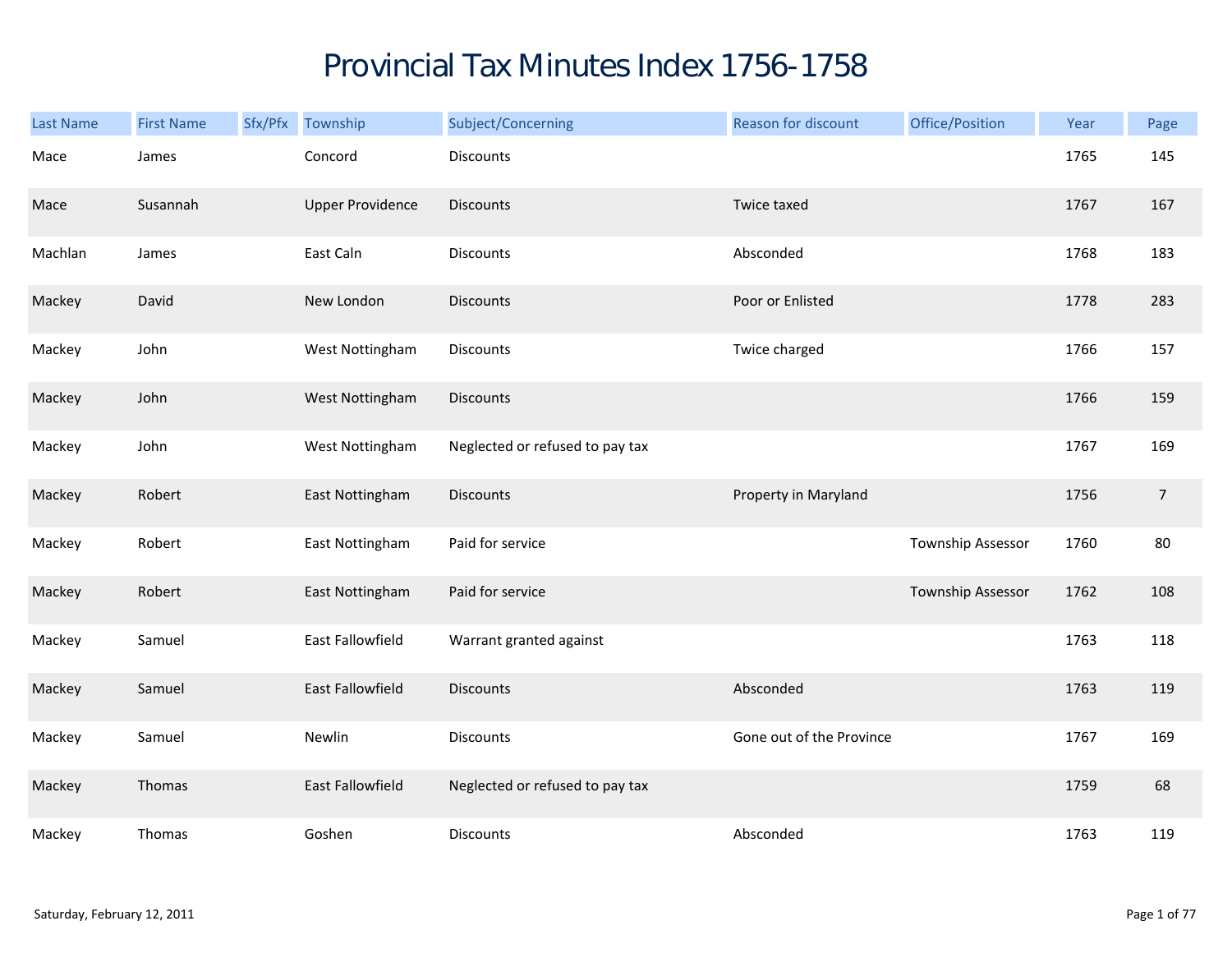| Last Name | <b>First Name</b> | Sfx/Pfx Township     | Subject/Concerning      | Reason for discount   | Office/Position | Year | Page |
|-----------|-------------------|----------------------|-------------------------|-----------------------|-----------------|------|------|
| Mackey    | Thomas            | West Nottingham      | <b>Discounts</b>        | Absconded             |                 | 1767 | 168  |
| Mackey    | Thomas            | West Fallowfield     | Discounts               | Not in township       |                 | 1767 | 169  |
| Mackey    | William           | East Nottingham      | Discounts               | Absconded             |                 | 1771 | 224  |
| Madden    | Barney            | Birmingham           | Discounts               | Not found             |                 | 1760 | 79   |
| Maddock   | William           | Springfield          | <b>Discounts</b>        | Overrated             |                 | 1772 | 236  |
| Maden     | Daniel            | Radnor               | Discounts               |                       |                 | 1776 | 274  |
| Magahey   | Andrew            |                      | Discounts               | Absconded             |                 | 1761 | 100  |
| Magee     | Dudley            | Willistown           | Discounts               | Poor                  |                 | 1768 | 183  |
| Magee     | James             | Ridley               | <b>Discounts</b>        |                       |                 | 1767 | 170  |
| Magee     | James             | East Caln            | Discounts               | Not found             |                 | 1768 | 186  |
| Magee     | James             | Chester              | Discounts               | Absconded             |                 | 1769 | 201  |
| Magee     | Rogert            | <b>West Nantmeal</b> | Discounts               | Absconded             |                 | 1769 | 196  |
| Magee     | Samuel            | Middletown           | <b>Discounts</b>        | Gone                  |                 | 1773 | 250  |
| Magill    | Michael           |                      | Warrant granted against |                       |                 | 1759 | 65   |
| Magner    | Edward            | West Caln            | <b>Discounts</b>        | Overrated             |                 | 1758 | 43   |
| Maguire   | Cornelius         | <b>West Bradford</b> | Discounts               | Poor                  |                 | 1776 | 269  |
| Mahan     | James             | <b>West Nantmeal</b> | Discounts               | Paid in East Nantmeal |                 | 1758 | 50   |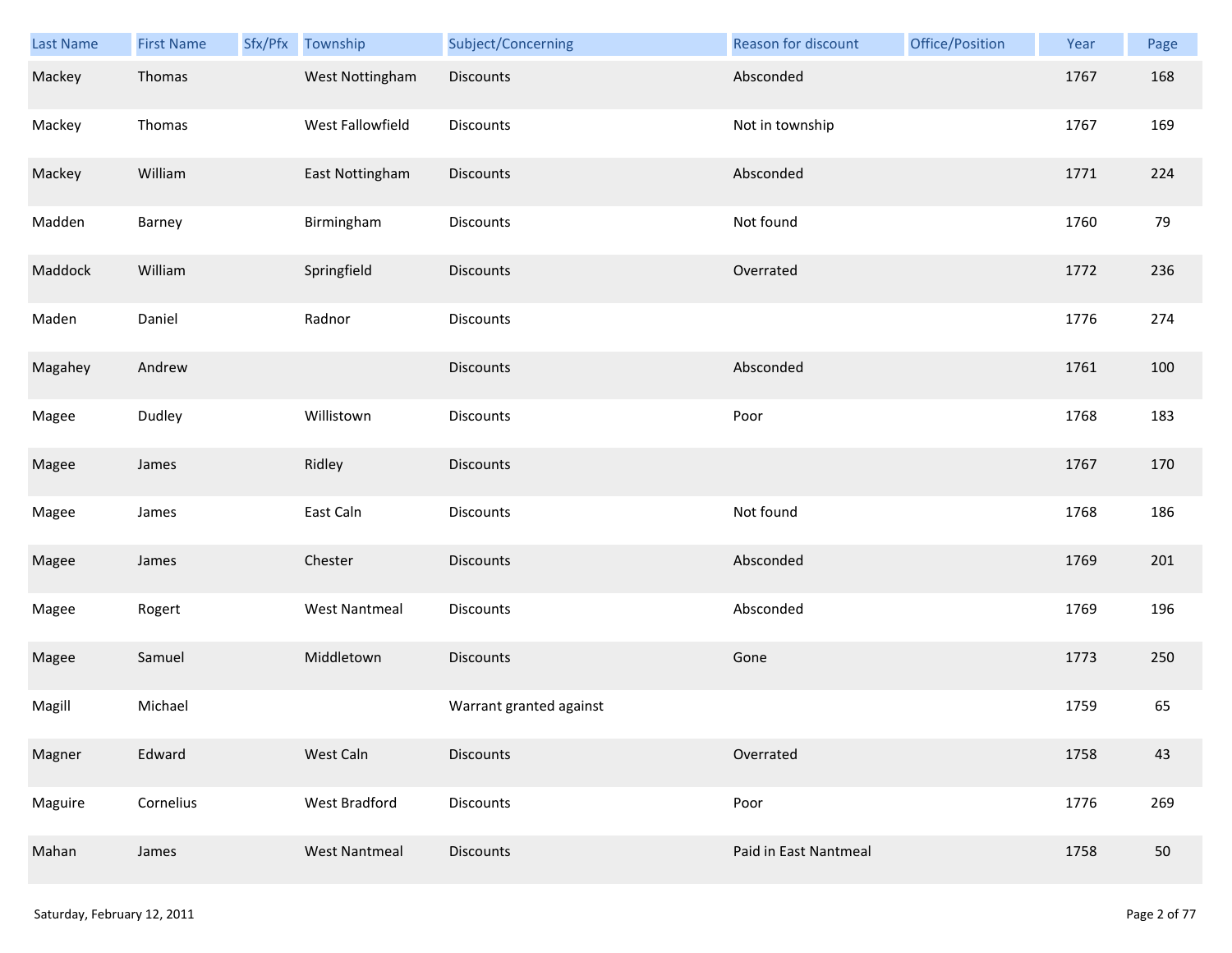| Last Name | <b>First Name</b> | Sfx/Pfx Township        | Subject/Concerning | Reason for discount  | Office/Position      | Year | Page |
|-----------|-------------------|-------------------------|--------------------|----------------------|----------------------|------|------|
| Mahon     | Neal              | Ridley                  | Discounts          | Paid in Chester      |                      | 1761 | 100  |
| Mahon     | Neal              | Lower Chichester        | <b>Discounts</b>   | Ran away             |                      | 1767 | 170  |
| Mahoney   | John              | Ridley                  | Discounts          |                      |                      | 1763 | 121  |
| Mahoney   | Timothy           |                         | <b>Discounts</b>   | Ran away             |                      | 1761 | 100  |
| Mahony    | Kain              | East Caln               | Discounts          | Lunatic              |                      | 1768 | 183  |
| Maies     | John              | Oxford                  | <b>Discounts</b>   | Overrated            |                      | 1759 | 61   |
| Mairs     | Samuel            | New London              | Discounts          | Paid in Baltimore    |                      | 1766 | 158  |
| Mais      | Thomas            | Oxford                  | Discounts          | Pays as a single man |                      | 1761 | 93   |
| Major     | William           | Vincent                 | Discounts          | Enlisted &/or Poor   |                      | 1777 | 278  |
| Malin     | Andrew            | Lower Chichester        | <b>Discounts</b>   | Absconded            |                      | 1771 | 229  |
| Malin     | David             | <b>Upper Providence</b> | Discounts          |                      |                      | 1773 | 248  |
| Malin     | Gideon            | <b>Upper Providence</b> | Discounts          | Overrated            |                      | 1760 | 73   |
| Malin     | Randle            | Whiteland               | Discounts          | Overrated            |                      | 1757 | 10   |
| Malin     | Randle            | Whiteland               |                    |                      | <b>Tax Collector</b> | 1766 | 154  |
| Malin     | Randle            | East Whiteland          | Paid for service   |                      | Township Assessor    | 1767 | 163  |
| Malin     | William           | <b>Upper Providence</b> | Discounts          | Overrated            |                      | 1760 | 73   |
| Malin     | William           | <b>Upper Providence</b> |                    |                      | Township Assessor    | 1760 | 83   |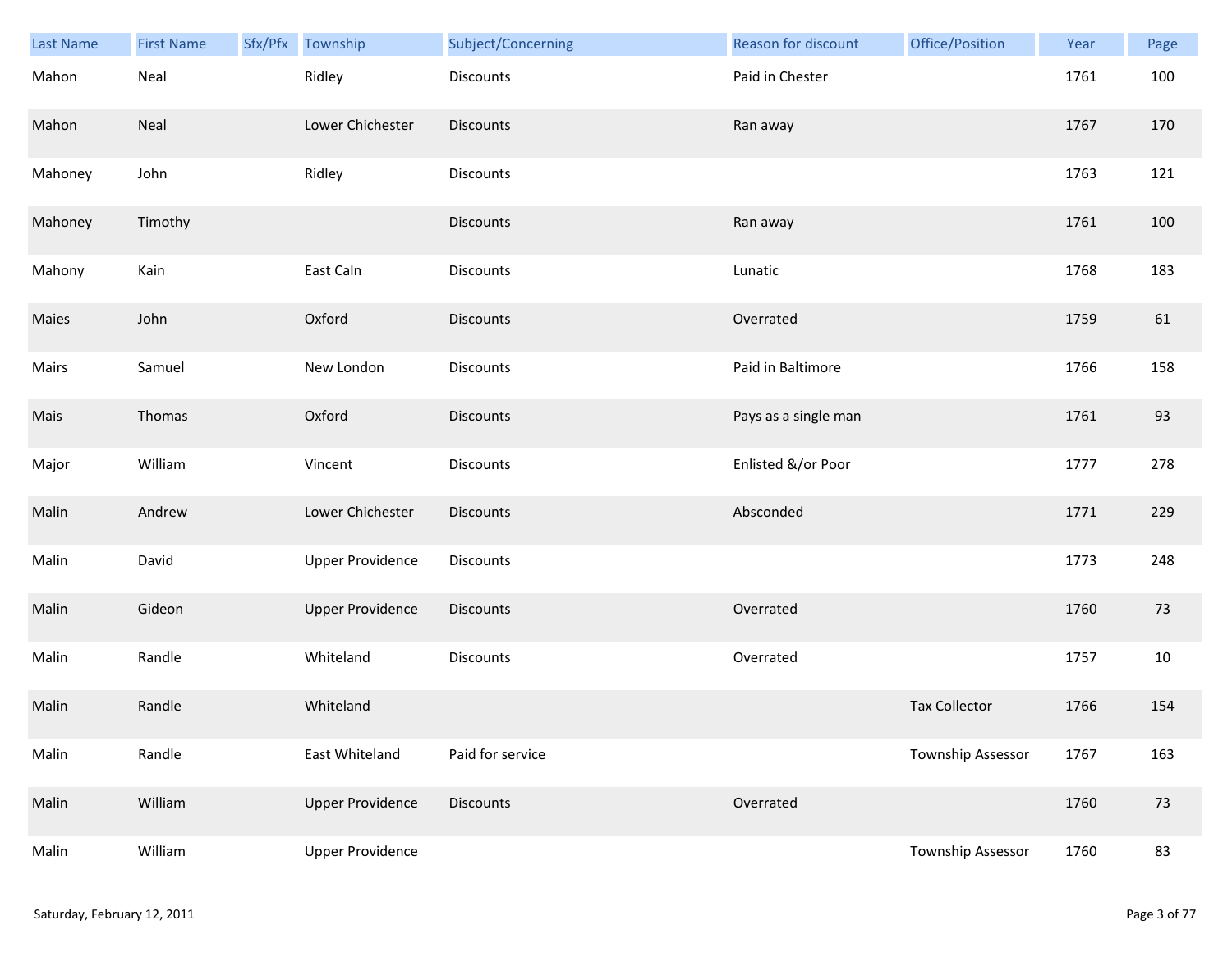| Last Name  | <b>First Name</b> | Sfx/Pfx | Township                | Subject/Concerning           | Reason for discount                         | Office/Position          | Year | Page |
|------------|-------------------|---------|-------------------------|------------------------------|---------------------------------------------|--------------------------|------|------|
| Malin      | William           |         | <b>Upper Providence</b> | <b>Discounts</b>             |                                             |                          | 1776 | 273  |
| Mallin     | Alexander         |         | New London              | <b>Discounts</b>             |                                             |                          | 1769 | 196  |
| Mallin     | Randle            |         | East Whiteland          | Paid for service             |                                             | Township Assessor        | 1766 | 150  |
| Malon      | Jacob             |         | <b>Upper Providence</b> | <b>Discounts</b>             |                                             |                          | 1775 | 264  |
| Maloy      | Dennis            |         | East Bradford           | <b>Discounts</b>             | Overrated                                   |                          | 1769 | 192  |
| Man        | William           |         | Newlin                  | Discounts                    |                                             |                          | 1775 | 268  |
| Man        | William           |         | West Bradford           | Discounts                    | Married                                     |                          | 1776 | 269  |
| Mandsfield | William           |         | Newlin                  | Discounts                    | Gone                                        |                          | 1778 | 282  |
| Manealy    | Adam              |         | Pikeland                | <b>Discounts</b>             | Overrated                                   |                          | 1757 | 21   |
| Manley     | Thomas            |         |                         | Discounts                    | Overrated                                   |                          | 1772 | 235  |
| Mantle     | William           |         | East Nottingham         | Discounts                    |                                             |                          | 1765 | 144  |
| Marcus     | George            |         | West Nottingham         | Discounts                    | Absconded & Gone to<br>Virginia or Maryland |                          | 1772 | 243  |
| Marhsall   | James             |         |                         | Allowed an order for payment |                                             |                          | 1773 | 247  |
| Maries     | Jesse             |         |                         | Qualified                    |                                             | <b>County Assessor</b>   | 1761 | 101  |
| Maris      | Francis           |         | Marple                  | <b>Discounts</b>             | Not found                                   |                          | 1763 | 120  |
| Maris      | Isaac             |         | Marple                  | Paid for service             |                                             | <b>Township Assessor</b> | 1773 | 245  |
| Maris      | James             |         | Darby, Upper &<br>Lower | Paid for service             |                                             | Constable                | 1759 | 56   |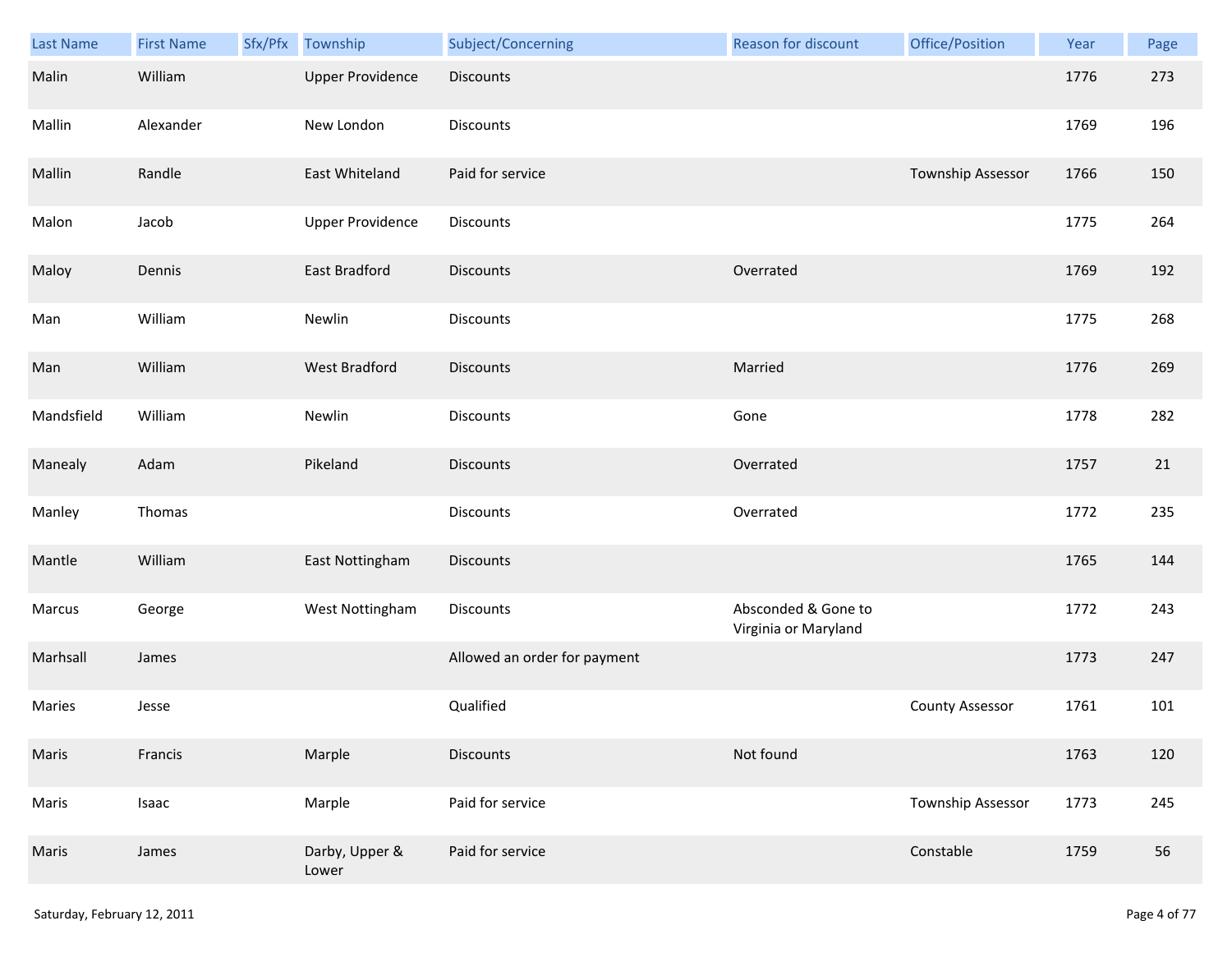| Last Name | <b>First Name</b> | Sfx/Pfx Township | Subject/Concerning | Reason for discount       | Office/Position        | Year | Page   |
|-----------|-------------------|------------------|--------------------|---------------------------|------------------------|------|--------|
| Maris     | Jesse             |                  | Qualified          |                           | <b>County Assessor</b> | 1760 | 91     |
| Maris     | Jesse             |                  | Present at meeting |                           | <b>County Assessor</b> | 1761 | 92     |
| Maris     | Jesse             |                  | Present at meeting |                           | <b>County Assessor</b> | 1761 | 97     |
| Maris     | Jesse             |                  | Present at meeting |                           | <b>County Assessor</b> | 1762 | 102    |
| Maris     | Jesse             |                  | Present at meeting |                           | <b>County Assessor</b> | 1762 | 106    |
| Maris     | Jesse             |                  | Present at meeting |                           | <b>County Assessor</b> | 1762 | 107    |
| Maris     | Jesse             |                  | Present at meeting |                           | <b>County Assessor</b> | 1762 | 110    |
| Maris     | Jesse             |                  | Present at meeting |                           | <b>County Assessor</b> | 1762 | 111    |
| Maris     | Jesse             |                  | Qualified          |                           | <b>County Assessor</b> | 1762 | 112    |
| Maris     | Jesse             |                  | Present at meeting |                           | <b>County Assessor</b> | 1762 | 112    |
| Maris     | Jesse             |                  | Present at meeting |                           | <b>County Assessor</b> | 1763 | 116    |
| Maris     | Jesse             | Springfield      | <b>Discounts</b>   | High rated for his office | Sheriff                | 1770 | 208    |
| Maris     | Jesse             | Springfield      | Discounts          | Overrated                 |                        | 1771 | 222    |
| Maris     | John              | East Nottingham  | <b>Discounts</b>   | Poor or Absconded         |                        | 1769 | 201    |
| Marker    | Edward            | Goshen           | Discounts          | Not found                 |                        | 1770 | 209    |
| Marloe    | William           | Chester          | <b>Discounts</b>   |                           |                        | 1761 | 95     |
| Marlow    | William           | Chester          | Paid for service   |                           | Township Assessor      | 1760 | $76\,$ |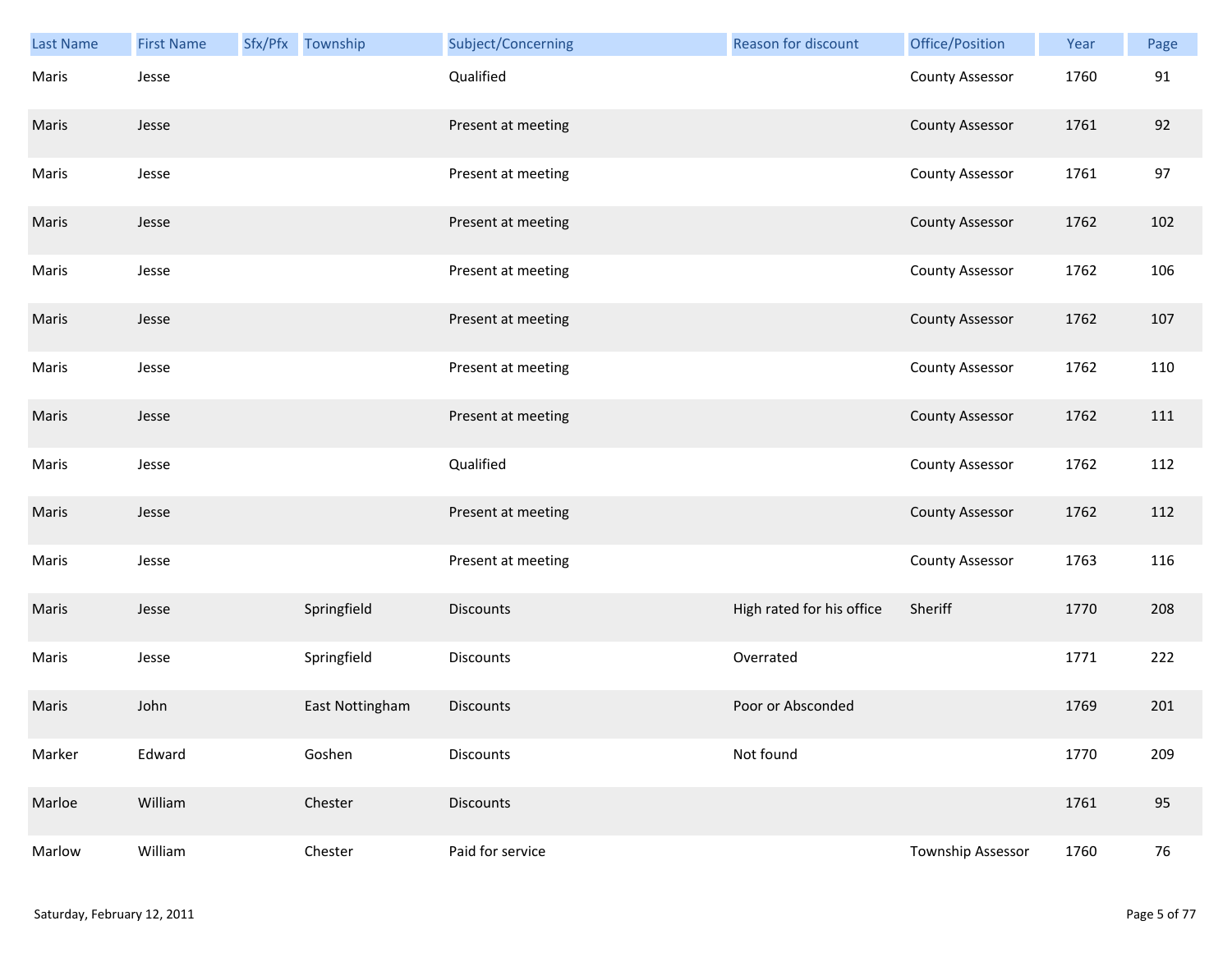| Last Name | <b>First Name</b> | Sfx/Pfx Township | Subject/Concerning              | Reason for discount | Office/Position        | Year | Page             |
|-----------|-------------------|------------------|---------------------------------|---------------------|------------------------|------|------------------|
| Marlow    | William           | Chester          | Paid for service                |                     | Township Assessor      | 1763 | 116              |
| Marlow    | William           | Chester          | Paid for service                |                     | Township Assessor      | 1764 | 126              |
| Marlow    | William           | Chester          | <b>Discounts</b>                |                     |                        | 1774 | 259              |
| Marlow    | William           | Chester          | <b>Discounts</b>                | Servant sickly      |                        | 1775 | 265              |
| Marsh     | Henry             | Sadsbury         | Neglected or refused to pay tax |                     |                        | 1757 | $\boldsymbol{9}$ |
| Marsh     | James             | Sadsbury         | <b>Discounts</b>                | Sickness            |                        | 1758 | 32               |
| Marsh     | Jesse             |                  | Present at meeting              |                     | <b>County Assessor</b> | 1761 | 95               |
| Marsh     | Jesse             |                  | <b>Discounts</b>                | Enlisted &/or Poor  |                        | 1777 | 279              |
| Marsh     | Nathaniel         |                  | <b>Discounts</b>                | Enlisted &/or Poor  |                        | 1777 | 279              |
| Marshall  | Humphry           |                  | Present at meeting              |                     | <b>County Assessor</b> | 1757 | 24               |
| Marshall  | Humphry           |                  | Present at meeting              |                     | <b>County Assessor</b> | 1757 | 27               |
| Marshall  | Humphry           |                  | Present at meeting              |                     | <b>County Assessor</b> | 1757 | 31               |
| Marshall  | Humphry           |                  | Present at meeting              |                     | <b>County Assessor</b> | 1758 | 32               |
| Marshall  | Humphry           |                  | Present at meeting              |                     | <b>County Assessor</b> | 1758 | 33               |
| Marshall  | Humphry           |                  | Present at meeting              |                     | <b>County Assessor</b> | 1758 | 34               |
| Marshall  | Humphry           |                  | Present at meeting              |                     | <b>County Assessor</b> | 1758 | 35               |
| Marshall  | Humphry           |                  | Present at meeting              |                     | <b>County Assessor</b> | 1758 | 36               |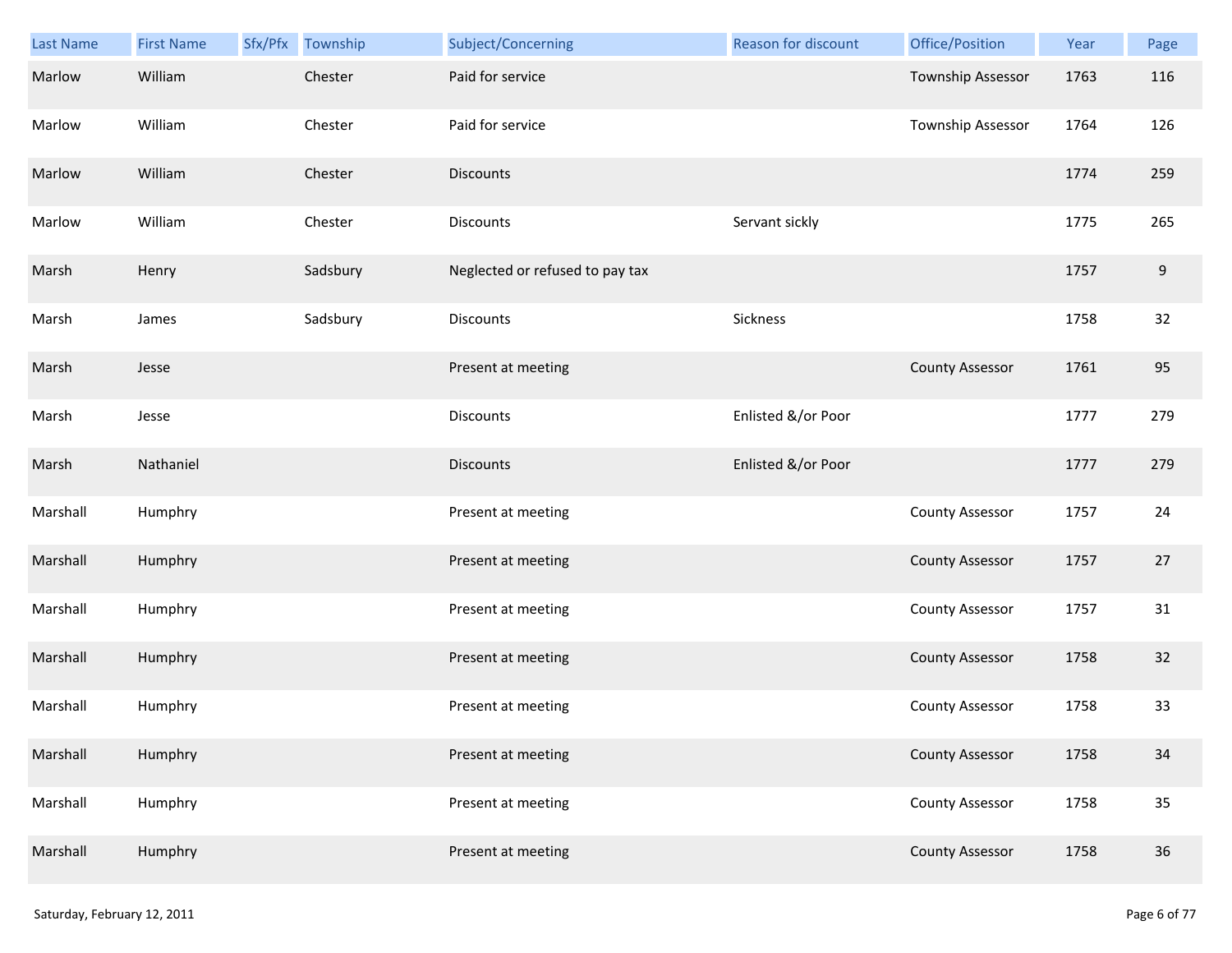| Last Name | <b>First Name</b> | Sfx/Pfx Township | Subject/Concerning                     | <b>Reason for discount</b> | Office/Position        | Year | Page |
|-----------|-------------------|------------------|----------------------------------------|----------------------------|------------------------|------|------|
| Marshall  | Humphry           |                  | Present at meeting                     |                            | <b>County Assessor</b> | 1758 | 37   |
| Marshall  | Humphry           |                  | Present at meeting                     |                            | <b>County Assessor</b> | 1758 | 39   |
| Marshall  | Humphry           |                  | Present at meeting                     |                            | <b>County Assessor</b> | 1758 | 40   |
| Marshall  | Humphry           |                  | Present at meeting                     |                            | <b>County Assessor</b> | 1758 | 41   |
| Marshall  | Humphry           |                  | Present at meeting                     |                            | <b>County Assessor</b> | 1758 | 43   |
| Marshall  | Humphry           |                  | Paid for service                       |                            | Commissioner           | 1758 | 44   |
| Marshall  | Humphry           |                  | Present at meeting                     |                            | <b>County Assessor</b> | 1758 | 45   |
| Marshall  | Humphry           |                  | Present at meeting                     |                            | <b>County Assessor</b> | 1758 | 47   |
| Marshall  | Humphry           |                  | Chosen to be assessor for ensuing year |                            | <b>County Assessor</b> | 1758 | 51   |
| Marshall  | Humphry           |                  | Present at meeting                     |                            | <b>County Assessor</b> | 1759 | 66   |
| Marshall  | Humphry           |                  | Present at meeting                     |                            | <b>County Assessor</b> | 1759 | 69   |
| Marshall  | Humphry           |                  | Present at meeting                     |                            | <b>County Assessor</b> | 1759 | 70   |
| Marshall  | Humphry           |                  | Present at meeting                     |                            | <b>County Assessor</b> | 1760 | 71   |
| Marshall  | Humphry           |                  | Present at meeting                     |                            | <b>County Assessor</b> | 1760 | 72   |
| Marshall  | Humphry           |                  | Paid for service                       |                            | <b>County Assessor</b> | 1760 | 75   |
| Marshall  | Humphry           |                  | Present at meeting                     |                            | <b>County Assessor</b> | 1760 | 77   |
| Marshall  | Humphry           |                  | Present at meeting                     |                            | <b>County Assessor</b> | 1760 | 78   |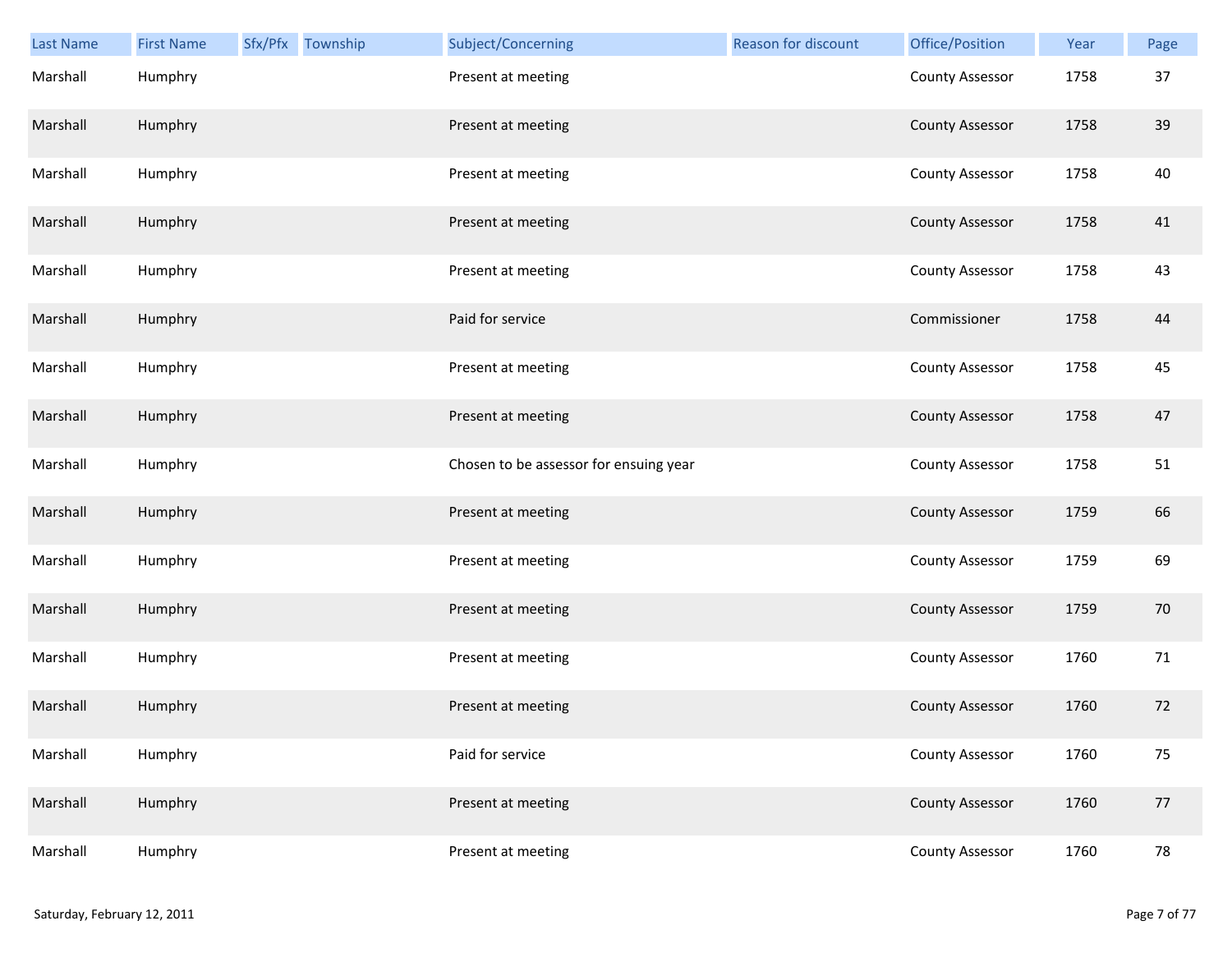| Last Name | <b>First Name</b> | Sfx/Pfx Township | Subject/Concerning | Reason for discount | Office/Position        | Year | Page |
|-----------|-------------------|------------------|--------------------|---------------------|------------------------|------|------|
| Marshall  | Humphry           |                  | Present at meeting |                     | <b>County Assessor</b> | 1760 | 80   |
| Marshall  | Humphry           |                  | Present at meeting |                     | <b>County Assessor</b> | 1760 | 82   |
| Marshall  | Humphry           |                  | Present at meeting |                     | <b>County Assessor</b> | 1760 | 83   |
| Marshall  | Humphry           |                  | Qualified          |                     | <b>County Assessor</b> | 1760 | 91   |
| Marshall  | Humphry           |                  | Qualified          |                     | <b>County Assessor</b> | 1761 | 101  |
| Marshall  | Humphry           |                  | Present at meeting |                     | <b>County Assessor</b> | 1761 | 92   |
| Marshall  | Humphry           |                  | Present at meeting |                     | <b>County Assessor</b> | 1761 | 92   |
| Marshall  | Humphry           |                  | Present at meeting |                     | <b>County Assessor</b> | 1761 | 95   |
| Marshall  | Humphry           |                  | Present at meeting |                     | <b>County Assessor</b> | 1761 | 97   |
| Marshall  | Humphry           |                  | Chosen treasurer   |                     | Treasurer              | 1762 | 102  |
| Marshall  | Humphry           |                  | Present at meeting |                     | Treasurer              | 1762 | 102  |
| Marshall  | Humphry           |                  | Present at meeting |                     | <b>County Assessor</b> | 1762 | 106  |
| Marshall  | Humphry           |                  | Settled accounts   |                     | Treasurer              | 1762 | 111  |
| Marshall  | Humphry           |                  | Present at meeting |                     | <b>County Assessor</b> | 1762 | 111  |
| Marshall  | Humphry           |                  | Present at meeting |                     | <b>County Assessor</b> | 1762 | 112  |
| Marshall  | Humphry           |                  |                    |                     | Treasurer              | 1764 | 133  |
| Marshall  | Humphry           |                  | Settled accounts   |                     | Treasurer              | 1764 | 136  |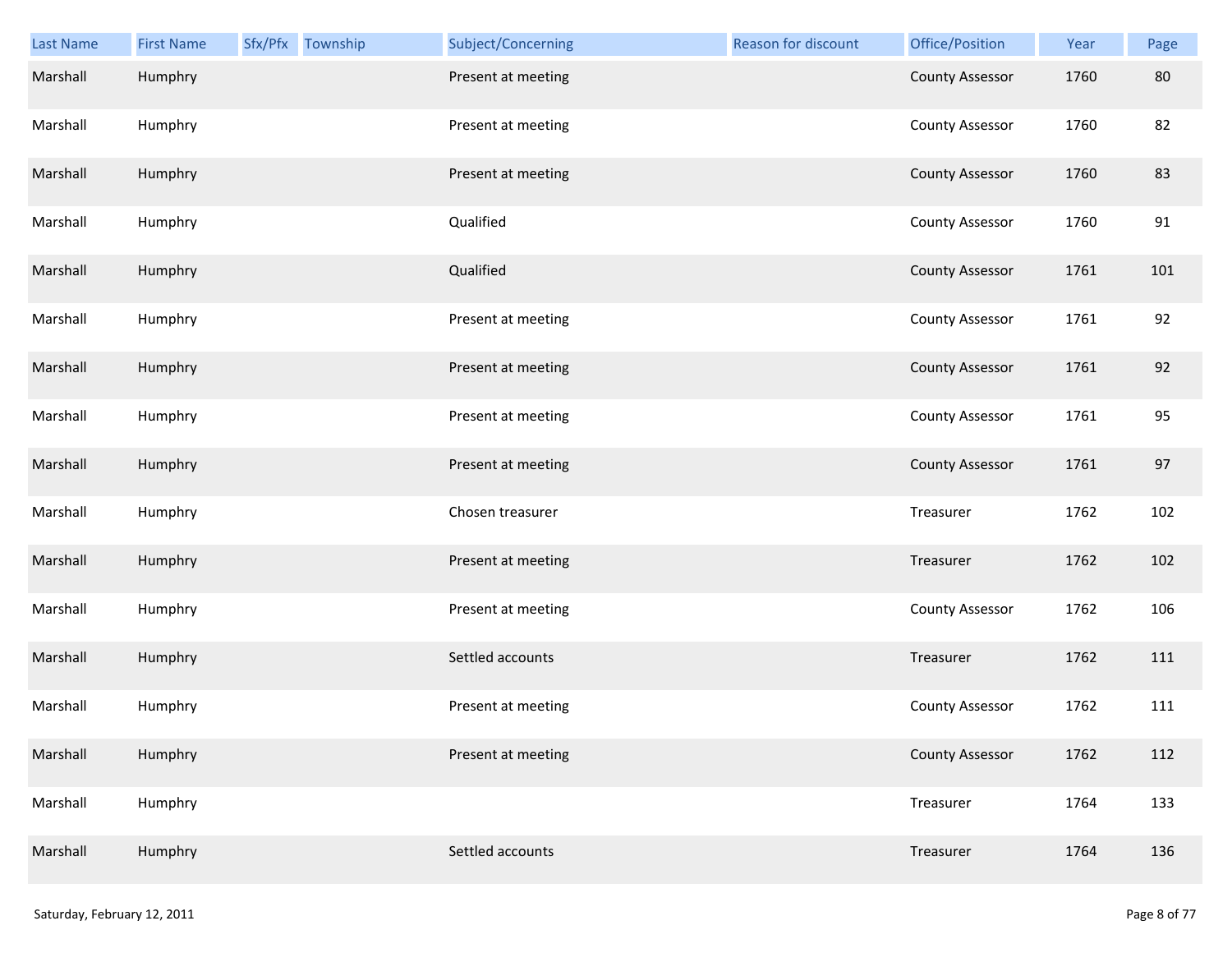| <b>Last Name</b> | <b>First Name</b> | Sfx/Pfx Township     | Subject/Concerning                     | <b>Reason for discount</b> | Office/Position        | Year | Page |
|------------------|-------------------|----------------------|----------------------------------------|----------------------------|------------------------|------|------|
| Marshall         | Humphry           |                      | Received counterfeit bill              |                            |                        | 1765 | 140  |
| Marshall         | Humphry           |                      | To deliver tax to Provincial treasurer |                            | Treasurer              | 1765 | 148  |
| Marshall         | Humphry           |                      | Removed as treasurer                   |                            | Treasurer              | 1766 | 149  |
| Marshall         | Humphry           |                      | Regarding bond                         |                            | Treasurer (Former)     | 1766 | 152  |
| Marshall         | Humphry           |                      |                                        |                            | Treasurer (Former)     | 1766 | 153  |
| Marshall         | Humphry           |                      |                                        |                            | Treasurer (Former)     | 1766 | 153  |
| Marshall         | Humphry           | West Bradford        | Paid for service                       |                            | Township Assessor      | 1766 | 153  |
| Marshall         | Humphry           |                      | Settled accounts                       |                            | Treasurer (Former)     | 1766 | 154  |
| Marshall         | Humphry           |                      | Discounts                              | Twice rated                |                        | 1772 | 233  |
| Marshall         | Isaac             | <b>West Bradford</b> |                                        |                            | Township Assessor      | 1760 | 83   |
| Marshall         | Isaac             | West Bradford        | Paid for service                       |                            | Township Assessor      | 1761 | 93   |
| Marshall         | James             |                      | Qualified                              |                            | <b>County Assessor</b> | 1762 | 112  |
| Marshall         | James             |                      | Present at meeting                     |                            | <b>County Assessor</b> | 1763 | 116  |
| Marshall         | James             |                      | Paid for service                       |                            |                        | 1763 | 118  |
| Marshall         | James             |                      | Present at meeting                     |                            | County Assessor        | 1763 | 118  |
| Marshall         | James             |                      | Present at meeting                     |                            | <b>County Assessor</b> | 1763 | 122  |
| Marshall         | James             |                      | Present at meeting                     |                            | <b>County Assessor</b> | 1763 | 124  |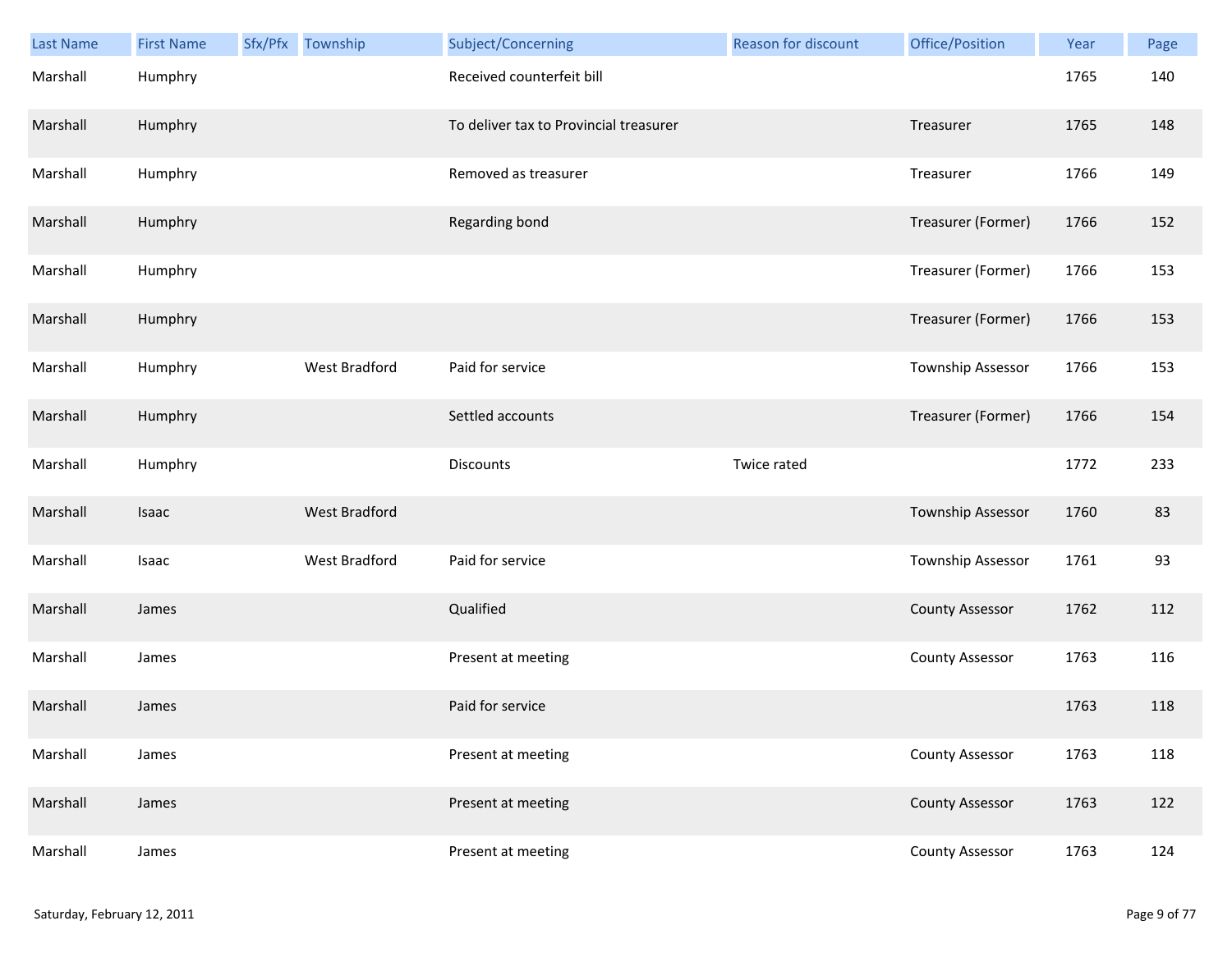| Last Name | <b>First Name</b> | Sfx/Pfx Township | Subject/Concerning                                | <b>Reason for discount</b> | Office/Position        | Year | Page |
|-----------|-------------------|------------------|---------------------------------------------------|----------------------------|------------------------|------|------|
| Marshall  | James             |                  | Present at meeting                                |                            | <b>County Assessor</b> | 1764 | 132  |
| Marshall  | James             |                  | Present at meeting                                |                            | <b>County Assessor</b> | 1764 | 134  |
| Marshall  | James             |                  | Paid for service                                  |                            |                        | 1768 | 175  |
| Marshall  | James             |                  | Paid for service                                  |                            |                        | 1768 | 175  |
| Marshall  | James             |                  | Allowed an order                                  |                            |                        | 1768 | 185  |
| Marshall  | James             |                  | Allowed an order                                  |                            |                        | 1771 | 221  |
| Marshall  | James             |                  | Allowed an order                                  |                            |                        | 1771 | 230  |
| Marshall  | James             |                  | Allowed an order                                  |                            |                        | 1772 | 240  |
| Marshall  | James             |                  | Paid for service                                  |                            | Clerk                  | 1773 | 246  |
| Marshall  | James             |                  | Paid for service                                  |                            |                        | 1773 | 251  |
| Marshall  | James             |                  | Paid for service                                  |                            |                        | 1773 | 252  |
| Marshall  | James             |                  | Allowed an order                                  |                            |                        | 1774 | 257  |
| Marshall  | James             |                  | Resignation                                       |                            | Clerk                  | 1776 | 272  |
| Marshall  | James             |                  | Paid for service                                  |                            | Clerk                  | 1776 | 274  |
| Marshall  | John              | Lower Chichester | Accused of malconduct for underrating<br>township |                            | Township Assessor      | 1759 | 54   |
| Marshall  | John              | Lower Chichester | Paid for service                                  |                            | Township Assessor      | 1759 | 70   |
| Marshall  | John              | Lower Chichester | Paid for service                                  |                            | Township Assessor      | 1768 | 186  |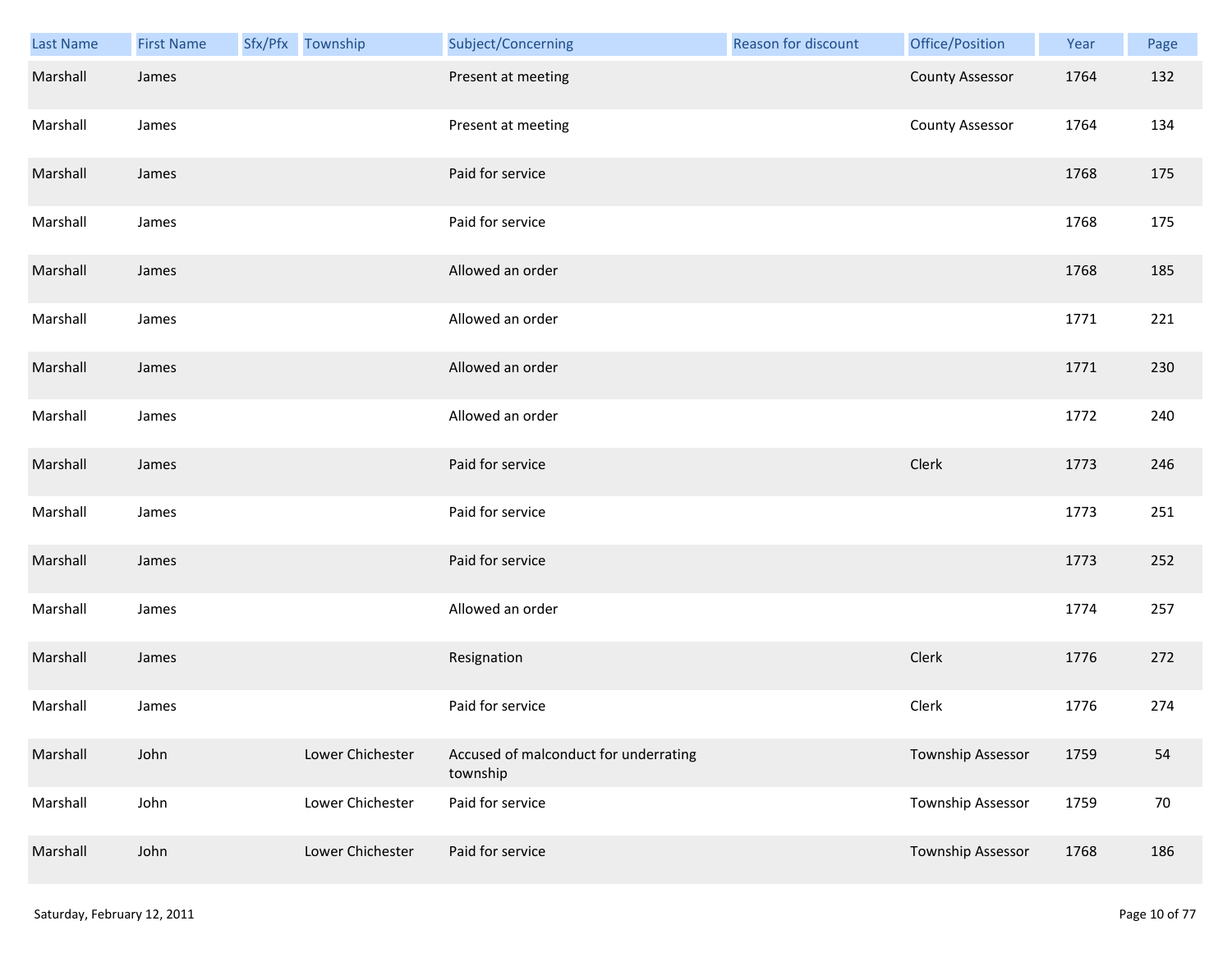| Last Name  | <b>First Name</b> | Sfx/Pfx | Township             | Subject/Concerning                    | <b>Reason for discount</b> | Office/Position   | Year | Page |
|------------|-------------------|---------|----------------------|---------------------------------------|----------------------------|-------------------|------|------|
| Marshall   | John              |         | Bethel               | <b>Discounts</b>                      |                            |                   | 1769 | 193  |
| Marshall   | John              |         | Kennett              | Paid for service                      |                            | Township Assessor | 1774 | 254  |
| Marshall   | John              |         | West Caln            | Discounts                             | Overrated or Poor          |                   | 1775 | 262  |
| Marshall   | Thomas            |         | Concord              | <b>Discounts</b>                      |                            |                   | 1765 | 145  |
| Marstiller | Frederick         |         | Vincent              | Discounts                             | Enlisted &/or Poor         |                   | 1777 | 278  |
| Martin     | David             |         | <b>West Nantmeal</b> | <b>Discounts</b>                      | Absconded                  |                   | 1767 | 169  |
| Martin     | David             |         | <b>East Nantmeal</b> | Discounts                             | Not found                  |                   | 1769 | 202  |
| Martin     | George            |         | Birmingham           | <b>Discounts</b>                      | Gone                       |                   | 1772 | 236  |
| Martin     | Hannah            |         | Birmingham           | <b>Discounts</b>                      | Poor widow                 |                   | 1763 | 121  |
| Martin     | Hugh              |         | London Britain       | <b>Discounts</b>                      | Twice rated                |                   | 1757 | 27   |
| Martin     | Jacob             |         | <b>West Nantmeal</b> | Discounts                             |                            |                   | 1775 | 262  |
| Martin     | John              |         | Pikeland             | <b>Discounts</b>                      | Not found                  |                   | 1757 | 28   |
| Martin     | John              |         | East Marlborough     | Discounts                             | Overrated                  |                   | 1770 | 208  |
| Martin     | John              |         | East Bradford        | Discounts                             | Poor                       |                   | 1771 | 229  |
| Martin     | Joseph            |         | West Bradford        | House where next meeting will be held |                            |                   | 1765 | 147  |
| Martin     | Joseph            |         | West Bradford        | House where next meeting will be held |                            |                   | 1765 | 148  |
| Martin     | Joseph            |         | West Bradford        | House where next meeting will be held |                            |                   | 1767 | 171  |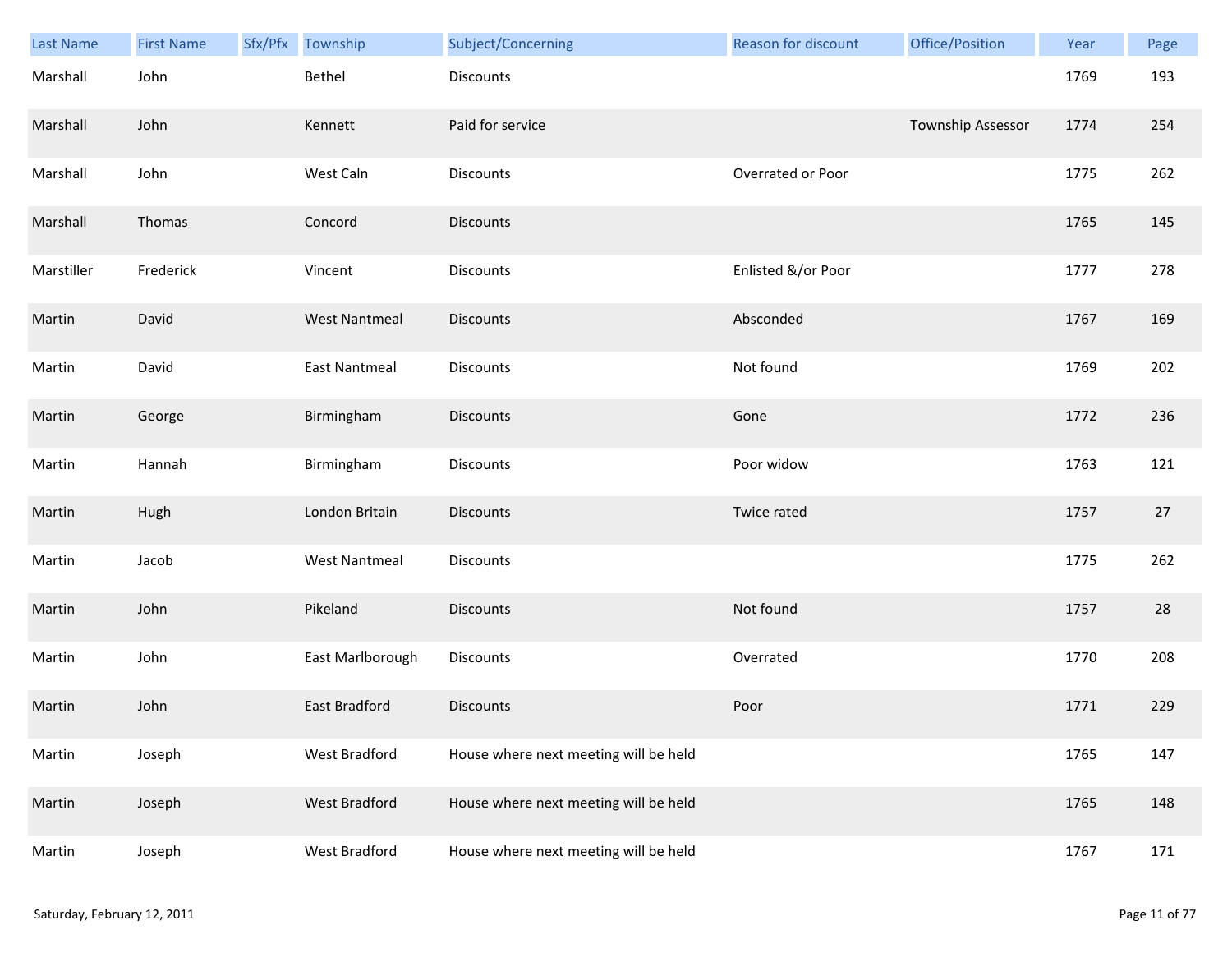| Last Name | <b>First Name</b> | Sfx/Pfx Township     | Subject/Concerning                             | Reason for discount       | Office/Position   | Year | Page |
|-----------|-------------------|----------------------|------------------------------------------------|---------------------------|-------------------|------|------|
| Martin    | Joseph            | <b>West Bradford</b> | House where next meeting will be held          |                           |                   | 1767 | 172  |
| Martin    | Joseph            | West Bradford        | Paid for service                               |                           | Township Assessor | 1768 | 173  |
| Martin    | Joseph            | <b>West Bradford</b> | House where certificates are to be<br>returned |                           |                   | 1768 | 188  |
| Martin    | Joseph            | West Bradford        | House where next meeting will be held          |                           |                   | 1768 | 189  |
| Martin    | Joseph            | <b>West Bradford</b> | House where certificates are to be<br>returned |                           |                   | 1771 | 229  |
| Martin    | Joseph            |                      | House where next meeting will be held          |                           |                   | 1771 | 231  |
| Martin    | Joseph            | <b>West Bradford</b> | Paid for service                               |                           | Township Assessor | 1776 | 276  |
| Martin    | Lewis             | Charlestown          | <b>Discounts</b>                               | Loss barn & grain by fire |                   | 1757 | 13   |
| Martin    | Mathias           | Charlestown          | <b>Discounts</b>                               | Overrated                 |                   | 1759 | 56   |
| Martin    | Samuel            | Tredyffrin           | Discounts                                      | Paid in Bucks County      |                   | 1766 | 156  |
| Martin    | Samuel            | Aston                | <b>Discounts</b>                               | Absconded                 |                   | 1771 | 231  |
| Martin    | Thomas            | Uwchlan              | Discounts                                      |                           |                   | 1775 | 267  |
| Martin    | William           | East Marlborough     | <b>Discounts</b>                               | Under age                 |                   | 1769 | 195  |
| Martin    | William           | Newlin               | <b>Discounts</b>                               | Under age                 |                   | 1773 | 248  |
| Mason     | Charles           | Newlin               | <b>Discounts</b>                               | Gone out of the Province  |                   | 1767 | 169  |
| Mason     | Christopher       | West Nottingham      | Discounts                                      | Enlisted                  |                   | 1758 | 47   |
| Mason     | George            | Kennett              | <b>Discounts</b>                               | Overrated                 |                   | 1775 | 265  |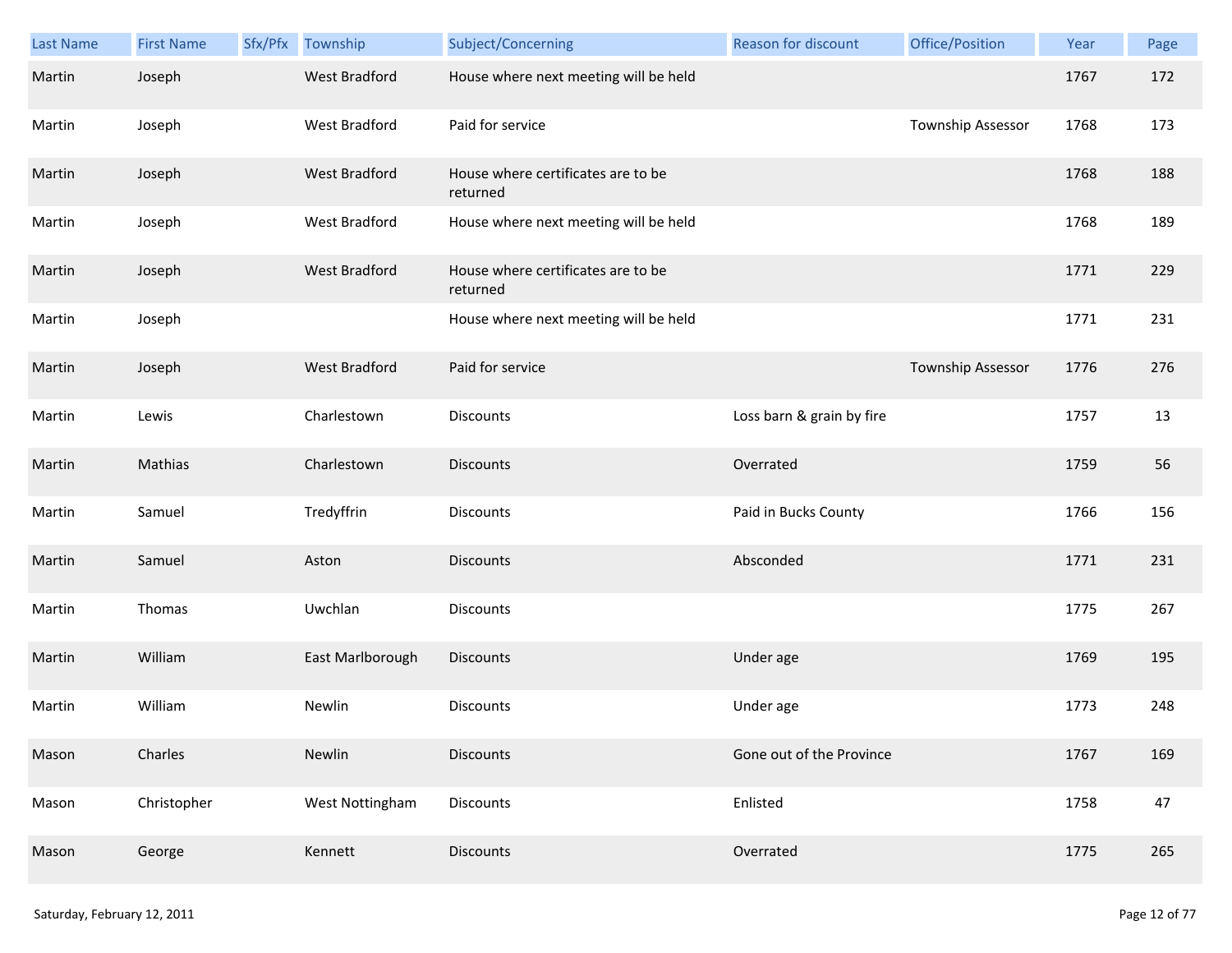| Last Name | <b>First Name</b> | Sfx/Pfx | Township   | Subject/Concerning                    | Reason for discount            | Office/Position   | Year | Page |
|-----------|-------------------|---------|------------|---------------------------------------|--------------------------------|-------------------|------|------|
| Mason     | John              |         | Kennett    | <b>Discounts</b>                      | Enlisted, Absconded or<br>Poor |                   | 1778 | 281  |
| Mason     | William           |         | Kennett    | <b>Discounts</b>                      | Poor                           |                   | 1759 | 56   |
| Mason     | William           |         | Kennett    | <b>Discounts</b>                      | Poor                           |                   | 1767 | 172  |
| Massey    | Isaac             |         |            | Allowed an order for payment          |                                |                   | 1761 | 99   |
| Massey    | James             | Jr.     | Willistown | <b>Discounts</b>                      | Gone to Carolina               |                   | 1758 | 35   |
| Massey    | James             |         | Willistown |                                       |                                | Township Assessor | 1760 | 84   |
| Massey    | James             |         | Middletown | House where appeals will be held      |                                |                   | 1761 | 101  |
| Massey    | James             |         | Willistown | Paid for service                      |                                | Township Assessor | 1761 | 94   |
| Massey    | James             |         | Middletown | House where next meeting will be held |                                |                   | 1762 | 102  |
| Massey    | James             |         | Willistown | Paid for service                      |                                | Township Assessor | 1762 | 105  |
| Massey    | James             |         | Middletown | House where appeals will be held      |                                |                   | 1762 | 112  |
| Massey    | James             |         | Middletown | House where meeting held              |                                |                   | 1763 | 113  |
| Massey    | James             |         | Willistown | Paid for service                      |                                | Township Assessor | 1763 | 115  |
| Massey    | James             |         | Willistown | Paid for service                      |                                | Township Assessor | 1764 | 128  |
| Massey    | James             |         | Willistown | Paid for service                      |                                | Township Assessor | 1766 | 151  |
| Massey    | James             |         | Willistown | Paid for service                      |                                | Township Assessor | 1767 | 166  |
| Massey    | James             |         | Willistown | Paid for service                      |                                | Township Assessor | 1768 | 174  |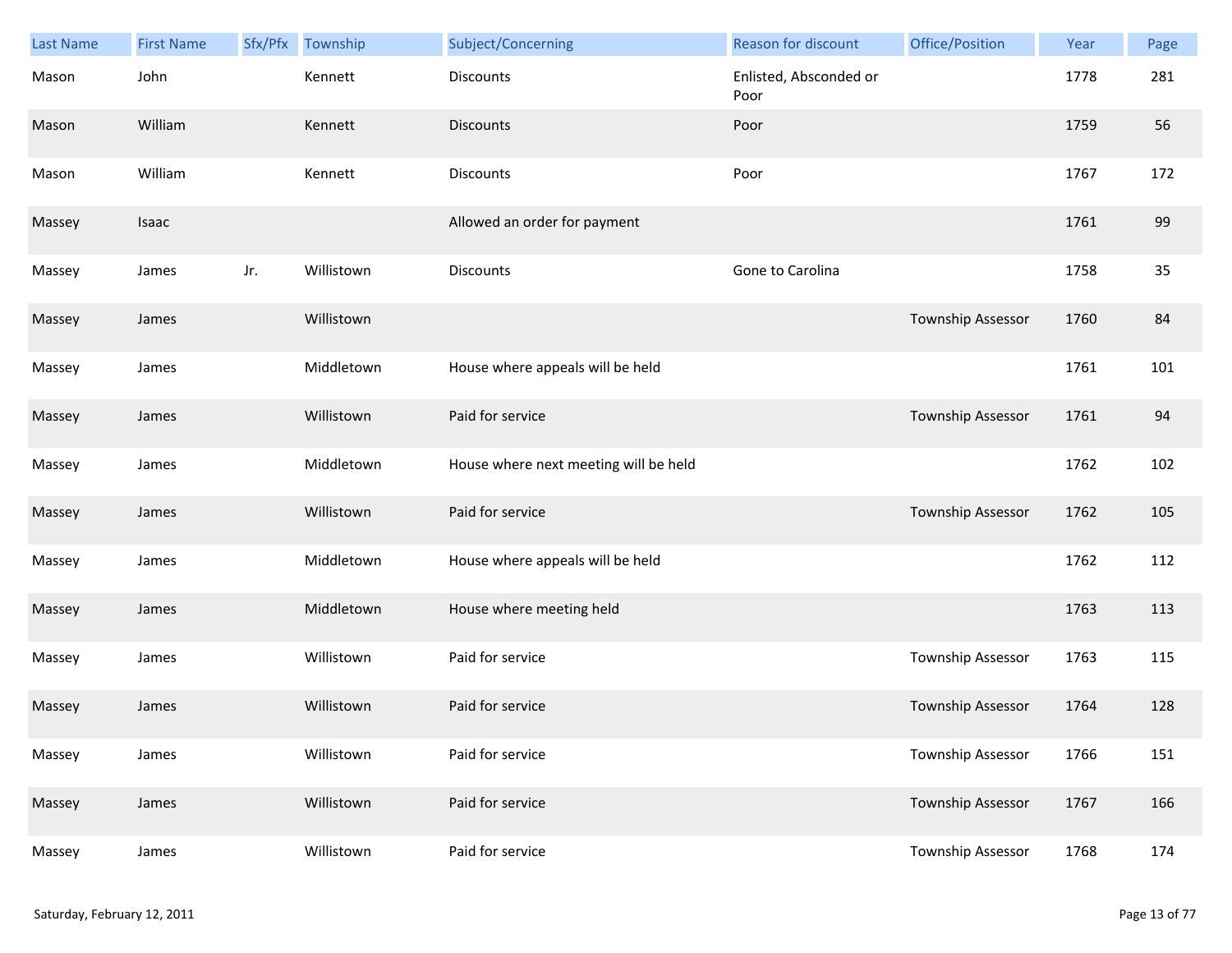| Last Name | <b>First Name</b> |     | Sfx/Pfx Township | Subject/Concerning      | Reason for discount     | Office/Position   | Year | Page           |
|-----------|-------------------|-----|------------------|-------------------------|-------------------------|-------------------|------|----------------|
| Massey    | James             |     | Willistown       | Paid for service        |                         | Township Assessor | 1769 | 193            |
| Massey    | James             |     | Willistown       | Paid for service        |                         | Township Assessor | 1770 | 207            |
| Massey    | James             |     | Willistown       | Paid for service        |                         | Township Assessor | 1771 | 222            |
| Massey    | James             |     | Willistown       | Paid for service        |                         | Township Assessor | 1772 | 235            |
| Massey    | James             |     | Willistown       | Paid for service        |                         | Township Assessor | 1773 | 247            |
| Massey    | James             |     | Willistown       | Paid for service        |                         | Township Assessor | 1774 | 255            |
| Massey    | James             |     | Willistown       | Paid for service        |                         | Township Assessor | 1775 | 264            |
| Massey    | James             |     | Willistown       | Paid for service        |                         | Township Assessor | 1776 | 271            |
| Massey    | Thomas            | Jr. | Willistown       | <b>Discounts</b>        | Enlisted                |                   | 1759 | 59             |
| Massey    | William           |     | Willistown       | <b>Discounts</b>        | Under age               |                   | 1760 | 74             |
| Mateer    | Henry             |     | Newlin           | <b>Discounts</b>        |                         |                   | 1772 | 238            |
| Mather    | James             |     | Chester          | <b>Discounts</b>        | Overrated               |                   | 1757 | 19             |
| Mather    | James             |     | Chester          | Discounts               | Overrated               |                   | 1757 | 28             |
| Mather    | James             |     | West Fallowfield | Warrant granted against |                         |                   | 1761 | 96             |
| Mather    | James             |     | Chester          | <b>Discounts</b>        | Allowed by former order |                   | 1765 | 141            |
| Mather    | Peter             |     | Charlestown      | Discounts               | Overrated               |                   | 1756 | $\overline{7}$ |
| Mather    | Peter             |     | Tredyffrin       | Discounts               | Overrated               |                   | 1758 | 45             |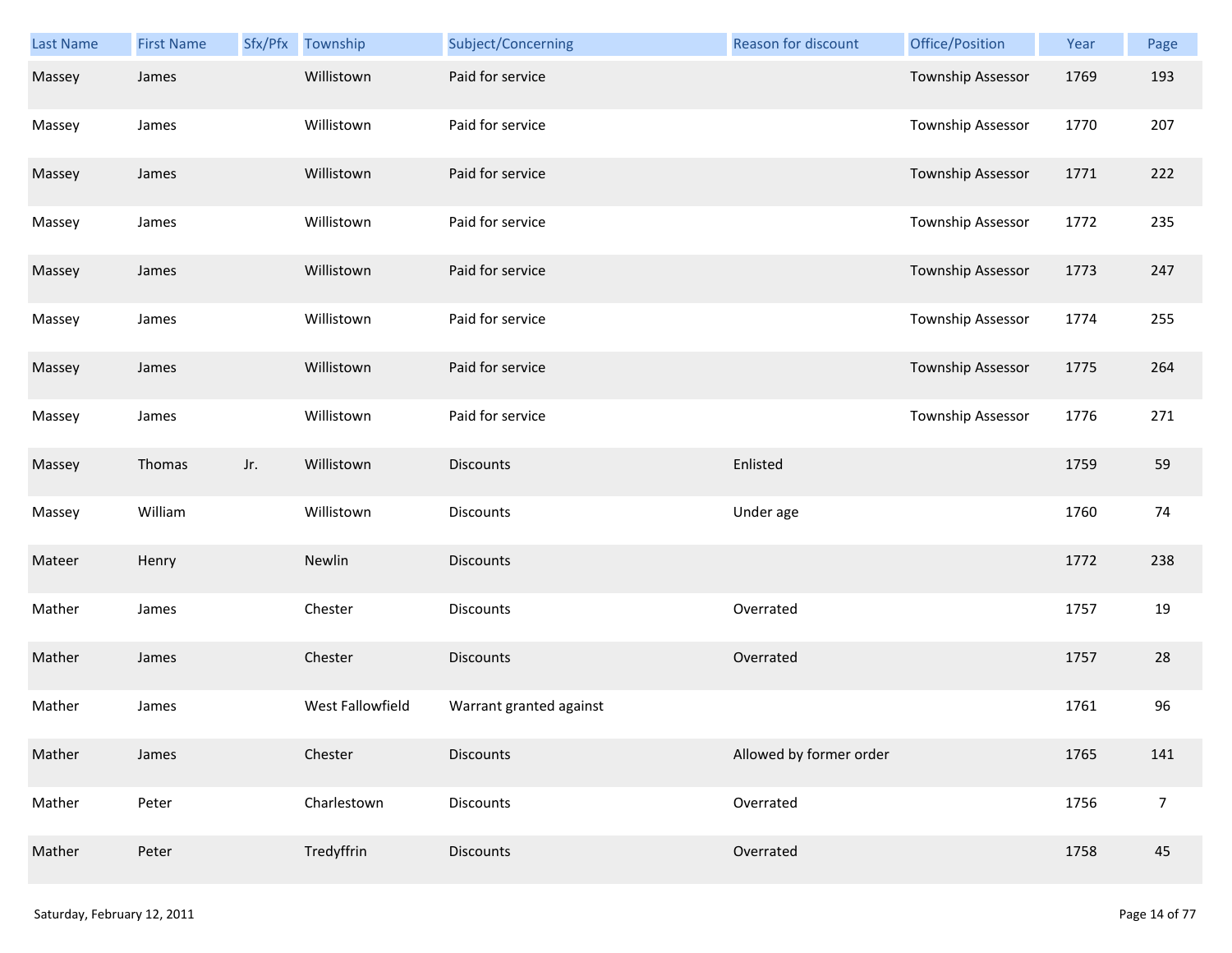| Last Name | <b>First Name</b> | Sfx/Pfx | Township                | Subject/Concerning | <b>Reason for discount</b> | Office/Position          | Year | Page |
|-----------|-------------------|---------|-------------------------|--------------------|----------------------------|--------------------------|------|------|
| Mathers   | James             |         | Vincent                 | Paid for service   |                            | <b>Township Assessor</b> | 1759 | 61   |
| Mathew    | William           |         | West Caln               | <b>Discounts</b>   | In Goal                    |                          | 1757 | 12   |
| Mathews   | John              |         | <b>Upper Darby</b>      | Discounts          | Absconded                  |                          | 1759 | 68   |
| Mathews   | John              |         | West Nottingham         | <b>Discounts</b>   | Gone                       |                          | 1765 | 144  |
| Mathews   | Thomas            |         | West Nottingham         | Discounts          |                            |                          | 1765 | 144  |
| Mathews   | William           |         | West Caln               | <b>Discounts</b>   | Absconded                  |                          | 1757 | 29   |
| Mathews   | William           |         | East Fallowfield        | <b>Discounts</b>   | A bound servant            |                          | 1763 | 114  |
| Mathias   | Daniel            |         | Charlestown             | <b>Discounts</b>   |                            |                          | 1773 | 249  |
| Mathias   | David             |         | London Grove            | <b>Discounts</b>   | Insolvent                  |                          | 1768 | 181  |
| Mathias   | Edward            |         | <b>East Nantmeal</b>    | <b>Discounts</b>   | Gone                       |                          | 1774 | 257  |
| Mathias   | Joseph            |         | <b>Upper Providence</b> | Discounts          | Taxed in Ridley            |                          | 1773 | 248  |
| Mathias   | Thomas            |         | <b>East Nantmeal</b>    | Discounts          | Gone                       |                          | 1774 | 257  |
| Matlack   | Isaiah            |         | Goshen                  | Paid for service   |                            | Township Assessor        | 1776 | 271  |
| Matlack   | Joseph            |         | Goshen                  |                    |                            | Township Assessor        | 1760 | 83   |
| Matlack   | Nathan            |         | Radnor                  | Paid for service   |                            | Township Assessor        | 1772 | 232  |
| Matlack   | Nathan            |         | Radnor                  | Paid for service   |                            | Township Assessor        | 1773 | 248  |
| Matlack   | Nathan            |         | Radnor                  | Paid for service   |                            | Township Assessor        | 1774 | 253  |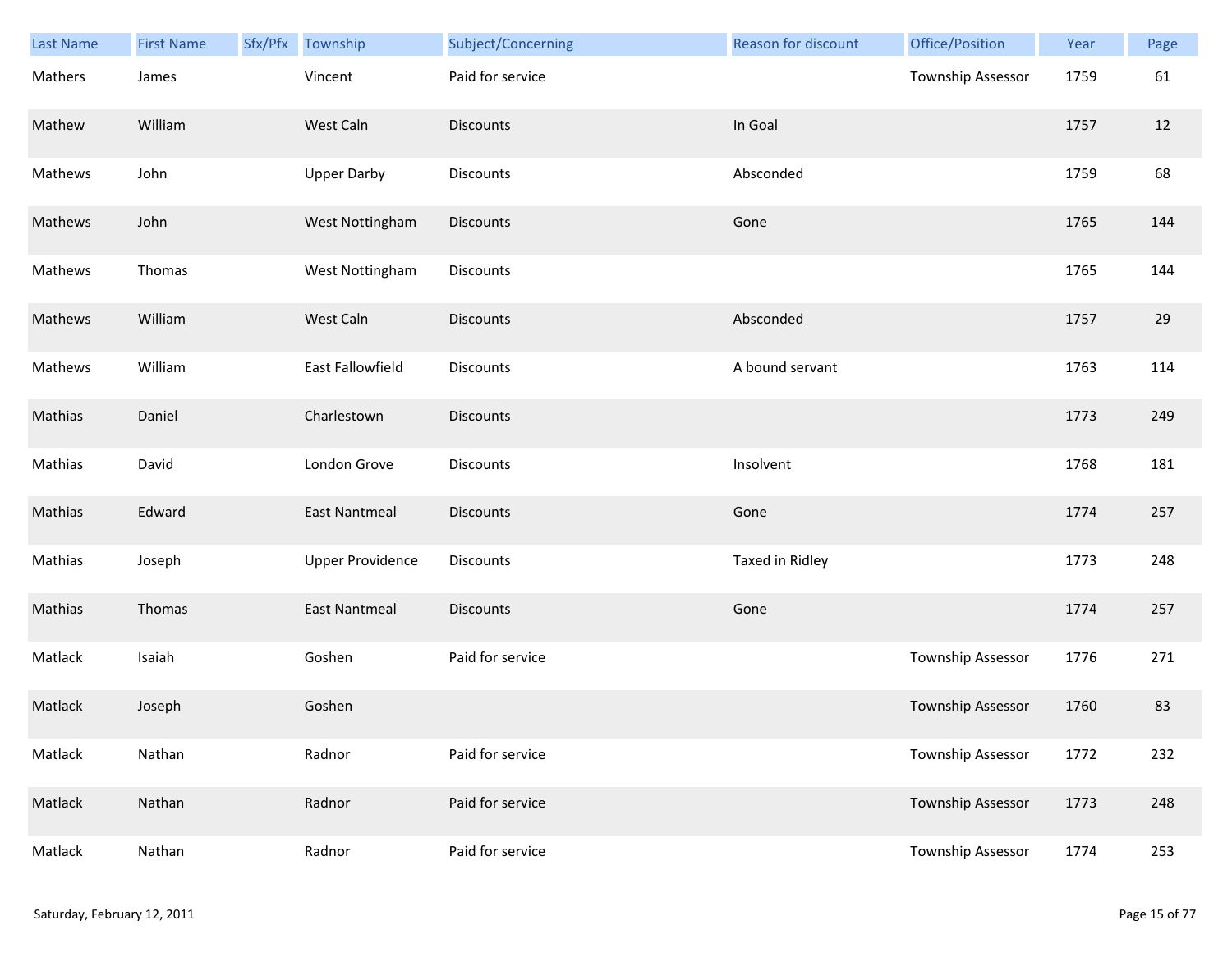| Last Name | <b>First Name</b> | Sfx/Pfx | Township         | Subject/Concerning              | Reason for discount | Office/Position   | Year | Page |
|-----------|-------------------|---------|------------------|---------------------------------|---------------------|-------------------|------|------|
| Matlack   | Nathan            |         | Radnor           | Paid for service                |                     | Township Assessor | 1775 | 261  |
| Matlack   | Nathan            |         | Radnor           | Paid for service                |                     | Township Assessor | 1776 | 270  |
| Matlock   | Joseph            |         | Goshen           | Paid for service                |                     | Township Assessor | 1761 | 92   |
| Matson    | John              |         | Bethel           | <b>Discounts</b>                | Poor                |                   | 1772 | 240  |
| Matson    | Morris            |         | Edgmont          | <b>Discounts</b>                | Overrated           |                   | 1759 | 59   |
| Matson    | Morris            |         |                  | Allowed an order                |                     |                   | 1767 | 168  |
| Matson    | Peter             |         | Lower Darby      | <b>Discounts</b>                | Absconded           |                   | 1758 | 36   |
| Matthews  | James             |         | Chester          | Discounts                       | Overrated           |                   | 1767 | 165  |
| Maul      | Thomas            |         | Radnor           | Neglected or refused to pay tax |                     |                   | 1758 | 33   |
| Maul      | Thomas            |         | Radnor           | Neglected or refused to pay tax |                     |                   | 1758 | 48   |
| Maul      | Thomas            |         | Radnor           | Neglected or refused to pay tax |                     |                   | 1759 | 64   |
| Maxfield  | David             |         | West Fallowfield | Discounts                       | Broke & all seized  |                   | 1758 | 32   |
| Maxfield  | John              |         | Easttown         | Discounts                       | Overrated           |                   | 1759 | 60   |
| Maxfield  | William           |         | Marple           | Discounts                       | Loss by fire        |                   | 1758 | 46   |
| Maxwell   | Andrew            |         | East Marlborough | <b>Discounts</b>                | Absconded           |                   | 1769 | 195  |
| Maxwell   | James             |         | West Nottingham  | <b>Discounts</b>                | Overrated           |                   | 1764 | 130  |
| Maxwell   | James             |         | Middletown       | <b>Discounts</b>                |                     |                   | 1765 | 140  |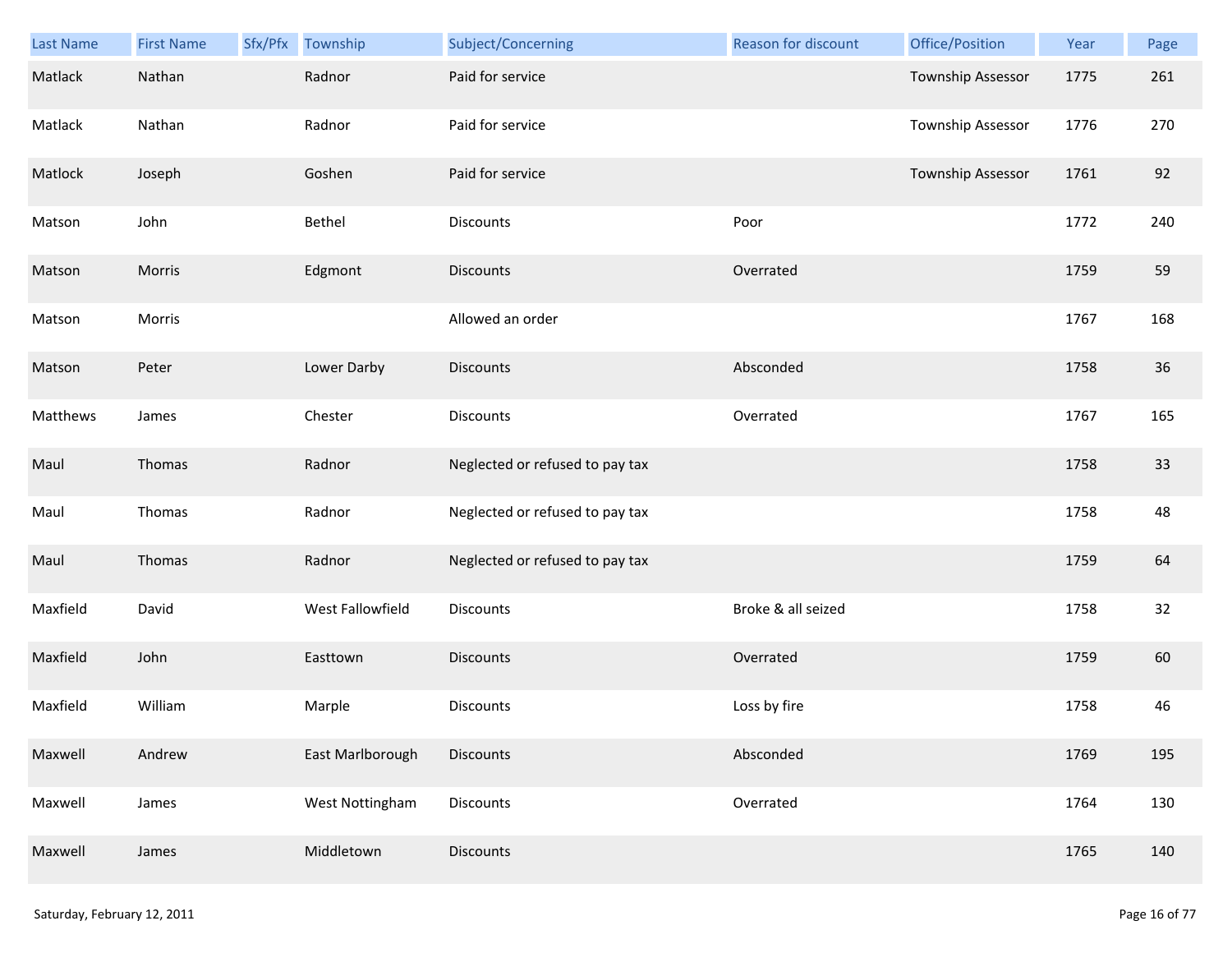| Last Name  | <b>First Name</b> | Sfx/Pfx Township     | Subject/Concerning | Reason for discount | Office/Position | Year | Page |
|------------|-------------------|----------------------|--------------------|---------------------|-----------------|------|------|
| Maxwell    | James             | Kennett              | Discounts          |                     |                 | 1776 | 273  |
| Maxwell    | John              | East Nottingham      | <b>Discounts</b>   | In Maryland         |                 | 1770 | 212  |
| Maxwell    | William           | Oxford               | Discounts          | Under age           |                 | 1759 | 58   |
| Maxwell    | William           | West Nottingham      | Discounts          | Overrated           |                 | 1764 | 130  |
| Maxwell    | William           | Kennett              | <b>Discounts</b>   | Poor                |                 | 1772 | 240  |
| May        | John              | East Bradford        | Discounts          | Gone                |                 | 1767 | 169  |
| McAfee     | James             | Marple               | Discounts          | Under age           |                 | 1762 | 106  |
| McAffee    | Daniel            | Edgmont              | Discounts          | Married             |                 | 1768 | 186  |
| McAllester | Jane              | East Nottingham      | <b>Discounts</b>   |                     |                 | 1765 | 139  |
| McAllister | John              | Oxford               | <b>Discounts</b>   | Poor                |                 | 1772 | 236  |
| McAnini    | Dennis            | Whiteland            | Discounts          |                     |                 | 1761 | 99   |
| McBride    | Daniel            | <b>East Nantmeal</b> | Discounts          | Not found           |                 | 1771 | 226  |
| McBride    | John              | West Whiteland       | Discounts          | Ran away            |                 | 1770 | 210  |
| McBride    | Samuel            | East Nottingham      | <b>Discounts</b>   | Ran away            |                 | 1757 | 14   |
| McBride    | Samuel            | London Grove         | Discounts          |                     |                 | 1759 | 67   |
| McBrine    | Charles           | Pennsbury            | <b>Discounts</b>   | Overrated           |                 | 1776 | 275  |
| McBryan    | Charles           | New Garden           | Discounts          | Married             |                 | 1774 | 256  |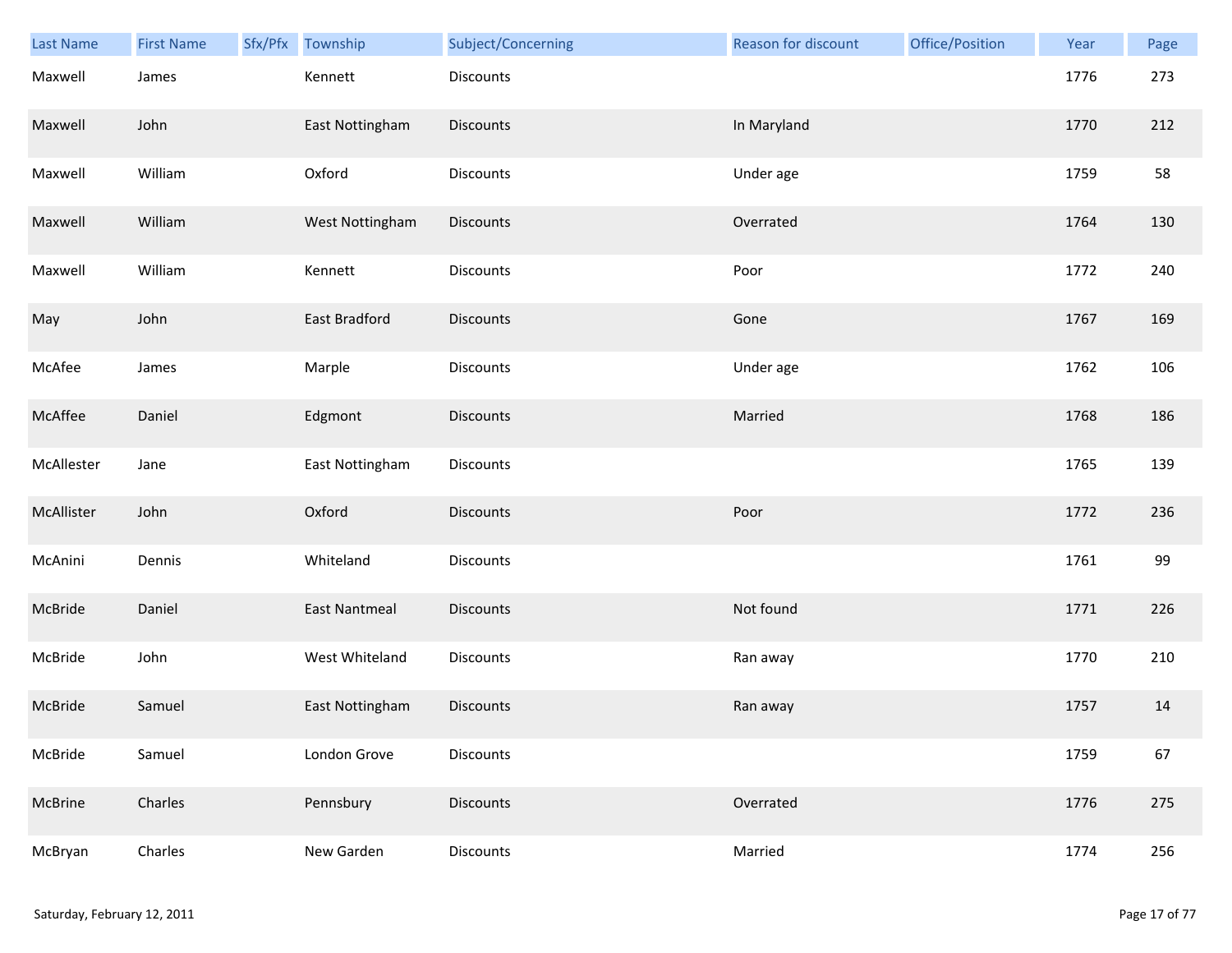| Last Name   | <b>First Name</b> | Sfx/Pfx Township        | Subject/Concerning | Reason for discount | Office/Position | Year | Page    |
|-------------|-------------------|-------------------------|--------------------|---------------------|-----------------|------|---------|
| McCabe      | William           | Concord                 | <b>Discounts</b>   | Absconded           |                 | 1765 | 145     |
| McCaffrey   | Patrick           | West Fallowfield        | Discounts          |                     |                 | 1778 | 282     |
| McCaleb     | Gilbert           | Radnor                  | <b>Discounts</b>   | Absconded           |                 | 1771 | 223     |
| McCaley     | Samuel            | <b>West Nantmeal</b>    | Discounts          | Poor                |                 | 1772 | 240     |
| McCall      | Alexander         | <b>Upper Providence</b> | Discounts          | Not found           |                 | 1774 | 257     |
| McCall      | Alexander         | <b>Upper Providence</b> | <b>Discounts</b>   | Absconded           |                 | 1775 | 262     |
| McCalley    | Alexander         | Whiteland               | <b>Discounts</b>   | Under age           |                 | 1765 | 140     |
| McCalley    | William           | Whiteland               | Discounts          | Under age           |                 | 1765 | 142     |
| McCallister | William           | Oxford                  | <b>Discounts</b>   | Absconded           |                 | 1771 | 227     |
| McCamoran   | John              | Londonderry             | Discounts          | Under age           |                 | 1759 | 66      |
| McCan       | Daniel            | West Nottingham         | Discounts          | Out of the province |                 | 1772 | 234     |
| McCarlin    | Daniel            | Uwchlan                 | Discounts          | Bound apprentice    |                 | 1756 | $\bf 8$ |
| McCarrahan  | William           | East Caln               | <b>Discounts</b>   | Poor & Ran away     |                 | 1769 | 204     |
| McCarter    | Neal              | New Garden              | Discounts          | Absconded           |                 | 1766 | 158     |
| McCartney   | Andrew            | Oxford                  | <b>Discounts</b>   | Poor                |                 | 1764 | 125     |
| McCarty     | John              | Ridley                  | Discounts          |                     |                 | 1766 | 159     |
| McCarty     | John              | East Bradford           | <b>Discounts</b>   | Paid in Kennett     |                 | 1768 | 181     |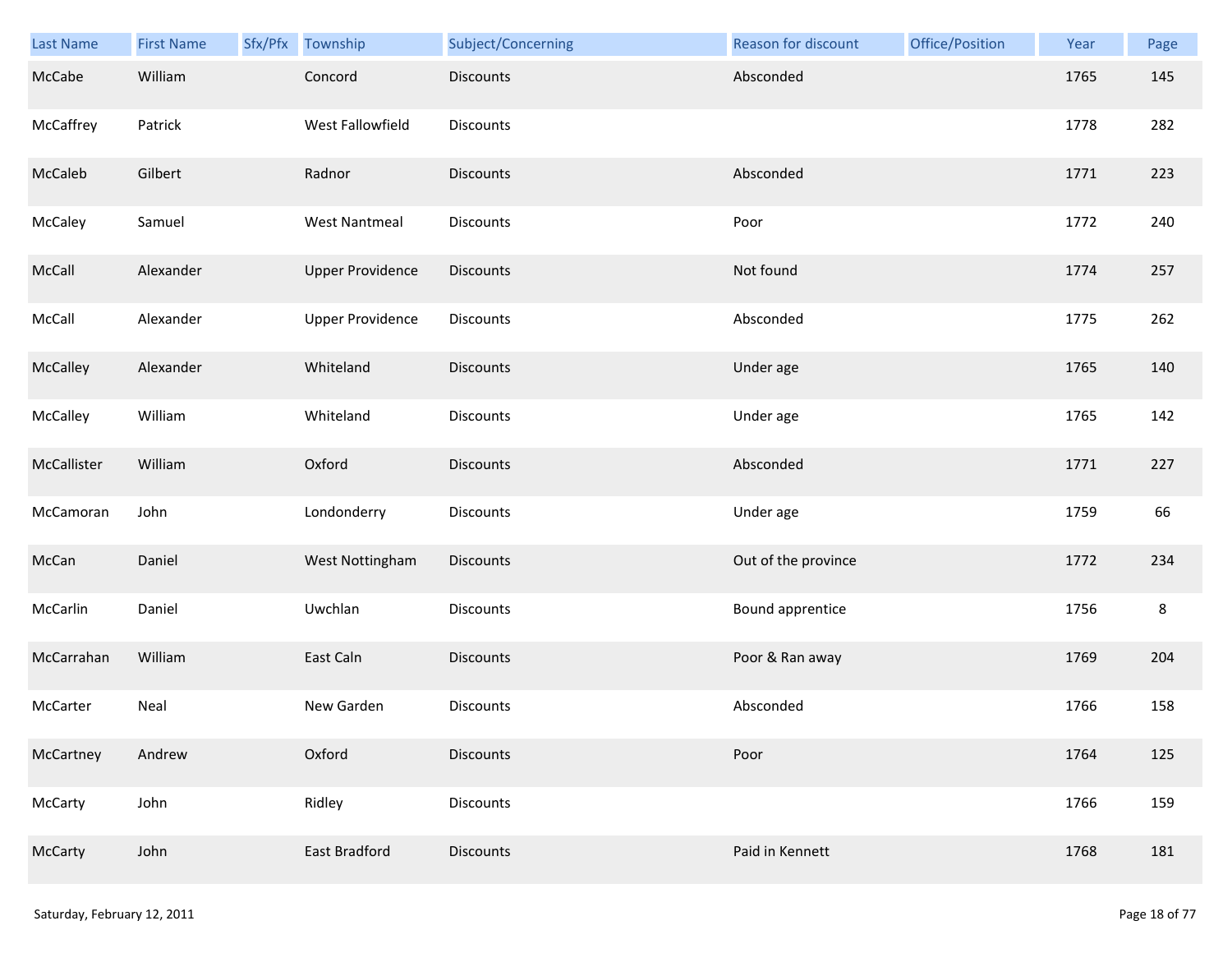| Last Name   | <b>First Name</b> | Sfx/Pfx | Township                | Subject/Concerning | <b>Reason for discount</b>                  | Office/Position | Year | Page |
|-------------|-------------------|---------|-------------------------|--------------------|---------------------------------------------|-----------------|------|------|
| McCarty     | John              |         | <b>East Nantmeal</b>    | Discounts          | Poor                                        |                 | 1771 | 226  |
| McCarty     | John              |         | <b>East Nantmeal</b>    | <b>Discounts</b>   | Absconded                                   |                 | 1773 | 247  |
| McCarty     | Neal              |         | Goshen                  | <b>Discounts</b>   | Gone or Poor                                |                 | 1769 | 196  |
| McCarty     | Neal              |         | West Whiteland          | <b>Discounts</b>   | Gone                                        |                 | 1778 | 282  |
| McCarty     | Patrick           |         | West Bradford           | Discounts          | Poor                                        |                 | 1760 | 80   |
| McCaul      | Alexander         |         | West Nottingham         | <b>Discounts</b>   | Out of the province                         |                 | 1772 | 234  |
| McCaul      | James             |         | West Nottingham         | Discounts          | Absconded                                   |                 | 1764 | 134  |
| McCauley    | Alexander         |         | East Caln               | <b>Discounts</b>   | Enlisted, Absconded or<br>Poor              |                 | 1778 | 281  |
| McCauley    | James             |         | East Nottingham         | Discounts          |                                             |                 | 1765 | 139  |
| McCauly     | Joseph            |         | Ridley                  | <b>Discounts</b>   |                                             |                 | 1770 | 215  |
| McCeaver    | Henry             |         | West Nottingham         | Discounts          | Absconded                                   |                 | 1770 | 213  |
| McCeaver    | Henry             |         | West Nottingham         | <b>Discounts</b>   | Absconded & Gone to<br>Virginia or Maryland |                 | 1772 | 243  |
| McCibbon    | Alexander         |         | <b>East Nantmeal</b>    | Discounts          | Poor, Gone or Under age                     |                 | 1772 | 238  |
| McClain     | Daniel            |         | East Caln               | <b>Discounts</b>   | Enlisted, Absconded or<br>Poor              |                 | 1778 | 281  |
| McClanachan | John              |         | <b>East Fallowfield</b> | Discounts          | Poor or Overrated                           |                 | 1772 | 244  |
| McClanahan  | James             |         | Oxford                  | <b>Discounts</b>   |                                             |                 | 1775 | 268  |
| McClanahan  | Reuben            |         | West Nottingham         | Discounts          | Absconded & Gone to<br>Virginia or Maryland |                 | 1772 | 243  |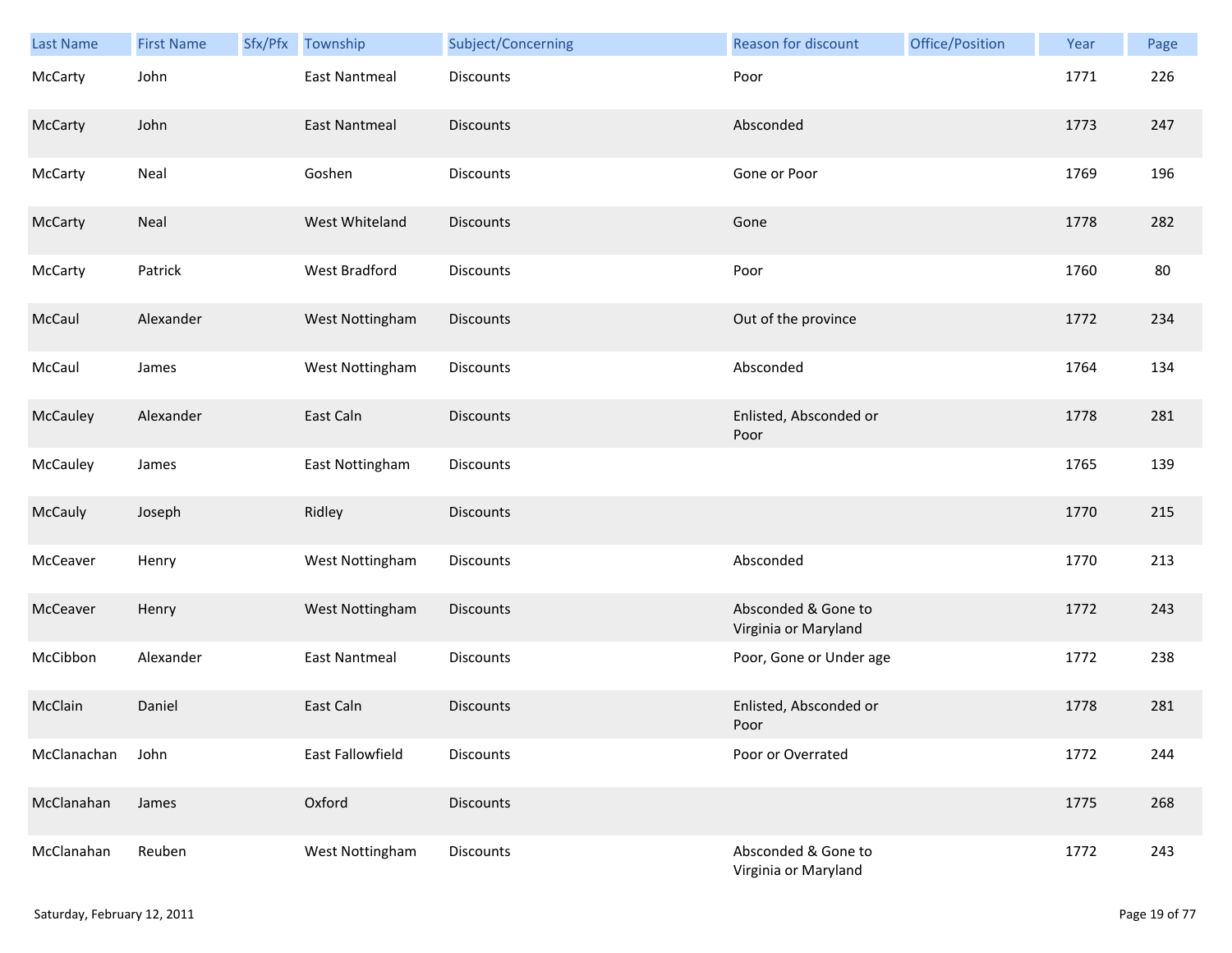| Last Name  | <b>First Name</b> | Sfx/Pfx Township     | Subject/Concerning | Reason for discount               | Office/Position   | Year | Page |
|------------|-------------------|----------------------|--------------------|-----------------------------------|-------------------|------|------|
| McClane    | James             | Vincent              | <b>Discounts</b>   | Insolvent                         |                   | 1768 | 182  |
| McClary    | Thomas            | <b>East Nantmeal</b> | Discounts          | Not found                         |                   | 1771 | 226  |
| McClay     | David             | <b>West Nantmeal</b> | <b>Discounts</b>   | Gone                              |                   | 1772 | 240  |
| McClean    | Allen             | Oxford               | Discounts          | Married                           |                   | 1757 | 26   |
| McClean    | Anthony           | <b>East Nantmeal</b> | <b>Discounts</b>   | Paid in East Caln                 |                   | 1762 | 108  |
| McClean    | James             | <b>East Nantmeal</b> | <b>Discounts</b>   | Paid in East Caln                 |                   | 1762 | 108  |
| McClean    | Lawrence          | Kennett              | Discounts          | Very Poor                         |                   | 1757 | 12   |
| McCleane   | William           | East Caln            | Discounts          | Poor                              |                   | 1771 | 231  |
| McCleary   | Alexander         | <b>West Nantmeal</b> | <b>Discounts</b>   | Married & in low<br>circumstances |                   | 1757 | 30   |
| McCleary   | George            |                      | Discounts          | Ran away                          |                   | 1763 | 123  |
| McCleary   | Robert            | West Nottingham      | Discounts          | Ran away                          |                   | 1770 | 209  |
| McCleave   | George            | New London           | Discounts          | Absconded, Sickly or<br>Insolvent |                   | 1770 | 216  |
| McClegan   | James             | Ridley               | <b>Discounts</b>   |                                   |                   | 1765 | 141  |
| McCleheney | James             | Newtown              | <b>Discounts</b>   | Maintains his aged<br>mother      |                   | 1759 | 60   |
| McClellan  | James             | London Britain       | <b>Discounts</b>   | Absconded                         |                   | 1764 | 131  |
| McClellan  | Robert            | Middletown           | Paid for service   |                                   | Township Assessor | 1762 | 105  |
| McClellan  | Robert            | Middletown           | Discounts          | Overcharged                       |                   | 1763 | 116  |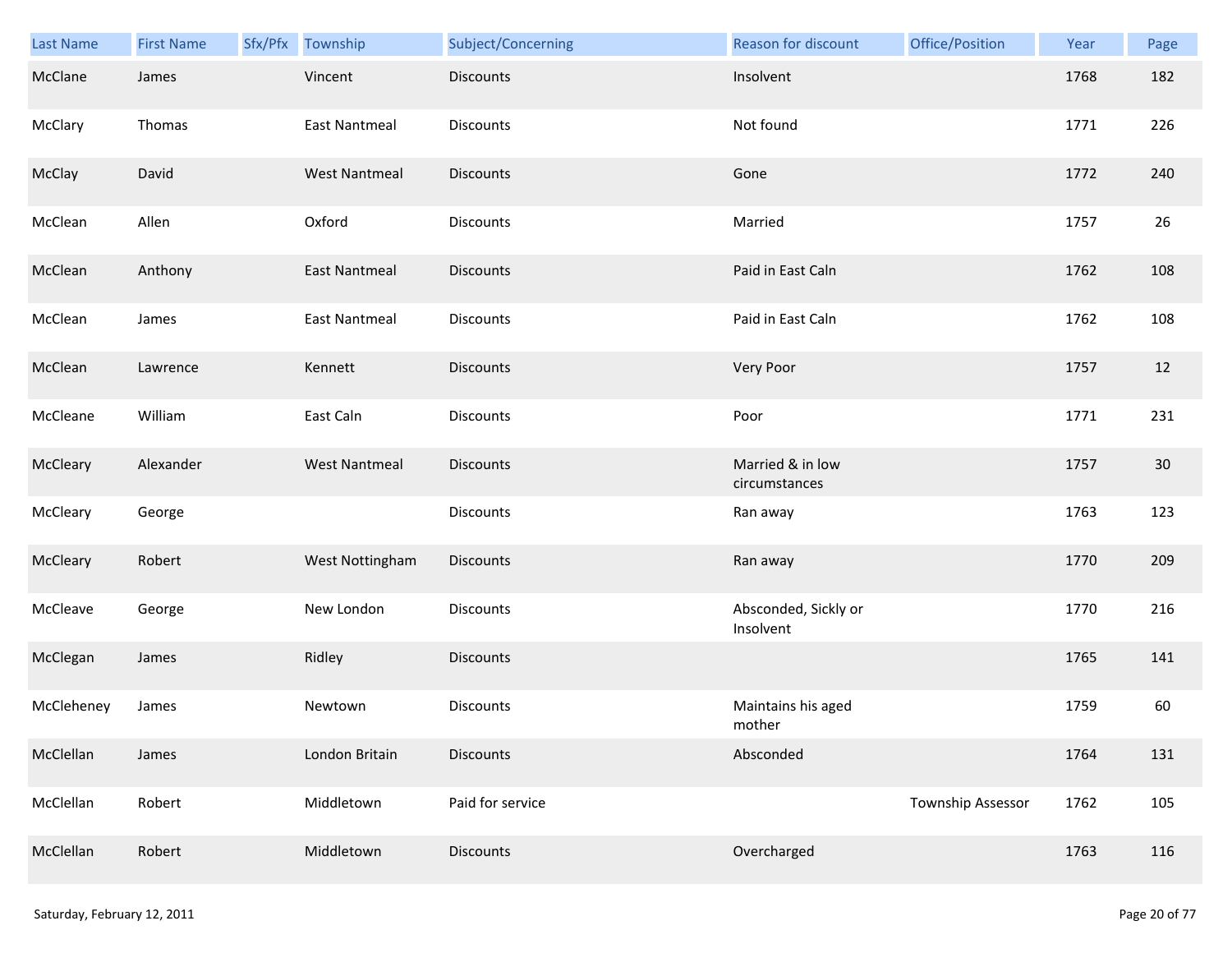| <b>Last Name</b> | <b>First Name</b> | Sfx/Pfx | Township         | Subject/Concerning | Reason for discount                 | Office/Position   | Year | Page |
|------------------|-------------------|---------|------------------|--------------------|-------------------------------------|-------------------|------|------|
| McClellan        | William           |         | New London       | <b>Discounts</b>   | Poor or Enlisted                    |                   | 1778 | 283  |
| McClelland       | Andrew            |         | London Britain   | Paid for service   |                                     | Township Assessor | 1770 | 206  |
| McClelland       | Andrew            |         | Newtown          | Discounts          | Under age                           |                   | 1771 | 224  |
| McClelland       | James             |         | East Nottingham  | <b>Discounts</b>   | Out of his reason                   |                   | 1770 | 212  |
| McClellen        | Robert            |         | Middletown       | Discounts          | Overrated                           |                   | 1759 | 61   |
| McClenahan       | Elijah            |         | Londonderry      | Paid for service   |                                     | Township Assessor | 1760 | 78   |
| McClenahan       | John              |         | Oxford           | Discounts          | Twice taxed                         |                   | 1763 | 114  |
| McCline          | James             |         | Vincent          | Discounts          | Poor                                |                   | 1769 | 195  |
| McClintock       | Francis           |         | East Nottingham  | <b>Discounts</b>   | Absconded                           |                   | 1773 | 252  |
| McClintock       | John              |         | Londonderry      | <b>Discounts</b>   |                                     |                   | 1768 | 187  |
| McCloskey        | Robert            |         | Uwchlan          | Discounts          | Paid elsewhere & Not to<br>be found |                   | 1772 | 240  |
| McClowne         | Andrew            |         | West Nottingham  | <b>Discounts</b>   | Insolvent                           |                   | 1768 | 187  |
| McClunge         | Adam              |         | Chester          | Discounts          | Absconded                           |                   | 1763 | 123  |
| McClure          | Arthur            |         | New London       | <b>Discounts</b>   | Overrated                           |                   | 1770 | 210  |
| McClure          | James             |         | Goshen           | <b>Discounts</b>   | Insolvent or Absconded              |                   | 1768 | 181  |
| McClure          | James             |         | East Bradford    | <b>Discounts</b>   | Absconded                           |                   | 1769 | 203  |
| McColam          | James             |         | East Fallowfield | Discounts          | Gone, Dead, Married or<br>Poor      |                   | 1774 | 255  |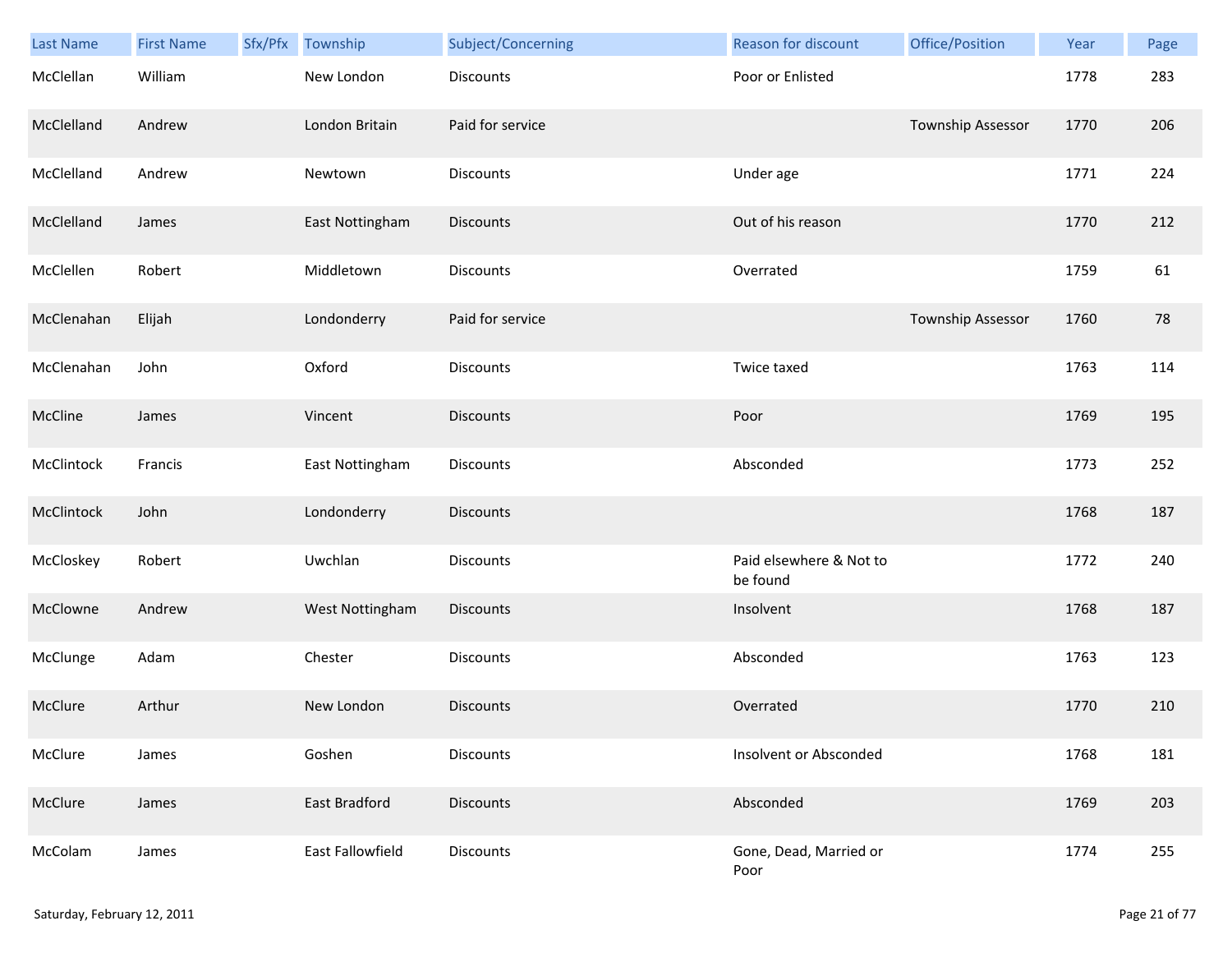| <b>Last Name</b> | <b>First Name</b> | Sfx/Pfx | Township             | Subject/Concerning                    | <b>Reason for discount</b> | Office/Position      | Year | Page |
|------------------|-------------------|---------|----------------------|---------------------------------------|----------------------------|----------------------|------|------|
| McColgan         | Patrick           |         | Uwchlan              | <b>Discounts</b>                      |                            |                      | 1775 | 267  |
| McColgen         | Andrew            |         | Aston                | Discounts                             | Gone                       |                      | 1769 | 201  |
| McColin          | Zachariah         |         | East Caln            | Discounts                             |                            |                      | 1765 | 143  |
| McCollough       | Daniel            |         | <b>East Nantmeal</b> | Discounts                             | Ran away                   |                      | 1757 | 25   |
| McCombs          | James             |         | Charlestown          | Discounts                             | Enlisted &/or Poor         |                      | 1777 | 278  |
| McConahey        | Robert            |         | <b>West Nantmeal</b> | Paid for service                      |                            | Township Assessor    | 1759 | 58   |
| McConehey        | William           |         | Uwchlan              | Discounts                             |                            |                      | 1762 | 109  |
| McConnahey       | Robert            |         | Middletown           | Discounts                             | Absconded                  |                      | 1760 | 81   |
| McConnally       | Alexander         |         | West Nottingham      | Discounts                             | Absconded                  |                      | 1757 | 27   |
| McConnaughy      | James             |         | <b>West Nantmeal</b> | Allowed payment for tax not recovered |                            | <b>Tax Collector</b> | 1772 | 233  |
| McConnehey       | William           |         | <b>West Nantmeal</b> | Discounts                             | Absconded                  |                      | 1767 | 169  |
| McConnel         | Alexander         |         | East Nottingham      | Discounts                             | Died insolvent             |                      | 1758 | 52   |
| McConnel         | Charles           |         | East Caln            | <b>Discounts</b>                      | Absconded                  |                      | 1772 | 242  |
| McConnell        | Alexander         |         | Concord              | Discounts                             | Paid in Aston              |                      | 1757 | 28   |
| McConnelly       | Bryan             |         | Newlin               | Discounts                             | Not found                  |                      | 1772 | 238  |
| McConnohy        | David             |         | <b>West Nantmeal</b> | Discounts                             | Twice rated                |                      | 1768 | 182  |
| McCook           | Daniel            |         | East Caln            | Discounts                             |                            |                      | 1765 | 144  |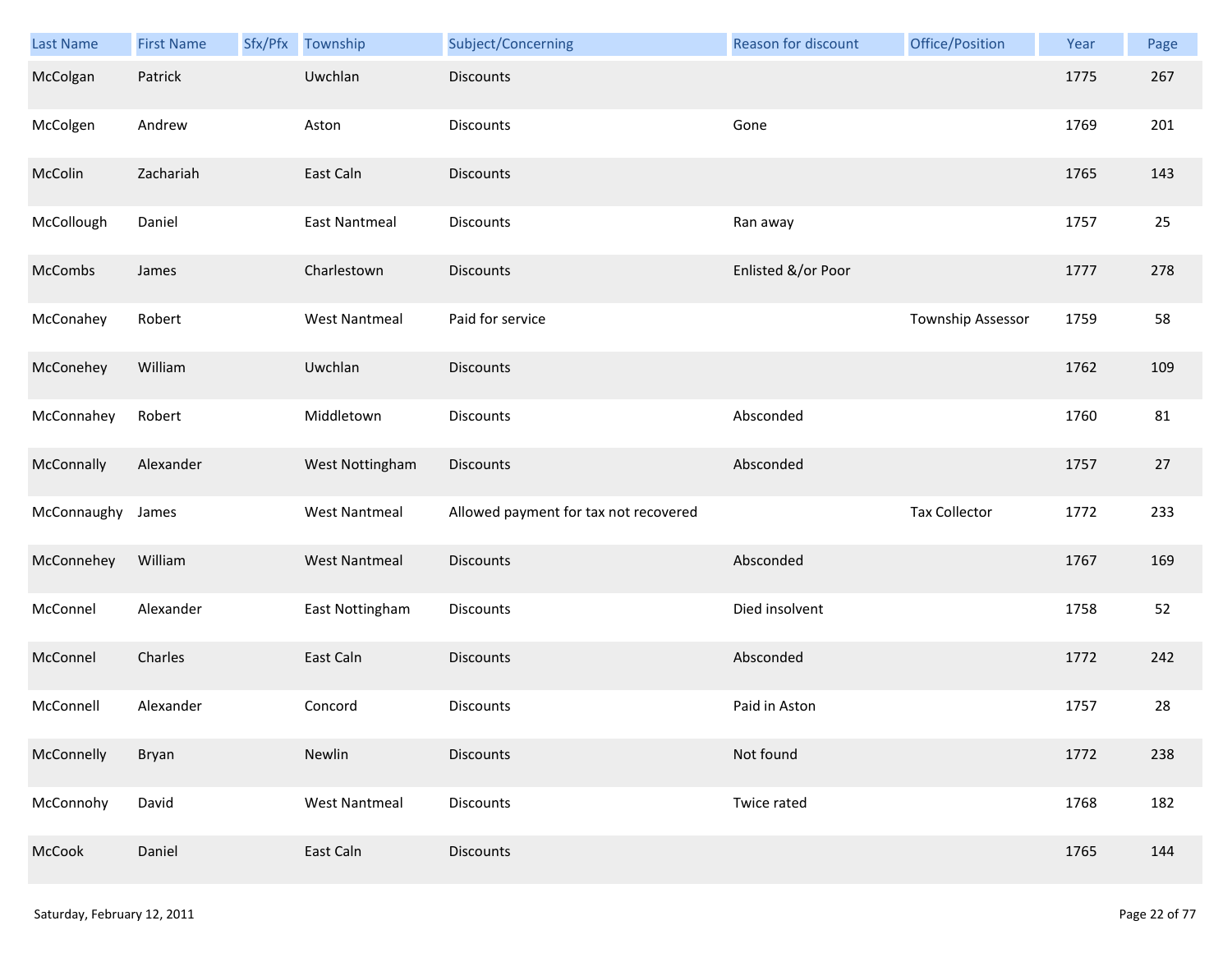| Last Name | <b>First Name</b> |     | Sfx/Pfx Township     | Subject/Concerning | <b>Reason for discount</b>     | Office/Position | Year | Page             |
|-----------|-------------------|-----|----------------------|--------------------|--------------------------------|-----------------|------|------------------|
| McCook    | John              |     | East Caln            | Discounts          |                                |                 | 1764 | 130              |
| McCord    | John              |     | Lower Darby          | <b>Discounts</b>   |                                |                 | 1765 | 145              |
| McCord    | John              |     | Pikeland             | Discounts          |                                |                 | 1775 | 268              |
| McCord    | Robert            |     | Lower Darby          | <b>Discounts</b>   | Enlisted                       |                 | 1761 | 99               |
| McCord    | Robert            | Jr. | Lower Darby          | Discounts          | Gone                           |                 | 1771 | 228              |
| McCord    | William           |     | <b>Upper Darby</b>   | <b>Discounts</b>   | Ran away                       |                 | 1756 | $\boldsymbol{6}$ |
| McCorksky | James             |     | <b>West Nantmeal</b> | Discounts          | Insolvent                      |                 | 1771 | 228              |
| McCormack | Bryan             |     | Aston                | Discounts          |                                |                 | 1764 | 130              |
| McCormack | Henry             |     | Oxford               | <b>Discounts</b>   | Not found                      |                 | 1763 | 114              |
| McCormack | Patrick           |     | Tredyffrin           | <b>Discounts</b>   | Poor                           |                 | 1763 | 123              |
| McCormick | Alexander         |     | Easttown             | <b>Discounts</b>   | Absconded                      |                 | 1771 | 230              |
| McCormick | Henry             |     | Charlestown          | Discounts          | Enlisted &/or Poor             |                 | 1777 | 278              |
| McCormick | James             |     | West Fallowfield     | Discounts          | Overrated                      |                 | 1759 | 61               |
| McCormick | John              |     | Ridley               | <b>Discounts</b>   | Gone                           |                 | 1768 | 185              |
| McCorrel  | Alexander         |     | East Caln            | Discounts          | Enlisted, Absconded or<br>Poor |                 | 1778 | 281              |
| McCorry   | Thomas            |     | Chester              | <b>Discounts</b>   | Dead or Gone Away              |                 | 1766 | 158              |
| McCowen   | Hugh              |     | Pikeland             | Discounts          | Enlisted, Absconded or<br>Poor |                 | 1777 | 277              |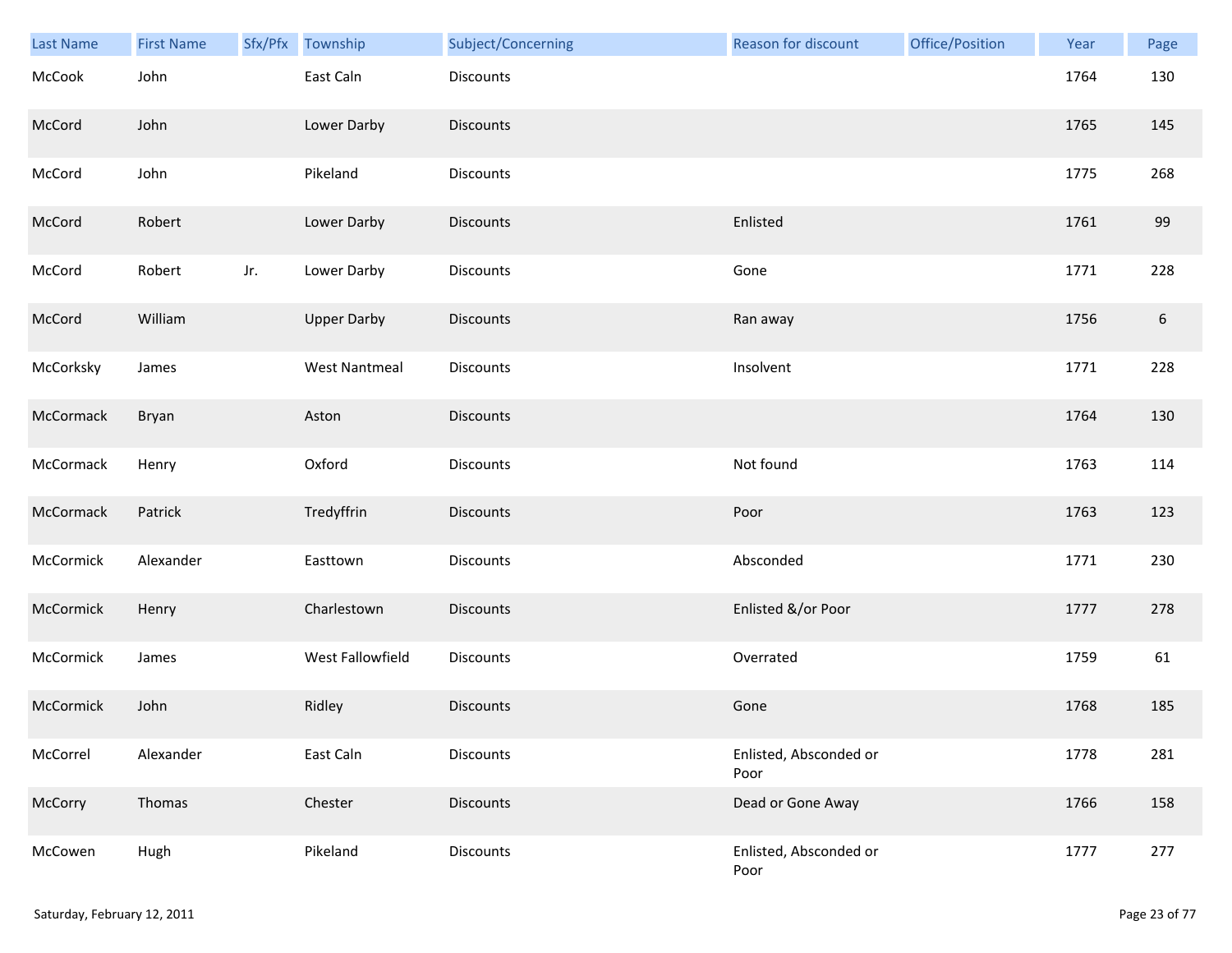| <b>Last Name</b> | <b>First Name</b> | Sfx/Pfx | Township          | Subject/Concerning | Reason for discount           | Office/Position | Year | Page           |
|------------------|-------------------|---------|-------------------|--------------------|-------------------------------|-----------------|------|----------------|
| McCoy            | Daniel            |         | Whiteland         | <b>Discounts</b>   | Gone into Province<br>Service |                 | 1757 | 28             |
| McCoy            | David             |         | Edgmont           | Discounts          | Ran away                      |                 | 1773 | 247            |
| McCoy            | Dennis            |         | Birmingham        | Discounts          | Paid in Westtown              |                 | 1756 | $\overline{7}$ |
| McCoy            | James             |         | West Caln         | Discounts          |                               |                 | 1765 | 139            |
| McCoy            | James             |         | New London        | <b>Discounts</b>   | Ran away                      |                 | 1771 | 223            |
| McCoy            | James             |         | New London        | <b>Discounts</b>   | Ran away                      |                 | 1771 | 231            |
| McCoy            | John              |         | London Britain    | Discounts          | Over the line                 |                 | 1770 | 216            |
| McCoy            | John              |         | West Bradford     | Discounts          | Enlisted &/or Poor            |                 | 1777 | 280            |
| McCoy            | Neal              |         | East Caln         | <b>Discounts</b>   | Absconded                     |                 | 1769 | 196            |
| McCoy            | Neal              |         | East Caln         | Discounts          | Gone or Paid elsewhere        |                 | 1770 | 213            |
| McCoy            | Neil              |         | East Bradford     | <b>Discounts</b>   | Paid in Caln                  |                 | 1767 | 169            |
| McCoy            | Patrick           |         | Nether Providence | Discounts          | Gone to Ireland               |                 | 1762 | 110            |
| McCoy            | Samuel            |         | Ridley            | Discounts          | Not found                     |                 | 1759 | 55             |
| McCoy            | William           |         | Concord           | <b>Discounts</b>   | Crippled                      |                 | 1758 | 42             |
| McCoy            | William           |         | Lower Chichester  | <b>Discounts</b>   | Insolvent or Not Found        |                 | 1770 | 214            |
| McCoy            | William           |         | Springfield       | <b>Discounts</b>   | Ran away                      |                 | 1771 | 224            |
| McCoy            | William           |         | Oxford            | <b>Discounts</b>   | Poor or Gone                  |                 | 1778 | 283            |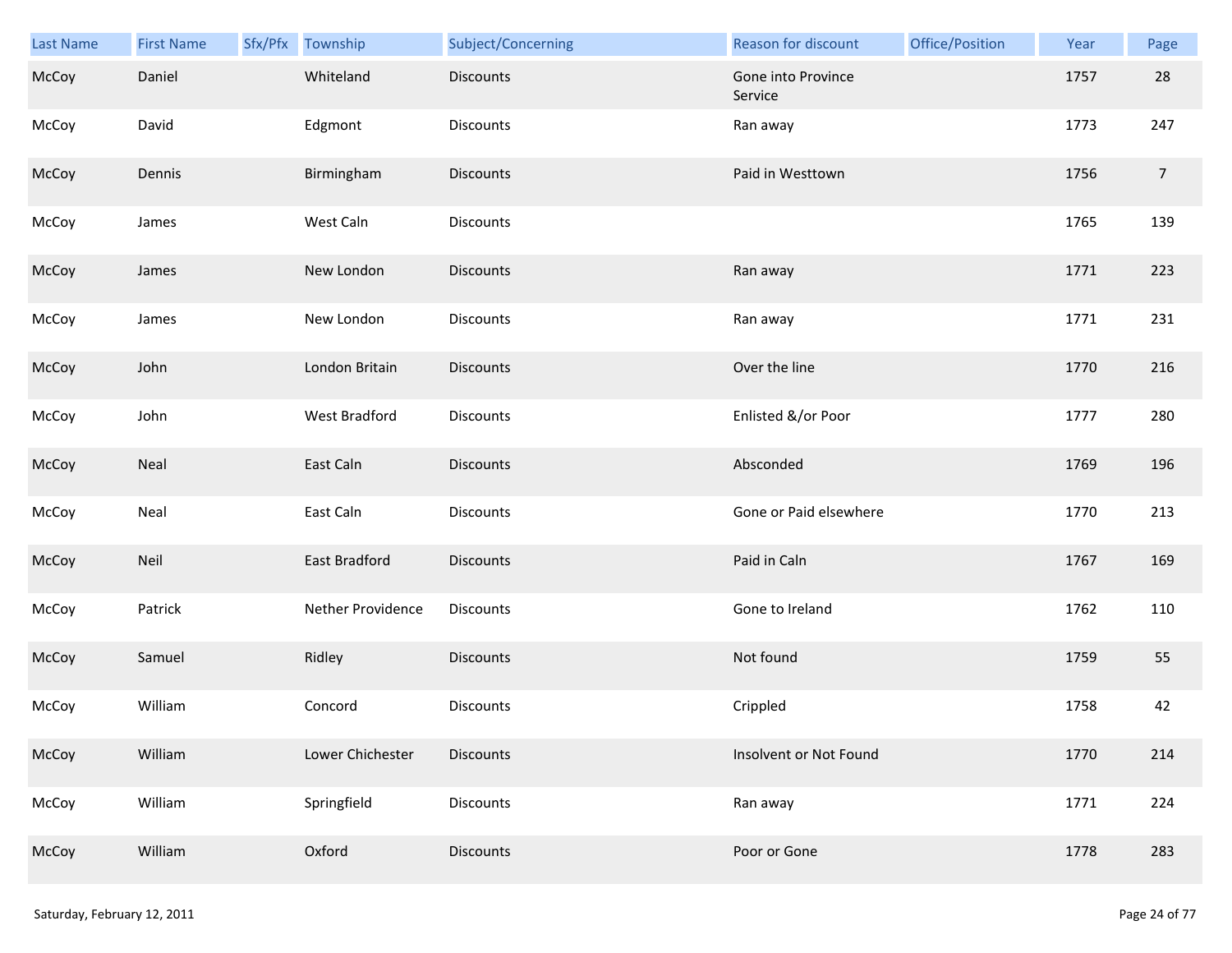| Last Name  | <b>First Name</b> | Sfx/Pfx | Township         | Subject/Concerning | Reason for discount            | Office/Position | Year | Page             |
|------------|-------------------|---------|------------------|--------------------|--------------------------------|-----------------|------|------------------|
| McCracken  | John              |         | Vincent          | Discounts          |                                |                 | 1775 | 266              |
| McCracken  | John              |         | Kennett          | <b>Discounts</b>   | Enlisted, Absconded or<br>Poor |                 | 1778 | 281              |
| McCracken  | William           |         | Kennett          | Discounts          | Gone                           |                 | 1772 | 240              |
| McCracken  | William           |         | Kennett          | <b>Discounts</b>   | Gone                           |                 | 1773 | 247              |
| McCrackhan | Joshua            |         | Londonderry      | Discounts          | Overrated                      |                 | 1757 | 22               |
| McCray     | Charles           |         | Birmingham       | <b>Discounts</b>   |                                |                 | 1775 | 266              |
| McCray     | Elijah            |         | East Nottingham  | Discounts          | Gone                           |                 | 1772 | 242              |
| McCue      | Bryan             |         | Londonderry      | Discounts          | Poor                           |                 | 1765 | 140              |
| McCue      | Bryan             |         | Londonderry      | Discounts          | Poor                           |                 | 1769 | 200              |
| McCue      | Ferdinand         |         | West Marlborough | <b>Discounts</b>   | Absconded                      |                 | 1762 | 110              |
| McCue      | James             |         | Uwchlan          | Discounts          | Absconded                      |                 | 1757 | 31               |
| McCue      | William           |         | West Marlborough | <b>Discounts</b>   | Absconded                      |                 | 1762 | 110              |
| McCues     | Thomas            |         | Willistown       | Discounts          | Married                        |                 | 1761 | 94               |
| McCulley   | Mathew            |         | West Caln        | <b>Discounts</b>   | Absconded                      |                 | 1757 | 29               |
| McCulley   | William           |         | Birmingham       | <b>Discounts</b>   | Paid in Kennett                |                 | 1756 | $\boldsymbol{7}$ |
| McCullock  | John              |         | East Marlborough | Discounts          | Gone                           |                 | 1773 | 251              |
| McCullough | Arthur            |         | Ridley           | Discounts          | In Jail                        |                 | 1773 | 250              |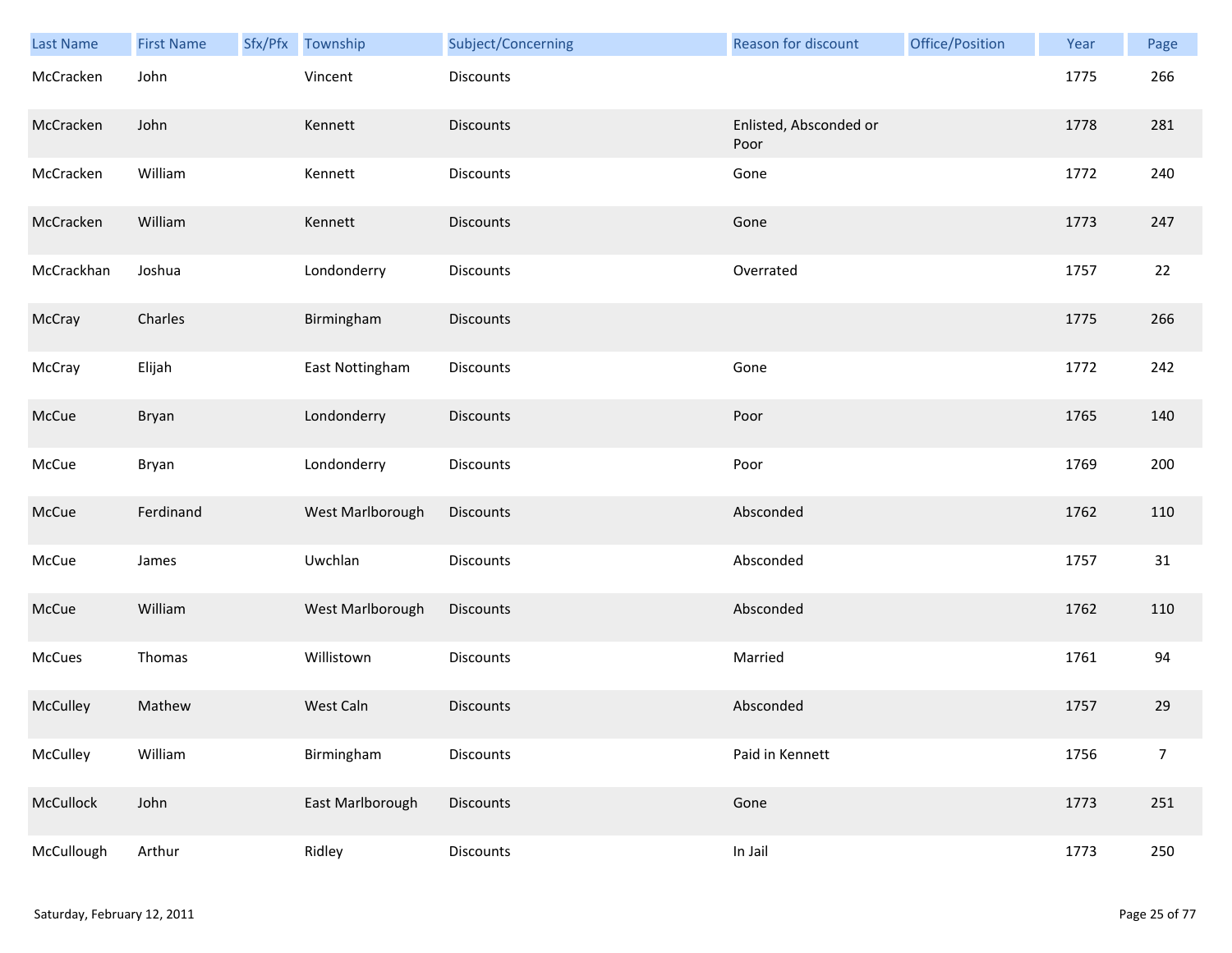| <b>Last Name</b> | <b>First Name</b> | Sfx/Pfx Township     | Subject/Concerning              | Reason for discount | Office/Position | Year | Page |
|------------------|-------------------|----------------------|---------------------------------|---------------------|-----------------|------|------|
| McCullough       | Daniel            | <b>East Nantmeal</b> | Discounts                       | Not found           |                 | 1757 | 11   |
| McCullough       | Daniel            | Charlestown          | Discounts                       | Enlisted &/or Poor  |                 | 1777 | 277  |
| McCullough       | Hugh              | Kennett              | Warrant granted against         |                     |                 | 1758 | 44   |
| McCullough       | James             | West Fallowfield     | Discounts                       | Overrated           |                 | 1758 | 32   |
| McCullough       | James             | Nether Providence    | Discounts                       | Not free 6 months   |                 | 1764 | 127  |
| McCullough       | James             | Londonderry          | Discounts                       | Poor                |                 | 1769 | 200  |
| McCullough       | John              | Kennett              | <b>Discounts</b>                | Not found           |                 | 1757 | 12   |
| McCullough       | John              | Kennett              | Discounts                       | Not found           |                 | 1757 | 25   |
| McCullough       | John              | East Bradford        | Discounts                       | Twice rated         |                 | 1764 | 132  |
| McCullough       | John              | <b>West Bradford</b> | Discounts                       | Gone to Ireland     |                 | 1770 | 208  |
| McCullough       | Patrick           |                      | Neglected or refused to pay tax |                     |                 | 1758 | 47   |
| McCullough       | Thomas            | West Whiteland       | Discounts                       | Twice rated         |                 | 1774 | 259  |
| McCullough       | William           | Kennett              | <b>Discounts</b>                | Dead                |                 | 1768 | 187  |
| McCullum         | John              | Kennett              | Discounts                       | Not found           |                 | 1768 | 187  |
| McCully          | James             | Londonderry          | <b>Discounts</b>                | Poor & Gone         |                 | 1773 | 248  |
| McCully          | Samuel            | Easttown             | <b>Discounts</b>                | Not found           |                 | 1767 | 167  |
| <b>McCummons</b> | James             | New London           | Discounts                       | Poor or Enlisted    |                 | 1778 | 282  |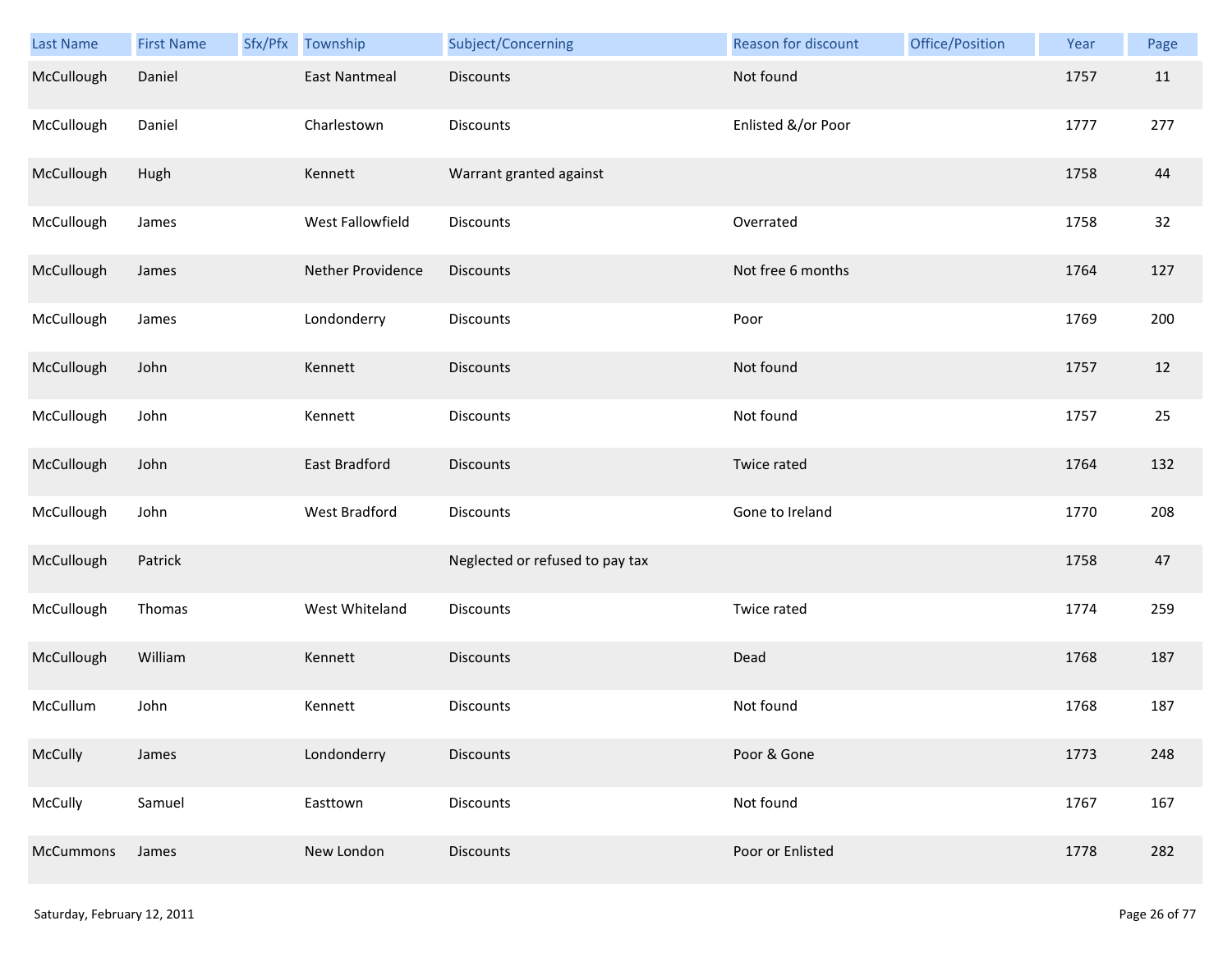| Last Name | <b>First Name</b> |     | Sfx/Pfx Township     | Subject/Concerning | Reason for discount     | Office/Position | Year | Page   |
|-----------|-------------------|-----|----------------------|--------------------|-------------------------|-----------------|------|--------|
| McCune    | Hugh              |     |                      | <b>Discounts</b>   | Enlisted &/or Poor      |                 | 1777 | 279    |
| McCune    | James             |     | East Bradford        | <b>Discounts</b>   | Enlisted                |                 | 1756 | $6\,$  |
| McCune    | William           | Jr. | West Caln            | Discounts          | Under age               |                 | 1766 | 157    |
| McCune    | William           |     | West Caln            | <b>Discounts</b>   | Poor or Paid elsewhere  |                 | 1767 | 170    |
| McCung    | James             |     | West Nottingham      | <b>Discounts</b>   | Insolvent               |                 | 1768 | 187    |
| McCunkey  | John              |     | East Nottingham      | Discounts          | Poor                    |                 | 1758 | 38     |
| McCunn    | Daniel            |     | Springfield          | Discounts          | Absconded               |                 | 1762 | 110    |
| McCunning | John              |     | <b>East Nantmeal</b> | Discounts          | Gone & Insolvent        |                 | 1775 | 264    |
| McCurdy   | Alexander         |     | Uwchlan              | Discounts          | Ran away or Twice taxed |                 | 1763 | 120    |
| McCurdy   | Alexander         |     | New London           | <b>Discounts</b>   | Not found               |                 | 1772 | 242    |
| McCurdy   | James             |     | East Whiteland       | Discounts          | Not found               |                 | 1775 | 266    |
| McCurdy   | Michael           |     | Pennsbury            | Discounts          |                         |                 | 1773 | 249    |
| McCurdy   | Samuel            |     | East Caln            | Discounts          | Gone to the Jerseys     |                 | 1757 | $30\,$ |
| McDade    | <b>Barnabas</b>   |     | Oxford               | <b>Discounts</b>   | Poor & Sickly           |                 | 1769 | 197    |
| McDade    | John              |     | Oxford               | Discounts          | Gone                    |                 | 1764 | 133    |
| McDade    | John              |     | East Marlborough     | <b>Discounts</b>   | Gone to Ireland         |                 | 1766 | 159    |
| McDaniel  | Daniel            |     | Lower Darby          | Discounts          | Absconded               |                 | 1767 | 170    |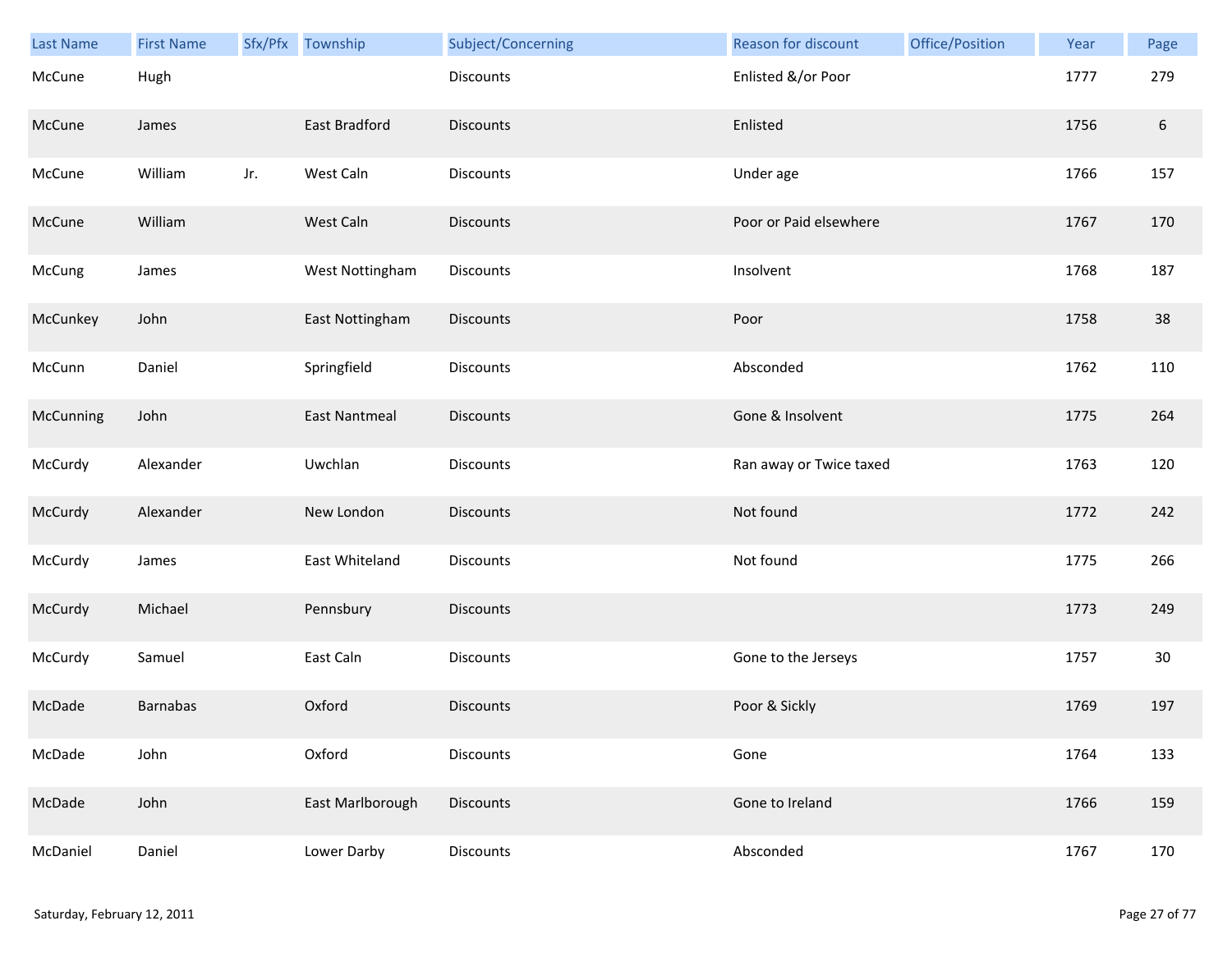| Last Name  | <b>First Name</b> | Sfx/Pfx Township | Subject/Concerning | Reason for discount                       | Office/Position | Year | Page |
|------------|-------------------|------------------|--------------------|-------------------------------------------|-----------------|------|------|
| McDaniel   | John              | Whiteland        | Discounts          | <b>Broke</b>                              |                 | 1759 | 60   |
| McDermont  | John              | Aston            | Discounts          | Under age                                 |                 | 1768 | 182  |
| McDermont  | John              | Aston            | Discounts          | Gone                                      |                 | 1769 | 201  |
| McDermont  | Patrick           | East Marlborough | Discounts          | Absconded                                 |                 | 1769 | 195  |
| McDermont  | William           | Goshen           | Discounts          | Gone or Poor                              |                 | 1769 | 196  |
| McDermont  | William           | Easttown         | Discounts          | Poor                                      |                 | 1772 | 235  |
| McDevit    | George            | East Nottingham  | Discounts          | Gone                                      |                 | 1773 | 252  |
| McDevoir   | Mark              | East Nantmeal    | Discounts          | Absconded                                 |                 | 1766 | 158  |
| McDiermond | William           | East Caln        | <b>Discounts</b>   |                                           |                 | 1764 | 130  |
| McDiermont | William           | East Caln        | Discounts          | Absconded                                 |                 | 1762 | 108  |
| McDonald   | Alexander         | West Whiteland   | Discounts          |                                           |                 | 1766 | 157  |
| McDonnald  | Con               | Thornbury        | Discounts          | Ran away                                  |                 | 1757 | 24   |
| McDougal   | John              | Sadsbury         | <b>Discounts</b>   | Out of his reason                         |                 | 1769 | 199  |
| McDowel    | William           | New London       | Discounts          | Poor or Enlisted                          |                 | 1778 | 282  |
| McDowell   | Alexander         | Tredyffrin       | <b>Discounts</b>   | Taken by the enemy and<br>made his escape |                 | 1759 | 64   |
| McDowell   | Alexander         | Goshen           | Discounts          |                                           |                 | 1765 | 140  |
| McDowell   | Enoch             | West Fallowfield | <b>Discounts</b>   | Absconded                                 |                 | 1761 | 98   |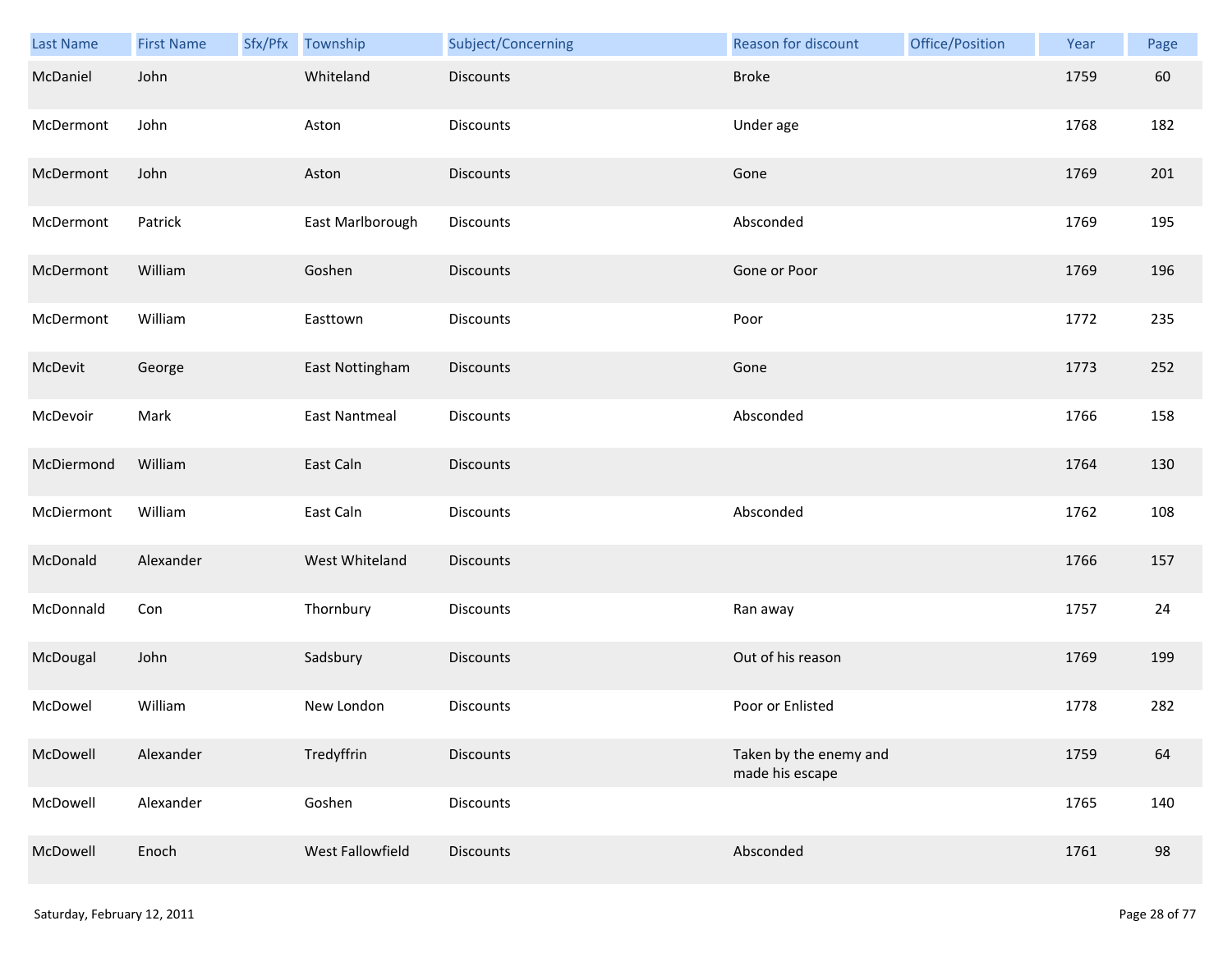| Last Name | <b>First Name</b> | Sfx/Pfx Township     | Subject/Concerning | Reason for discount      | Office/Position | Year | Page |
|-----------|-------------------|----------------------|--------------------|--------------------------|-----------------|------|------|
| McDowell  | James             | Oxford               | <b>Discounts</b>   | Twice taxed              |                 | 1766 | 157  |
| McDowell  | Thomas            | West Nottingham      | <b>Discounts</b>   | Absconded                |                 | 1765 | 146  |
| McDowell  | William           | East Bradford        | Discounts          | Absconded                |                 | 1765 | 144  |
| McDugel   | Samuel            | <b>East Nantmeal</b> | <b>Discounts</b>   | Absconded                |                 | 1767 | 167  |
| McElhaney | John              | West Fallowfield     | Discounts          | Absconded                |                 | 1768 | 186  |
| McElhose  | Robert            | Birmingham           | <b>Discounts</b>   | Overrated                |                 | 1775 | 265  |
| McElroy   | William           | West Nottingham      | Discounts          | In Maryland              |                 | 1767 | 168  |
| McElvey   | James             | East Caln            | Discounts          | Enlisted &/or Poor       |                 | 1777 | 277  |
| McElvey   | Patrick           | Uwchlan              | <b>Discounts</b>   | Gone                     |                 | 1774 | 256  |
| McEntire  | Daniel            | New London           | <b>Discounts</b>   | Poor or Enlisted         |                 | 1778 | 282  |
| McEntire  | John              |                      | <b>Discounts</b>   | Enlisted &/or Poor       |                 | 1777 | 279  |
| McEntire  | Samuel            |                      | Discounts          | Enlisted &/or Poor       |                 | 1777 | 279  |
| McFall    | John              | Pikeland             | Discounts          | Paid in Uwchlan          |                 | 1770 | 213  |
| McFarlan  | William           | East Caln            | <b>Discounts</b>   | Poor                     |                 | 1772 | 242  |
| McFarland | William           | Newlin               | Discounts          | Paid in Maryland         |                 | 1765 | 137  |
| McFarland | William           | Newlin               | <b>Discounts</b>   | Gone out of the Province |                 | 1767 | 169  |
| McFarrel  | John              | Lower Darby          | Discounts          | Absconded                |                 | 1767 | 170  |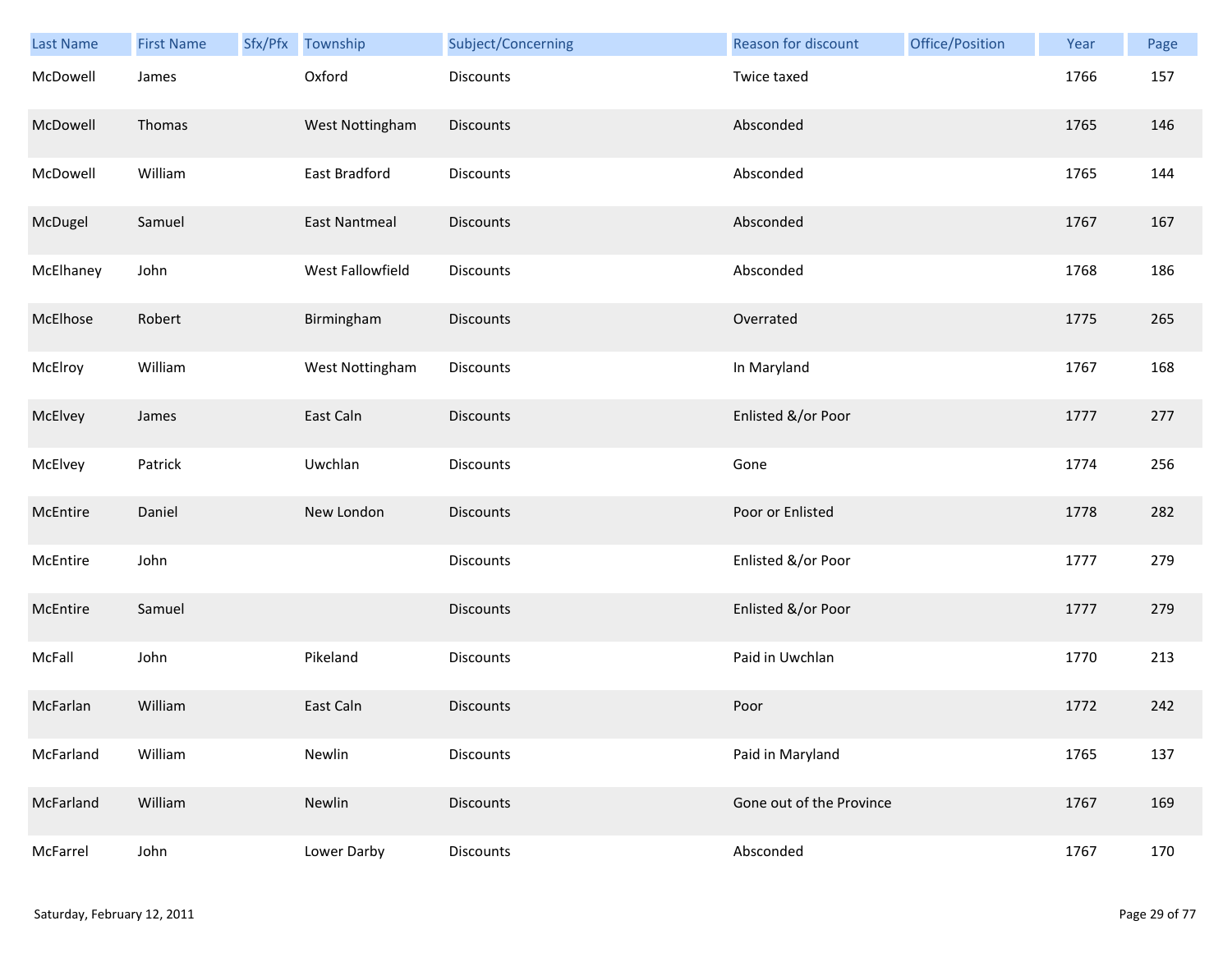| Last Name  | <b>First Name</b> | Sfx/Pfx | Township                | Subject/Concerning              | Reason for discount                       | Office/Position   | Year | Page |
|------------|-------------------|---------|-------------------------|---------------------------------|-------------------------------------------|-------------------|------|------|
| McFarron   | Mathew            |         | <b>West Nantmeal</b>    | <b>Discounts</b>                | Absconded                                 |                   | 1761 | 98   |
| McFarson   | Alexander         |         |                         | Discounts                       | Pays for his father's land<br>in Sadsbury |                   | 1757 | 31   |
| McFarson   | John              |         | New Garden              | <b>Discounts</b>                | Absconded                                 |                   | 1765 | 142  |
| McFarson   | Robert            |         | Sadsbury                | Paid for service                |                                           | Township Assessor | 1766 | 153  |
| McFarson   | Robert            |         | Sadsbury                | Paid for service                |                                           | Township Assessor | 1767 | 164  |
| McFealy    | Barny             |         | East Caln               | Discounts                       | Absconded                                 |                   | 1768 | 183  |
| McFetridge | Malcom            |         | West Marlborough        | Discounts                       | Not in the township                       |                   | 1770 | 209  |
| McFibridge | Mathew            |         | East Fallowfield        | <b>Discounts</b>                | Under age                                 |                   | 1765 | 137  |
| McGee      | Alexander         |         | Chester                 | <b>Discounts</b>                | Gone                                      |                   | 1773 | 250  |
| McGee      | <b>Barnabas</b>   |         | Kennett                 | Discounts                       | Enlisted, Absconded or<br>Poor            |                   | 1778 | 281  |
| McGee      | Bryan             |         | East Caln               | Neglected or refused to pay tax |                                           |                   | 1758 | 39   |
| McGee      | Robert            |         | London Grove            | Discounts                       | Ran away                                  |                   | 1772 | 239  |
| McGee      | Roger             |         | <b>West Nantmeal</b>    | <b>Discounts</b>                | Paid elsewhere or<br>Absconded            |                   | 1774 | 254  |
| McGee      | Thomas            |         | East Nottingham         | Discounts                       | Not found                                 |                   | 1758 | 52   |
| McGill     | Bernard           |         | Kennett                 | <b>Discounts</b>                | Gone                                      |                   | 1775 | 265  |
| McGill     | James             |         | <b>Upper Providence</b> | Discounts                       | Gone                                      |                   | 1770 | 208  |
| McGill     | James             |         | Nether Providence       | <b>Discounts</b>                | Ran away                                  |                   | 1770 | 217  |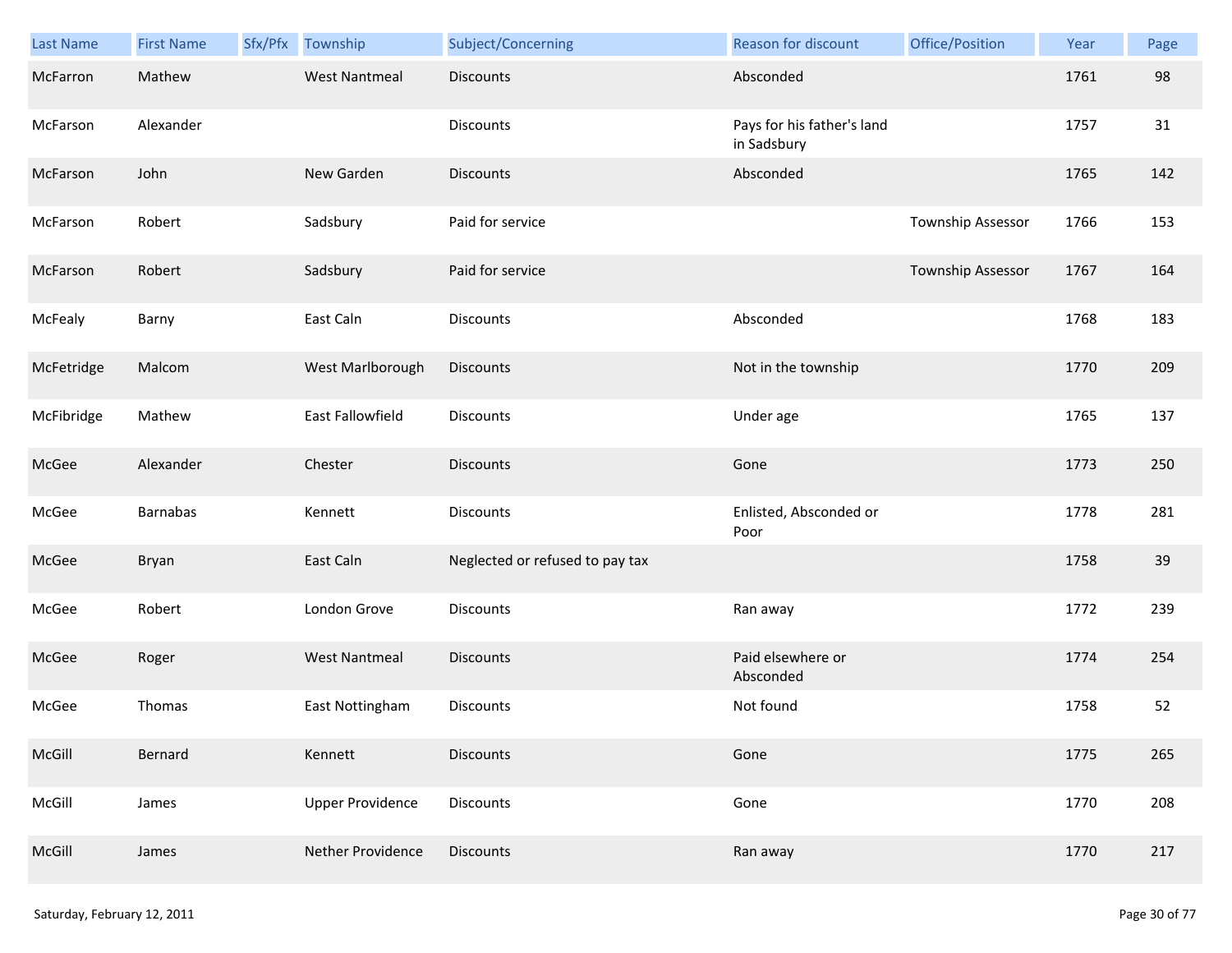| <b>Last Name</b> | <b>First Name</b> | Sfx/Pfx | Township           | Subject/Concerning              | Reason for discount            | Office/Position | Year | Page       |
|------------------|-------------------|---------|--------------------|---------------------------------|--------------------------------|-----------------|------|------------|
| McGilton         | John              |         | <b>Upper Darby</b> | Discounts                       | Poor                           |                 | 1771 | 228        |
| McGinley         | Hugh              |         | East Nottingham    | <b>Discounts</b>                | No such man                    |                 | 1772 | 239        |
| McGinness        | Charles           |         | East Whiteland     | Discounts                       | Not known                      |                 | 1772 | 239        |
| McGinnis         | John              |         | New Garden         | <b>Discounts</b>                | Married in Ireland             |                 | 1774 | 256        |
| McGlasco         | James             |         | Aston              | Discounts                       | Mistake                        |                 | 1761 | 100        |
| McGlaskey        | James             |         | Aston              | Discounts                       |                                | Collector       | 1756 | $\sqrt{ }$ |
| McGlaughlan      | Patrick           |         | New London         | Neglected or refused to pay tax |                                |                 | 1759 | 64         |
| McGlaughlin      | Daniel            |         | Chester            | Warrant granted against         |                                |                 | 1761 | 96         |
| McGlaughlin      | Dennis            |         | Chester            | Discounts                       | Overrated                      |                 | 1757 | 19         |
| McGlaughlin      | Dennis            |         | Chester            | Discounts                       | Overrated                      |                 | 1758 | 42         |
| McGlaughlin      | Dennis            |         | Chester            | Discounts                       |                                |                 | 1765 | 141        |
| McGlaughlin      | John              |         | Kennett            | Discounts                       | Not found                      |                 | 1758 | 46         |
| McGlaughlin      | John              |         | Lower Chichester   | Discounts                       | Gone                           |                 | 1759 | 68         |
| McGlaughlin      | John              |         | Oxford             | Discounts                       | Absconded                      |                 | 1771 | 227        |
| McGlaughlin      | Mathew            |         | Lower Chichester   | Discounts                       | Overrated                      |                 | 1757 | 19         |
| McGlaughlin      | Neal              |         | East Fallowfield   | <b>Discounts</b>                | Gone, Dead, Married or<br>Poor |                 | 1774 | 255        |
| McGlaughlin      | Patrick           |         | New London         | Discounts                       |                                |                 | 1762 | 107        |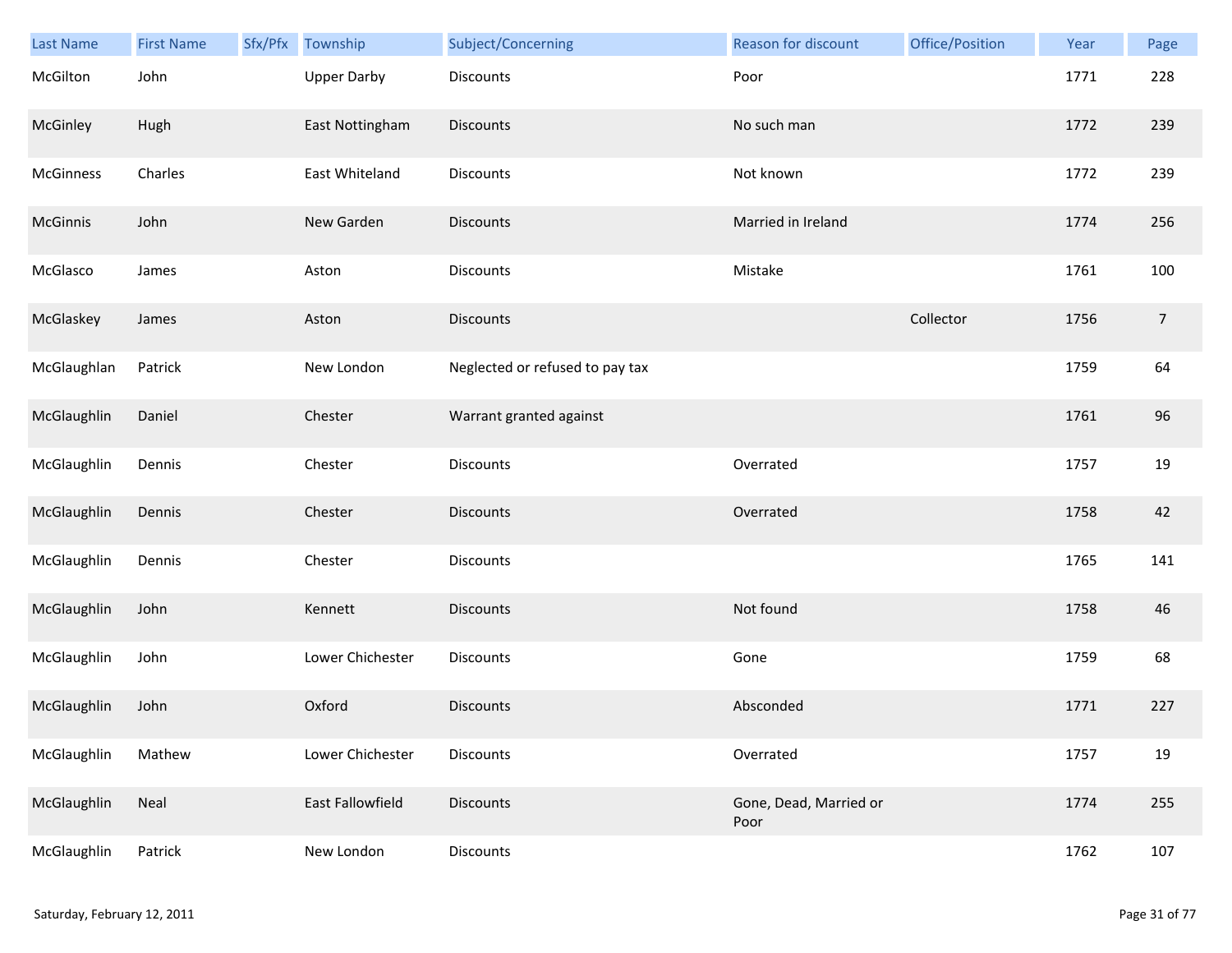| <b>Last Name</b> | <b>First Name</b> | Sfx/Pfx | Township             | Subject/Concerning | Reason for discount      | Office/Position | Year | Page |
|------------------|-------------------|---------|----------------------|--------------------|--------------------------|-----------------|------|------|
| McGlaughlin      | Phillip           |         | Ridley               | Discounts          | Crippled                 |                 | 1764 | 133  |
| McGlaughlin      | William           |         | East Whiteland       | <b>Discounts</b>   | Poor                     |                 | 1772 | 239  |
| McGlouglin       | Charles           |         | West Fallowfield     | Discounts          | Poor & left the County   |                 | 1768 | 186  |
| McGormey         | William           |         | Pennsbury            | Discounts          | Married                  |                 | 1774 | 256  |
| McGraugh         | Thomas            |         | <b>West Bradford</b> | Discounts          | Paid in East Caln        |                 | 1757 | 24   |
| McGray           | Michael           |         | Kennett              | Discounts          | Gone                     |                 | 1773 | 247  |
| McGregor         | Hugh              |         | London Britain       | <b>Discounts</b>   | Over the line            |                 | 1770 | 216  |
| McGritton        | Bryan             |         | Whiteland            | Discounts          | Enlisted                 |                 | 1758 | 48   |
| McGuire          | Alexander         |         | <b>East Nantmeal</b> | Discounts          | Not found                |                 | 1771 | 226  |
| McGuire          | John              |         | East Bradford        | Discounts          | Not found                |                 | 1768 | 181  |
| McGuire          | Patrick           |         | West Marlborough     | Discounts          | Paid in East Marlborough |                 | 1761 | 97   |
| McGuire          | William           |         | East Caln            | Discounts          | Gone out of the Province |                 | 1767 | 169  |
| McGuire          | William           |         | Londonderry          | Discounts          |                          |                 | 1775 | 262  |
| McGummery        | William           |         | West Bradford        | Discounts          | Paid in Newlin           |                 | 1757 | 12   |
| McHanna          | William           |         | East Nottingham      | Discounts          | Poor                     |                 | 1770 | 209  |
| McHolland        | Daniel            |         | Easttown             | Discounts          | Absconded                |                 | 1770 | 215  |
| McHolland        | James             |         | West Fallowfield     | Discounts          | Not to be had            |                 | 1773 | 250  |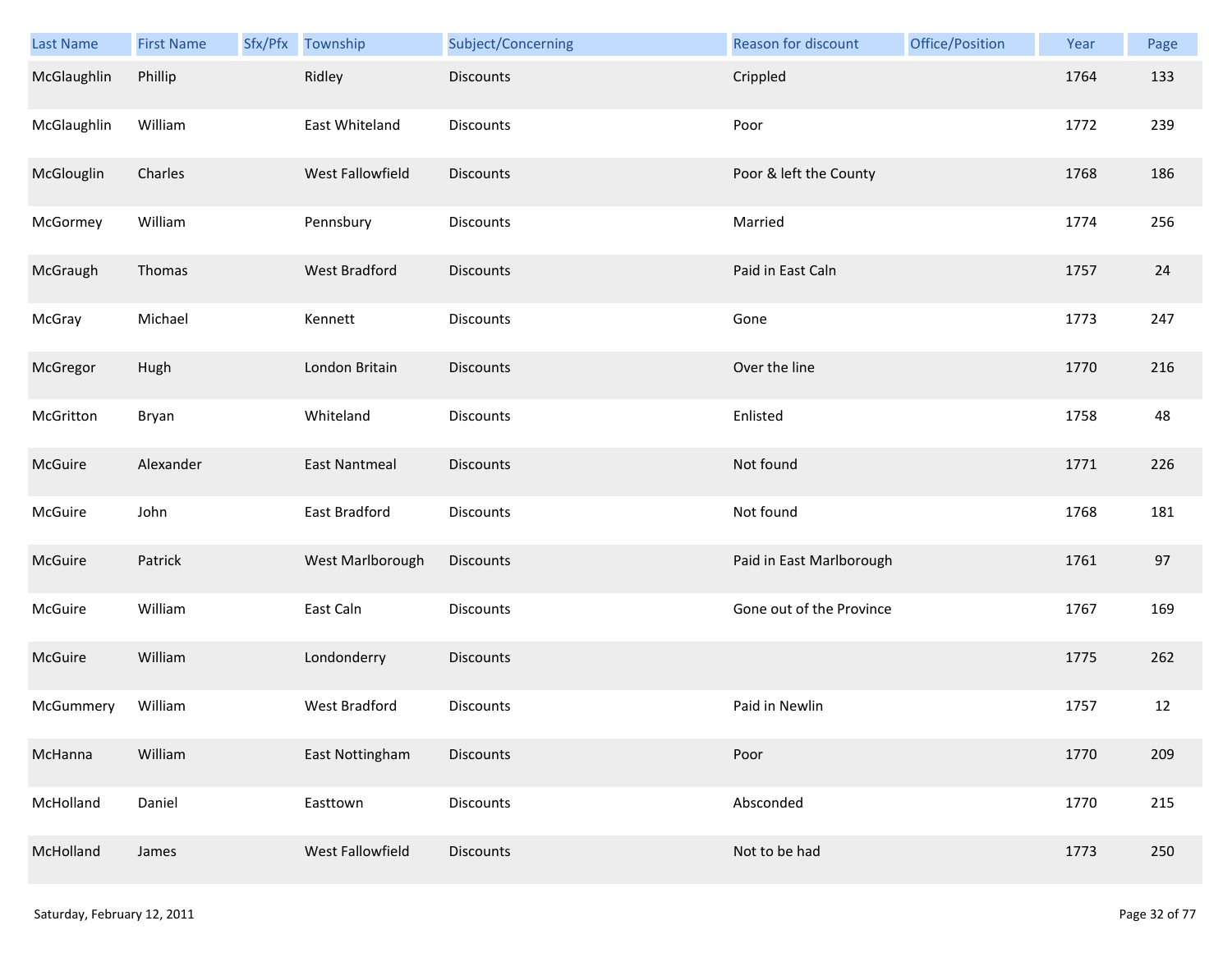| Last Name | <b>First Name</b> | Sfx/Pfx | Township         | Subject/Concerning | Reason for discount                         | Office/Position   | Year | Page |
|-----------|-------------------|---------|------------------|--------------------|---------------------------------------------|-------------------|------|------|
| McIlvaine | Ann               |         | West Caln        | <b>Discounts</b>   | Gone                                        |                   | 1770 | 209  |
| McIlvaine | William           |         | West Nottingham  | <b>Discounts</b>   | Absconded & Gone to<br>Virginia or Maryland |                   | 1772 | 243  |
| McIlwaine | Hugh              |         | Ridley           | Discounts          |                                             |                   | 1766 | 159  |
| McIntire  | Alexander         |         | New Garden       | <b>Discounts</b>   | Absconded                                   |                   | 1771 | 221  |
| McIntire  | Andrew            |         |                  | Allowed an order   |                                             |                   | 1766 | 153  |
| McIntire  | Andrew            |         | Lower Chichester | <b>Discounts</b>   | Paid in Philadelphia                        |                   | 1766 | 159  |
| McIntire  | Andrew            |         | Lower Chichester | Discounts          | Bound servant                               |                   | 1767 | 165  |
| McIntire  | Andrew            |         | Lower Chichester | <b>Discounts</b>   | Insolvent                                   |                   | 1768 | 174  |
| McIntire  | Henry             |         | West Bradford    | <b>Discounts</b>   | Paid in Newlin                              |                   | 1766 | 155  |
| McIntire  | James             |         | London Grove     | <b>Discounts</b>   | Absconded                                   |                   | 1768 | 174  |
| McIntire  | James             |         | Thornbury        | <b>Discounts</b>   | Absconded                                   |                   | 1769 | 201  |
| McIntire  | John              |         | West Nottingham  | <b>Discounts</b>   |                                             |                   | 1759 | 67   |
| McJilton  | William           |         | Lower Darby      | Discounts          | Dead, Enlisted &/or Poor                    |                   | 1777 | 278  |
| McKean    | James             |         | Newtown          | <b>Discounts</b>   | Married                                     |                   | 1762 | 103  |
| McKean    | Thomas            |         | Easttown         |                    |                                             | Township Assessor | 1760 | 84   |
| McKean    | Thomas            |         | Easttown         | Paid for service   |                                             | Township Assessor | 1761 | 99   |
| McKean    | Thomas            |         | Easttown         | Paid for service   |                                             | Township Assessor | 1766 | 149  |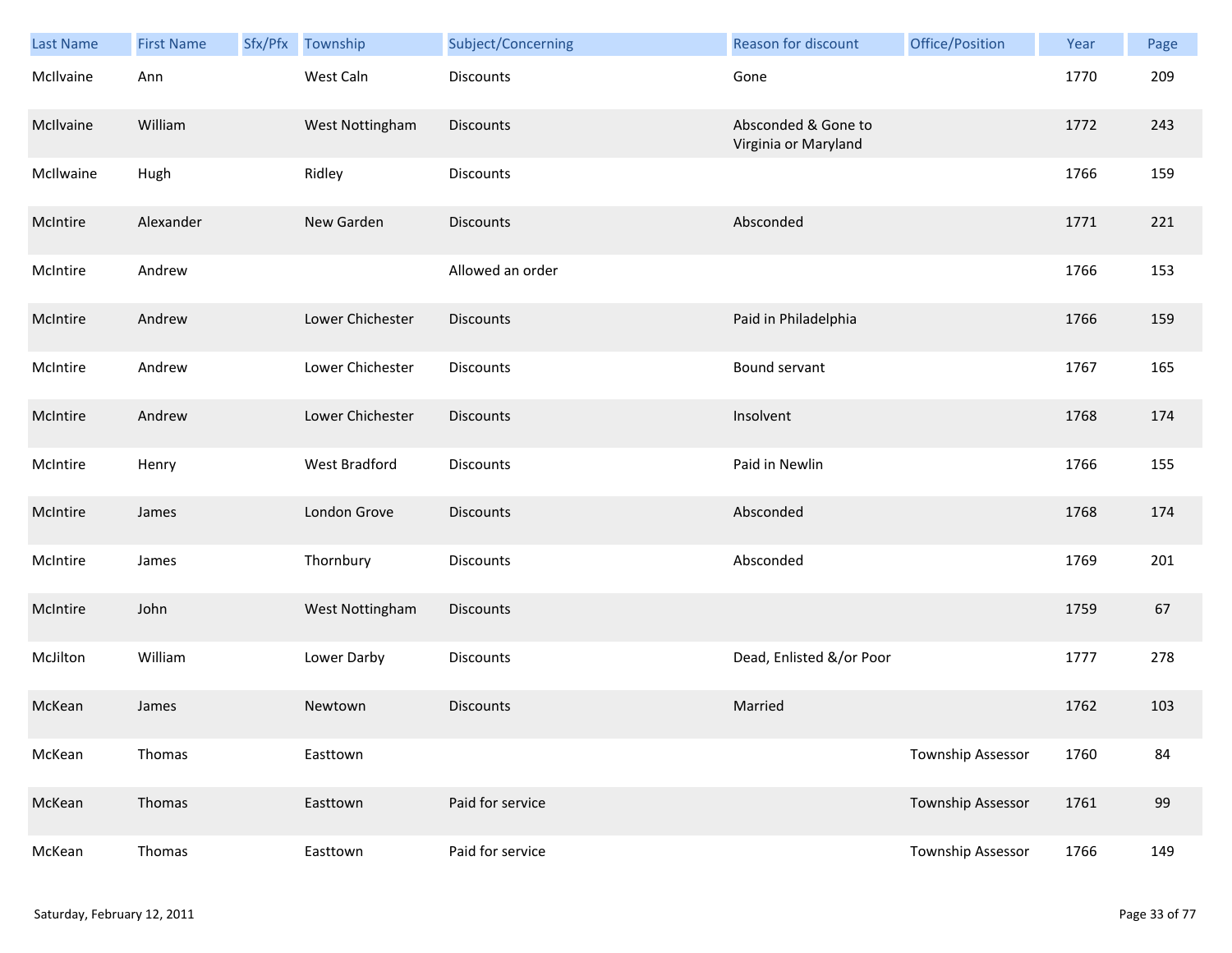| Last Name | <b>First Name</b> | Sfx/Pfx Township     | Subject/Concerning | Reason for discount            | Office/Position | Year | Page |
|-----------|-------------------|----------------------|--------------------|--------------------------------|-----------------|------|------|
| McKean    | Thomas            | Ridley               | <b>Discounts</b>   | Paid in Easttown               |                 | 1771 | 226  |
| McKean    | Thomas            | Ridley               | Discounts          | Overrated                      |                 | 1774 | 256  |
| McKee     | John              | Oxford               | <b>Discounts</b>   | Poor                           |                 | 1762 | 109  |
| McKee     | John              | <b>East Nantmeal</b> | <b>Discounts</b>   | Gone                           |                 | 1774 | 257  |
| McKee     | Joseph            | <b>West Nantmeal</b> | <b>Discounts</b>   | Lame                           |                 | 1762 | 108  |
| McKee     | Robert            | East Nottingham      | Discounts          | Absconded                      |                 | 1770 | 212  |
| McKeever  | Daniel            | Concord              | <b>Discounts</b>   | Land under execution           |                 | 1757 | 15   |
| McKelvey  | James             | East Fallowfield     | Discounts          | Poor                           |                 | 1771 | 225  |
| McKenny   | Cain              | Kennett              | <b>Discounts</b>   | Poor                           |                 | 1771 | 222  |
| McKickey  | David             | Oxford               | Discounts          | Not to be had                  |                 | 1774 | 258  |
| McKillop  | Enos              | <b>West Nantmeal</b> | <b>Discounts</b>   | Paid elsewhere or<br>Absconded |                 | 1774 | 254  |
| McKim     | James             | East Fallowfield     | Discounts          | Poor                           |                 | 1770 | 211  |
| McKim     | William           | East Fallowfield     | Discounts          | Poor or Overrated              |                 | 1772 | 244  |
| McKiney   | Barney            | Middletown           | Discounts          | Absconded or Poor              |                 | 1774 | 260  |
| McKinley  | Alexander         | <b>East Nantmeal</b> | <b>Discounts</b>   | Poor, Gone or Under age        |                 | 1772 | 238  |
| McKinley  | Alexander         | <b>East Nantmeal</b> | Discounts          | Gone                           |                 | 1774 | 257  |
| McKinley  | Charles           | <b>West Nantmeal</b> | Discounts          | Absconded                      |                 | 1768 | 182  |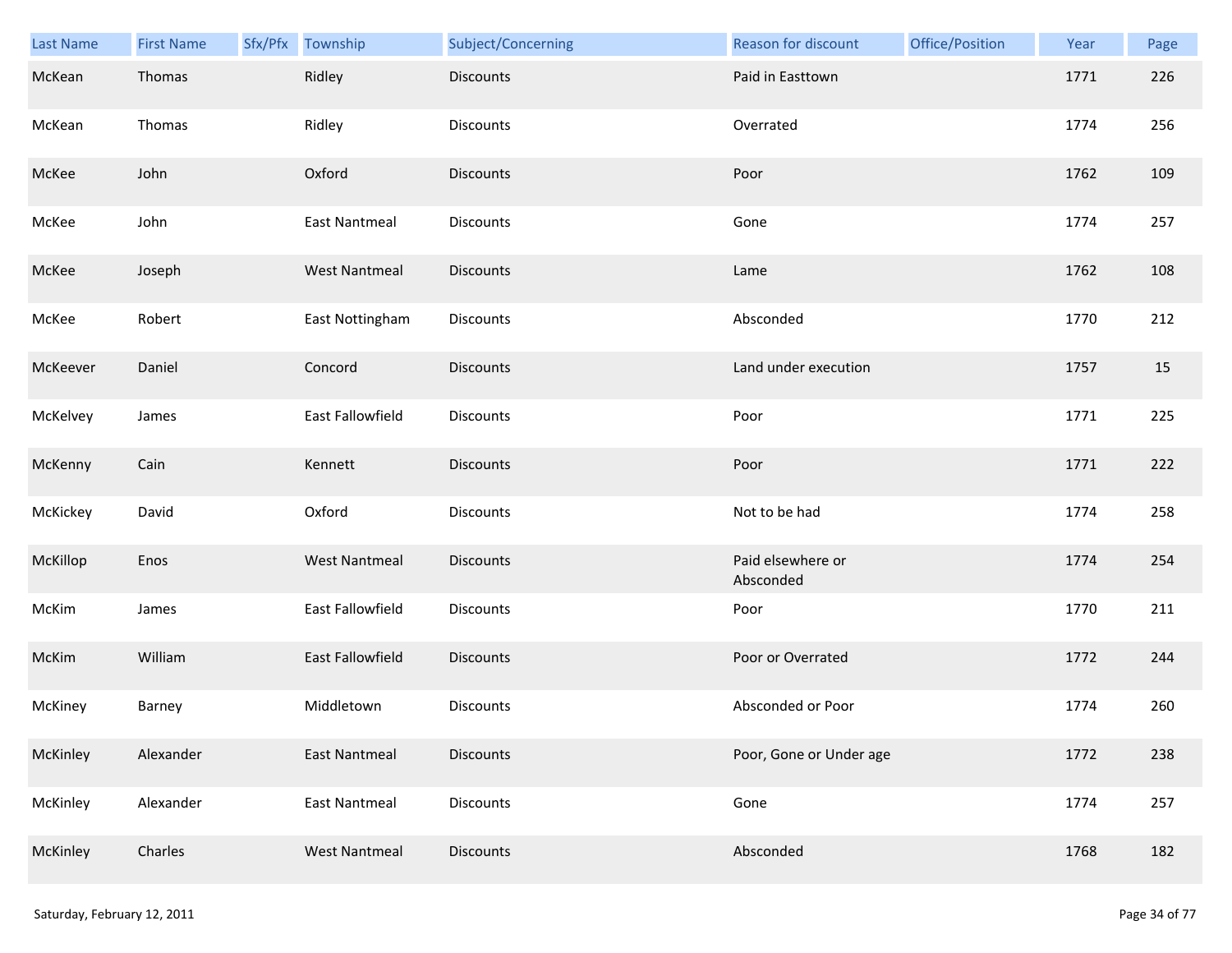| Last Name  | <b>First Name</b> | Sfx/Pfx Township     | Subject/Concerning              | Reason for discount      | Office/Position               | Year | Page |
|------------|-------------------|----------------------|---------------------------------|--------------------------|-------------------------------|------|------|
| McKinley   | Daniel            | Thornbury            | Discounts                       | Absconded                |                               | 1765 | 143  |
| McKinley   | James             | <b>West Nantmeal</b> | <b>Discounts</b>                | Absconded                |                               | 1761 | 98   |
| McKinley   | James             | Easttown             | Discounts                       | Poor or ran away         |                               | 1763 | 122  |
| McKinley   | Roger             |                      | Neglected or refused to pay tax |                          |                               | 1758 | 47   |
| McKinley   | Roger             | West Nottingham      | Discounts                       | In Baltimore             |                               | 1760 | 80   |
| McKinney   | Charles           | Easttown             | <b>Discounts</b>                | Not found                |                               | 1767 | 167  |
| McKinsey   | William           | Westtown             | Discounts                       | Ran away                 |                               | 1772 | 239  |
| McKissock  | James             | West Fallowfield     | <b>Discounts</b>                | Not found                |                               | 1757 | 15   |
| McKissock  | Samuel            | Oxford               | Discounts                       | Ran away                 |                               | 1771 | 227  |
| McKnight   | John              | Ridley               | <b>Discounts</b>                |                          |                               | 1773 | 250  |
| McKnight   | Paul              | <b>West Nantmeal</b> | Paid for service                |                          | Township Assessor             | 1772 | 232  |
| McKnight   | Paul              | <b>West Nantmeal</b> | Paid for service                |                          | Township<br>Assessor (Former) | 1774 | 254  |
| McKown     | Charles           | West Marlborough     | Discounts                       | Gone                     |                               | 1774 | 258  |
| McLeamy    | John              | Aston                | <b>Discounts</b>                | Poor                     |                               | 1775 | 266  |
| McLoughlin | Charles           | Birmingham           | Discounts                       |                          |                               | 1775 | 266  |
| McLoughlin | Cornelius         | Bethel               | <b>Discounts</b>                | Absconded                |                               | 1768 | 181  |
| McLoughlin | John              | East Nottingham      | Discounts                       | Paid in Lancaster County |                               | 1770 | 209  |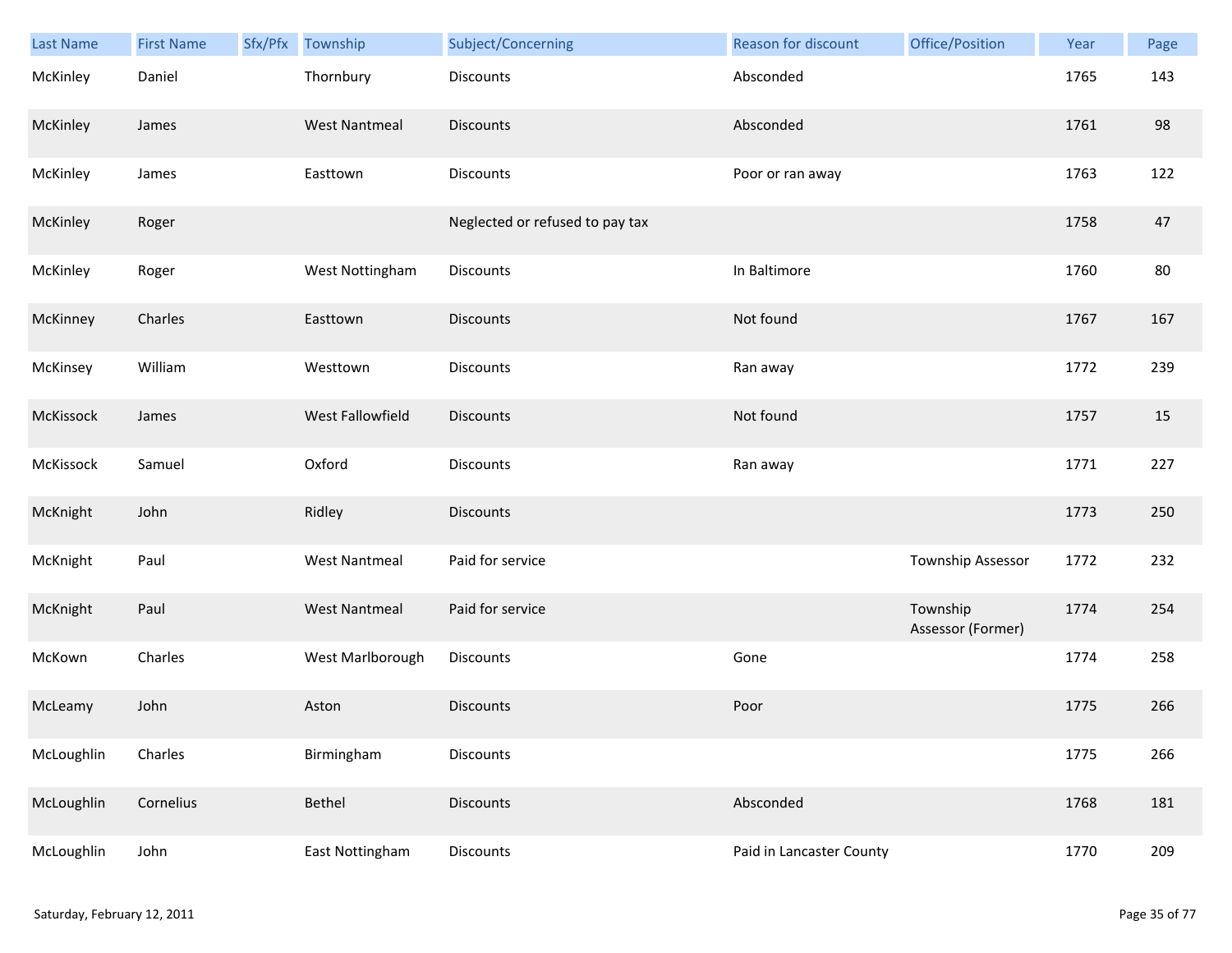| <b>Last Name</b> | <b>First Name</b> | Sfx/Pfx | Township             | Subject/Concerning | Reason for discount | Office/Position | Year | Page |
|------------------|-------------------|---------|----------------------|--------------------|---------------------|-----------------|------|------|
| McMachan         | Benjamin          |         | East Nottingham      | <b>Discounts</b>   | Absconded           |                 | 1770 | 212  |
| McMahon          | Jane              |         | East Nottingham      | Discounts          | Poor                |                 | 1771 | 224  |
| McMain           | Thedey            |         | Springfield          | Discounts          | Absconded           |                 | 1757 | 30   |
| McManas          | Robert            |         | <b>East Nantmeal</b> | Discounts          | Poor                |                 | 1772 | 242  |
| McManus          | Thedy             |         | Springfield          | Discounts          |                     |                 | 1757 | 14   |
| McMasters        | James             |         | West Nottingham      | Discounts          | Under age           |                 | 1772 | 243  |
| McMasters        | James             |         | <b>West Bradford</b> | Discounts          | Enlisted &/or Poor  |                 | 1777 | 280  |
| McMasters        | Robert            |         | West Nottingham      | Discounts          | Not found           |                 | 1760 | 80   |
| McMasters        | Robert            |         | West Nottingham      | <b>Discounts</b>   | Absconded           |                 | 1762 | 110  |
| McMasters        | Robert            |         |                      | Discounts          | Ran away            |                 | 1763 | 123  |
| McMasters        | Robert            |         | West Nottingham      | Discounts          |                     |                 | 1766 | 159  |
| McMath           | David             |         | West Bradford        | Discounts          | Enlisted &/or Poor  |                 | 1777 | 280  |
| McMaugh          | James             |         | Oxford               | Discounts          | Twice taxed         |                 | 1760 | 79   |
| McMichael        | Archibald         |         | Kennett              | Discounts          | Not found           |                 | 1763 | 119  |
| McMichael        | John              |         | East Marlborough     | Discounts          | Gone                |                 | 1772 | 235  |
| McMichael        | Robert            |         | Lower Chichester     | <b>Discounts</b>   |                     |                 | 1773 | 248  |
| McMichen         | Benjamin          |         | East Nottingham      | Discounts          | Gone                |                 | 1773 | 252  |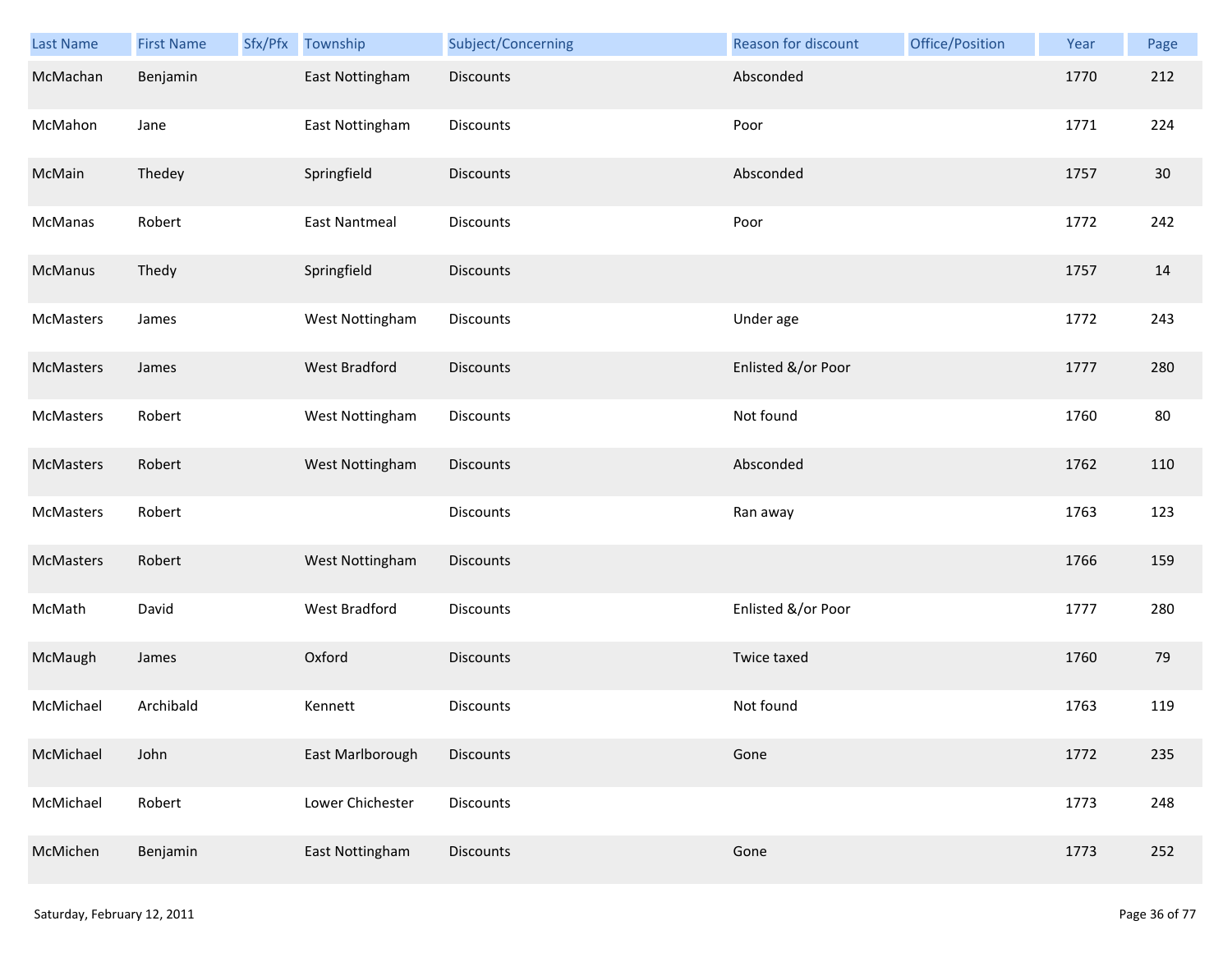| Last Name | <b>First Name</b> | Sfx/Pfx | Township             | Subject/Concerning | Reason for discount            | Office/Position   | Year | Page    |
|-----------|-------------------|---------|----------------------|--------------------|--------------------------------|-------------------|------|---------|
| McMickle  | David             |         | Tredyffrin           | <b>Discounts</b>   | Nonresident                    |                   | 1757 | 26      |
| McMickle  | Henry             |         | Nether Providence    | <b>Discounts</b>   | Dead & Insolvent               |                   | 1758 | 45      |
| McMickle  | Patrick           |         | Uwchlan              | Discounts          | Absconded                      |                   | 1757 | 31      |
| McMickles | John              |         | Lower Providence     | <b>Discounts</b>   | Overrated                      |                   | 1757 | 20      |
| McMin     | John              |         | Aston                | Paid for service   |                                | Township Assessor | 1767 | 162     |
| McMin     | John              |         | Aston                | Paid for service   |                                | Township Assessor | 1768 | 173     |
| McMinn    | John              |         | Aston                | Paid for service   |                                | Township Assessor | 1766 | 151     |
| McMinn    | John              |         | Aston                | Paid for service   |                                | Township Assessor | 1769 | 193     |
| McMonigal | Patrick           |         | Chester              | <b>Discounts</b>   | Old & Poor                     |                   | 1772 | 236     |
| McMule    | Patrick           |         | Uwchlan              | <b>Discounts</b>   | Married                        |                   | 1756 | $\,8\,$ |
| McMullen  | Robert            |         | <b>Upper Darby</b>   | <b>Discounts</b>   | Absconded                      |                   | 1765 | 145     |
| McMullin  | James             |         | West Nottingham      | <b>Discounts</b>   | Absconded                      |                   | 1769 | 203     |
| McMullin  | John              |         | <b>West Nantmeal</b> | Discounts          | Paid elsewhere or<br>Absconded |                   | 1774 | 254     |
| McMurrey  | Makam             |         | Oxford               | <b>Discounts</b>   | Ran away                       |                   | 1759 | 63      |
| McMurrey  | William           |         | Birmingham           | <b>Discounts</b>   | Absconded                      |                   | 1757 | 14      |
| McNabb    | Daniel            |         | London Britain       | <b>Discounts</b>   | Absconded                      |                   | 1765 | 140     |
| McNail    | John              |         | <b>East Nantmeal</b> | Discounts          | Not found                      |                   | 1771 | 226     |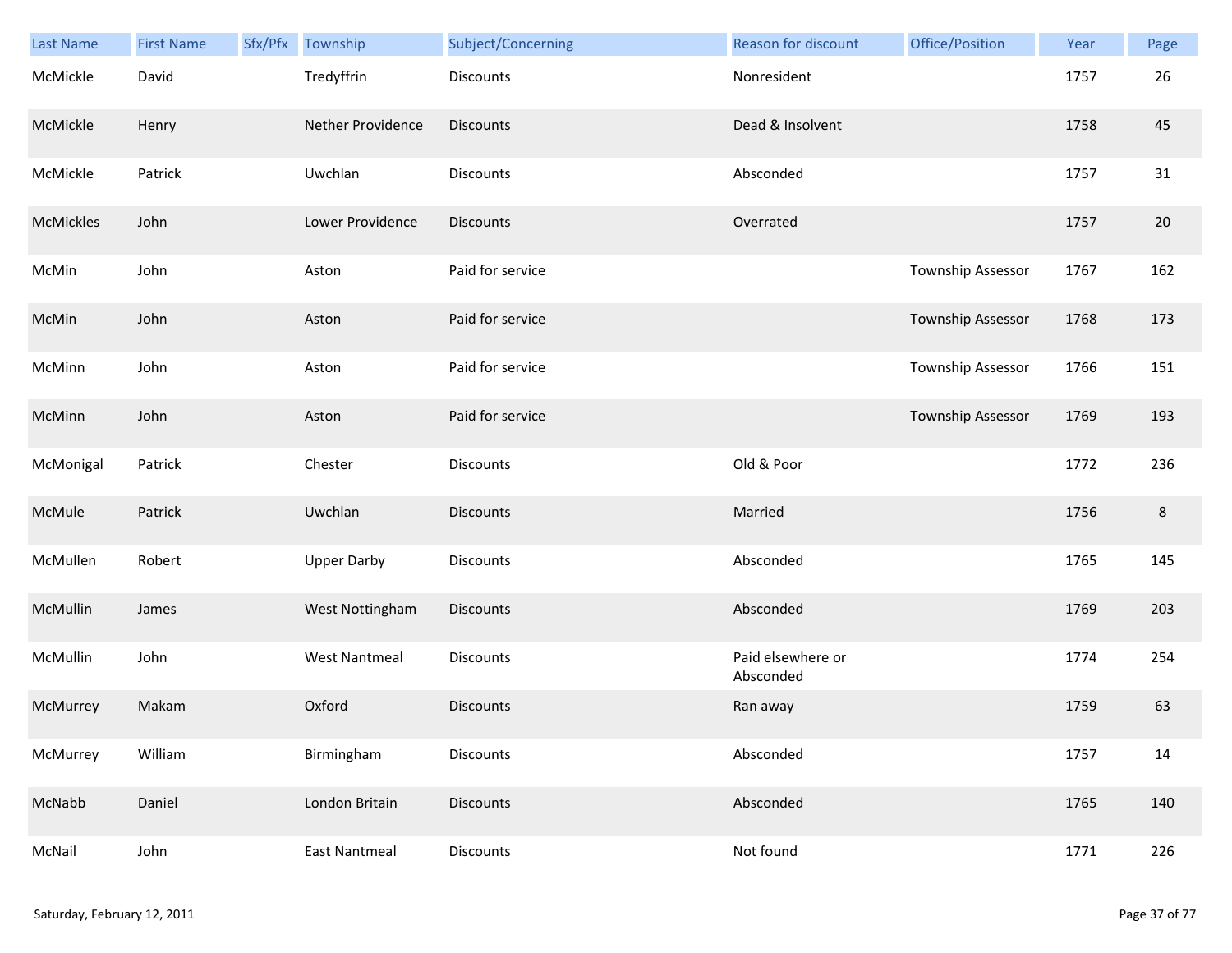| Last Name | <b>First Name</b> | Sfx/Pfx Township     | Subject/Concerning      | Reason for discount | Office/Position   | Year | Page  |
|-----------|-------------------|----------------------|-------------------------|---------------------|-------------------|------|-------|
| McNamee   | McCormick         | Ridley               | <b>Discounts</b>        | Gone                |                   | 1771 | 228   |
| McNamee   | Thomas            | West Bradford        | Discounts               | Absconded           |                   | 1761 | 99    |
| McNare    | Samuel            | Sadsbury             | <b>Discounts</b>        | Absconded           |                   | 1757 | $9\,$ |
| McNeal    | Hector            | London Grove         | Warrant granted against |                     |                   | 1759 | 67    |
| McNeal    | John              | Willistown           | <b>Discounts</b>        | Not found           |                   | 1757 | 29    |
| McNeal    | John              | Uwchlan              | Discounts               |                     |                   | 1762 | 109   |
| McNeal    | Samuel            | Londonderry          | <b>Discounts</b>        | Overrated           |                   | 1758 | 41    |
| McNeal    | Samuel            | Londonderry          | Paid for service        |                     | Constable         | 1759 | 60    |
| McNeal    | Samuel            | Londonderry          | <b>Discounts</b>        | Overrated           |                   | 1763 | 119   |
| McNeally  | Jesse             | East Whiteland       | Discounts               | Absconded           |                   | 1771 | 225   |
| McNull    | Robert            | West Nottingham      | <b>Discounts</b>        | Poor                |                   | 1762 | 110   |
| McPeak    | Barnabas          | West Nottingham      | Discounts               | Poor                |                   | 1762 | 110   |
| McPeak    | Daniel            | East Fallowfield     | <b>Discounts</b>        | Overrated           |                   | 1766 | 153   |
| McPherson | Frederick         | Londonderry          | Discounts               |                     |                   | 1772 | 240   |
| McPherson | John              | <b>East Nantmeal</b> | <b>Discounts</b>        | Not found           |                   | 1771 | 226   |
| McPherson | Robert            | Sadsbury             | Paid for service        |                     | Township Assessor | 1768 | 183   |
| McPherson | Robert            | Sadsbury             | Paid for service        |                     | Township Assessor | 1769 | 191   |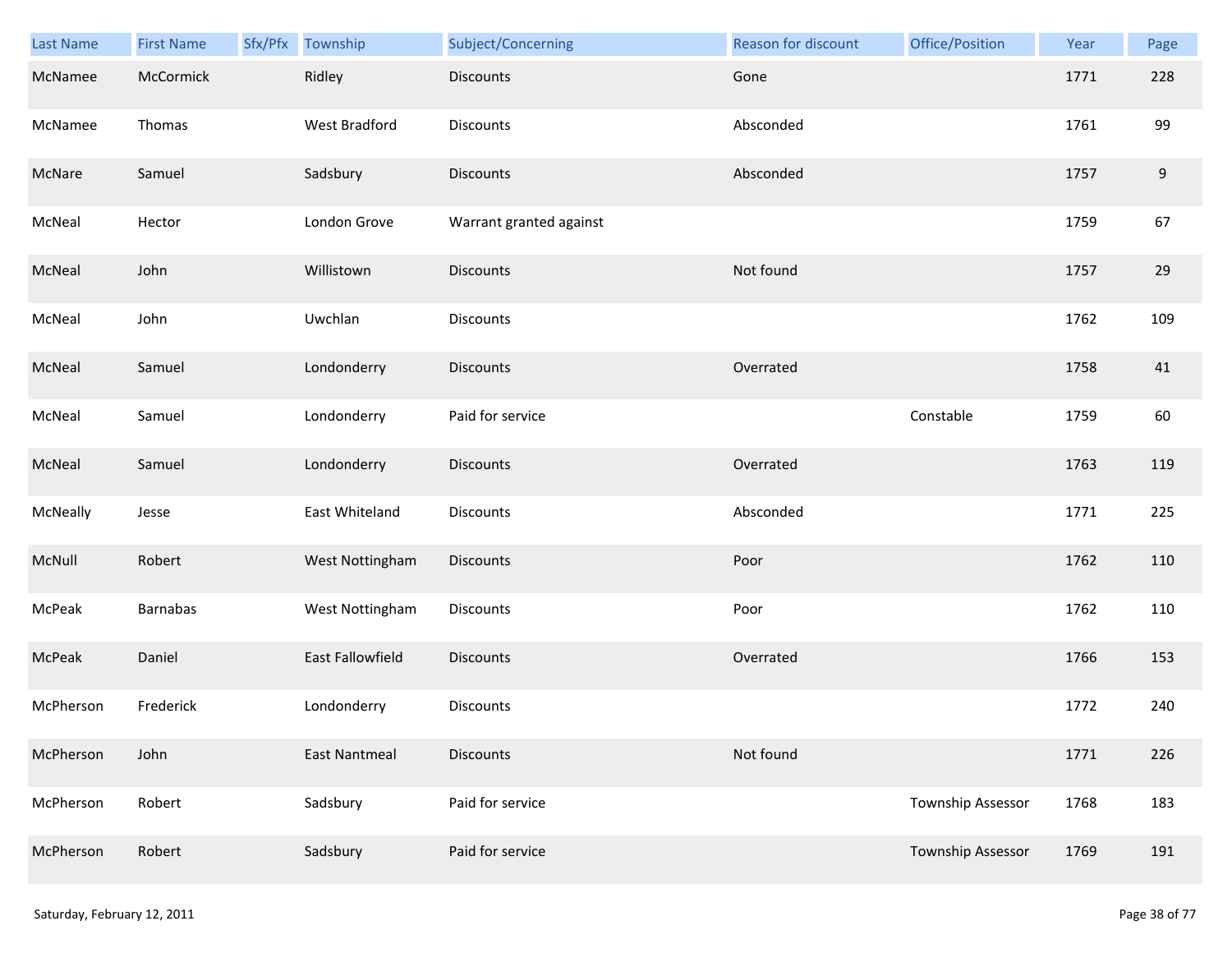| <b>Last Name</b> | <b>First Name</b> | Sfx/Pfx | Township             | Subject/Concerning              | Reason for discount | Office/Position   | Year | Page |
|------------------|-------------------|---------|----------------------|---------------------------------|---------------------|-------------------|------|------|
| McPherson        | Robert            |         | Sadsbury             | Paid for service                |                     | Township Assessor | 1770 | 206  |
| McPherson        | Thomas            |         | Vincent              | Discounts                       | Ran away            |                   | 1770 | 212  |
| McPherson        | William           |         | East Fallowfield     | Paid for service                |                     | Township Assessor | 1769 | 191  |
| McQualin         | Garret            |         | <b>West Nantmeal</b> | Discounts                       | Absconded           |                   | 1769 | 196  |
| McQuea           | Thomas            |         | Ridley               | Discounts                       |                     |                   | 1765 | 141  |
| McQuead          | Arther            |         | Easttown             | <b>Discounts</b>                | Absconded           |                   | 1759 | 67   |
| McQuead          | Arthur            |         | Easttown             | Warrant granted against         |                     |                   | 1758 | 48   |
| McQuille         | Roger             |         | Aston                | <b>Discounts</b>                | Poor married man    |                   | 1759 | 57   |
| McReynolds       | Robert            |         | West Nottingham      | Discounts                       |                     |                   | 1765 | 144  |
| McRoberts        | Thomas            |         | Thornbury            | Discounts                       | Poor                |                   | 1762 | 106  |
| McSparrow        | Duncan            |         | Easttown             | Neglected or refused to pay tax |                     |                   | 1765 | 146a |
| McSwayne         | Daniel            |         | East Nottingham      | Discounts                       | Ran away            |                   | 1770 | 209  |
| McSweane         | Daniel            |         | <b>West Bradford</b> | Discounts                       | Absconded           |                   | 1762 | 106  |
| McTeague         | Richard           |         | West Fallowfield     | Discounts                       | Ran away            |                   | 1771 | 226  |
| McTeague         | Richard           |         | West Fallowfield     | Discounts                       | Delinquents         |                   | 1774 | 260  |
| McVaugh          | Jonathan          |         | Uwchlan              | Discounts                       | Absconded           |                   | 1768 | 186  |
| McVea            | Forge             |         | Marple               | Discounts                       |                     |                   | 1766 | 160  |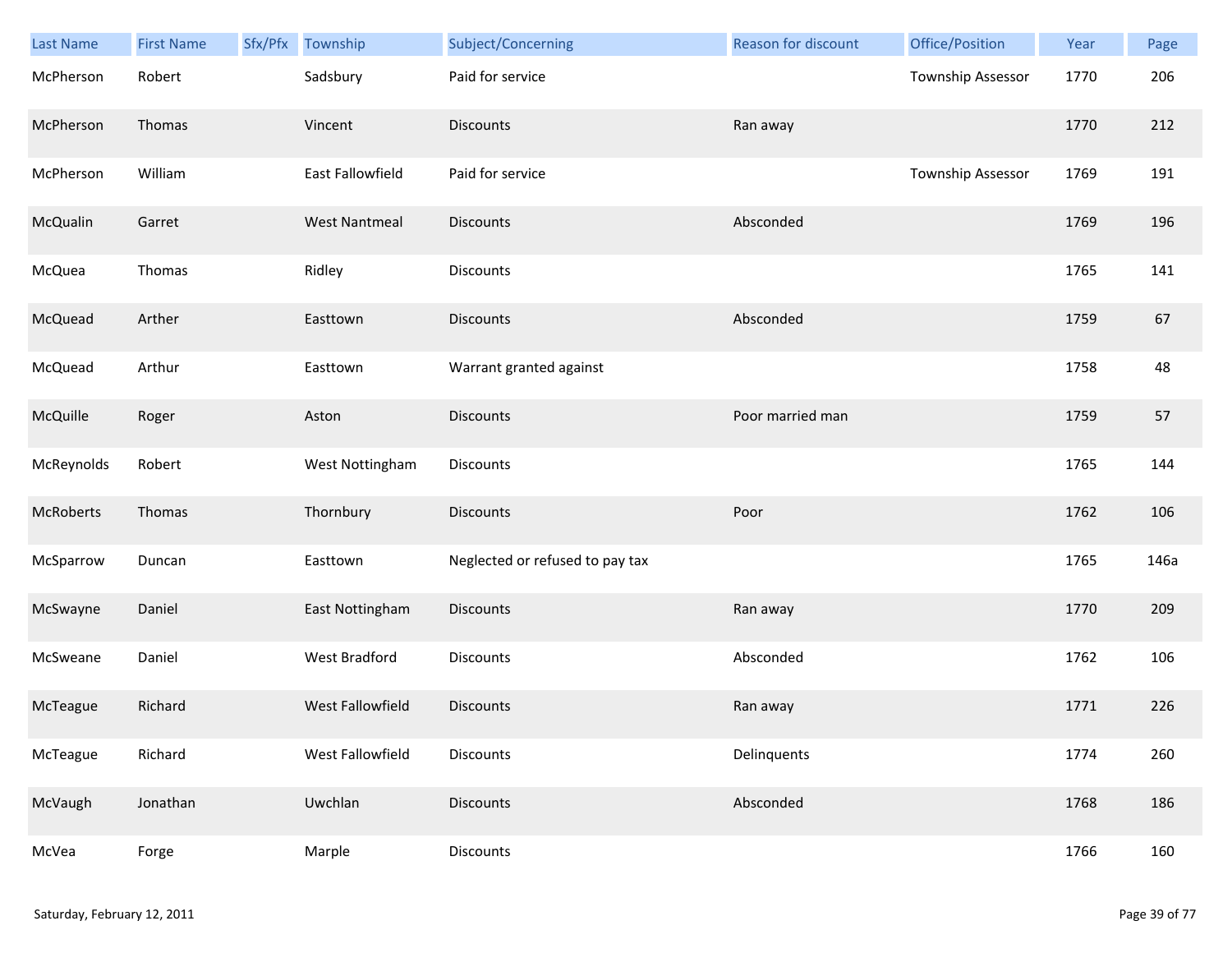| Last Name  | <b>First Name</b> | Sfx/Pfx | Township             | Subject/Concerning | Reason for discount   | Office/Position          | Year | Page |
|------------|-------------------|---------|----------------------|--------------------|-----------------------|--------------------------|------|------|
| McVea      | John              |         | Lower Darby          | <b>Discounts</b>   | Absconded             |                          | 1764 | 131  |
| McVea      | John              |         | <b>East Nantmeal</b> | Discounts          | Not found             |                          | 1771 | 226  |
| McVeagh    | James             |         | Sadsbury             | Discounts          | Absconded             |                          | 1770 | 217  |
| McVeagh    | John              |         | East Bradford        | Discounts          | Paid in West Bradford |                          | 1757 | 29   |
| McWhorters | David             |         | West Fallowfield     | <b>Discounts</b>   | Absconded             |                          | 1767 | 169  |
| McWilliams | Sarah             |         | East Nottingham      | Discounts          |                       |                          | 1765 | 139  |
| Mealman    | Adam              |         | Pikeland             | Discounts          | Gone                  |                          | 1771 | 223  |
| Means      | William           |         | West Nottingham      | Discounts          | Absconded or Gone     |                          | 1768 | 187  |
| Means      | William           |         | West Nottingham      | <b>Discounts</b>   | Out of the province   |                          | 1772 | 234  |
| Meany      | Isaac             |         | New London           | Discounts          | Not found             |                          | 1774 | 256  |
| Mears      | Samuel            |         | New London           | <b>Discounts</b>   | Dead                  |                          | 1769 | 196  |
| Meas       | Walter            |         | <b>West Nantmeal</b> | Discounts          | Twice rated           |                          | 1764 | 126  |
| Mebin      | Francis           |         | Oxford               | <b>Discounts</b>   | Poor                  |                          | 1758 | 48   |
| Mebin      | John              |         | Oxford               | Refused to pay tax |                       |                          | 1760 | 73   |
| Mechem     | John              |         | Goshen               | Paid for service   |                       | <b>Township Assessor</b> | 1771 | 218  |
| Mechem     | John              |         | Goshen               | Paid for service   |                       | <b>Township Assessor</b> | 1772 | 232  |
| Mehaffey   | Thomas            |         | Birmingham           | <b>Discounts</b>   | Gone                  |                          | 1762 | 110  |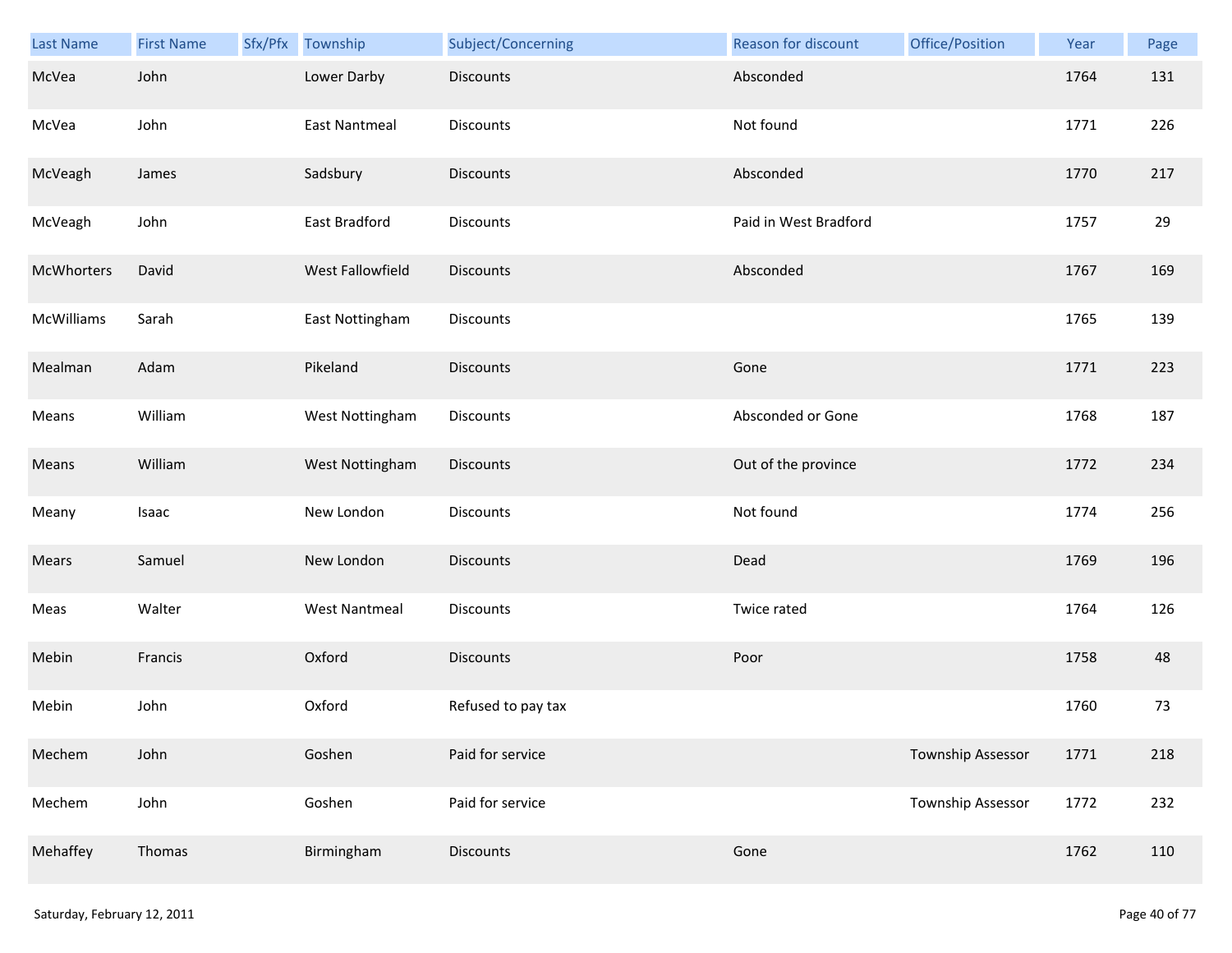| Last Name  | <b>First Name</b> | Sfx/Pfx | Township                | Subject/Concerning      | Reason for discount | Office/Position   | Year | Page   |
|------------|-------------------|---------|-------------------------|-------------------------|---------------------|-------------------|------|--------|
| Melcher    | John              |         | Vincent                 | Paid for service        |                     | Constable         | 1759 | 61     |
| Melchor    | David             |         | Middletown              | <b>Discounts</b>        | Poor                |                   | 1766 | 157    |
| Melin      | William           |         | <b>Upper Providence</b> | Paid for service        |                     | Township Assessor | 1761 | 97     |
| Melogue    | Daniel            |         | <b>Upper Providence</b> | <b>Discounts</b>        | Dead                |                   | 1760 | 81     |
| Melon      | Archibald         |         | New London              | Discounts               | Absconded           |                   | 1770 | 210    |
| Melone     | John              |         | East Marlborough        | <b>Discounts</b>        | Absconded           |                   | 1757 | 10     |
| Meloney    | John              |         | Lower Chichester        | Discounts               |                     |                   | 1760 | 82     |
| Menaugh    | Murtough          |         | New London              | <b>Discounts</b>        |                     |                   | 1762 | 107    |
| Menaugh    | Phileme           |         | <b>West Nantmeal</b>    | Discounts               | Poor                |                   | 1757 | $30\,$ |
| Mendenhall | Aaron             |         | East Caln               | Warrant granted against |                     |                   | 1758 | 49     |
| Mendenhall | Aaron             |         | East Caln               | Discounts               | Pays land tax       |                   | 1762 | 110    |
| Mendenhall | Griffith          |         | East Caln               | Paid for service        |                     | Township Assessor | 1772 | 232    |
| Mendenhall | Isaac             |         | Pennsbury               | Discounts               |                     |                   | 1774 | 256    |
| Mendenhall | Moses             |         | Concord                 | <b>Discounts</b>        | Not to be recovered |                   | 1770 | 214    |
| Mendenhall | Moses             |         | Coventry                | Discounts               | Poor                |                   | 1770 | 214    |
| Mendenhall | Nathan            |         | Aston                   | <b>Discounts</b>        | Rated in Thornbury  |                   | 1769 | 203    |
| Mendenhall | Nathan            |         | Thornbury               | Discounts               | Absconded           |                   | 1770 | 215    |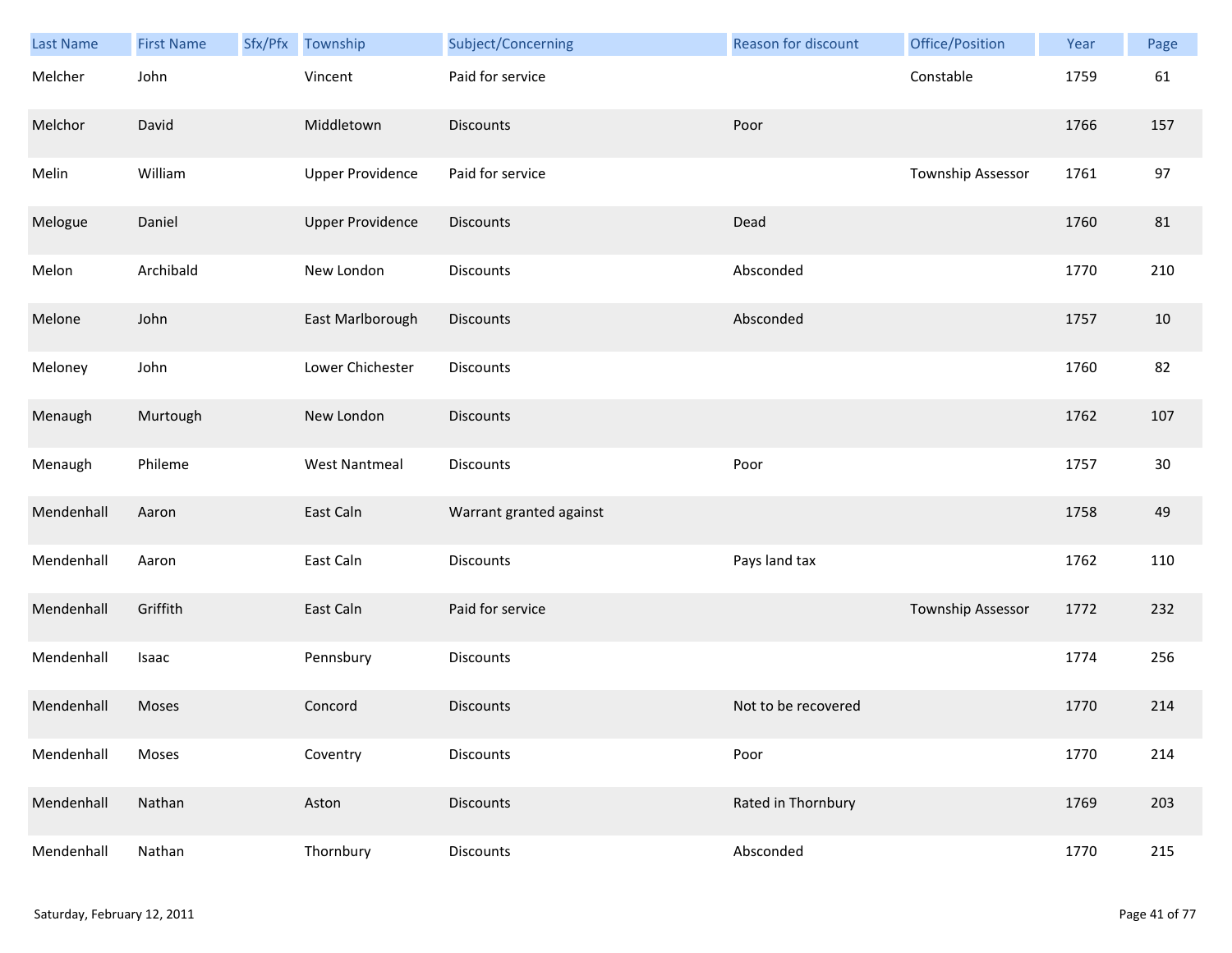| <b>Last Name</b> | <b>First Name</b> | Sfx/Pfx Township | Subject/Concerning | Reason for discount | Office/Position   | Year | Page |
|------------------|-------------------|------------------|--------------------|---------------------|-------------------|------|------|
| Mendenhall       | Robert            | Concord          | Paid for service   |                     | Township Assessor | 1763 | 115  |
| Mendenhall       | Robert            | Concord          | Discounts          | Overrated           |                   | 1765 | 141  |
| Mendenhall       | Robert            |                  | Present at meeting |                     | Commissioner      | 1771 | 229  |
| Mendenhall       | Robert            |                  | Present at meeting |                     | Commissioner      | 1771 | 231  |
| Mendenhall       | Robert            |                  | Present at meeting |                     | Commissioner      | 1772 | 238  |
| Mendenhall       | Robert            |                  | Present at meeting |                     | Commissioner      | 1772 | 241  |
| Mendenhall       | Robert            |                  | Present at meeting |                     | Commissioner      | 1772 | 242  |
| Mendenhall       | Robert            |                  | Paid for service   |                     |                   | 1772 | 243  |
| Mendenhall       | Robert            |                  | Present at meeting |                     | Commissioner      | 1773 | 244  |
| Mendenhall       | Robert            |                  | Present at meeting |                     | Commissioner      | 1773 | 244  |
| Mendenhall       | Robert            |                  | Present at meeting |                     | Commissioner      | 1773 | 245  |
| Mendenhall       | Robert            |                  | Paid for service   |                     | Commissioner      | 1773 | 246  |
| Mendenhall       | Robert            |                  | Present at meeting |                     | Commissioner      | 1773 | 248  |
| Mendenhall       | Robert            |                  | Present at meeting |                     | Commissioner      | 1773 | 251  |
| Mendenhall       | Robert            |                  | Present at meeting |                     | Commissioner      | 1773 | 252  |
| Mendenhall       | Robert            |                  | Paid for service   |                     | Commissioner      | 1773 | 252  |
| Mendenhall       | Robert            |                  | Present at meeting |                     | Commissioner      | 1774 | 255  |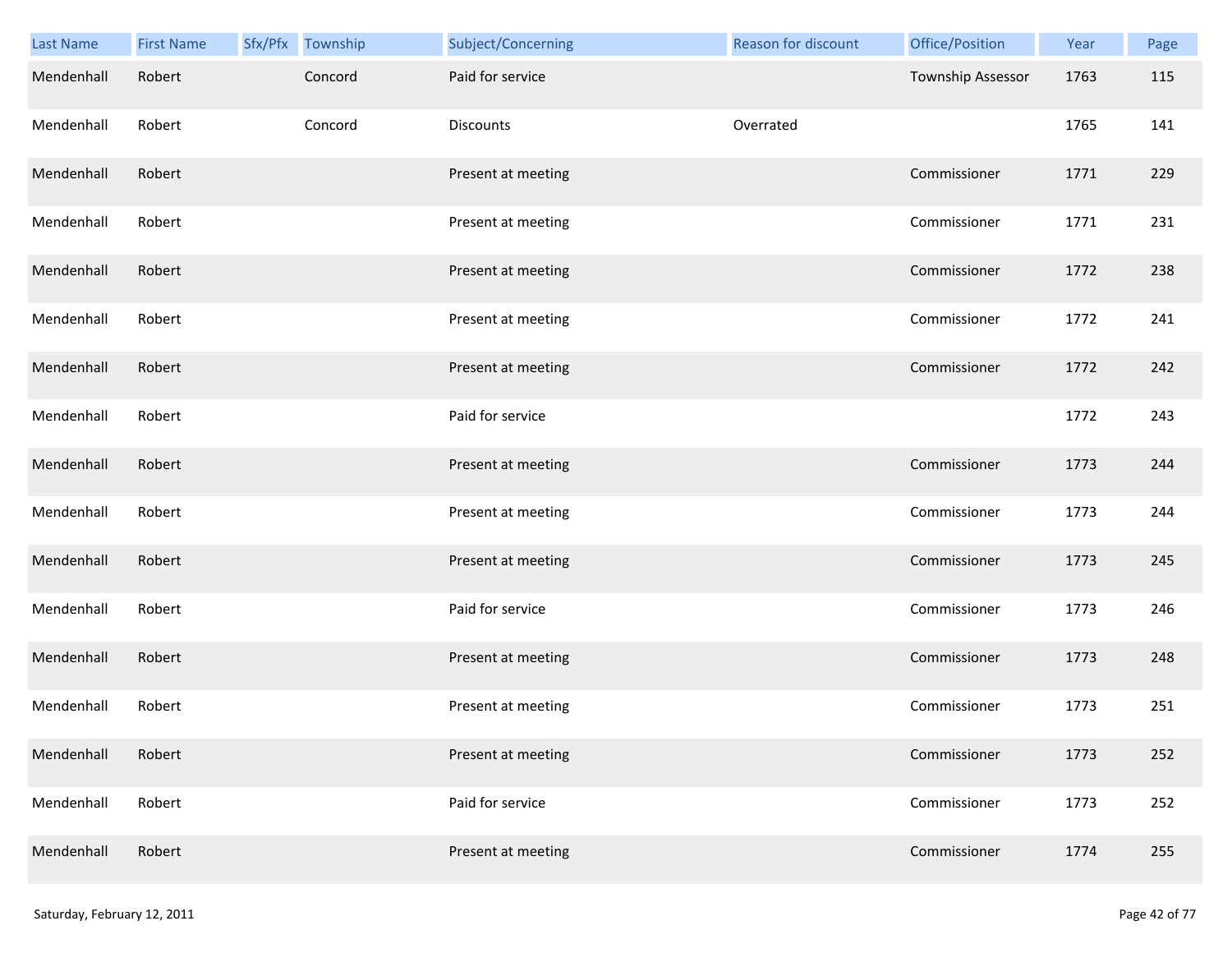| <b>Last Name</b> | <b>First Name</b> | Sfx/Pfx Township     | Subject/Concerning         |           | Reason for discount    | Office/Position        | Year | Page           |
|------------------|-------------------|----------------------|----------------------------|-----------|------------------------|------------------------|------|----------------|
| Mendenhall       | Robert            |                      | Present at meeting         |           |                        | Commissioner           | 1774 | 255            |
| Mendenhall       | Robert            |                      | Present at meeting         |           |                        | Commissioner           | 1774 | 257            |
| Mendenhall       | Samuel            | Concord              | Paid for service           |           |                        | Township Assessor      | 1762 | 102            |
| Menon            | Cornelius         | Oxford               | <b>Discounts</b>           | Ran away  |                        |                        | 1771 | 227            |
| Menough          | David             | <b>West Nantmeal</b> | Discounts                  | Gone      |                        |                        | 1772 | 240            |
| Menough          | William           | <b>West Nantmeal</b> | <b>Discounts</b>           | Gone      |                        |                        | 1772 | 240            |
| Mercer           | Robert            | Edgmont              | <b>Discounts</b>           | parents   | Poor & Living with his |                        | 1770 | 214            |
| Mercer           | Solomon           | East Marlborough     | Paid for service           |           |                        | Township Assessor      | 1775 | 265            |
| Mercer           | Thomas            | Westtown             | Paid for service           |           |                        | Township Assessor      | 1768 | 173            |
| Mercer           | Thomas            | Westtown             | Paid for service           |           |                        | Township Assessor      | 1769 | 190            |
| Merchant         | Jacob             | Ridley               | Discounts                  |           | Absconded              |                        | 1759 | 55             |
| Merchant         | James             | West Nottingham      | <b>Discounts</b>           | Insolvent |                        |                        | 1770 | 209            |
| Meredith         | David             | <b>East Nantmeal</b> | Discounts                  |           |                        |                        | 1758 | 50             |
| Meredith         | David             | East Caln            | <b>Discounts</b>           |           |                        |                        | 1773 | 249            |
| Meredith         | John              |                      | Present at meeting         |           |                        | <b>County Assessor</b> | 1756 | $\mathbf{1}$   |
| Meredith         | John              |                      | Received constable returns |           |                        | <b>County Assessor</b> | 1756 | $\overline{2}$ |
| Meredith         | John              |                      | <b>Examined appealants</b> |           |                        | <b>County Assessor</b> | 1756 | $\mathsf{3}$   |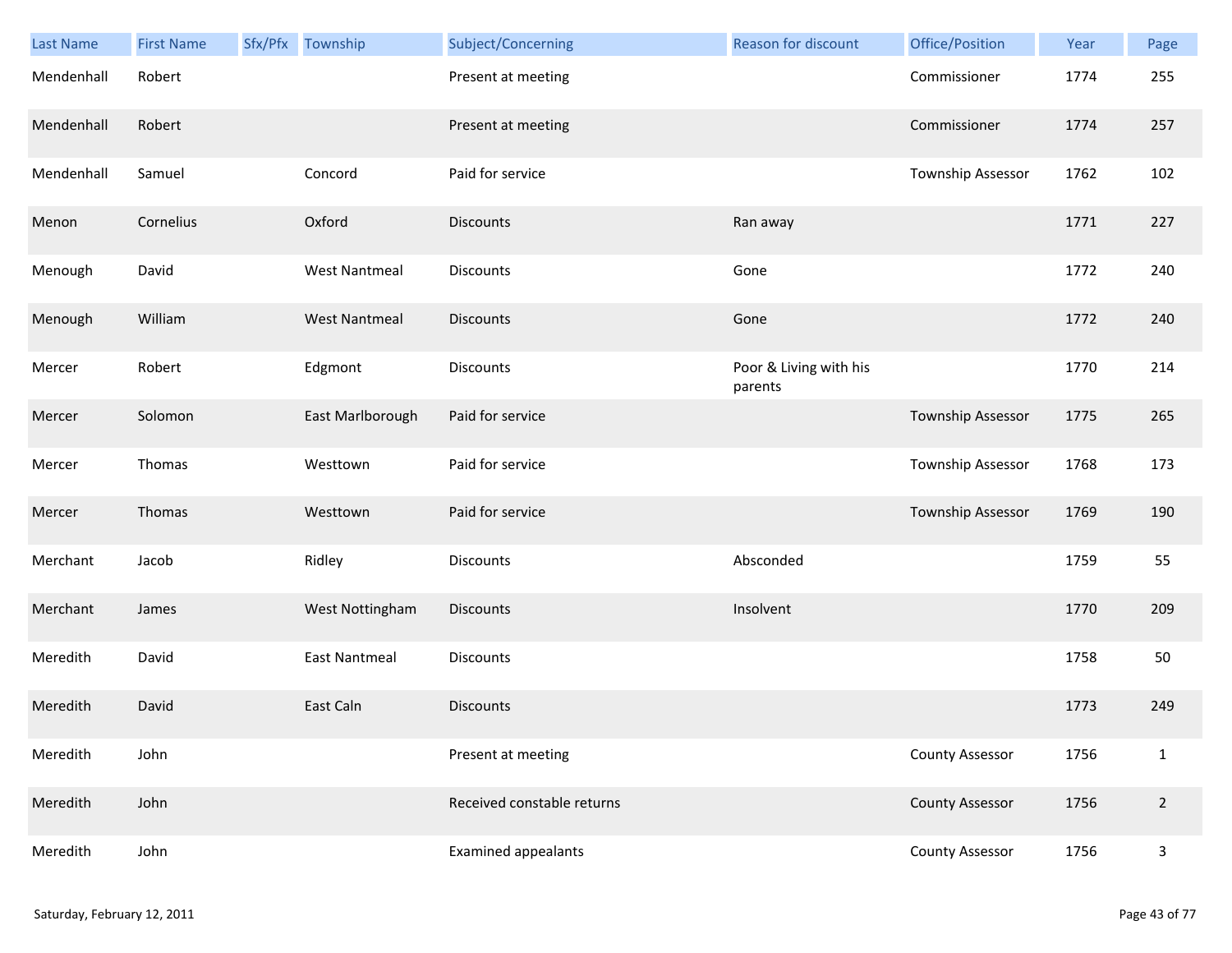| <b>Last Name</b> | <b>First Name</b> |     | Sfx/Pfx Township     | Subject/Concerning              | Reason for discount | Office/Position        | Year | Page           |
|------------------|-------------------|-----|----------------------|---------------------------------|---------------------|------------------------|------|----------------|
| Meredith         | John              |     |                      | Paid for service                |                     | <b>County Assessor</b> | 1756 | $\overline{7}$ |
| Meredith         | John              |     | Vincent              | Discounts                       | Overrated           |                        | 1757 | 26             |
| Meredith         | John              |     | Pikeland             | Discounts                       | Gone                |                        | 1766 | 157            |
| Meredith         | Simon             |     | <b>East Nantmeal</b> | Neglected or refused to pay tax |                     |                        | 1758 | 33             |
| Merty            | John              |     | Pikeland             | <b>Discounts</b>                | Not found           |                        | 1759 | 66             |
| Mewster          | Hance             |     | West Bradford        | Warrant granted against         |                     |                        | 1760 | 80             |
| Midzar           | Phillip           |     | West Nottingham      | Discounts                       | Absconded           |                        | 1760 | 80             |
| Miers            | Henry             |     | Tredyffrin           | Discounts                       | Under age           |                        | 1766 | 156            |
| Miler            | William           |     | Middletown           | Discounts                       | Sickly              |                        | 1759 | 59             |
| Miles            | Bryan             |     | East Marlborough     | Discounts                       | Poor                |                        | 1775 | 265            |
| Miles            | John              |     | Birmingham           | Discounts                       |                     |                        | 1775 | 266            |
| Milhouse         | John              | Jr. | Pikeland             | Neglected or refused to pay tax |                     |                        | 1757 | 13             |
| Milhouse         | John              |     | Pikeland             | Neglected or refused to pay tax |                     |                        | 1758 | 46             |
| Milhouse         | John              |     | Pikeland             | Neglected or refused to pay tax |                     |                        | 1759 | 64             |
| Milhouse         | John              |     | Pikeland             | Warrant granted against         |                     |                        | 1762 | 108            |
| Milhouse         | John              |     | Pikeland             | Warrant granted against         |                     |                        | 1763 | 120            |
| Milhouse         | Thomas            | Jr. | Pikeland             | Neglected or refused to pay tax |                     |                        | 1758 | 46             |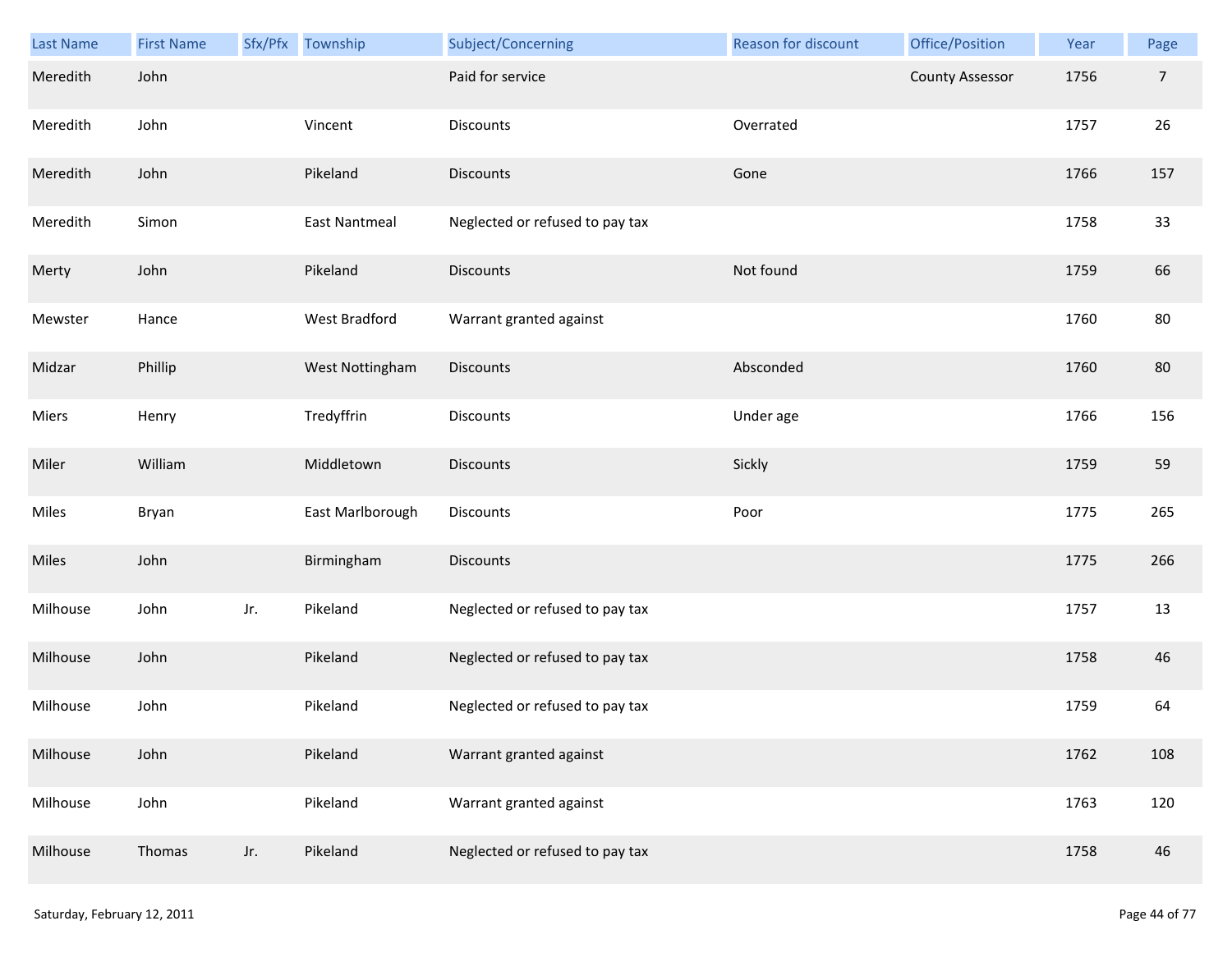| <b>Last Name</b> | <b>First Name</b> | Sfx/Pfx | Township                | Subject/Concerning                    | Reason for discount | Office/Position | Year | Page |
|------------------|-------------------|---------|-------------------------|---------------------------------------|---------------------|-----------------|------|------|
| Milhouse         | Thomas            | Jr.     | Pikeland                | Neglected or refused to pay tax       |                     |                 | 1759 | 64   |
| Milhouse         | Thomas            | Jr.     | Pikeland                | Warrant granted against               |                     |                 | 1762 | 108  |
| Milhouse         | Thomas            | Jr.     | Pikeland                | Warrant granted against               |                     |                 | 1763 | 120  |
| Milikan          | Moses             |         | <b>West Nantmeal</b>    | <b>Discounts</b>                      | Overrated           |                 | 1757 | 30   |
| Milikan          | Patrick           |         | <b>West Nantmeal</b>    | <b>Discounts</b>                      | Absconded           |                 | 1757 | 30   |
| Mill             | John              |         | Birmingham              | <b>Discounts</b>                      | Poor                |                 | 1772 | 236  |
| Milleman         | John              |         | Chester                 | <b>Discounts</b>                      |                     |                 | 1775 | 266  |
| Miller           | Alexander         |         | Ridley                  | <b>Discounts</b>                      | Absconded           |                 | 1759 | 67   |
| Miller           | Andrew            |         | London Britain          | <b>Discounts</b>                      | Overrated           |                 | 1758 | 44   |
| Miller           | Benjamin          |         | Birmingham              | House where next meeting will be held |                     |                 | 1775 | 263  |
| Miller           | Frederick         |         | Concord                 | Discounts                             | Not free 6 months   |                 | 1759 | 64   |
| Miller           | George            |         | <b>Upper Providence</b> | Neglected or refused to pay tax       |                     |                 | 1758 | 46   |
| Miller           | George            |         | <b>Upper Providence</b> | Discounts                             | Overrated           |                 | 1769 | 197  |
| Miller           | Henry             |         | Edgmont                 | <b>Discounts</b>                      | Not found           |                 | 1758 | 39   |
| Miller           | Henry             |         |                         | Paid for printing lists               |                     | Printer         | 1766 | 153  |
| Miller           | Henry             |         | <b>East Nantmeal</b>    | <b>Discounts</b>                      | Poor                |                 | 1766 | 158  |
| Miller           | Henry             |         |                         | Receipt returned for printing         |                     | Printer         | 1767 | 171  |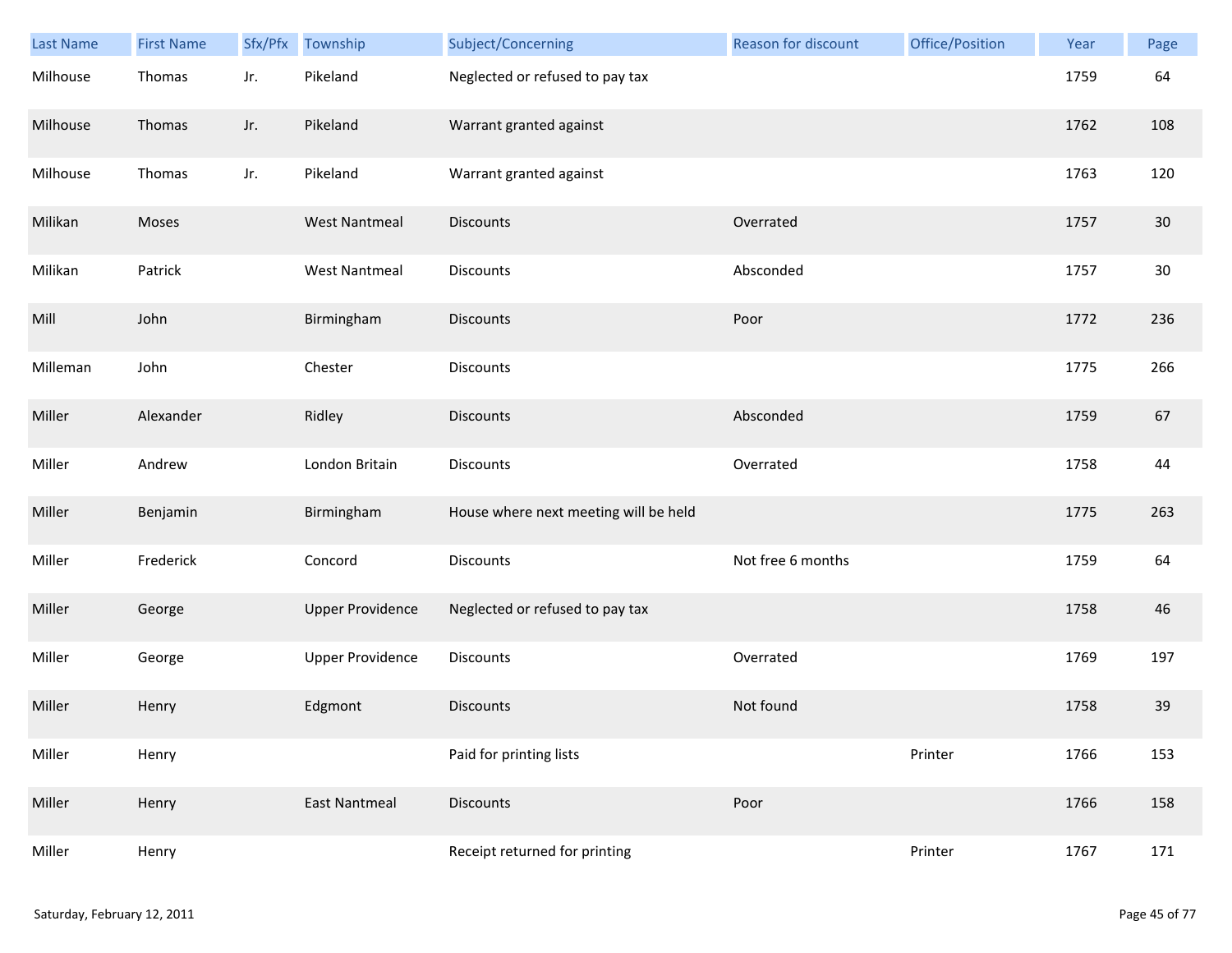| Last Name | <b>First Name</b> | Sfx/Pfx Township        | Subject/Concerning | Reason for discount | Office/Position   | Year | Page |
|-----------|-------------------|-------------------------|--------------------|---------------------|-------------------|------|------|
| Miller    | Henry             |                         |                    |                     |                   | 1769 | 199  |
| Miller    | Henry             | <b>Upper Providence</b> | Discounts          | Insane              |                   | 1772 | 237  |
| Miller    | James             | Sadsbury                |                    |                     | Township Assessor | 1760 | 84   |
| Miller    | James             | Sadsbury                | Paid for service   |                     | Township Assessor | 1761 | 93   |
| Miller    | Jesse             | Kennett                 |                    |                     | Township Assessor | 1760 | 83   |
| Miller    | Jesse             | Kennett                 | Paid for service   |                     | Township Assessor | 1761 | 93   |
| Miller    | Jesse             | East Marlborough        | <b>Discounts</b>   | Twice rated         |                   | 1771 | 225  |
| Miller    | John              | Haverford               | Discounts          | Helpless condition  |                   | 1757 | 23   |
| Miller    | John              | Sadsbury                | <b>Discounts</b>   |                     |                   | 1759 | 58   |
| Miller    | John              | West Nottingham         | Discounts          | Absconded           |                   | 1764 | 134  |
| Miller    | John              | West Caln               |                    | Overcharged         |                   | 1766 | 158  |
| Miller    | John              | Ridley                  | Discounts          | Sick & Impotent     |                   | 1766 | 159  |
| Miller    | John              | Ridley                  | Discounts          | Ran away            |                   | 1773 | 250  |
| Miller    | Martin            | Willistown              | Discounts          |                     |                   | 1765 | 140  |
| Miller    | Martin            | Haverford               | <b>Discounts</b>   | Paid in Merion      |                   | 1771 | 230  |
| Miller    | Michael           | <b>West Nantmeal</b>    | Discounts          |                     |                   | 1776 | 274  |
| Miller    | Peter             | Coventry                | Discounts          | Poor, Blind & Lame  |                   | 1772 | 238  |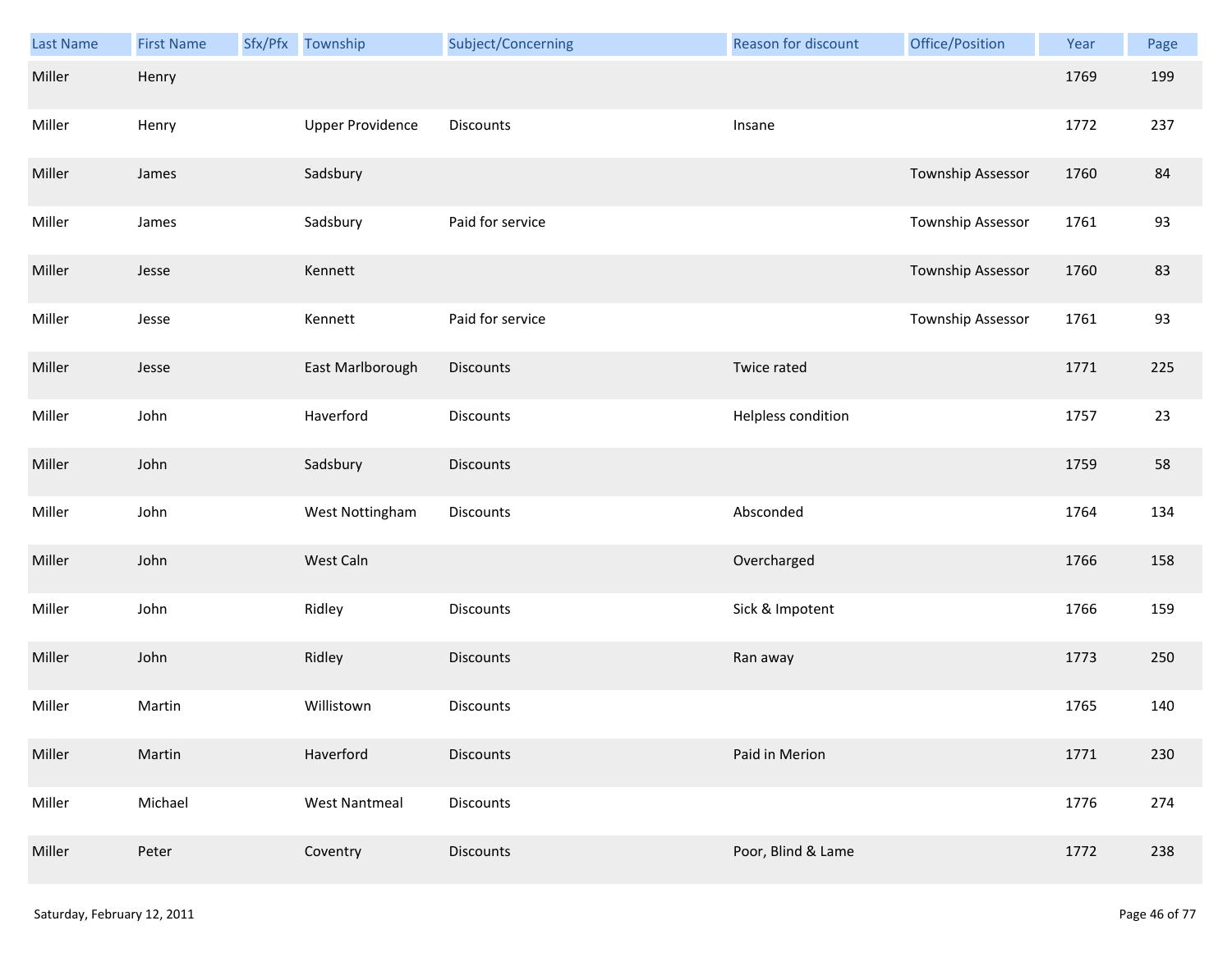| Last Name | <b>First Name</b> | Sfx/Pfx Township     | Subject/Concerning                                         | Reason for discount      | Office/Position | Year | Page           |
|-----------|-------------------|----------------------|------------------------------------------------------------|--------------------------|-----------------|------|----------------|
| Miller    | Philip            | Lower Darby          | <b>Discounts</b>                                           | Dead, Enlisted &/or Poor |                 | 1777 | 278            |
| Miller    | Richard           | <b>West Nantmeal</b> | <b>Discounts</b>                                           | Not found                |                 | 1768 | 182            |
| Miller    | Robert            |                      | Present at meeting                                         |                          | Commissioner    | 1756 | $\mathbf 1$    |
| Miller    | Robert            |                      | Present at meeting                                         |                          | Commissioner    | 1756 | $\mathbf{1}$   |
| Miller    | Robert            |                      | Appointed                                                  |                          | Treasurer       | 1756 | $\mathbf{3}$   |
| Miller    | Robert            |                      | Examined appealants                                        |                          | Commissioner    | 1756 | $\mathsf 3$    |
| Miller    | Robert            |                      | Bond                                                       |                          | Treasurer       | 1756 | $\overline{4}$ |
| Miller    | Robert            |                      | Paid for service                                           |                          | Treasurer       | 1756 | 4              |
| Miller    | Robert            |                      | Present at meeting                                         |                          | Treasurer       | 1756 | 8              |
| Miller    | Robert            |                      | Order for one pound since discovered to<br>be counterfeits |                          |                 | 1757 | 17             |
| Miller    | Robert            | Sadsbury             | Discounts                                                  | Overrated                |                 | 1757 | 26             |
| Miller    | Robert            | Willistown           | <b>Discounts</b>                                           | Paid in Easttown         |                 | 1758 | 35             |
| Miller    | Robert            | East Caln            | House where next meeting will be held                      |                          |                 | 1758 | 39             |
| Miller    | Robert            |                      | Settled accounts/Reappointed treasurer                     |                          | Treasurer       | 1758 | 40             |
| Miller    | Robert            |                      | Settled accounts                                           |                          | Treasurer       | 1758 | 53             |
| Miller    | Robert            |                      |                                                            |                          | Treasurer       | 1759 | 65             |
| Miller    | Robert            |                      | Accounts settled                                           |                          | Treasurer       | 1759 | 69             |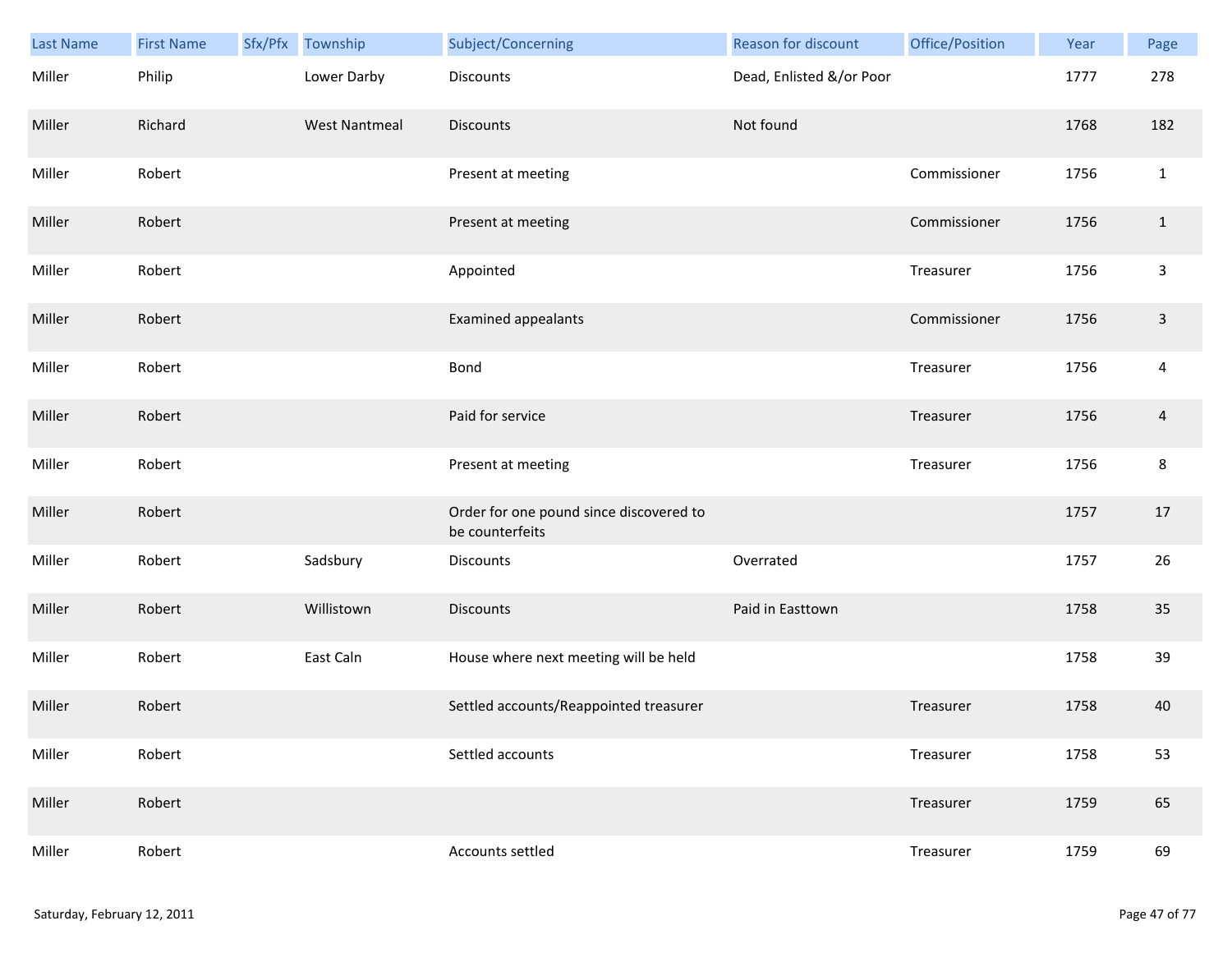| <b>Last Name</b> | <b>First Name</b> | Sfx/Pfx Township | Subject/Concerning         | Reason for discount | Office/Position        | Year | Page           |
|------------------|-------------------|------------------|----------------------------|---------------------|------------------------|------|----------------|
| Miller           | Robert            |                  |                            |                     | Treasurer              | 1760 | 72             |
| Miller           | Robert            |                  | Settled accounts           |                     | Treasurer              | 1760 | 82             |
| Miller           | Robert            |                  | Late treasurer, deceased   |                     | Treasurer              | 1761 | 101            |
| Miller           | Robert            | East Caln        | <b>Discounts</b>           | Son is sickly       |                        | 1761 | 94             |
| Miller           | Robert            |                  | Deceased                   |                     | Treasurer              | 1762 | 102            |
| Miller           | Robert            |                  | Regarding bond             |                     | Treasurer (Former)     | 1766 | 152            |
| Miller           | Robert            | Radnor           | <b>Discounts</b>           | No such man         |                        | 1768 | 183            |
| Miller           | Samuel            |                  | Present at meeting         |                     | <b>County Assessor</b> | 1756 | $\mathbf{1}$   |
| Miller           | Samuel            |                  | Received constable returns |                     | <b>County Assessor</b> | 1756 | $\overline{2}$ |
| Miller           | Samuel            |                  | Examined appealants        |                     | <b>County Assessor</b> | 1756 | 3              |
| Miller           | Samuel            |                  | Paid for service           |                     |                        | 1756 | 5              |
| Miller           | Samuel            | New Garden       | Discounts                  | Overrated           |                        | 1757 | 19             |
| Miller           | Samuel            | New Garden       | Paid for service           |                     | Township Assessor      | 1762 | 109            |
| Miller           | Samuel            | New Garden       | Paid for service           |                     | Township Assessor      | 1763 | 124            |
| Miller           | Samuel            |                  | Present at meeting         |                     | <b>County Assessor</b> | 1769 | 202            |
| Miller           | Samuel            |                  | Present at meeting         |                     | <b>County Assessor</b> | 1770 | 206            |
| Miller           | Samuel            |                  | Present at meeting         |                     | <b>County Assessor</b> | 1770 | 216            |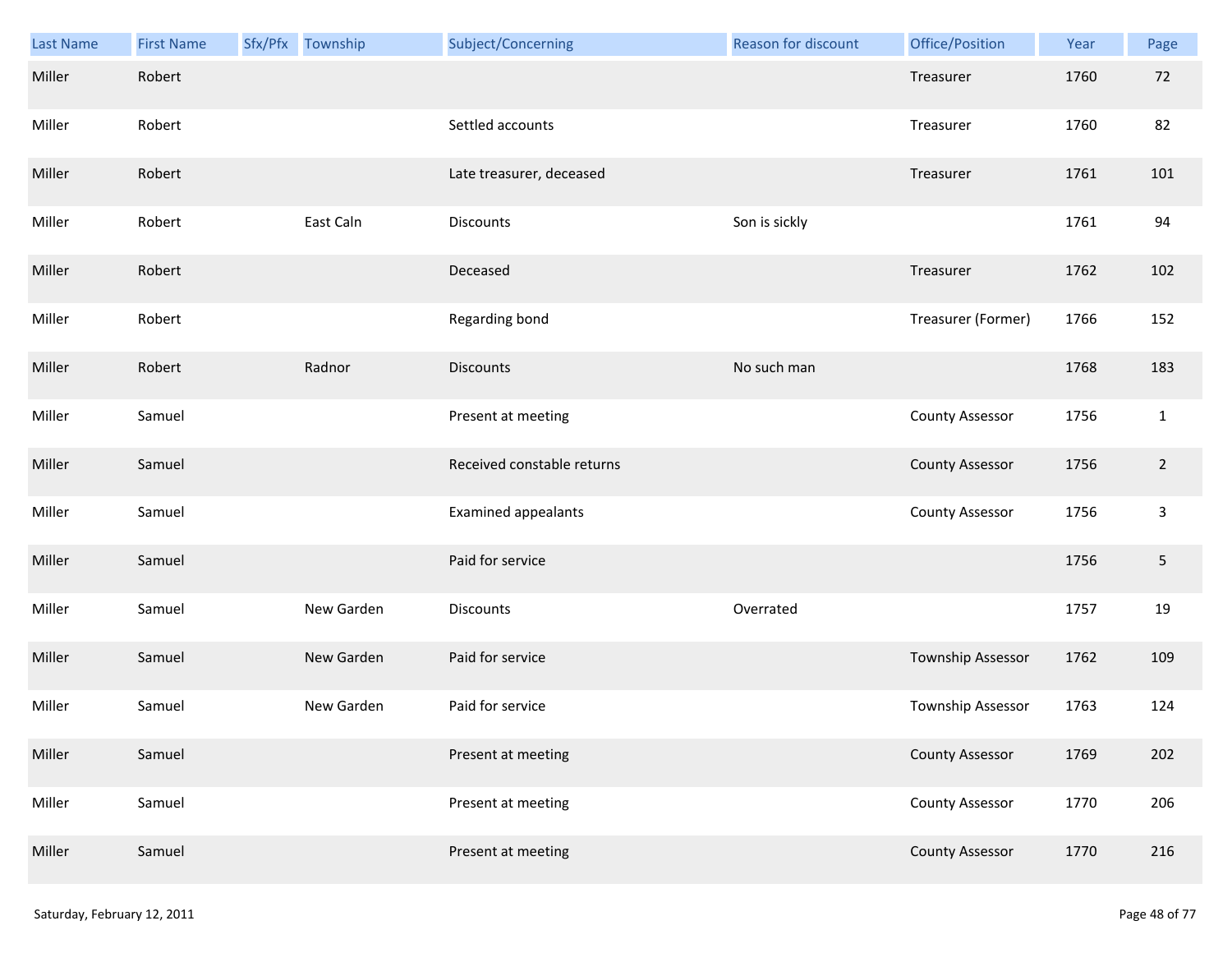| Last Name | <b>First Name</b> |                   | Sfx/Pfx Township | Subject/Concerning | <b>Reason for discount</b> | Office/Position          | Year | Page    |
|-----------|-------------------|-------------------|------------------|--------------------|----------------------------|--------------------------|------|---------|
| Miller    | Samuel            |                   |                  | Present at meeting |                            | <b>County Assessor</b>   | 1770 | 216     |
| Miller    | Samuel            |                   |                  | Paid for service   |                            |                          | 1770 | 217     |
| Miller    | Samuel            |                   |                  | Present at meeting |                            | <b>County Assessor</b>   | 1771 | 218     |
| Miller    | Samuel            |                   |                  | Present at meeting |                            | <b>County Assessor</b>   | 1771 | 218     |
| Miller    | Samuel            |                   |                  | Paid for service   |                            |                          | 1771 | 228     |
| Miller    | Samuel            |                   |                  | Present at meeting |                            | <b>County Assessor</b>   | 1771 | 229     |
| Miller    | Thomas            |                   | Coventry         | <b>Discounts</b>   | Gone                       |                          | 1772 | 238     |
| Miller    | Thomas            |                   | Oxford           | <b>Discounts</b>   | Not to be had              |                          | 1774 | 258     |
| Miller    | Thomas            |                   | Oxford           | <b>Discounts</b>   |                            |                          | 1775 | 262     |
| Miller    | Tobias            |                   | Coventry         | Overpaid           |                            | <b>Tax Collector</b>     | 1775 | 263     |
| Miller    | Warrick           | Adminis<br>trator |                  | Settled accounts   |                            |                          | 1761 | 101     |
| Miller    | Warrick           |                   | East Caln        | Paid for service   |                            | <b>Township Assessor</b> | 1768 | 173     |
| Miller    | Warrick           |                   | East Caln        | Paid for service   |                            | Township Assessor        | 1769 | 190     |
| Miller    | Warrick           |                   | East Caln        | <b>Discounts</b>   | On account of his Negroes  |                          | 1770 | 211     |
| Miller    | William           |                   | New Garden       | <b>Discounts</b>   | Overrated                  |                          | 1756 | $\bf 8$ |
| Miller    | William           |                   | Easttown         | <b>Discounts</b>   | Seafaring man              |                          | 1759 | 67      |
| Miller    | William           |                   | Middletown       | Discounts          | Sickly                     |                          | 1760 | 79      |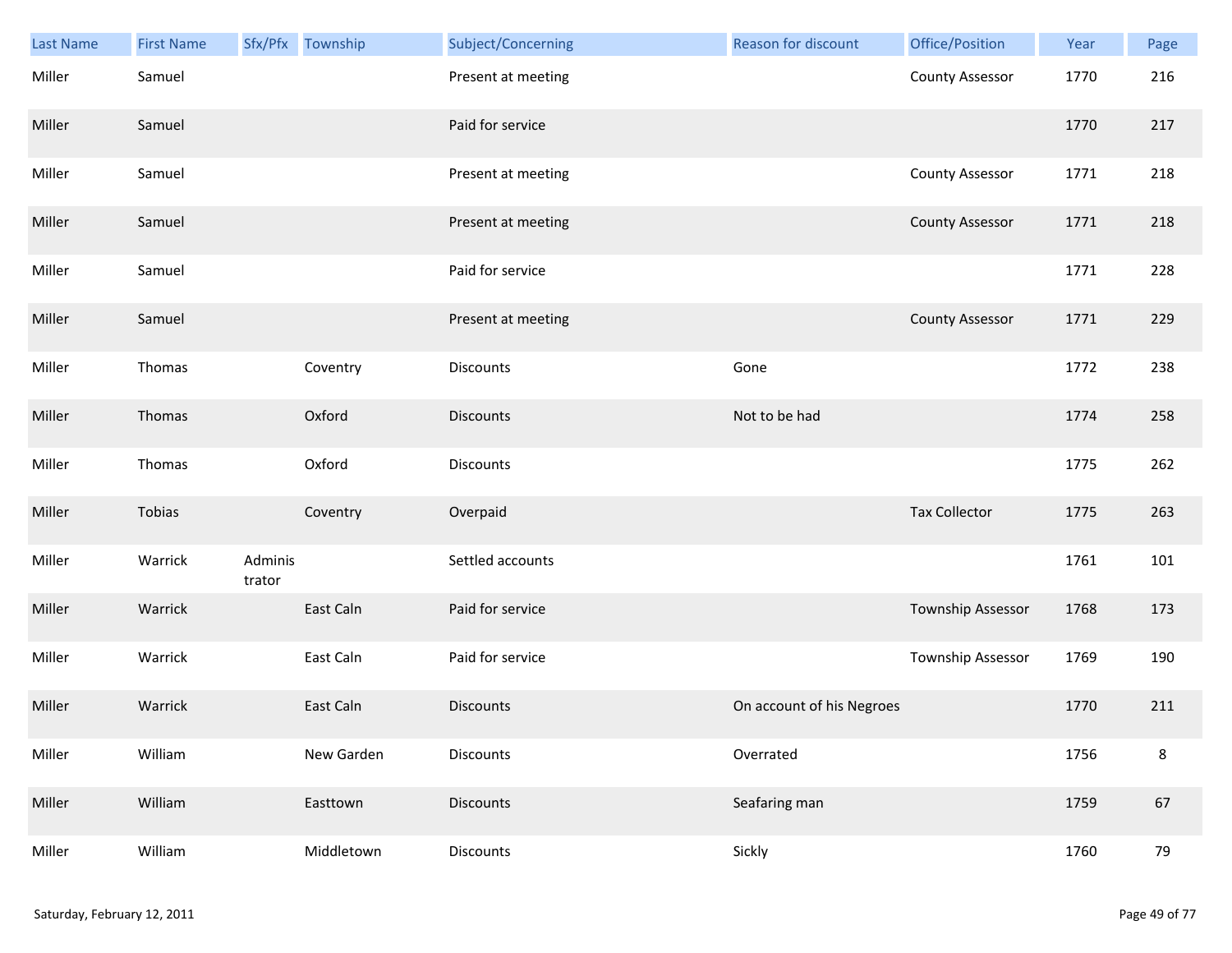| <b>Last Name</b> | <b>First Name</b> | Sfx/Pfx | Township                | Subject/Concerning       | Reason for discount       | Office/Position | Year | Page |
|------------------|-------------------|---------|-------------------------|--------------------------|---------------------------|-----------------|------|------|
| Miller           | William           |         | New Garden              | <b>Discounts</b>         | <b>Blind</b>              |                 | 1761 | 95   |
| Miller           | William           |         | Londonderry             | <b>Discounts</b>         | Absconded                 |                 | 1772 | 237  |
| Miller           | William           |         | Middletown              | <b>Discounts</b>         | Gone                      |                 | 1773 | 250  |
| Miller           | William           |         | Middletown              | <b>Discounts</b>         | Enlisted &/or Poor        |                 | 1777 | 279  |
| Miller           | Zephaniah         |         | <b>East Nantmeal</b>    | <b>Discounts</b>         | Absconded                 |                 | 1773 | 247  |
| Millikan         | John              |         | <b>West Nantmeal</b>    | <b>Discounts</b>         | Absconded                 |                 | 1767 | 169  |
| <b>Millis</b>    | John              |         | <b>West Bradford</b>    | <b>Discounts</b>         | Infirm                    |                 | 1766 | 153  |
| Millis           | John              |         | West Bradford           | Discounts                | Dead                      |                 | 1767 | 168  |
| Millison         | Andrew            |         | Whiteland               | <b>Discounts</b>         | Gone                      |                 | 1763 | 120  |
| Mills            | Abram             |         | <b>Upper Chichester</b> | Discounts                | Overrated or Poor         |                 | 1772 | 236  |
| Mills            | John              |         | Tredyffrin              | <b>Discounts</b>         | Ran away                  |                 | 1769 | 197  |
| Mills            | John              |         |                         | House where meeting held |                           |                 | 1771 | 218  |
| Mills            | William           |         | East Caln               | Discounts                | Poor                      |                 | 1772 | 242  |
| Milner           | Nathan            |         | Nether Providence       | <b>Discounts</b>         | Paid in New Castle County |                 | 1771 | 230  |
| Milton           | Edward            |         | Concord                 | <b>Discounts</b>         |                           |                 | 1775 | 266  |
| Milton           | Thomas            |         | New Garden              | Discounts                | Not found                 |                 | 1769 | 199  |
| Minor            | Job               |         | <b>West Nantmeal</b>    | Discounts                | Not found                 |                 | 1759 | 67   |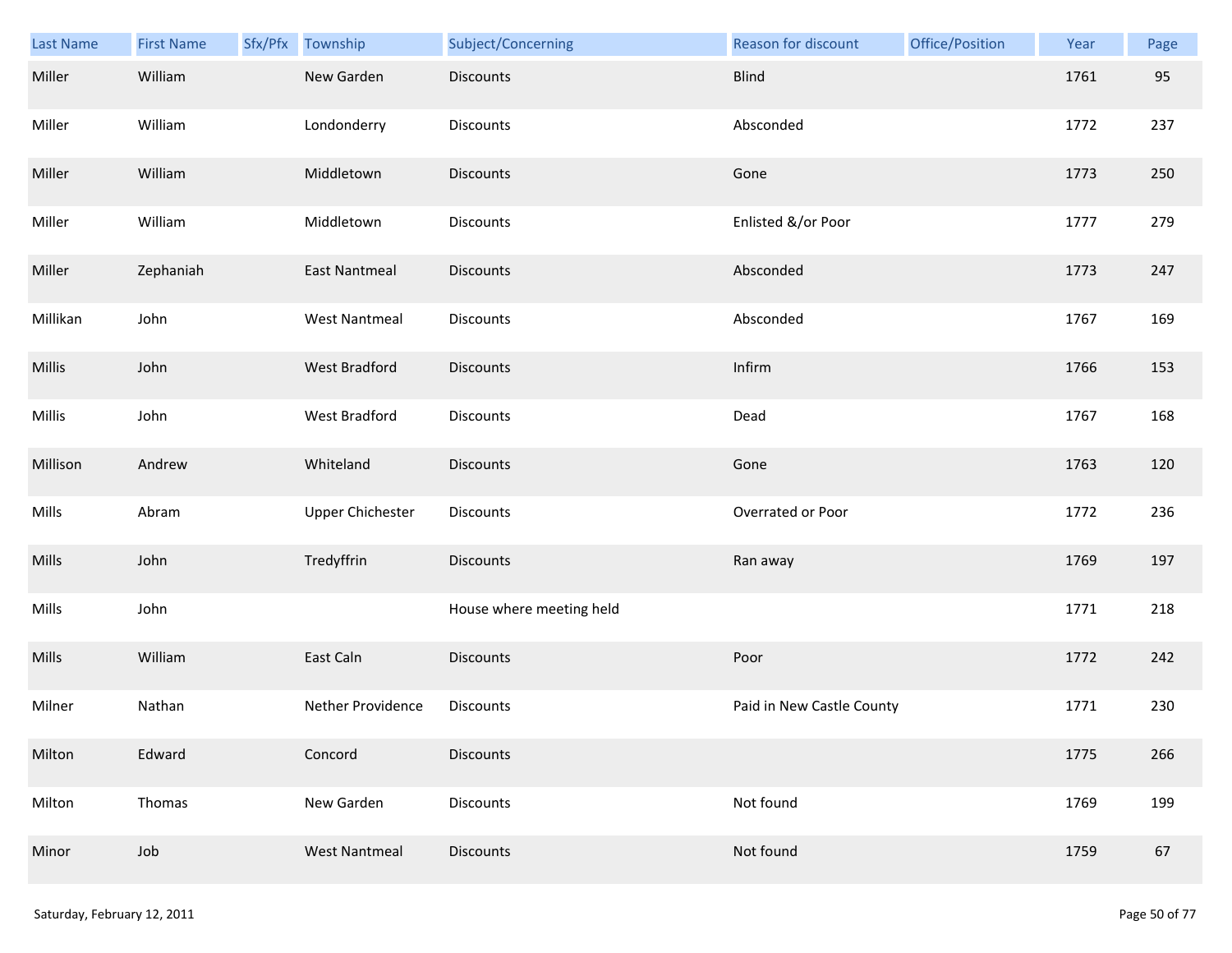| Last Name    | <b>First Name</b> |      | Sfx/Pfx Township     | Subject/Concerning | Reason for discount            | Office/Position   | Year | Page |
|--------------|-------------------|------|----------------------|--------------------|--------------------------------|-------------------|------|------|
| Minshall     | (Widow)           |      | Chester              | Discounts          | Poor                           |                   | 1771 | 222  |
| Minshall     | Edward            |      | Middletown           | <b>Discounts</b>   | Absconded or Poor              |                   | 1774 | 260  |
| Minshall     | Evan              |      | Easttown             | Discounts          | Absconded                      |                   | 1771 | 230  |
| Minshall     | Isaac             |      | Easttown             | <b>Discounts</b>   | Poor                           |                   | 1767 | 171  |
| Minshall     | Isaac             |      | Easttown             | Discounts          | Poor                           |                   | 1769 | 198  |
| Minshall     | John              |      | Middletown           | <b>Discounts</b>   | Woodland overrated             |                   | 1769 | 196  |
| Minshall     | John              | Esq. | Middletown           | Discounts          |                                |                   | 1770 | 211  |
| Minshall     | Moses             |      | Chester              | <b>Discounts</b>   | Nonresident                    |                   | 1758 | 35   |
| Minshall     | Thomas            |      | Middletown           |                    |                                | Township Assessor | 1760 | 83   |
| Minshall     | Thomas            |      | Middletown           | Paid for service   |                                | Township Assessor | 1761 | 94   |
| Mires        | Casper            |      | <b>East Nantmeal</b> | Discounts          | Not found                      |                   | 1768 | 184  |
| Mires        | Jacob             |      | Tredyffrin           | Discounts          | Charged in another<br>township |                   | 1762 | 109  |
| Mires        | Michael           |      | Aston                | Discounts          | Not found                      |                   | 1759 | 60   |
| <b>Mires</b> | Michael           |      | <b>East Nantmeal</b> | <b>Discounts</b>   | Gone & Insolvent               |                   | 1775 | 264  |
| Mitchel      | Hugh              |      | Londonderry          | Discounts          | Gone                           |                   | 1771 | 224  |
| Mitchel      | John              |      | Chester              | <b>Discounts</b>   | Twice rated                    |                   | 1768 | 184  |
| Mitchel      | Joseph            |      | Tredyffrin           | Discounts          | Overrated                      |                   | 1770 | 211  |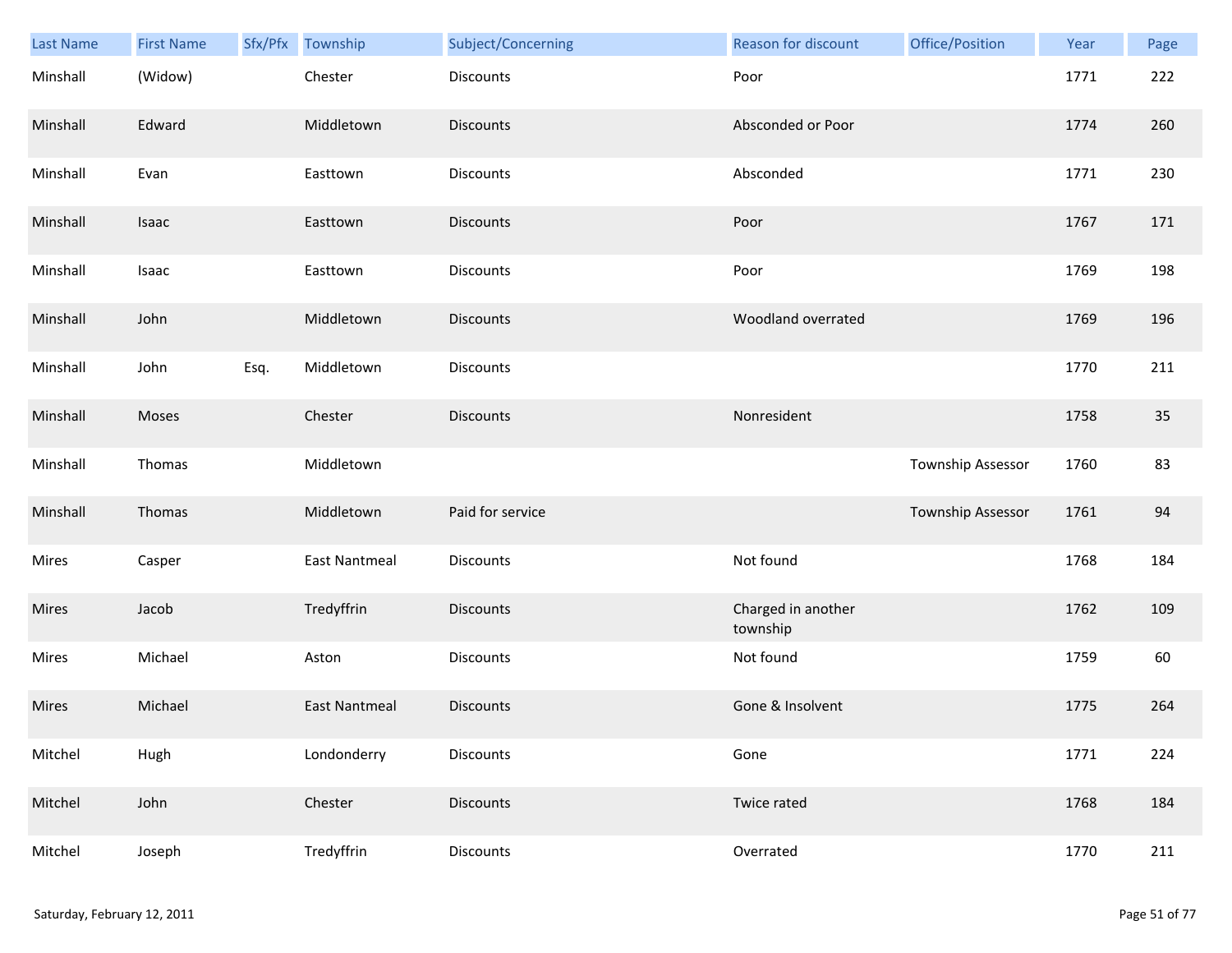| Last Name | <b>First Name</b> |     | Sfx/Pfx Township     | Subject/Concerning              | Reason for discount                     | Office/Position          | Year | Page  |
|-----------|-------------------|-----|----------------------|---------------------------------|-----------------------------------------|--------------------------|------|-------|
| Mitchell  | Andrew            |     | Kennett              | Neglected or refused to pay tax |                                         |                          | 1757 | $9\,$ |
| Mitchell  | George            |     | East Nottingham      | Discounts                       | Low circumstances & 3<br>blind children |                          | 1765 | 141   |
| Mitchell  | Hugh              |     | Londonderry          | <b>Discounts</b>                | Not found                               |                          | 1765 | 142   |
| Mitchell  | John              |     | Lower Darby          | Discounts                       | Paid in Ridley                          |                          | 1771 | 228   |
| Mitchell  | John              |     | Lower Darby          | <b>Discounts</b>                | Paid in Ridley                          |                          | 1772 | 240   |
| Mitchell  | Joseph            |     | Tredyffrin           | <b>Discounts</b>                | Leg broke                               |                          | 1771 | 225   |
| Mitchell  | Peter             |     | East Nottingham      | <b>Discounts</b>                | Married                                 |                          | 1758 | 39    |
| Mitchell  | Robert            |     | East Nottingham      | <b>Discounts</b>                | Ran away                                |                          | 1757 | 14    |
| Mitchell  | Robert            |     | Bethel               | <b>Discounts</b>                | Not found                               |                          | 1762 | 107   |
| Mitchell  | Robert            |     | Uwchlan              | <b>Discounts</b>                | Paid elsewhere & Not to<br>be found     |                          | 1772 | 240   |
| Mitchell  | Robert            |     | <b>East Nantmeal</b> | <b>Discounts</b>                | Absconded                               |                          | 1773 | 247   |
| Mitchem   | John              |     | Goshen               | Paid for service                |                                         | Township Assessor        | 1773 | 245   |
| Mock      | John              |     | Vincent              | <b>Discounts</b>                |                                         |                          | 1775 | 266   |
| Modlin    | John              | Jr. | Ridley               | Discounts                       | Absconded                               |                          | 1759 | 67    |
| Molay     | Patrick           |     | West Nottingham      | Paid for service                |                                         | Township Assessor        | 1774 | 254   |
| Moloy     | Patrick           |     | West Nottingham      | Paid for service                |                                         | <b>Township Assessor</b> | 1776 | 270   |
| Monahan   | Patrick           |     | Ridley               | <b>Discounts</b>                | Poor                                    |                          | 1764 | 132   |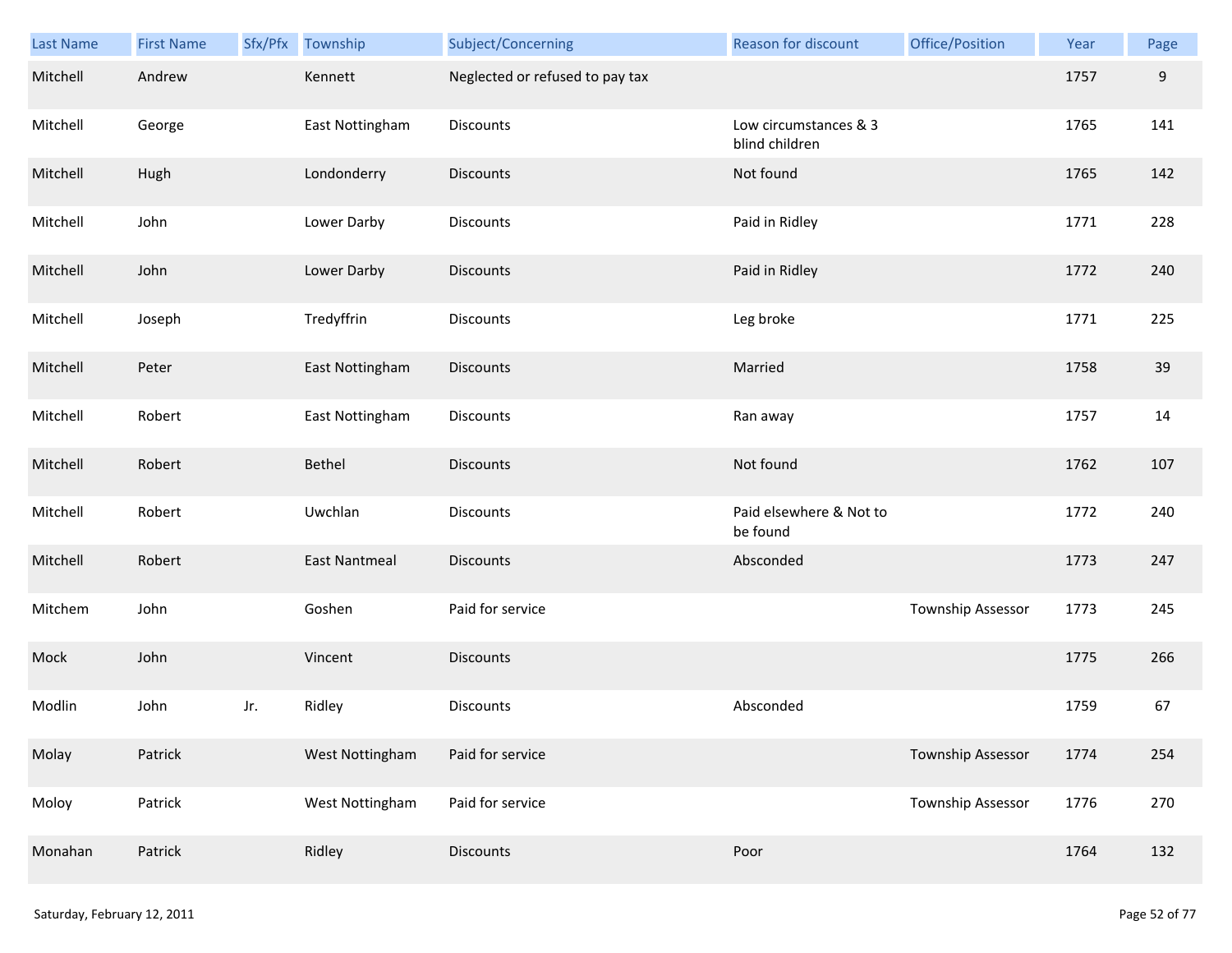| Last Name  | <b>First Name</b> | Sfx/Pfx | Township             | Subject/Concerning | Reason for discount      | Office/Position | Year | Page |
|------------|-------------------|---------|----------------------|--------------------|--------------------------|-----------------|------|------|
| Monahan    | Patrick           |         | Ridley               | <b>Discounts</b>   |                          |                 | 1764 | 133  |
| Monday     | James             |         | East Whiteland       | <b>Discounts</b>   | Absconded                |                 | 1770 | 211  |
| Monholand  | Felix             |         | East Caln            | Discounts          | Gone out of the Province |                 | 1767 | 169  |
| Monroe     | George            |         | West Fallowfield     | <b>Discounts</b>   | Paid in Maryland         |                 | 1767 | 169  |
| Monshower  | Jacob             |         | Vincent              | Discounts          | Ran away                 |                 | 1776 | 273  |
| Monshower  | Jacob             |         | Vincent              | <b>Discounts</b>   | Enlisted &/or Poor       |                 | 1777 | 278  |
| Montgomery | (Widow)           |         | New London           | Discounts          | Poor                     |                 | 1769 | 198  |
| Montgomery | James             |         | Easttown             | Discounts          | Ran away                 |                 | 1768 | 186  |
| Montgomery | John              |         | East Caln            | Discounts          | Absconded                |                 | 1758 | 50   |
| Montgomery | John              |         |                      | <b>Discounts</b>   | Paid in Maryland         |                 | 1767 | 163  |
| Montgomery | John              |         | Uwchlan              | Discounts          | Absconded                |                 | 1768 | 181  |
| Montgomery | John              |         | Concord              | <b>Discounts</b>   | Mistake                  |                 | 1770 | 216  |
| Montgomery | John              |         | <b>East Nantmeal</b> | Discounts          | Not found                |                 | 1771 | 226  |
| Montgomery | John              |         | West Marlborough     | <b>Discounts</b>   | Gone                     |                 | 1774 | 258  |
| Montgomery | John              |         | East Caln            | Discounts          | Enlisted &/or Poor       |                 | 1777 | 277  |
| Montgomery | Moses             |         | New Garden           | Paid for service   |                          |                 | 1766 | 155  |
| Montgomery | William           |         | Newlin               | Discounts          | Paid in West Bradford    |                 | 1759 | 64   |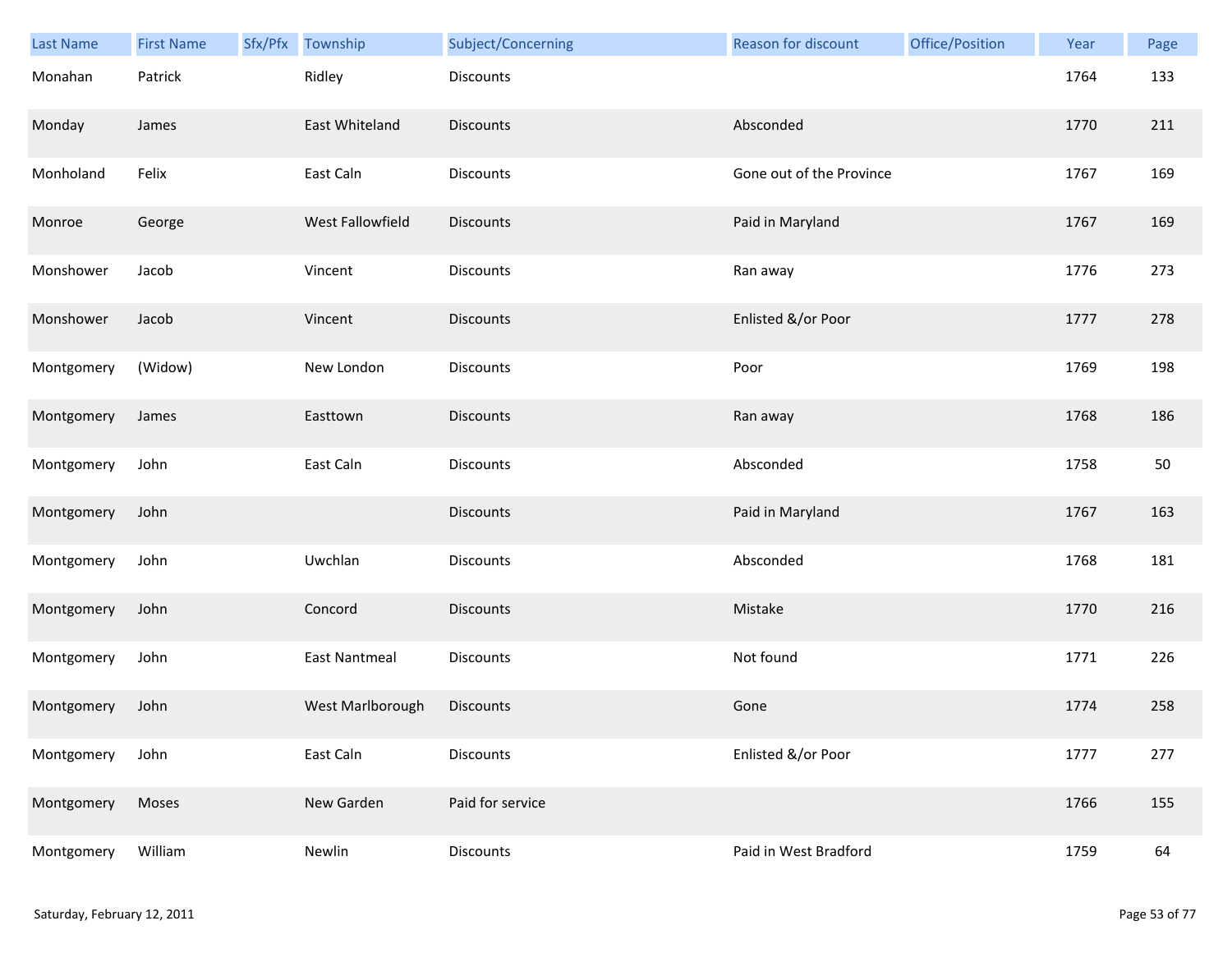| <b>Last Name</b> | <b>First Name</b> | Sfx/Pfx Township | Subject/Concerning     | Reason for discount | Office/Position        | Year | Page |
|------------------|-------------------|------------------|------------------------|---------------------|------------------------|------|------|
| Montgomery       | William           | Londonderry      | Paid for service       |                     | Township Assessor      | 1762 | 107  |
| Montgomery       | William           | Londonderry      | Paid for service       |                     | Township Assessor      | 1763 | 117  |
| Montgomery       | William           | Londonderry      | Paid for service       |                     | Township Assessor      | 1771 | 225  |
| Montgomery       | William           | Londonderry      | Paid for service       |                     | Township Assessor      | 1772 | 232  |
| Montgomery       | William           |                  | Appointed              |                     | <b>County Assessor</b> | 1772 | 242  |
| Montgomery       | William           |                  | Qualified              |                     | <b>County Assessor</b> | 1772 | 243  |
| Montgomery       | William           |                  | Present at meeting     |                     | <b>County Assessor</b> | 1773 | 244  |
| Montgomery       | William           | Londonderry      | Paid for service       |                     | Township Assessor      | 1773 | 245  |
| Montgomery       | William           |                  | Paid for service       |                     | <b>County Assessor</b> | 1773 | 246  |
| Montgomery       | William           |                  | Not present at meeting |                     | <b>County Assessor</b> | 1773 | 252  |
| Montgomery       | William           |                  | Qualified              |                     | <b>County Assessor</b> | 1774 | 259  |
| Montgomery       | William           |                  | Not present at meeting |                     | <b>County Assessor</b> | 1775 | 261  |
| Montgomery       | William           |                  | Paid for service       |                     | <b>County Assessor</b> | 1776 | 272  |
| Montgomery       | William           |                  | Present at meeting     |                     | <b>County Assessor</b> | 1776 | 273  |
| Montgomery       | William           |                  | Paid for service       |                     | <b>County Assessor</b> | 1776 | 276  |
| Moody            | John              | Sadsbury         | Discounts              |                     |                        | 1763 | 118  |
| Moody            | Robert            | West Caln        | Discounts              | Under age           |                        | 1763 | 113  |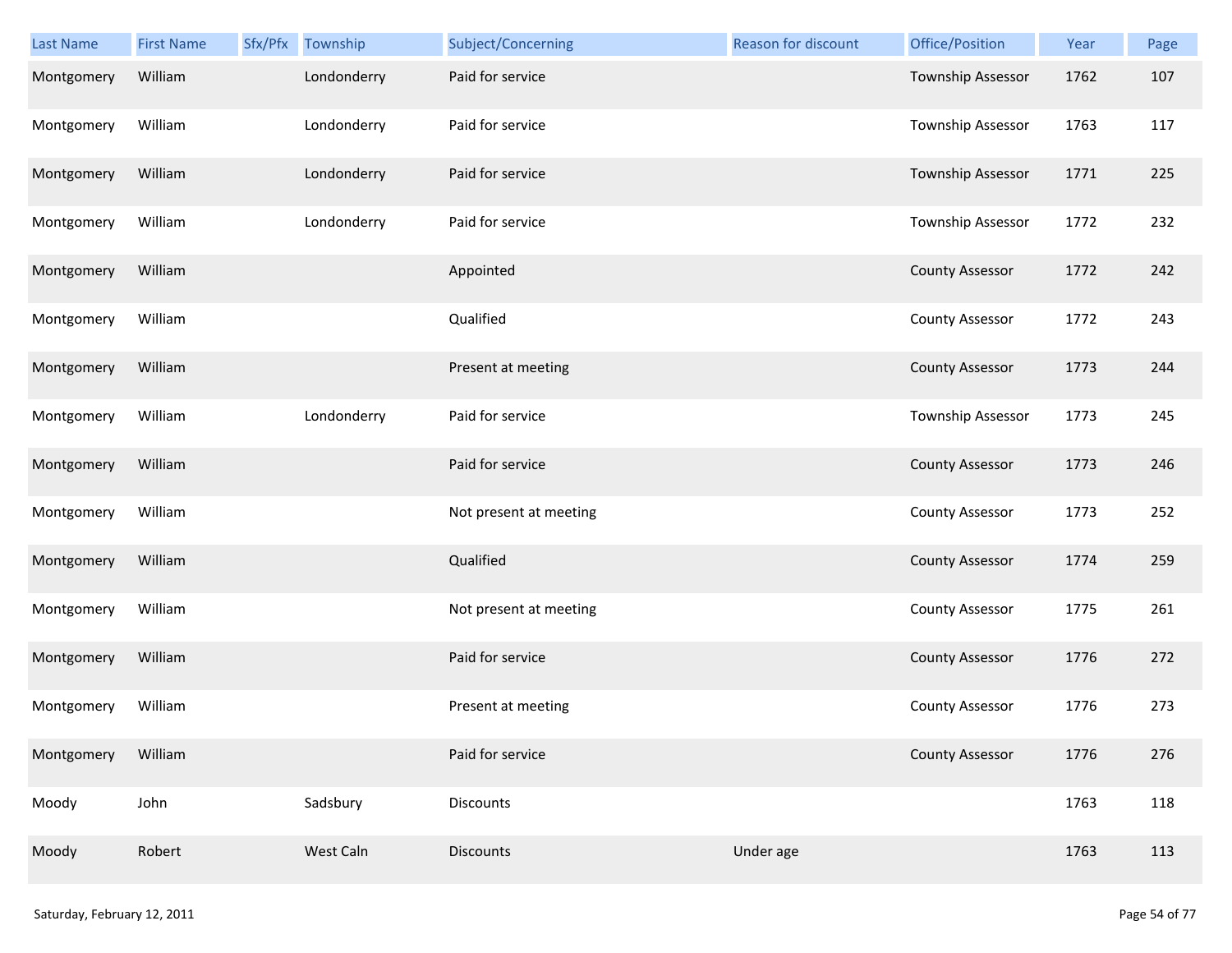| Last Name | <b>First Name</b> | Sfx/Pfx Township     | Subject/Concerning              | Reason for discount            | Office/Position | Year | Page |
|-----------|-------------------|----------------------|---------------------------------|--------------------------------|-----------------|------|------|
| Mooney    | John              | Chester              | Discounts                       | Paid elsewhere or<br>Absconded |                 | 1774 | 258  |
| Mooney    | John              | Chester              | <b>Discounts</b>                |                                |                 | 1775 | 268  |
| Moore     | Andrew            | Sadsbury             | Neglected or refused to pay tax |                                |                 | 1757 | 9    |
| Moore     | David             | Oxford               | <b>Discounts</b>                | Absconded                      |                 | 1757 | 27   |
| Moore     | David             | New London           | Discounts                       | Ran away                       |                 | 1766 | 158  |
| Moore     | David             | Marple               | <b>Discounts</b>                | Overrated                      |                 | 1769 | 200  |
| Moore     | David             | Ridley               | Discounts                       | Gone                           |                 | 1773 | 250  |
| Moore     | Edward            | Marple               | Discounts                       | Gone                           |                 | 1771 | 224  |
| Moore     | Francis           | Ridley               | <b>Discounts</b>                |                                |                 | 1765 | 141  |
| Moore     | Frank             | <b>Upper Darby</b>   | <b>Discounts</b>                | Gone                           |                 | 1771 | 228  |
| Moore     | George            | Goshen               | <b>Discounts</b>                |                                |                 | 1765 | 140  |
| Moore     | Henry             | London Britain       | Discounts                       | Absconded                      |                 | 1764 | 131  |
| Moore     | Henry             | East Nantmeal        | Discounts                       | Gone & Insolvent               |                 | 1775 | 264  |
| Moore     | Isaac             | Bethel               | <b>Discounts</b>                | Poor                           |                 | 1773 | 250  |
| Moore     | Jacob             | <b>West Nantmeal</b> | Discounts                       | Absconded                      |                 | 1767 | 169  |
| Moore     | James             | New Garden           | <b>Discounts</b>                | Absconded                      |                 | 1757 | 25   |
| Moore     | James             | London Britain       | Discounts                       | Enlisted                       |                 | 1758 | 48   |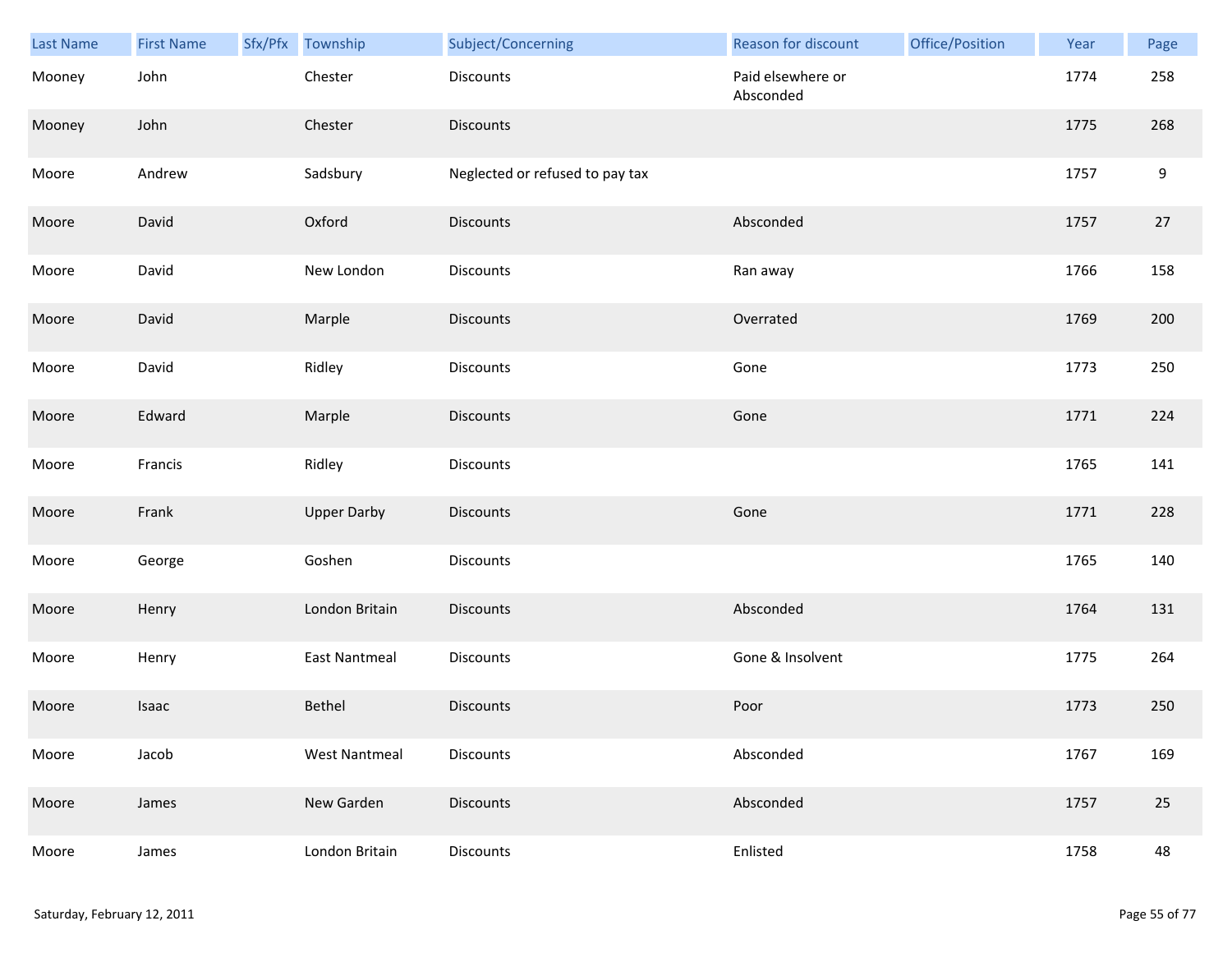| Last Name | <b>First Name</b> | Sfx/Pfx | Township                | Subject/Concerning              | Reason for discount | Office/Position   | Year | Page |
|-----------|-------------------|---------|-------------------------|---------------------------------|---------------------|-------------------|------|------|
| Moore     | James             |         | London Britain          | <b>Discounts</b>                | Gone to Carolina    |                   | 1765 | 145  |
| Moore     | James             |         | New Garden              | <b>Discounts</b>                | Absconded           |                   | 1766 | 158  |
| Moore     | James             |         | Birmingham              | <b>Discounts</b>                | Under age           |                   | 1767 | 168  |
| Moore     | James             |         | West Nottingham         | Neglected or refused to pay tax |                     |                   | 1767 | 169  |
| Moore     | James             |         | <b>Upper Providence</b> | Paid for service                |                     | Township Assessor | 1769 | 197  |
| Moore     | James             |         | <b>Upper Providence</b> | <b>Discounts</b>                | Gone                |                   | 1771 | 223  |
| Moore     | James             |         | Sadsbury                | Discounts                       |                     |                   | 1772 | 239  |
| Moore     | James             |         | Londonderry             | Discounts                       | Poor & Gone         |                   | 1773 | 248  |
| Moore     | James             |         | Newtown                 | <b>Discounts</b>                | Absconded           |                   | 1776 | 273  |
| Moore     | James             | Esq.    | <b>West Nantmeal</b>    | <b>Discounts</b>                |                     |                   | 1776 | 274  |
| Moore     | James             |         |                         | <b>Discounts</b>                | Enlisted &/or Poor  |                   | 1777 | 279  |
| Moore     | James             |         | Oxford                  | Discounts                       | Poor or Gone        |                   | 1778 | 283  |
| Moore     | John              |         | West Marlborough        | <b>Discounts</b>                | Under age           |                   | 1763 | 115  |
| Moore     | John              |         | <b>Upper Providence</b> | Paid for service                |                     | Township Assessor | 1763 | 122  |
| Moore     | John              |         | Marple                  | <b>Discounts</b>                | Absconded           |                   | 1772 | 234  |
| Moore     | John              |         | East Whiteland          | Discounts                       | Gone                |                   | 1773 | 249  |
| Moore     | John              |         | Newtown                 | <b>Discounts</b>                |                     |                   | 1773 | 249  |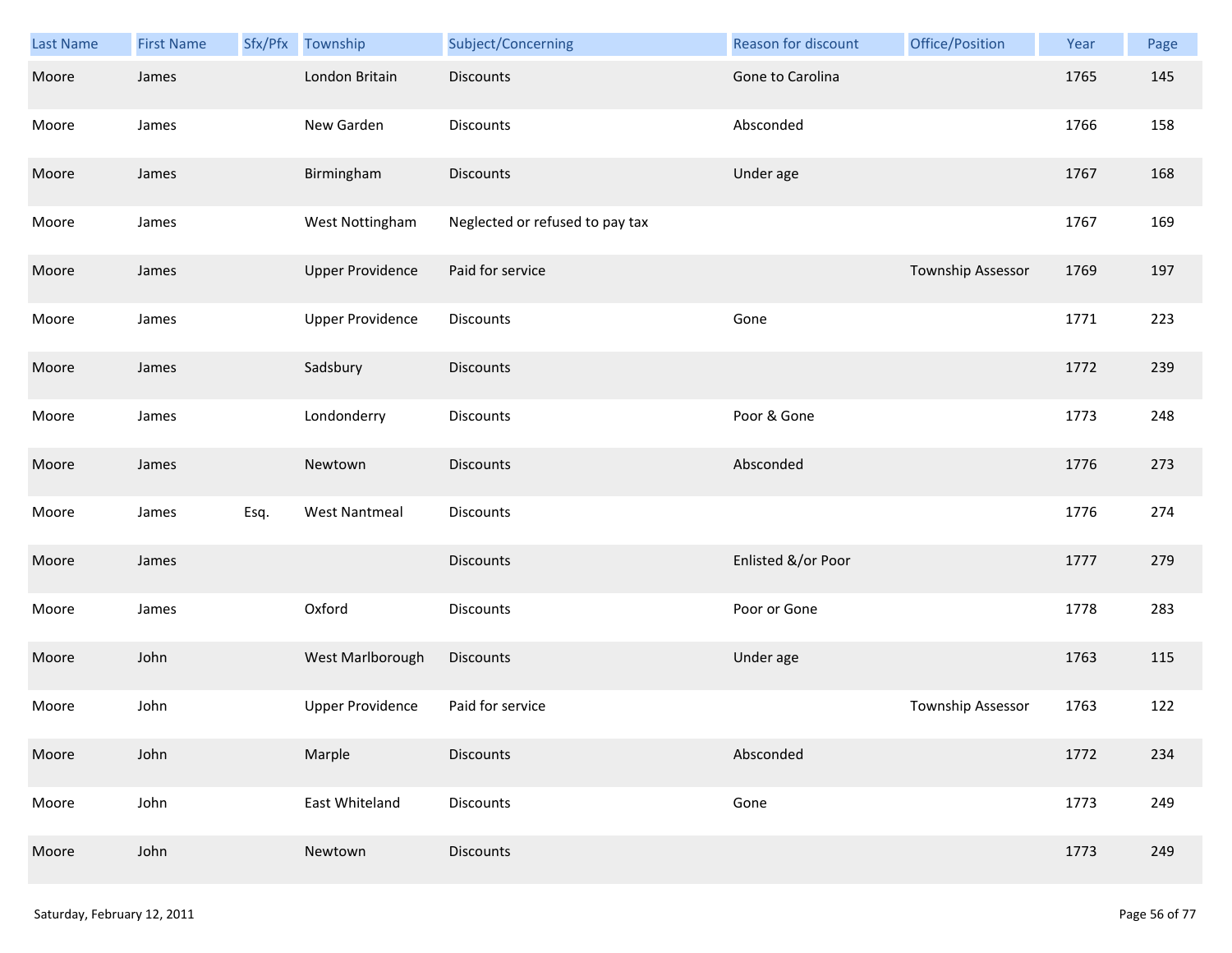| Last Name | <b>First Name</b> | Sfx/Pfx | Township                | Subject/Concerning              | Reason for discount      | Office/Position        | Year | Page |
|-----------|-------------------|---------|-------------------------|---------------------------------|--------------------------|------------------------|------|------|
| Moore     | John              |         | <b>Upper Providence</b> | <b>Discounts</b>                | Absconded                |                        | 1775 | 266  |
| Moore     | John              |         | Londonderry             | <b>Discounts</b>                | Gone or Poor             |                        | 1778 | 282  |
| Moore     | Joseph            |         | East Bradford           | <b>Discounts</b>                | Paid in Goshen           |                        | 1760 | 73   |
| Moore     | Joseph            |         | New London              | Paid for service                |                          | Township Assessor      | 1760 | 79   |
| Moore     | Joseph            |         | New London              | Paid for service                |                          | Township Assessor      | 1766 | 150  |
| Moore     | Mordecai          |         | <b>Upper Darby</b>      | <b>Discounts</b>                | Resident of Philadelphia |                        | 1758 | 43   |
| Moore     | Patrick           |         | Lower Chichester        | <b>Discounts</b>                | Married                  |                        | 1761 | 94   |
| Moore     | Robert            |         |                         | <b>Discounts</b>                | Absconded                |                        | 1764 | 135  |
| Moore     | Samuel            |         | London Britain          | Neglected or refused to pay tax |                          |                        | 1759 | 60   |
| Moore     | Samuel            |         | London Britain          | <b>Discounts</b>                | Enlisted                 |                        | 1759 | 68   |
| Moore     | Samuel            |         | <b>West Nantmeal</b>    | Discounts                       | Absconded                |                        | 1767 | 169  |
| Moore     | Thomas            |         | London Britain          | <b>Discounts</b>                | Absconded                |                        | 1764 | 131  |
| Moore     | Thomas            |         | Lower Chichester        | Discounts                       | Not found                |                        | 1767 | 170  |
| Moore     | William           |         | Sadsbury                | Paid for service                |                          | Township Assessor      | 1760 | 73   |
| Moore     | William           |         | Sadsbury                | Qualified                       |                          | <b>County Assessor</b> | 1762 | 112  |
| Moore     | William           |         | Sadsbury                | Paid for service                |                          | Township Assessor      | 1763 | 116  |
| Moore     | William           |         | West Nottingham         | Discounts                       | Gone                     |                        | 1764 | 133  |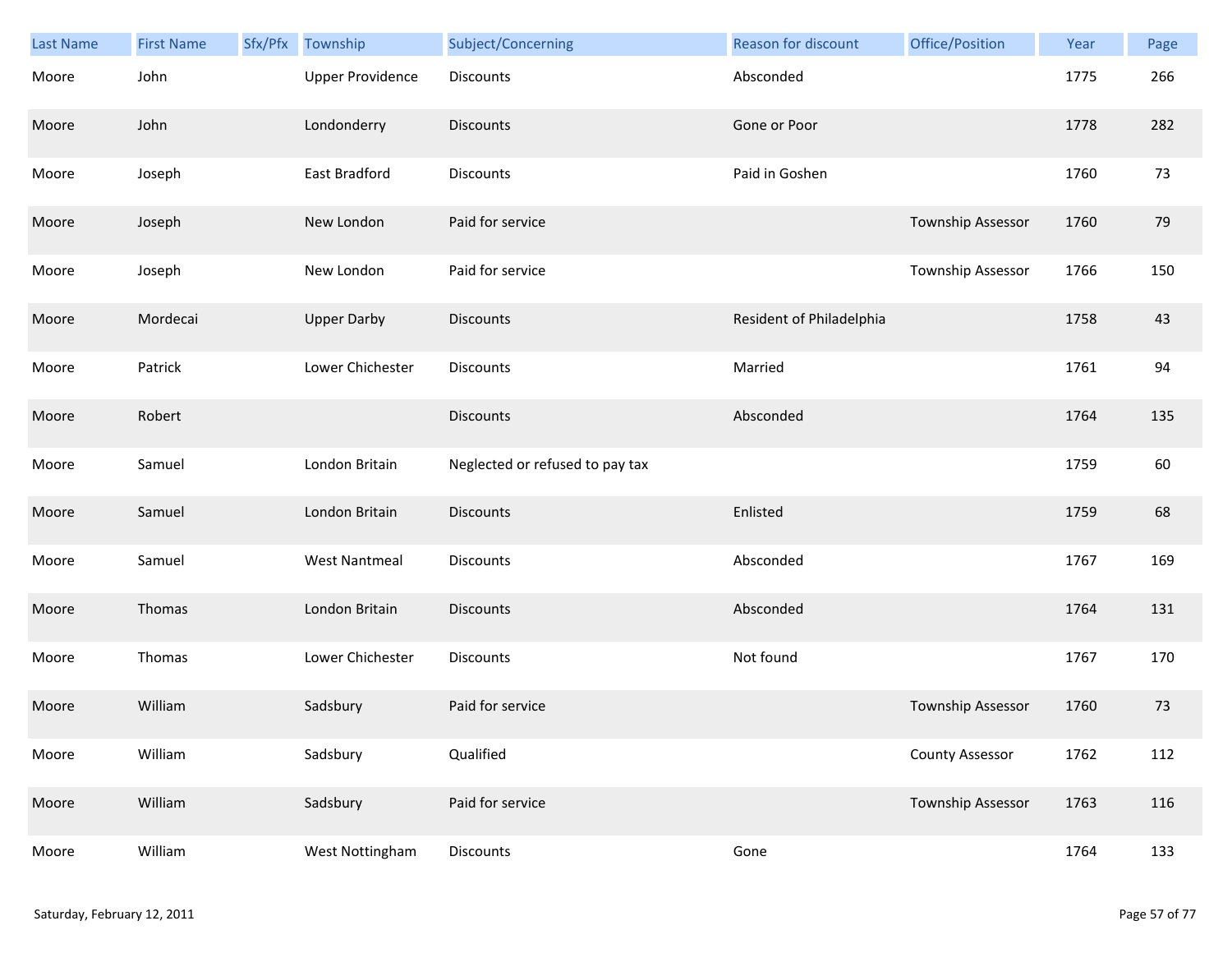| Last Name | <b>First Name</b> |      | Sfx/Pfx Township        | Subject/Concerning     | Reason for discount | Office/Position          | Year | Page |
|-----------|-------------------|------|-------------------------|------------------------|---------------------|--------------------------|------|------|
| Moore     | William           |      |                         | Not present at meeting |                     | <b>County Assessor</b>   | 1764 | 133  |
| Moore     | William           |      |                         |                        |                     | <b>County Assessor</b>   | 1764 | 134  |
| Moore     | William           |      |                         | Present at meeting     |                     | <b>County Assessor</b>   | 1764 | 135  |
| Moore     | William           |      |                         | Present at meeting     |                     | <b>County Assessor</b>   | 1765 | 137  |
| Moore     | William           |      |                         |                        |                     | <b>County Assessor</b>   | 1765 | 146  |
| Moore     | William           |      |                         | Paid for service       |                     | <b>County Assessor</b>   | 1766 | 155  |
| Moore     | William           |      |                         | Present at meeting     |                     | <b>County Assessor</b>   | 1766 | 156  |
| Moore     | William           |      |                         | Not present at meeting |                     | <b>County Assessor</b>   | 1766 | 158  |
| Moore     | William           |      |                         | Paid for service       |                     |                          | 1766 | 160  |
| Moore     | William           |      |                         | Present at meeting     |                     | <b>County Assessor</b>   | 1766 | 161  |
| Moore     | William           |      |                         | Paid for service       |                     | <b>County Assessor</b>   | 1767 | 165  |
| Moore     | William           | Esq. | Charlestown             | Discounts              | Overrated           |                          | 1767 | 168  |
| Moore     | William           |      |                         | Paid for service       |                     | <b>County Assessor</b>   | 1768 | 175  |
| Moore     | William           |      | <b>Upper Chichester</b> | <b>Discounts</b>       | Absconded           |                          | 1769 | 200  |
| Moorehead | Mathew            |      | East Fallowfield        | <b>Discounts</b>       | Enlisted            |                          | 1760 | 81   |
| Mordock   | George            |      | Willistown              | Discounts              |                     |                          | 1765 | 140  |
| More      | Joseph            |      | New London              | Paid for service       |                     | <b>Township Assessor</b> | 1759 | 64   |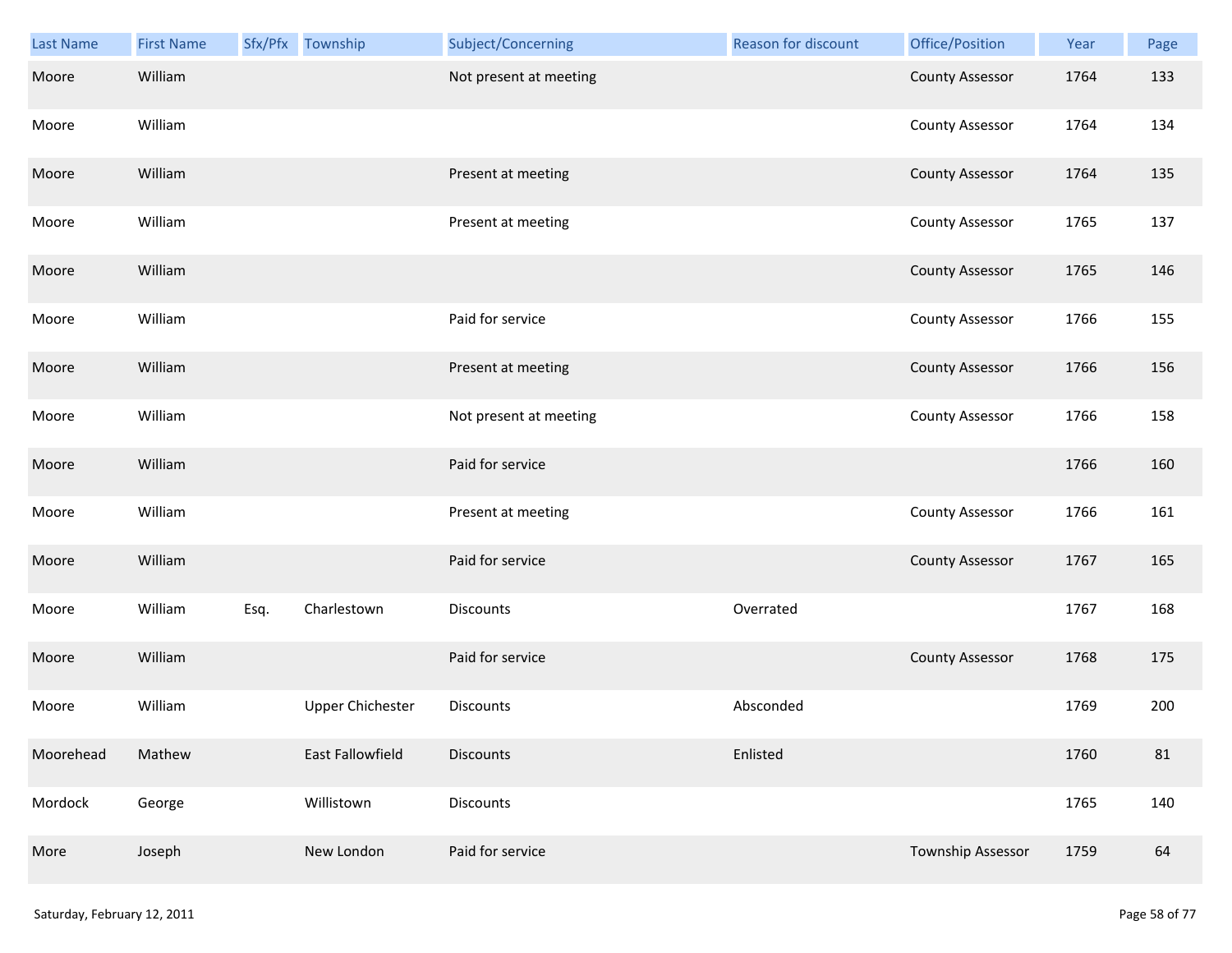| Last Name | <b>First Name</b> | Sfx/Pfx | Township             | Subject/Concerning              | Reason for discount            | Office/Position   | Year | Page |
|-----------|-------------------|---------|----------------------|---------------------------------|--------------------------------|-------------------|------|------|
| Morecraft | John              |         | West Caln            | Neglected or refused to pay tax |                                |                   | 1758 | 47   |
| Morehead  | James             |         | East Nottingham      | Discounts                       | Not found                      |                   | 1762 | 111  |
| Morehead  | Mathew            |         | East Fallowfield     | Discounts                       | Paid in West Marlborough       |                   | 1757 | 11   |
| Morehead  | Mathew            |         | East Fallowfield     | <b>Discounts</b>                | Enlisted                       |                   | 1758 | 46   |
| Morgan    | Isaac             |         | Charlestown          | Discounts                       | Loss by fire                   |                   | 1774 | 256  |
| Morgan    | John              |         | Middletown           | Discounts                       | Absconded                      |                   | 1762 | 108  |
| Morgan    | John              |         | Radnor               | Discounts                       | Twice rated                    |                   | 1772 | 234  |
| Morgan    | Lewis             |         | London Grove         | Discounts                       | Under age                      |                   | 1758 | 42   |
| Morgan    | Thomas            |         | Aston                | Discounts                       |                                |                   | 1764 | 130  |
| Morgan    | William           |         | <b>East Nantmeal</b> | <b>Discounts</b>                | Not found                      |                   | 1771 | 226  |
| Morris    | David             |         | Vincent              | Paid for service                |                                | Township Assessor | 1762 | 102  |
| Morris    | David             |         | Radnor               | <b>Discounts</b>                | Poor                           |                   | 1764 | 131  |
| Morris    | David             |         | Radnor               | Discounts                       |                                |                   | 1765 | 140  |
| Morris    | David             |         | Radnor               | <b>Discounts</b>                | Poor                           |                   | 1767 | 168  |
| Morris    | David             |         | Ridley               | Discounts                       | Under age                      |                   | 1773 | 248  |
| Morris    | David             |         | Ridley               | <b>Discounts</b>                | Under age                      |                   | 1773 | 250  |
| Morris    | David             |         | Ridley               | Discounts                       | Absconded or Paid<br>elsewhere |                   | 1774 | 257  |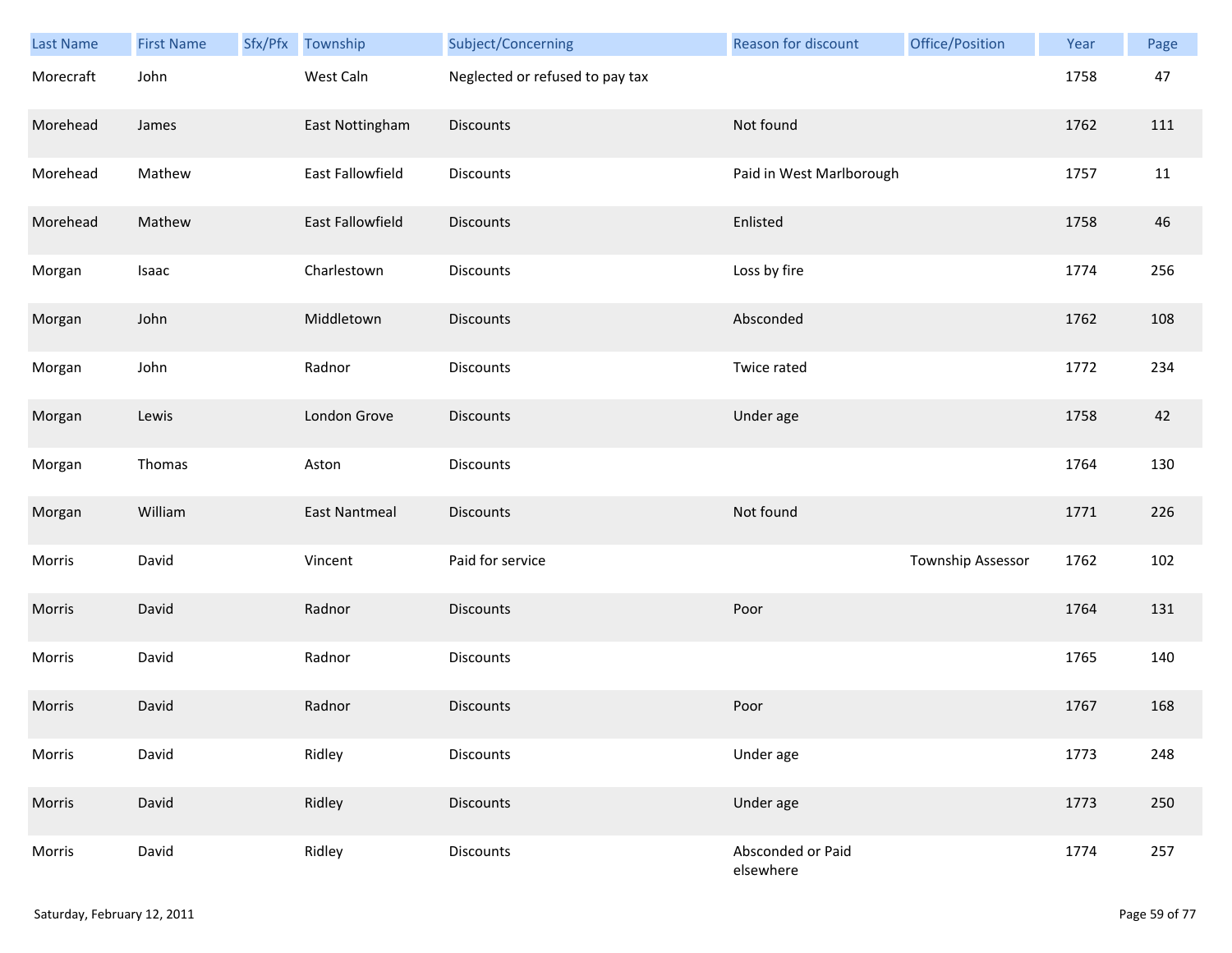| Last Name | <b>First Name</b> | Sfx/Pfx | Township       | Subject/Concerning | Reason for discount  | Office/Position          | Year | Page           |
|-----------|-------------------|---------|----------------|--------------------|----------------------|--------------------------|------|----------------|
| Morris    | Isaac             |         | Newtown        | <b>Discounts</b>   | Absconded            |                          | 1774 | 258            |
| Morris    | John              |         | Marple         | Discounts          |                      |                          | 1759 | 59             |
| Morris    | John              |         | Chester        | <b>Discounts</b>   | Enlisted             |                          | 1761 | 99             |
| Morris    | John              |         | Ridley         | <b>Discounts</b>   | Under age            |                          | 1776 | 275            |
| Morris    | John              |         |                | <b>Discounts</b>   | Enlisted &/or Poor   |                          | 1777 | 279            |
| Morris    | Joseph            |         | West Whiteland | Paid for service   |                      | Township Assessor        | 1769 | 191            |
| Morris    | Joseph            |         | Easttown       | Discounts          | Poor                 |                          | 1772 | 235            |
| Morris    | Lewis             |         | Easttown       | Discounts          | Pays in Bucks County |                          | 1762 | 109            |
| Morris    | Mathew            |         | Middletown     | <b>Discounts</b>   | Absconded            |                          | 1762 | 108            |
| Morris    | Robert            |         | Marple         | Discounts          | Sickly               |                          | 1775 | 265            |
| Morris    | Samuel            |         | Marple         | <b>Discounts</b>   | Charged to land      |                          | 1756 | $\overline{4}$ |
| Morrison  | Alexander         |         | New London     | Discounts          | Overrated            |                          | 1758 | 42             |
| Morrison  | Alexander         | Jr.     | New London     | <b>Discounts</b>   | Paid in Maryland     |                          | 1761 | 100            |
| Morrison  | Ephraim           |         | New London     | Discounts          | Under age            |                          | 1757 | 20             |
| Morrison  | Ephraim           |         | New London     | <b>Discounts</b>   | Gone to Ireland      |                          | 1766 | 158            |
| Morrison  | Ephraim           |         | New London     | Discounts          | Overrated            |                          | 1770 | 210            |
| Morrison  | Ephraim           |         | New London     | Paid for service   |                      | <b>Township Assessor</b> | 1771 | 218            |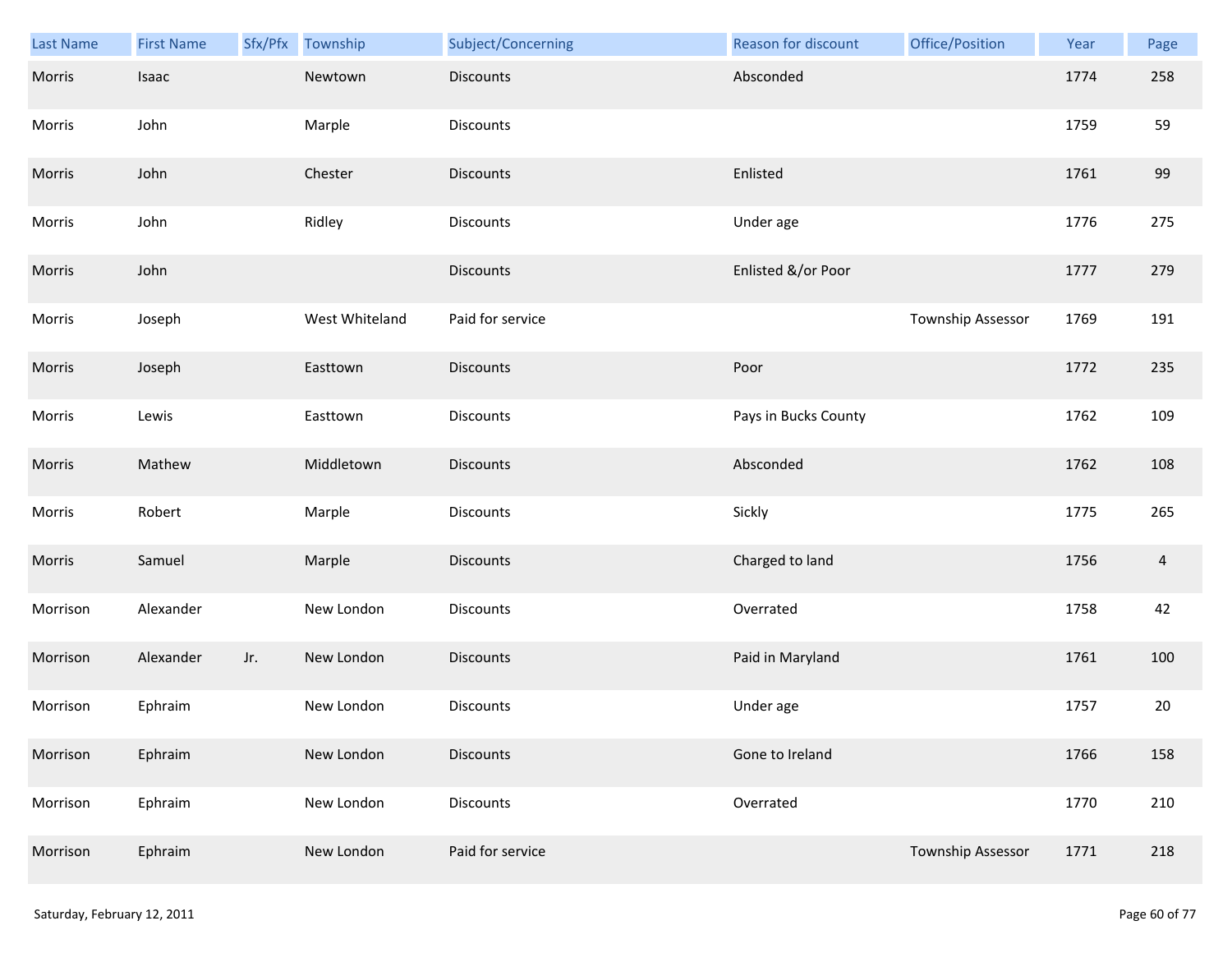| Last Name | <b>First Name</b> | Sfx/Pfx | Township         | Subject/Concerning | Reason for discount | Office/Position | Year | Page |
|-----------|-------------------|---------|------------------|--------------------|---------------------|-----------------|------|------|
| Morrison  | John              |         | East Fallowfield | <b>Discounts</b>   | Absconded           |                 | 1769 | 196  |
| Morrison  | John              |         | Chester          | <b>Discounts</b>   | Poor                |                 | 1772 | 233  |
| Morrison  | Joseph            |         | New London       | Discounts          | Gone                |                 | 1768 | 182  |
| Morrison  | Joseph            |         | Birmingham       | <b>Discounts</b>   | Paid in Concord     |                 | 1770 | 213  |
| Morrison  | Joseph            |         | New London       | Discounts          | Absconded           |                 | 1771 | 223  |
| Morrison  | Joseph            |         | East Bradford    | Discounts          | Paid in Concord     |                 | 1771 | 229  |
| Morrison  | Mathew            |         | Easttown         | Discounts          | Enlisted            |                 | 1758 | 48   |
| Morrison  | Nathaniel         |         | East Bradford    | <b>Discounts</b>   |                     |                 | 1777 | 281  |
| Morrison  | Robert            |         | West Nottingham  | <b>Discounts</b>   | Not found           |                 | 1758 | 38   |
| Morrison  | William           |         | New London       | <b>Discounts</b>   | Ran away            |                 | 1770 | 210  |
| Morrison  | William           |         | New London       | Discounts          | Not found           |                 | 1774 | 256  |
| Morrow    | James             |         | East Nottingham  | Discounts          | Absconded & Poor    |                 | 1771 | 230  |
| Morrow    | John              |         | Oxford           | Discounts          | Absconded           |                 | 1757 | 27   |
| Morrow    | Ralph             |         | Oxford           | <b>Discounts</b>   | Absconded           |                 | 1771 | 227  |
| Morrow    | Samuel            |         | East Nottingham  | Discounts          | Not found           |                 | 1760 | 80   |
| Morrow    | Thomas            |         | London Grove     | Discounts          | Poor                |                 | 1769 | 195  |
| Morrow    | William           |         | East Nottingham  | Discounts          | Absconded           |                 | 1770 | 212  |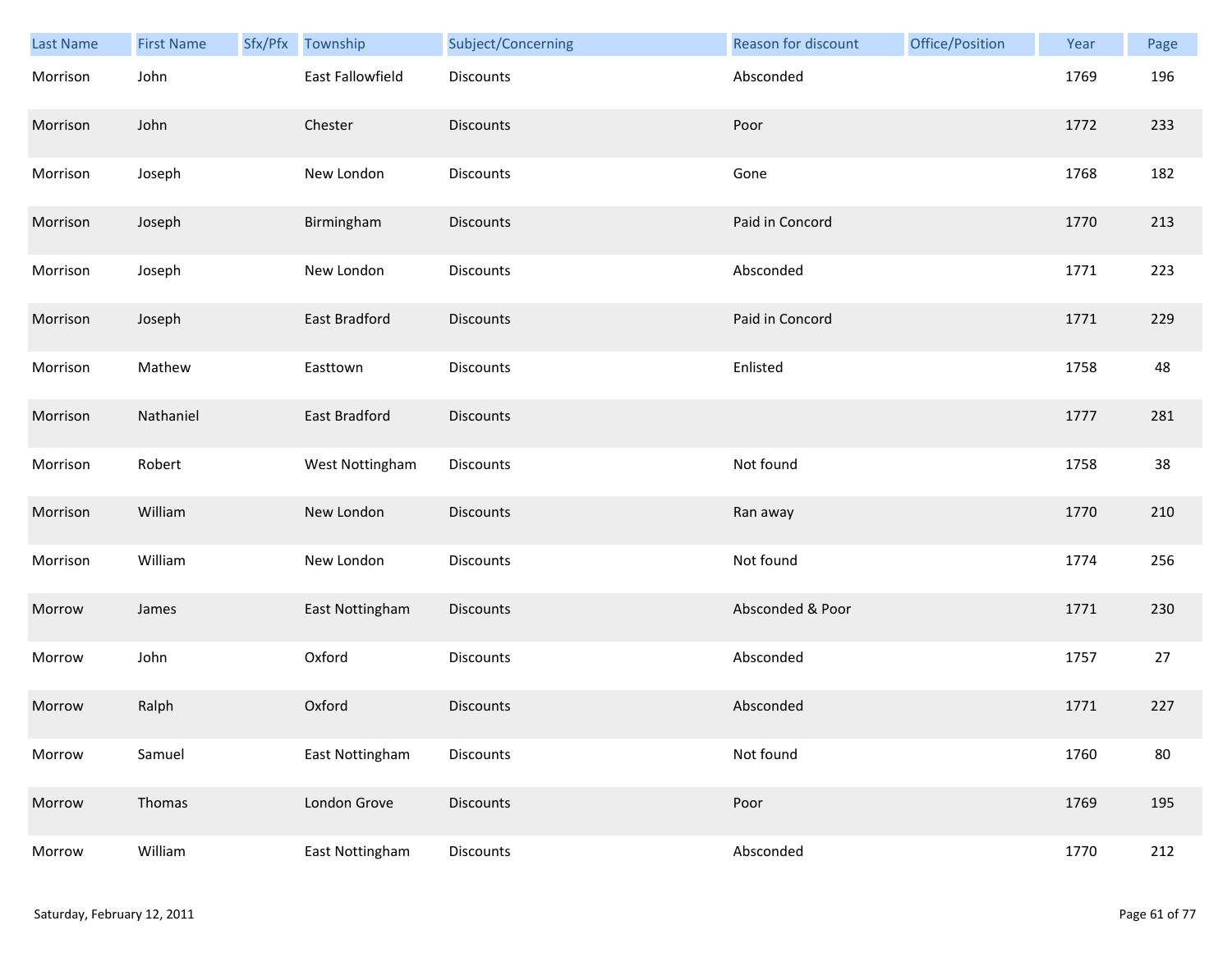| Last Name | <b>First Name</b> | Sfx/Pfx | Township        | Subject/Concerning                  | Reason for discount                       | Office/Position | Year | Page |
|-----------|-------------------|---------|-----------------|-------------------------------------|-------------------------------------------|-----------------|------|------|
| Morton    | Benjamin          |         | Charlestown     | <b>Discounts</b>                    | Enlisted                                  |                 | 1759 | 61   |
| Morton    | Erasmus           |         | Chester         | Discounts                           | Dead or Gone Away                         |                 | 1766 | 158  |
| Morton    | Frederick         |         | East Caln       | <b>Discounts</b>                    | Gone out of the Province                  |                 | 1767 | 169  |
| Morton    | James             |         | West Nottingham | Discounts                           | Gone out of the county                    |                 | 1770 | 209  |
| Morton    | John              |         | Kennett         | <b>Discounts</b>                    | Not free 6 months                         |                 | 1757 | 25   |
| Morton    | John              |         | Ridley          | Discounts                           | Lame & Poor                               |                 | 1759 | 67   |
| Morton    | John              | Esq.    | Ridley          | <b>Discounts</b>                    | Overrated                                 |                 | 1767 | 165  |
| Morton    | John              |         | Chester         | Discounts                           | Absconded                                 |                 | 1767 | 170  |
| Morton    | John              |         |                 | Returned list of township assessors |                                           | Sheriff         | 1767 | 171  |
| Morton    | Morton            |         | Ridley          | Paid for service                    |                                           | Constable       | 1759 | 57   |
| Morton    | Morton            |         | Ridley          | Discounts                           | Want of better<br>knowledge in making his |                 | 1767 | 164  |
| Morton    | Morton            |         | Lower Darby     | <b>Discounts</b>                    | Paid in Ridley                            |                 | 1768 | 186  |
| Morton    | Samuel            |         | London Grove    | <b>Discounts</b>                    | Overrated                                 |                 | 1763 | 115  |
| Morton    | Sketchley         |         |                 | Present at meeting                  |                                           | Commissioner    | 1777 | 278  |
| Morton    | Sketchley         |         |                 | Paid for service                    |                                           | Commissioner    | 1777 | 281  |
| Morton    | Sketchley         |         |                 | Present at meeting                  |                                           | Commissioner    | 1778 | 282  |
| Morton    | Sketchley         |         |                 | Paid for service                    |                                           | Commissioner    | 1778 | 283  |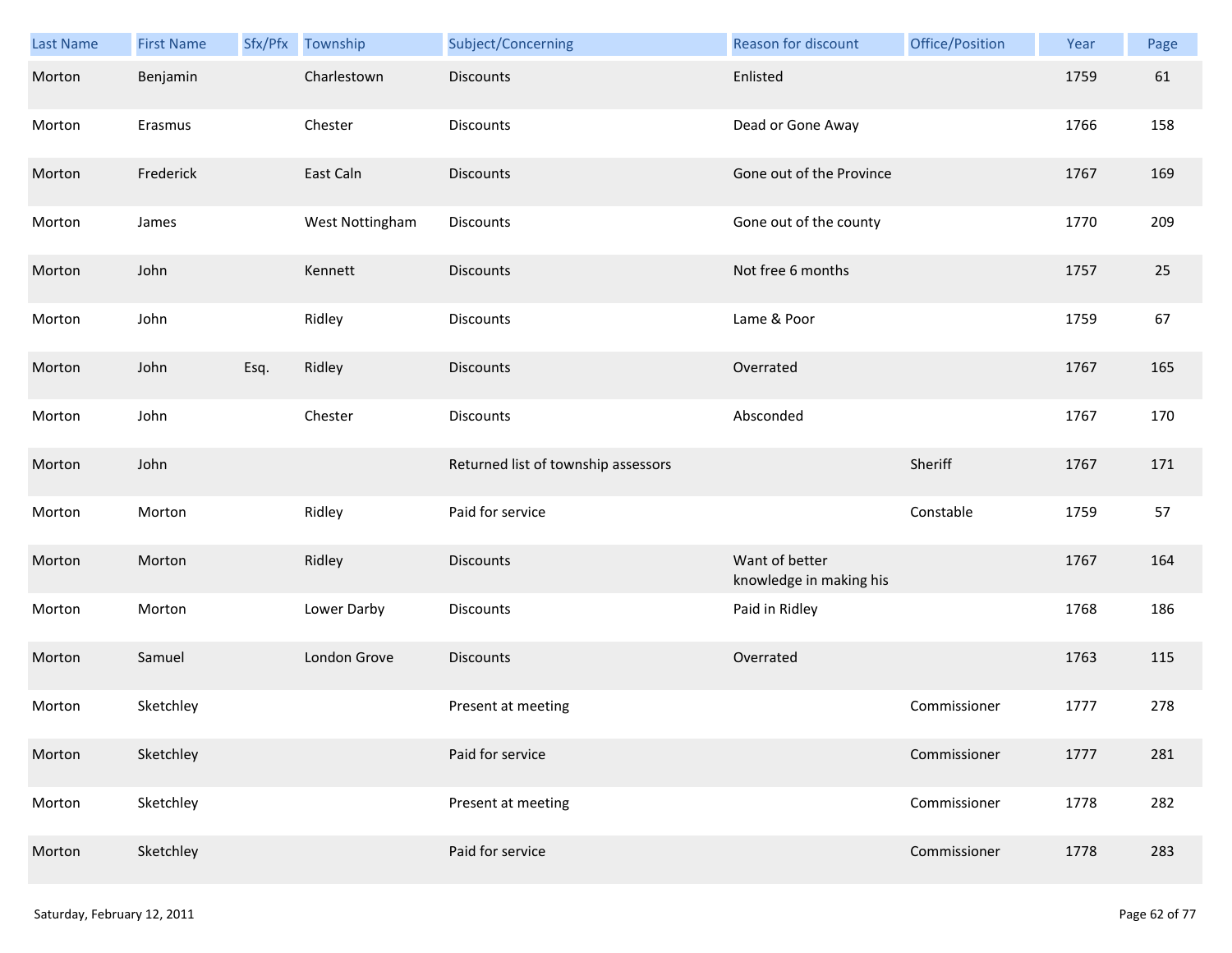| Last Name   | <b>First Name</b> | Sfx/Pfx | Township             | Subject/Concerning              | Reason for discount      | Office/Position   | Year | Page |
|-------------|-------------------|---------|----------------------|---------------------------------|--------------------------|-------------------|------|------|
| Morton      | William           |         | Marple               | <b>Discounts</b>                | Absconded                |                   | 1761 | 97   |
| Mortons     | Martin            |         | Chester              | <b>Discounts</b>                | Married                  |                   | 1764 | 128  |
| Moses       | Abraham           |         | Ridley               | <b>Discounts</b>                |                          |                   | 1765 | 141  |
| Moses       | Jacob             |         | Pikeland             | <b>Discounts</b>                | Under age                |                   | 1766 | 157  |
| Moses       | Peter             |         | <b>East Nantmeal</b> | <b>Discounts</b>                | Gone & Insolvent         |                   | 1775 | 264  |
| Mosley      | Richard           |         | Lower Chichester     | <b>Discounts</b>                | Overrated                |                   | 1758 | 43   |
| Mosley      | Richard           |         | Lower Chichester     | Discounts                       | Poor                     |                   | 1759 | 61   |
| Moss        | John              |         | London Grove         | <b>Discounts</b>                | Poor                     |                   | 1765 | 143  |
| Moulder     | Benjamin          |         | Lower Chichester     | <b>Discounts</b>                | Overrated                |                   | 1757 | 19   |
| Mountgomery | William           |         | West Bradford        | <b>Discounts</b>                | Paid in Newlin           |                   | 1757 | 24   |
| Mouse       | George            |         | East Nottingham      | Neglected or refused to pay tax |                          |                   | 1758 | 35   |
| Mouse       | George            |         | East Nottingham      | Discounts                       | Not found                |                   | 1760 | 80   |
| Muccleduff  | Samuel            |         | <b>West Nantmeal</b> | Paid for service                |                          | Township Assessor | 1766 | 151  |
| Muccleheny  | James             |         | Ridley               | <b>Discounts</b>                | Paid in Lancaster County |                   | 1762 | 110  |
| Mucclehoe   | Robert            |         | Kennett              | Discounts                       | Gone out of township     |                   | 1762 | 106  |
| Mucclewain  | Hugh              |         | Ridley               | Neglected or refused to pay tax |                          |                   | 1762 | 108  |
| Mucclewain  | John              |         | Ridley               | Paid for service                |                          | Township Assessor | 1760 | 72   |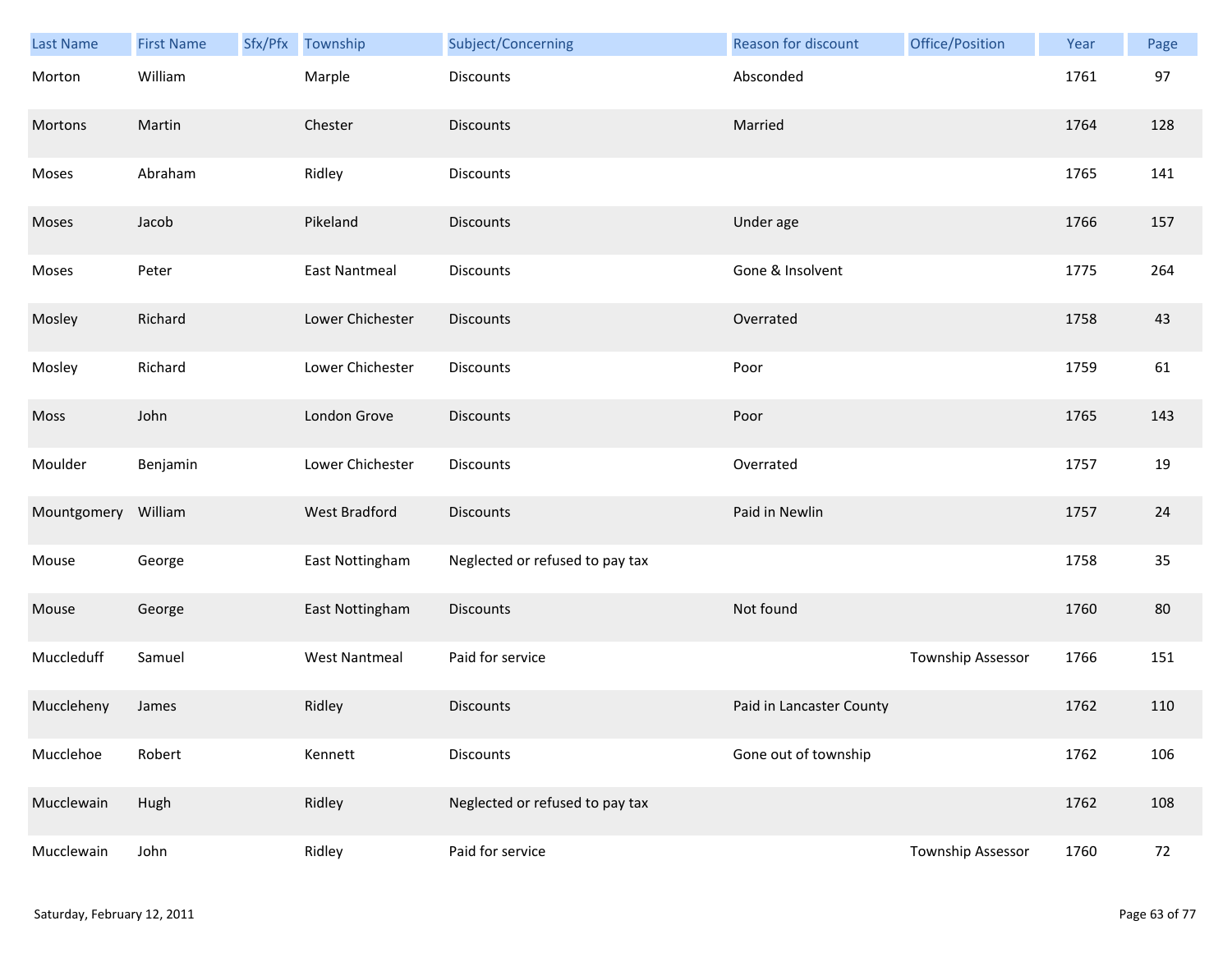| Last Name | <b>First Name</b> | Sfx/Pfx | Township                | Subject/Concerning | Reason for discount             | Office/Position   | Year | Page |
|-----------|-------------------|---------|-------------------------|--------------------|---------------------------------|-------------------|------|------|
| Mullen    | Alexander         |         | <b>West Bradford</b>    | <b>Discounts</b>   | Ran away                        |                   | 1757 | 12   |
| Mullen    | Charles           |         | <b>Upper Providence</b> | Discounts          | Gone                            |                   | 1766 | 157  |
| Mullen    | Henry             |         | West Nottingham         | Discounts          | Gone out of the county          |                   | 1770 | 209  |
| Mullen    | Patrick           |         | East Marlborough        | Discounts          | Absconded                       |                   | 1772 | 238  |
| Mullen    | Patrick           |         | East Marlborough        | <b>Discounts</b>   | Gone                            |                   | 1774 | 256  |
| Mullen    | William           |         | Charlestown             | Discounts          |                                 |                   | 1764 | 128  |
| Mullin    | Charles           |         | East Caln               | <b>Discounts</b>   | Not found                       |                   | 1771 | 228  |
| Mullow    | <b>Brian</b>      |         | West Fallowfield        | Discounts          | Absconded                       |                   | 1768 | 186  |
| Mulloy    | Patrick           |         | West Nottingham         | Paid for service   |                                 | Township Assessor | 1773 | 244  |
| Muloyd    | Erasmus           |         | West Nottingham         | Discounts          | Poor                            |                   | 1772 | 243  |
| Mumford   | George            |         | Chester                 | Discounts          | Poor                            |                   | 1769 | 197  |
| Murdock   | James             |         | Aston                   | Discounts          | Poor & Crippled                 |                   | 1770 | 207  |
| Murdock   | Thomas            |         | Newlin                  | Discounts          | Wrong taxed or not to be<br>had |                   | 1770 | 217  |
| Murdy     | Samuel            |         | West Caln               | <b>Discounts</b>   | Poor or Paid elsewhere          |                   | 1767 | 170  |
| Murflin   | Robert            |         | Bethel                  | <b>Discounts</b>   | Absconded                       |                   | 1768 | 181  |
| Murphey   | James             |         | West Nottingham         | <b>Discounts</b>   | Poor                            |                   | 1770 | 209  |
| Murphey   | Joseph            |         | West Nottingham         | Discounts          | Poor & Married                  |                   | 1757 | 27   |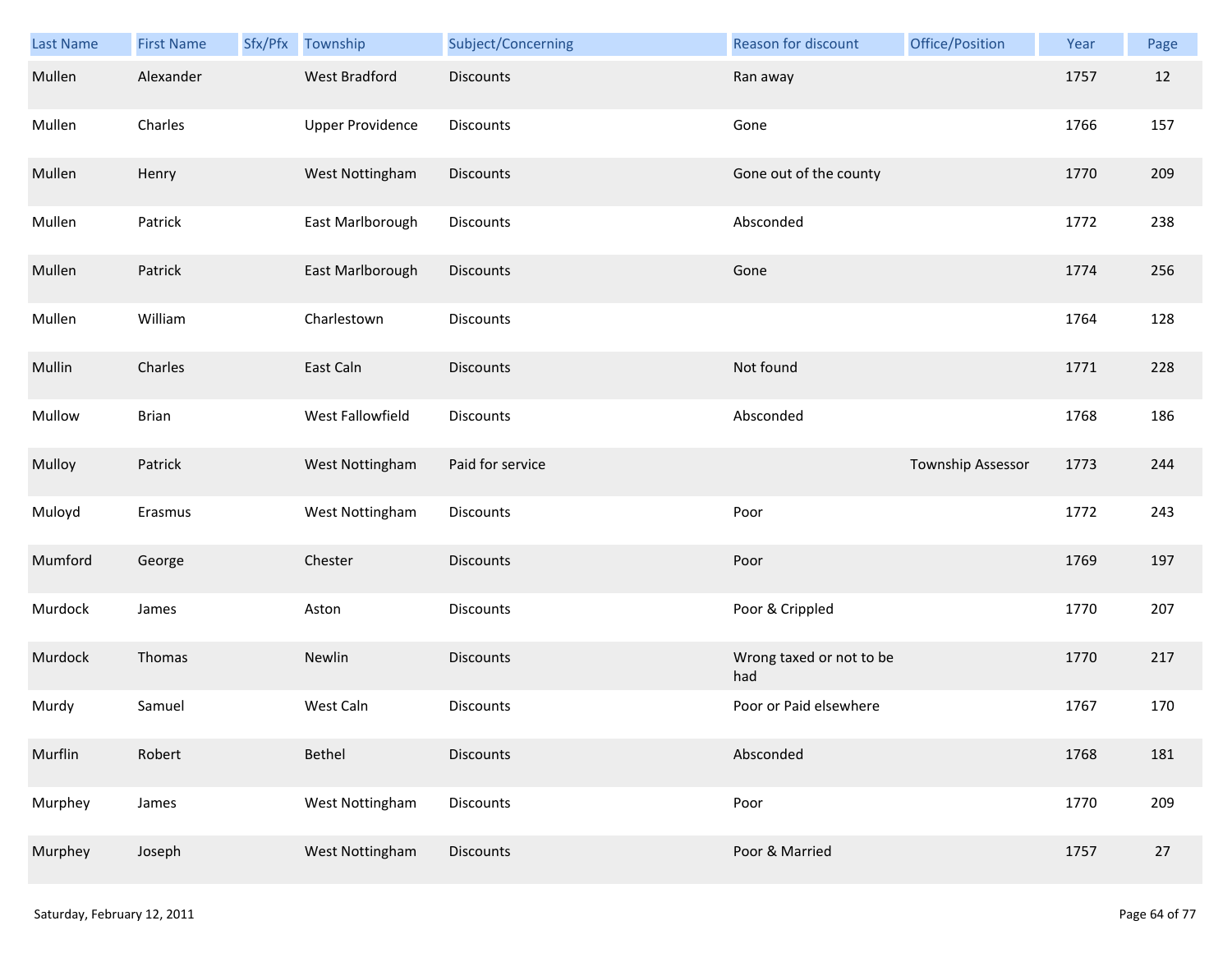| Last Name | <b>First Name</b> | Sfx/Pfx Township     | Subject/Concerning              | <b>Reason for discount</b> | Office/Position | Year | Page |
|-----------|-------------------|----------------------|---------------------------------|----------------------------|-----------------|------|------|
| Murphey   | Peter             | Oxford               | Neglected or refused to pay tax |                            |                 | 1757 | 15   |
| Murphey   | Peter             | Oxford               | Discounts                       | Poor                       |                 | 1757 | 17   |
| Murphy    | Andrew            | Chester              | Discounts                       | Not to be gotten           |                 | 1759 | 60   |
| Murphy    | Daniel            | West Caln            | <b>Discounts</b>                | Poor or Paid elsewhere     |                 | 1767 | 170  |
| Murphy    | Daniel            | West Caln            | Discounts                       | Gone                       |                 | 1772 | 239  |
| Murphy    | Daniel            | <b>Upper Darby</b>   | Discounts                       | Enlisted &/or Poor         |                 | 1777 | 279  |
| Murphy    | Darby             | Charlestown          | Discounts                       | Absconded                  |                 | 1768 | 184  |
| Murphy    | Darby             | Charlestown          | Discounts                       | Poor                       |                 | 1768 | 187  |
| Murphy    | Jeremiah          | Ridley               | Discounts                       | Absconded                  |                 | 1763 | 123  |
| Murphy    | John              | London Britain       | Discounts                       | Poor                       |                 | 1773 | 250  |
| Murphy    | William           | Londonderry          | Discounts                       |                            |                 | 1775 | 262  |
| Murran    | Hugh              | Oxford               | <b>Discounts</b>                | Nothing to be had          |                 | 1773 | 252  |
| Murray    | Bartholomew       | <b>East Nantmeal</b> | Discounts                       | Gone & Insolvent           |                 | 1775 | 264  |
| Murray    | Lawrence          | Pennsbury            | <b>Discounts</b>                |                            |                 | 1773 | 249  |
| Murrey    | Daniel            | Middletown           | Discounts                       | Absconded                  |                 | 1769 | 201  |
| Murrey    | Henry             | Sadsbury             | Discounts                       | Married                    |                 | 1766 | 153  |
| Murrey    | John              | West Nottingham      | Discounts                       |                            |                 | 1758 | 38   |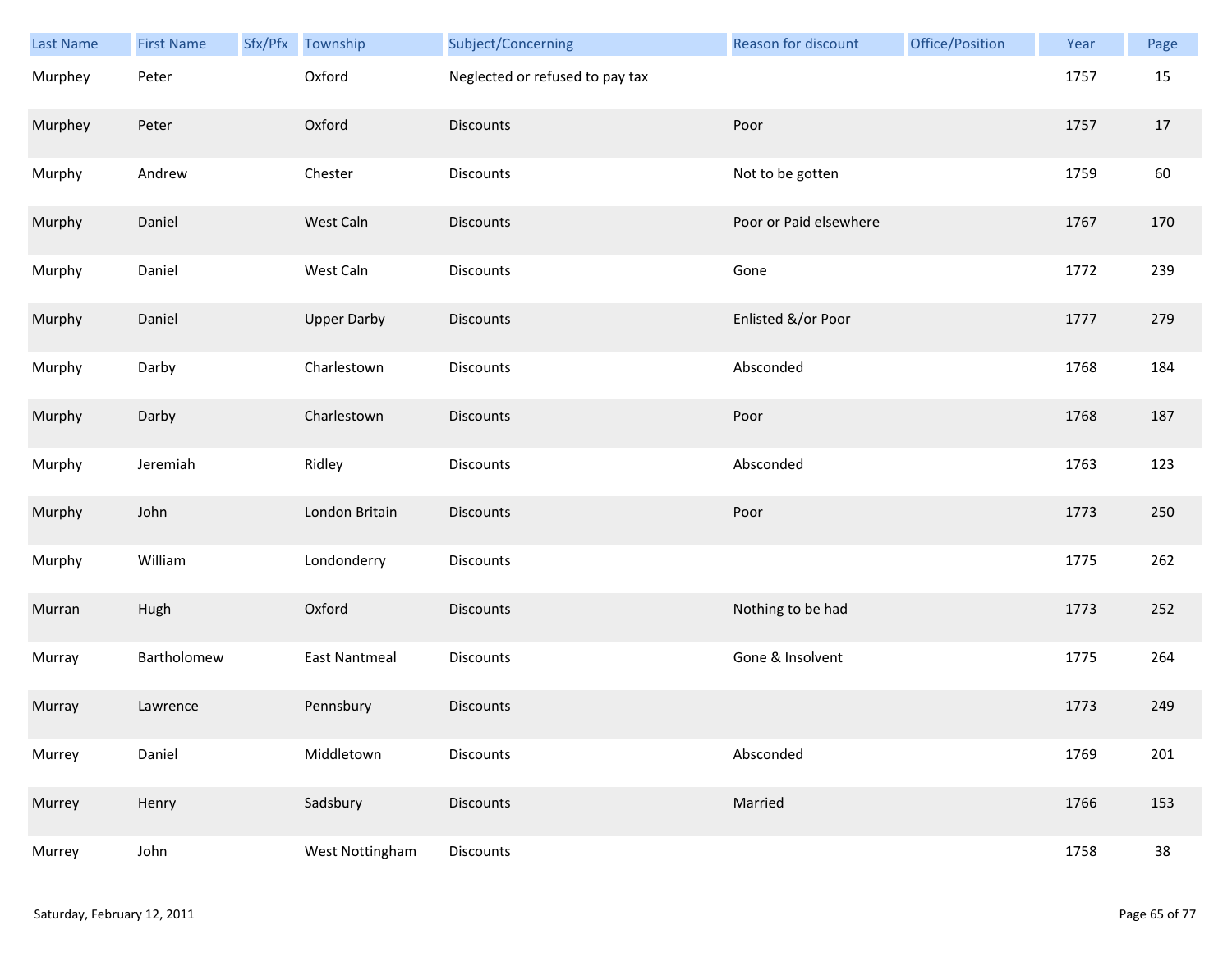| Last Name    | <b>First Name</b> | Sfx/Pfx | Township                | Subject/Concerning                    | Reason for discount          | Office/Position   | Year | Page |
|--------------|-------------------|---------|-------------------------|---------------------------------------|------------------------------|-------------------|------|------|
| Murrey       | John              |         | West Nottingham         | <b>Discounts</b>                      | Absconded                    |                   | 1762 | 111  |
| Murrey       | Lawrence          |         | Birmingham              | Discounts                             | Gone                         |                   | 1771 | 225  |
| Murtland     | Robert            |         | Aston                   | <b>Discounts</b>                      | Absconded                    |                   | 1772 | 238  |
| Murtlin      | Robert            |         | <b>Upper Chichester</b> | Discounts                             | Absconded                    |                   | 1769 | 200  |
| Musgrave     | Abraham           |         | Darby, Upper &<br>Lower | Paid for service                      |                              | Township Assessor | 1763 | 113  |
| Musgrave     | Abram             | Jr.     | <b>Upper Darby</b>      | <b>Discounts</b>                      | Under age                    |                   | 1767 | 165  |
| Musgrave     | John              |         | <b>Upper Darby</b>      | Discounts                             |                              |                   | 1775 | 264  |
| Musgrave     | Joseph            |         | Kennett                 | House where appeals will be held      |                              |                   | 1765 | 147  |
| Musgrave     | Joseph            |         | Kennett                 | House where next meeting will be held |                              |                   | 1766 | 149  |
| Musgrave     | Joseph            |         | Kennett                 | Discounts                             | Wrong rated                  |                   | 1774 | 260  |
| Musgroves    | Abraham           |         | <b>Upper Darby</b>      | <b>Discounts</b>                      | Overrated                    |                   | 1757 | 22   |
| <b>Myers</b> | Jacob             |         | Chester                 | Discounts                             | Under age                    |                   | 1772 | 236  |
| Nail         | John              |         | <b>Upper Chichester</b> | <b>Discounts</b>                      | Not to be had                |                   | 1772 | 236  |
| Nanny        | Isaac             |         | <b>West Nantmeal</b>    | Discounts                             | Not found                    |                   | 1768 | 182  |
| Natt         | Jacob             |         | Lower Darby             | <b>Discounts</b>                      | Ran away                     |                   | 1770 | 214  |
| Neagley      | Jacob             |         | Chester                 | Discounts                             | Married & Rated<br>elsewhere |                   | 1772 | 233  |
| Neal         | Arthur            |         | East Nottingham         | <b>Discounts</b>                      |                              |                   | 1767 | 170  |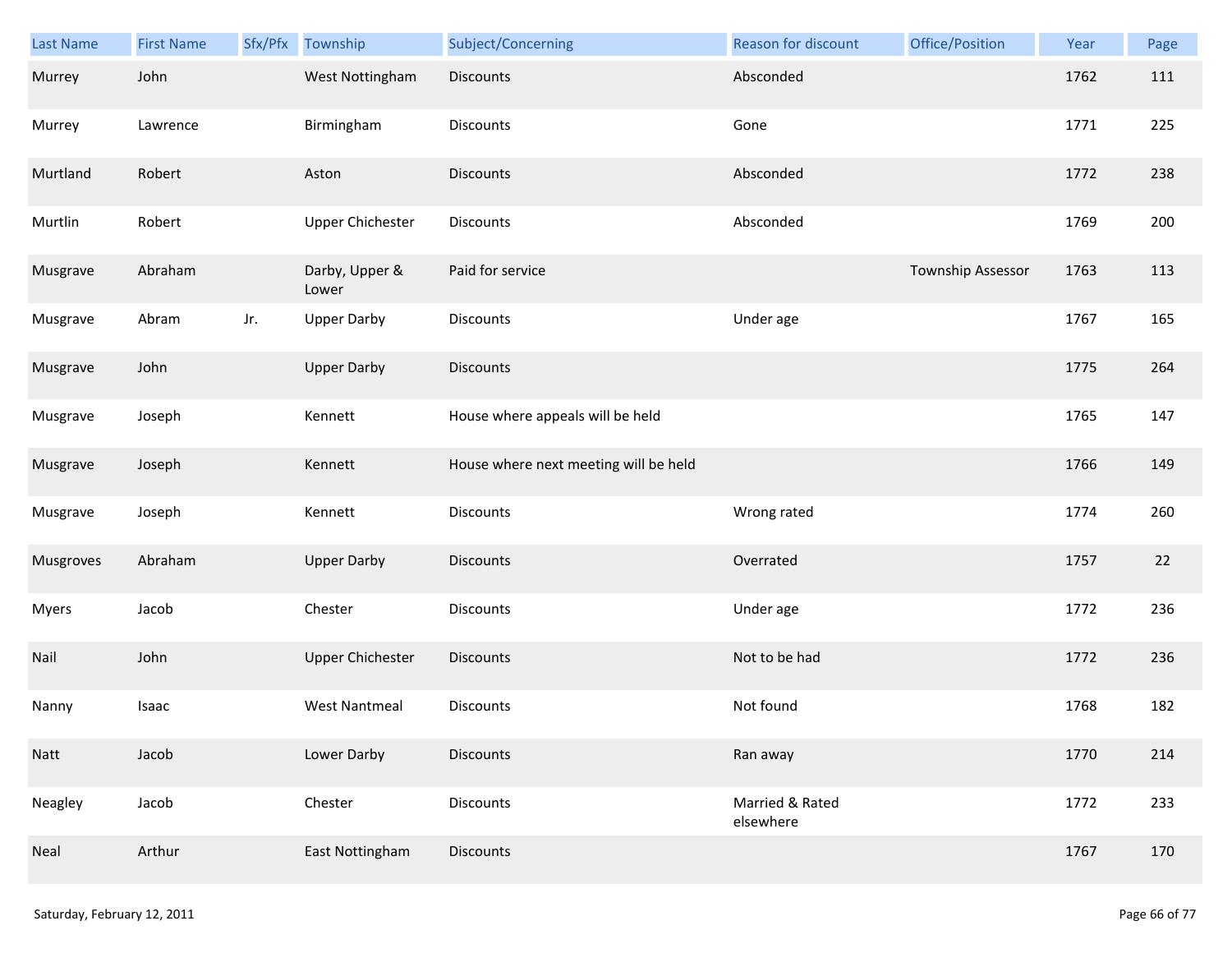| Last Name  | <b>First Name</b> | Sfx/Pfx | Township                | Subject/Concerning           | Reason for discount            | Office/Position | Year | Page |
|------------|-------------------|---------|-------------------------|------------------------------|--------------------------------|-----------------|------|------|
| Neal       | John              |         | <b>Upper Providence</b> | Discounts                    | Enlisted                       |                 | 1760 | 81   |
| Neal       | Thomas            |         | Chester                 | <b>Discounts</b>             | Paid elsewhere or<br>Absconded |                 | 1774 | 258  |
| Neal       | William           |         | Londonderry             | Discounts                    | Overrated                      |                 | 1757 | 22   |
| Nealer     | John              |         | Tredyffrin              | <b>Discounts</b>             | Under age                      |                 | 1772 | 235  |
| Nealer     | John              |         | Tredyffrin              | Discounts                    | Married                        |                 | 1773 | 249  |
| Neally     | William           |         | <b>West Nantmeal</b>    | <b>Discounts</b>             | Not found                      |                 | 1768 | 182  |
| Needum     | John              |         | Chester                 | Discounts                    | Poor                           |                 | 1770 | 215  |
| Nehemiah   | Henry             |         | <b>Upper Providence</b> | Discounts                    |                                |                 | 1770 | 214  |
| Nelson     | Patrick           |         | West Nottingham         | <b>Discounts</b>             | Insolvent                      |                 | 1768 | 187  |
| Nelson     | Robert            |         | London Grove            | <b>Discounts</b>             | Absconded                      |                 | 1770 | 212  |
| Nelson     | William           |         | Londonderry             | <b>Discounts</b>             | Doubled for contempt           |                 | 1765 | 138  |
| Nelson     | William           |         | Londonderry             | Discounts                    | Absconded                      |                 | 1766 | 156  |
| Nesbet     | James             |         | <b>East Nantmeal</b>    | Discounts                    |                                |                 | 1760 | 79   |
| Nesbit     | Joseph            |         | West Nottingham         | <b>Discounts</b>             | Overrated                      |                 | 1771 | 226  |
| Nesmith    | John              |         | Radnor                  | <b>Discounts</b>             | Poor                           |                 | 1764 | 131  |
| Nesmith    | John              |         | Charlestown             | <b>Discounts</b>             | Poor                           |                 | 1775 | 266  |
| Nethermark | Lucas             |         | Ridley                  | Allowed an order for payment |                                |                 | 1764 | 135  |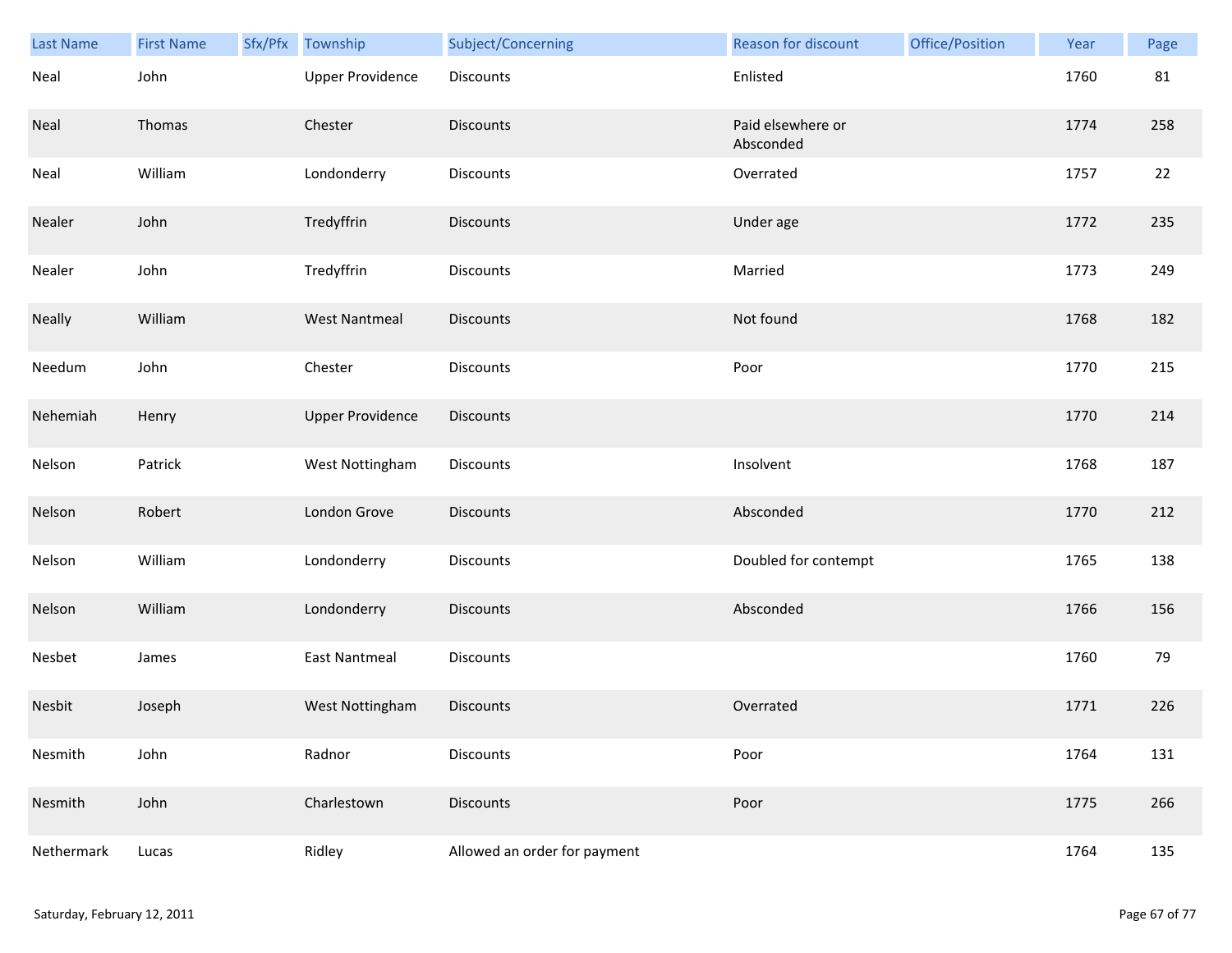| Last Name | <b>First Name</b> | Sfx/Pfx | Township         | Subject/Concerning              | <b>Reason for discount</b>         | Office/Position   | Year | Page |
|-----------|-------------------|---------|------------------|---------------------------------|------------------------------------|-------------------|------|------|
| Nethery   | James             |         | Kennett          | <b>Discounts</b>                | Gone                               |                   | 1757 | 25   |
| Nethery   | James             |         | East Marlborough | Warrant granted against         |                                    |                   | 1758 | 50   |
| Nethery   | James             |         | East Marlborough | Discounts                       | Poor                               |                   | 1770 | 216  |
| Nethery   | John              |         | East Marlborough | Discounts                       | Poor                               |                   | 1770 | 208  |
| Netsillis | Mathias           |         |                  | <b>Discounts</b>                | Paid for a man who was<br>underage |                   | 1765 | 148  |
| Neven     | Hugh              |         | Charlestown      | Discounts                       | Not taxable                        |                   | 1763 | 117  |
| Neving    | George            |         | Vincent          | <b>Discounts</b>                | Not found                          |                   | 1758 | 33   |
| Newbery   | Joseph            |         | East Marlborough | Discounts                       | Absconded                          |                   | 1778 | 282  |
| Newbrough | John              |         | Pennsbury        | Paid for service                |                                    | Township Assessor | 1771 | 222  |
| Newby     | John              |         | Londonderry      | Discounts                       | Overrated, Broke or<br>Absconded   |                   | 1770 | 212  |
| Newfer    | Christopher       |         | Thornbury        | <b>Discounts</b>                | Poor                               |                   | 1770 | 215  |
| Newgins   | William           |         | London Grove     | Discounts                       | Absconded                          |                   | 1769 | 195  |
| Newland   | Nicholas          |         | Birmingham       | Neglected or refused to pay tax |                                    |                   | 1757 | 16   |
| Newlin    | Nathaniel         |         | Newtown          | Paid for service                |                                    | Constable         | 1759 | 60   |
| Newlin    | Nathaniel         |         |                  | Delinquent in paying in quotas  |                                    |                   | 1761 | 100  |
| Newlin    | Nathaniel         |         | Newtown          | Paid for service                |                                    | Township Assessor | 1764 | 131  |
| Newlin    | Nathaniel         |         | Newtown          | Paid for service                |                                    | Township Assessor | 1766 | 151  |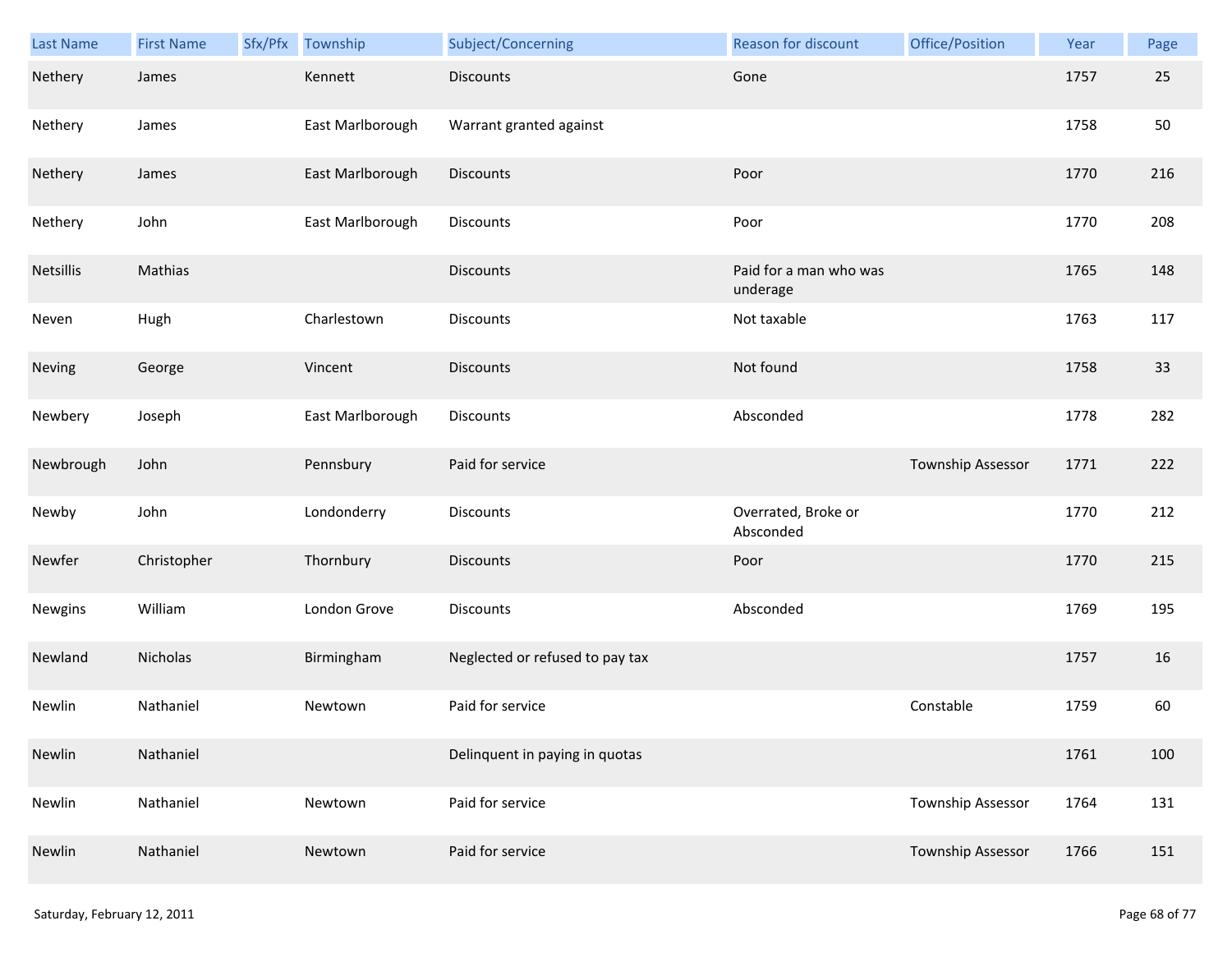| <b>Last Name</b> | <b>First Name</b> | Sfx/Pfx | Township   | Subject/Concerning              | Reason for discount | Office/Position   | Year | Page |
|------------------|-------------------|---------|------------|---------------------------------|---------------------|-------------------|------|------|
| Newlin           | Nathaniel         |         | Newtown    | Paid for service                |                     | Township Assessor | 1767 | 162  |
| Newlin           | Nathaniel         |         | Newtown    | Paid for service                |                     | Township Assessor | 1768 | 173  |
| Newlin           | Nathaniel         |         | Newtown    | Paid for service                |                     | Township Assessor | 1769 | 190  |
| Newlin           | Nathaniel         |         | Newtown    | Paid for service                |                     | Township Assessor | 1770 | 204  |
| Newlin           | Nathaniel         |         | Newtown    | Paid for service                |                     | Township Assessor | 1771 | 218  |
| Newlin           | Nicholas          |         | Concord    | Refused to pay tax              |                     |                   | 1760 | 77   |
| Newlin           | Nicholas          |         | Birmingham | Warrant granted against         |                     |                   | 1760 | 82   |
| Newlin           | Nicholas          |         | Birmingham | <b>Discounts</b>                | Tennant pays tax    |                   | 1762 | 104  |
| Newlin           | Nicholas          |         | Concord    | Neglected or refused to pay tax |                     |                   | 1762 | 107  |
| Newlin           | Richard           |         | Middletown | Discounts                       | Enlisted &/or Poor  |                   | 1777 | 279  |
| Newlin           | Thomas            |         | Concord    | Paid for service                |                     | Township Assessor | 1773 | 245  |
| Newlin           | Thomas            |         | Concord    | Paid for service                |                     | Township Assessor | 1774 | 253  |
| Newlin           | Thomas            |         | Concord    | Paid for service                |                     | Township Assessor | 1775 | 261  |
| Newlin           | Thomas            |         | Concord    | Paid for service                |                     | Township Assessor | 1776 | 270  |
| Newman           | Thomas            |         | Birmingham | <b>Discounts</b>                |                     |                   | 1775 | 266  |
| Newmen           | John              |         | Willistown | Neglected or refused to pay tax |                     |                   | 1758 | 41   |
| Niblin           | George            |         | Vincent    | Discounts                       | Absconded           |                   | 1761 | 98   |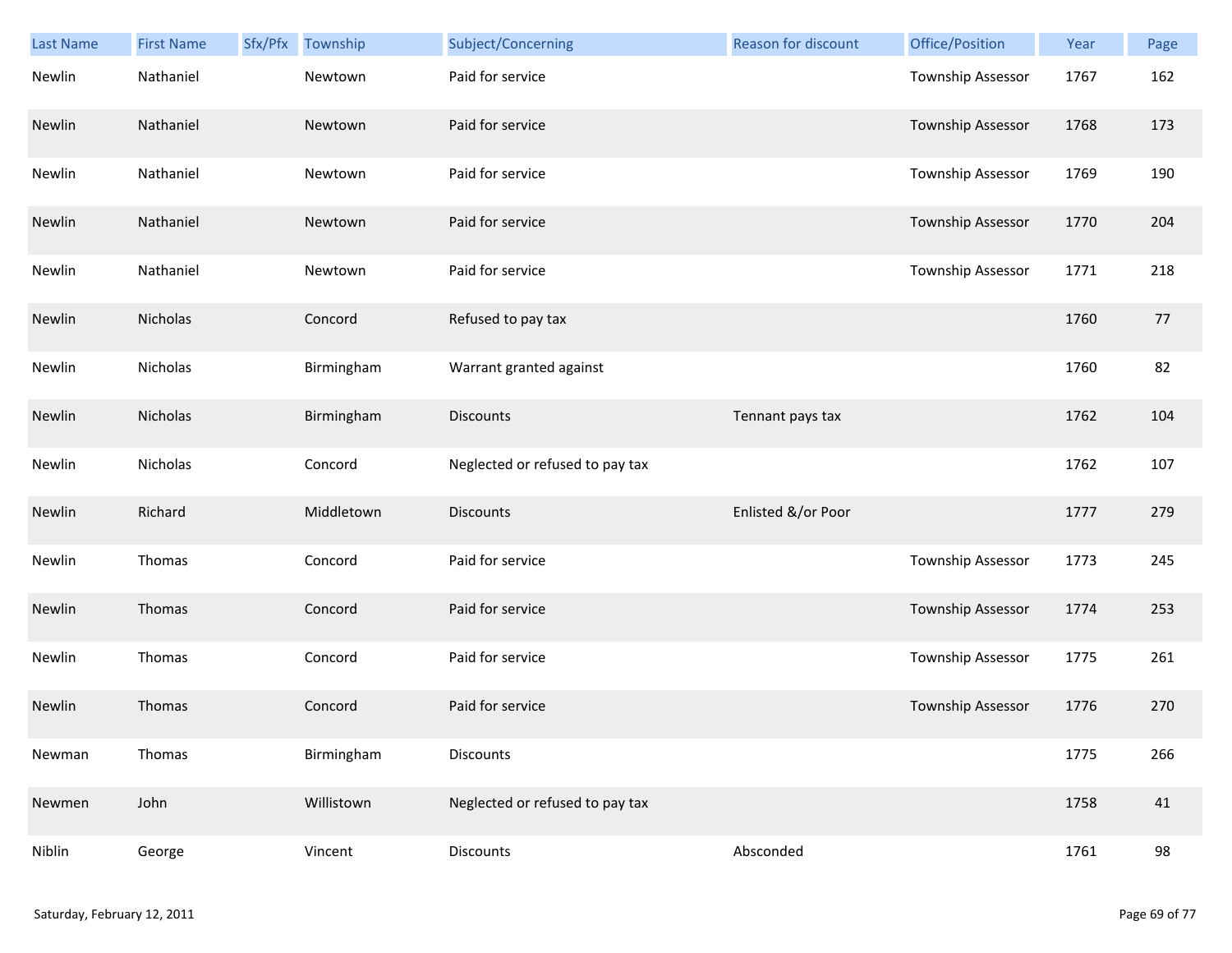| Last Name | <b>First Name</b> | Sfx/Pfx | Township             | Subject/Concerning                    | Reason for discount     | Office/Position | Year | Page |
|-----------|-------------------|---------|----------------------|---------------------------------------|-------------------------|-----------------|------|------|
| Niblow    | William           |         | East Nottingham      | <b>Discounts</b>                      | Gone                    |                 | 1773 | 252  |
| Nicholas  | Joseph            |         | Tredyffrin           | Discounts                             | Poor                    |                 | 1757 | 22   |
| Nichols   | James             |         | Kennett              | <b>Discounts</b>                      | Rated in Newlin         |                 | 1764 | 129  |
| Nichols   | John              |         | East Bradford        | Discounts                             |                         |                 | 1767 | 169  |
| Nichols   | Thomas            |         | Kennett              | Neglected or refused to pay tax       |                         |                 | 1762 | 106  |
| Nichols   | Thomas            |         | Tredyffrin           | <b>Discounts</b>                      | Poor                    |                 | 1771 | 227  |
| Nixon     | John              |         | <b>East Nantmeal</b> | <b>Discounts</b>                      | In the King's Service   |                 | 1758 | 50   |
| Nixon     | Robert            |         | Ridley               | Discounts                             | Lame                    |                 | 1768 | 184  |
| Noble     | Thomas            |         | West Fallowfield     | <b>Discounts</b>                      | Ran away                |                 | 1758 | 32   |
| Noblet    | John              |         | Middletown           | Discounts                             | <b>Bound Apprentice</b> |                 | 1759 | 60   |
| Noblet    | John              |         | East Bradford        | Discounts                             | Gone                    |                 | 1766 | 157  |
| Noblet    | John              |         | Aston                | Discounts                             | Poor                    |                 | 1770 | 211  |
| Noblet    | Joseph            |         | Aston                | Discounts                             | Poor                    |                 | 1773 | 248  |
| Noblet    | Richard           |         | Middletown           | <b>Discounts</b>                      | Dead                    |                 | 1764 | 129  |
| Noblet    | William           |         | Middletown           | <b>Discounts</b>                      | Overrated               |                 | 1758 | 51   |
| Noblet    | William           |         | Middletown           | House where next meeting will be held |                         |                 | 1760 | 72   |
| Noblet    | William           |         | Middletown           | <b>Discounts</b>                      |                         |                 | 1767 | 167  |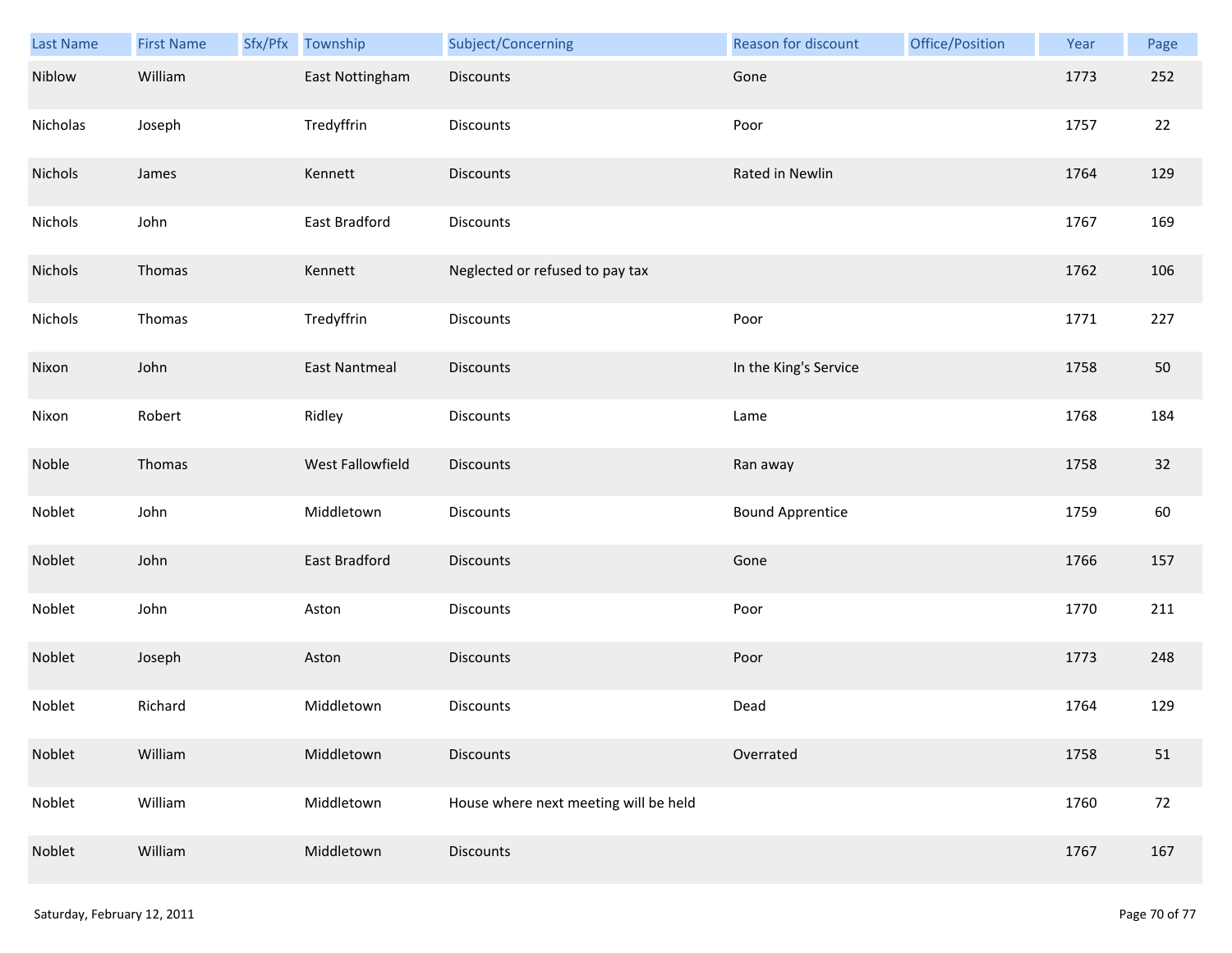| Last Name | <b>First Name</b> | Sfx/Pfx | Township             | Subject/Concerning | <b>Reason for discount</b>           | Office/Position | Year | Page |
|-----------|-------------------|---------|----------------------|--------------------|--------------------------------------|-----------------|------|------|
| Noblett   | John              |         | Middletown           | Discounts          | Insolvent                            |                 | 1772 | 233  |
| Noblett   | Samuel            |         | Middletown           | <b>Discounts</b>   | Absconded                            |                 | 1769 | 201  |
| Noblett   | Samuel            |         | West Whiteland       | Discounts          | Good for nothing                     |                 | 1775 | 268  |
| Noblett   | William           |         | Middletown           | <b>Discounts</b>   | Gone                                 |                 | 1773 | 250  |
| Noblett   | William           |         | West Whiteland       | Discounts          | Good for nothing                     |                 | 1775 | 268  |
| Noblit    | John              |         | Middletown           | <b>Discounts</b>   |                                      |                 | 1769 | 201  |
| Nolland   | William           |         | East Nantmeal        | Discounts          | Absconded                            |                 | 1764 | 130  |
| Nollard   | Phillip           |         | Whiteland            | Discounts          |                                      |                 | 1761 | 99   |
| Nor       | Jacob             |         | Whiteland            | Discounts          | Not found                            |                 | 1758 | 37   |
| Nor       | James             |         | Aston                | <b>Discounts</b>   | Poor                                 |                 | 1766 | 157  |
| Norrey    | John              |         | Lower Chichester     | Discounts          |                                      |                 | 1758 | 42   |
| Norris    |                   | Estate  | <b>West Bradford</b> | <b>Discounts</b>   |                                      |                 | 1768 | 187  |
| Norris    | Charles           | Estate  | West Bradford        | Discounts          | Nonresident                          |                 | 1766 | 156  |
| Norris    | John              |         | Lower Chichester     | <b>Discounts</b>   |                                      |                 | 1760 | 82   |
| Norris    | Mary              |         | Westtown             | Discounts          | Taxed for more land than<br>she owns |                 | 1768 | 176  |
| Norris    | William           |         | Lower Chichester     | Discounts          | Poor                                 |                 | 1769 | 198  |
| Norry     | John              |         | Bethel               | Discounts          | Poor                                 |                 | 1772 | 240  |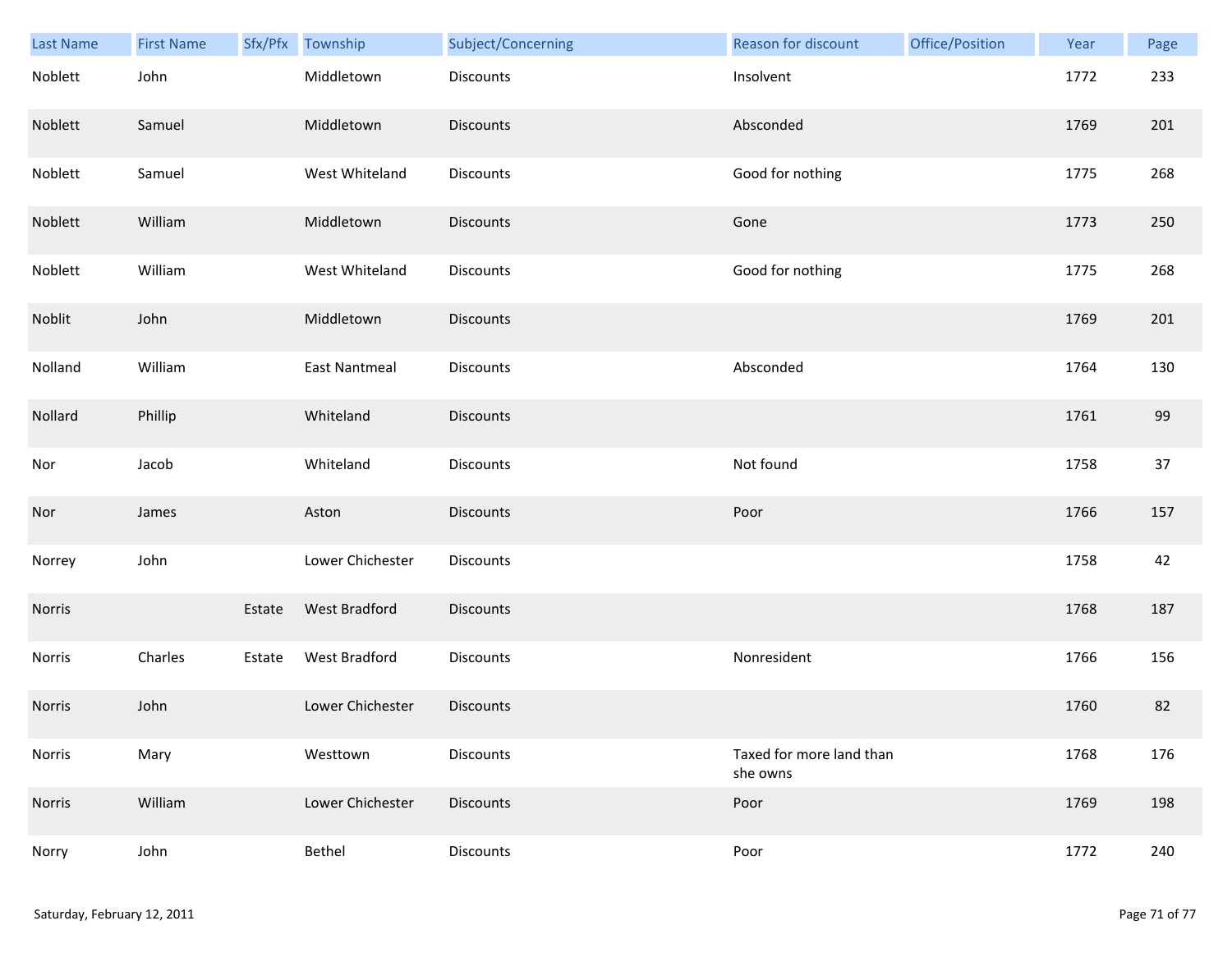| Last Name | <b>First Name</b> | Sfx/Pfx Township        | Subject/Concerning | Reason for discount    | Office/Position | Year | Page |
|-----------|-------------------|-------------------------|--------------------|------------------------|-----------------|------|------|
| Norry     | William           | Concord                 | <b>Discounts</b>   | Poor                   |                 | 1772 | 238  |
| North     | William           | <b>Upper Providence</b> | Discounts          | Gone                   |                 | 1772 | 241  |
| Norton    | Isaac             | Easttown                | Discounts          | Gone to Maryland       |                 | 1769 | 200  |
| Norton    | John              | Oxford                  | Discounts          | Absconded              |                 | 1757 | 27   |
| Norton    | John              | Willistown              | Discounts          | Infirm                 |                 | 1762 | 105  |
| Noy       | Ludwick           | East Marlborough        | Discounts          | Absconded              |                 | 1778 | 282  |
| Oakes     | Samuel            | Goshen                  | <b>Discounts</b>   | Insolvent or Absconded |                 | 1768 | 181  |
| Oakes     | Samuel            | Goshen                  | Discounts          | Insolvent              |                 | 1771 | 231  |
| Oakes     | Samuel            | Goshen                  | <b>Discounts</b>   | Poor                   |                 | 1773 | 246  |
| Oakford   | Aaron             | Lower Darby             | Discounts          | Loss by fire           |                 | 1774 | 258  |
| Oaks      | John              | East Bradford           | <b>Discounts</b>   | Paid in Middletown     |                 | 1760 | 79   |
| Oaks      | John              | Goshen                  | Discounts          | Insolvent              |                 | 1771 | 231  |
| Oaks      | Samuel            | Goshen                  | Discounts          | Gone or Poor           |                 | 1769 | 196  |
| Oar       | William           | Sadsbury                | Discounts          | Poor & Broke           |                 | 1772 | 239  |
| O'Bradly  | Barny             | West Fallowfield        | <b>Discounts</b>   |                        |                 | 1775 | 268  |
| O'Brian   | Patrick           | Londonderry             | Discounts          | Absconded              |                 | 1768 | 186  |
| O'Cain    | Michael           | Marple                  | Discounts          | Absconded              |                 | 1772 | 234  |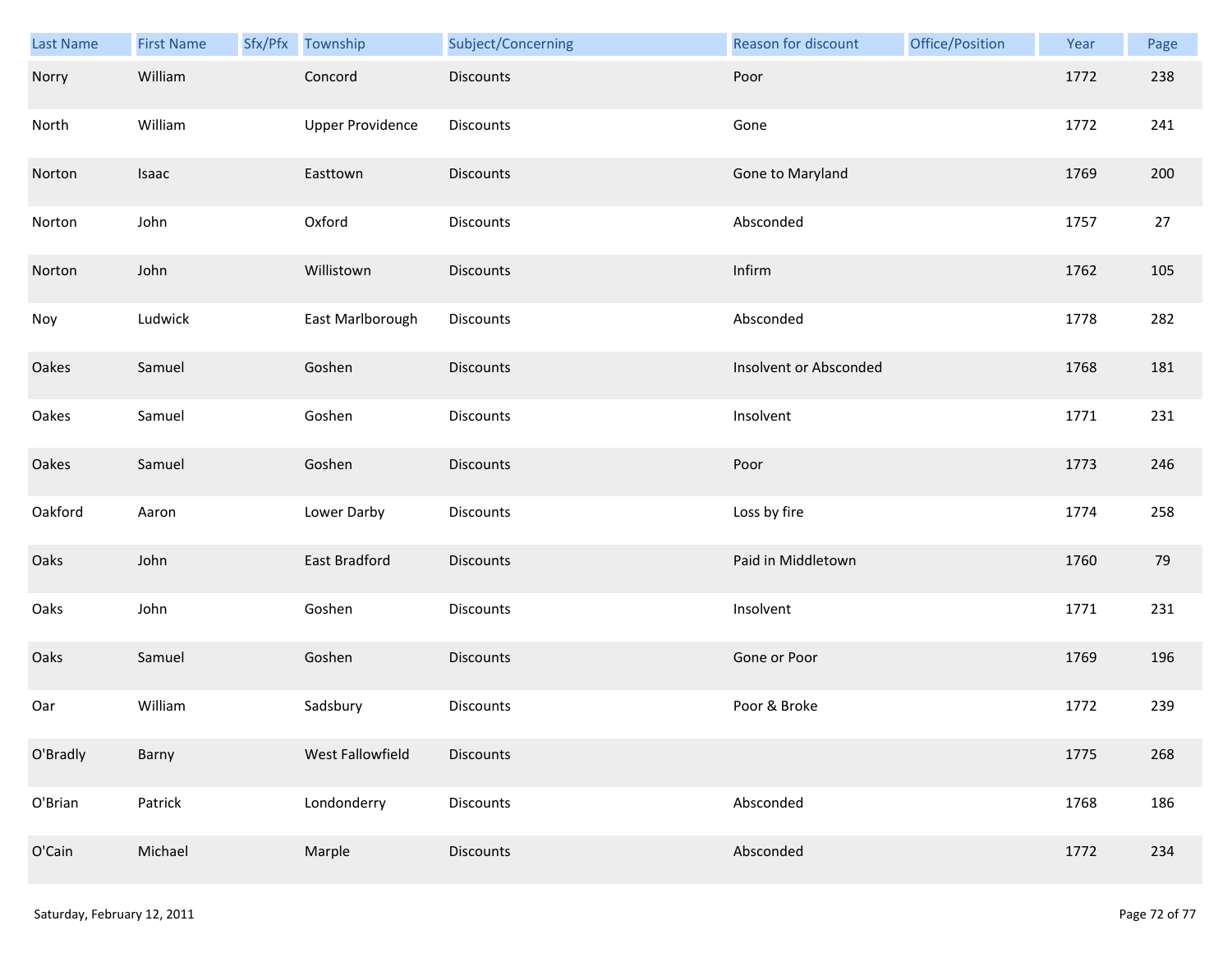| Last Name   | <b>First Name</b> | Sfx/Pfx | Township             | Subject/Concerning | Reason for discount            | Office/Position | Year | Page |
|-------------|-------------------|---------|----------------------|--------------------|--------------------------------|-----------------|------|------|
| O'Dare      | James             |         | Sadsbury             | Discounts          | Absconded                      |                 | 1762 | 110  |
| Odd         | Isaac             |         | Lower Darby          | <b>Discounts</b>   | Ran away                       |                 | 1770 | 214  |
| Odd         | Isaac             |         | Concord              | Discounts          | Absconded                      |                 | 1771 | 224  |
| O'Dear      | John              |         | Radnor               | <b>Discounts</b>   | Ran away                       |                 | 1768 | 183  |
| O'Dear      | Neal              |         | Radnor               | <b>Discounts</b>   | Paid in Philadelphia<br>County |                 | 1768 | 183  |
| O'Develahan | Roger             |         | East Caln            | <b>Discounts</b>   | Poor & Disabled                |                 | 1769 | 196  |
| O'Fraile    | Morris            |         | East Caln            | Discounts          | Enlisted, Absconded or<br>Poor |                 | 1778 | 281  |
| Ogden       | Stephen           |         | Edgmont              | Discounts          | Overrated                      |                 | 1759 | 60   |
| Oglebey     | James             |         | Oxford               | Discounts          | Poor vagrant                   |                 | 1757 | 13   |
| Oglesby     | James             |         | Oxford               | <b>Discounts</b>   | Poor                           |                 | 1764 | 133  |
| Ogletree    | James             |         | Londonderry          | <b>Discounts</b>   | Poor                           |                 | 1769 | 197  |
| O'Harra     | Daniel            |         | <b>East Nantmeal</b> | Discounts          | Not found                      |                 | 1771 | 226  |
| O'Harra     | John              |         | Ridley               | Discounts          | Gone                           |                 | 1771 | 228  |
| O'Harrah    | Daniel            |         | <b>East Nantmeal</b> | <b>Discounts</b>   | Poor, Gone or Under age        |                 | 1772 | 238  |
| O'Heany     | James             |         | Goshen               | Discounts          | Paid in Westtown               |                 | 1766 | 156  |
| O'Kelly     | James             |         | Lower Darby          | <b>Discounts</b>   |                                |                 | 1759 | 65   |
| Older       | John              |         | Londonderry          | Discounts          | Gone or Poor                   |                 | 1778 | 282  |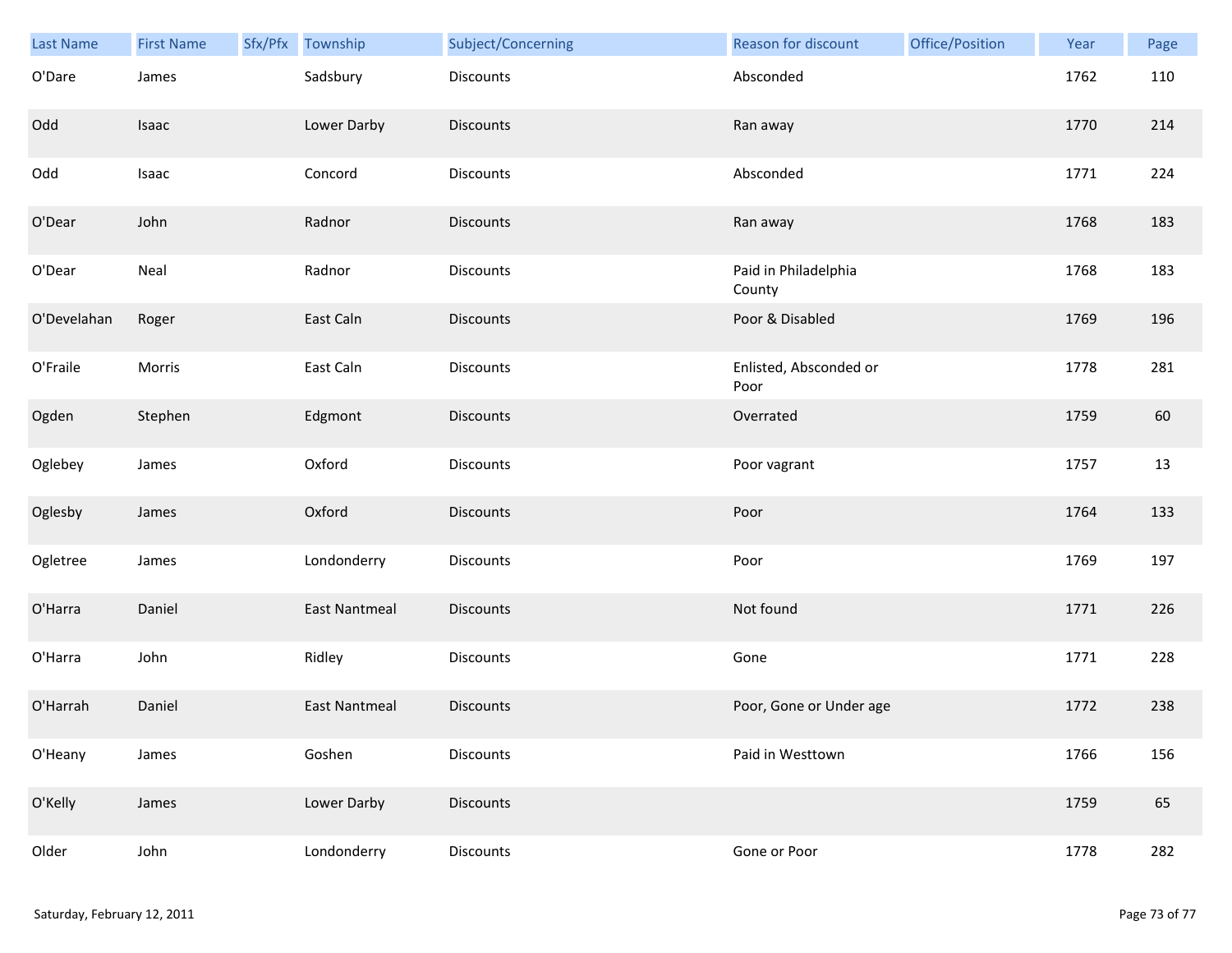| Last Name | <b>First Name</b> | Sfx/Pfx Township  | Subject/Concerning      | Reason for discount | Office/Position   | Year | Page |
|-----------|-------------------|-------------------|-------------------------|---------------------|-------------------|------|------|
| Oldfield  | John              | East Nantmeal     | <b>Discounts</b>        | Married             |                   | 1757 | 24   |
| Olebuck   | John              | Charlestown       | Discounts               | Enlisted &/or Poor  |                   | 1777 | 277  |
| Oliver    | John              | Chester           | Discounts               | Poor                |                   | 1762 | 104  |
| Oliver    | John              | Chester           | <b>Discounts</b>        | Poor                |                   | 1763 | 116  |
| Oliver    | Richard           | Chester           | Discounts               | Under age           |                   | 1757 | 28   |
| Oliver    | Richard           | Chester           | Discounts               | Lame                |                   | 1758 | 48   |
| Oliver    | Richard           | Chester           | Discounts               | Lame                |                   | 1767 | 170  |
| Oliver    | Richard           | Chester           | Discounts               | Married (Lately)    |                   | 1768 | 176  |
| Oliver    | Richard           | Chester           | <b>Discounts</b>        | Gone                |                   | 1768 | 185  |
| Oliver    | Richard           | Chester           | Discounts               | Poor & Crippled     |                   | 1772 | 236  |
| Oliver    | Samuel            | Edgmont           | Discounts               | Absconded           |                   | 1764 | 132  |
| Oliver    | Samuel            | Nether Providence | Paid for service        |                     | Township Assessor | 1768 | 174  |
| Oliver    | Thomas            | Chester           | Discounts               |                     |                   | 1775 | 268  |
| O'Neal    | Charles           | East Nottingham   | Discounts               | Gone                |                   | 1770 | 209  |
| O'Neal    | Charles           | East Nottingham   | Discounts               | Absconded           |                   | 1773 | 252  |
| O'Neal    | Dennis            | Easttown          | Warrant granted against |                     |                   | 1758 | 48   |
| O'Neal    | Dennis            | Easttown          | Discounts               | Not found           |                   | 1759 | 54   |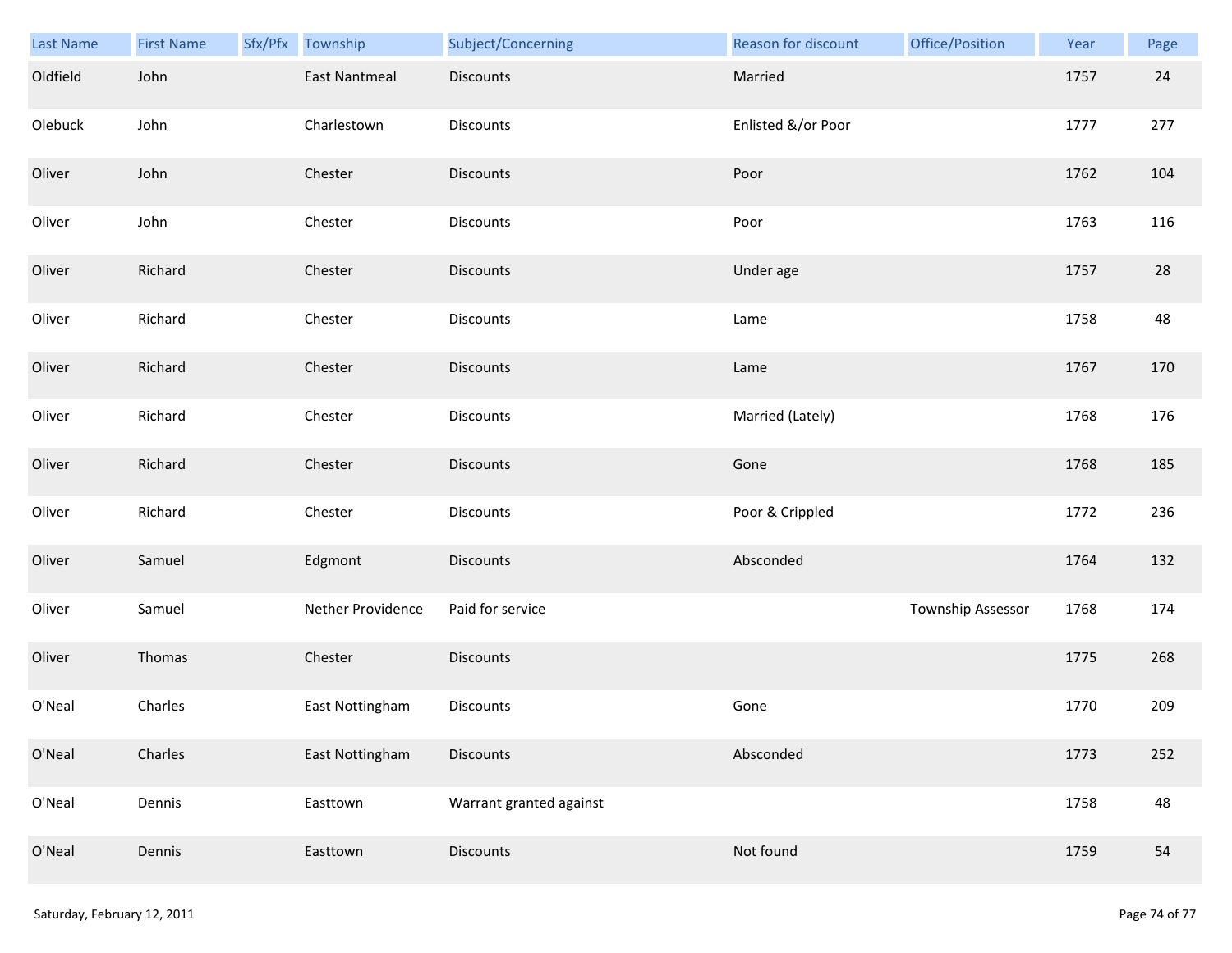| Last Name | <b>First Name</b> | Sfx/Pfx | Township             | Subject/Concerning | Reason for discount   | Office/Position          | Year | Page |
|-----------|-------------------|---------|----------------------|--------------------|-----------------------|--------------------------|------|------|
| O'Neal    | Henry             |         | Middletown           | Discounts          | Ran away              |                          | 1771 | 225  |
| O'Neal    | Henry             |         | Sadsbury             | <b>Discounts</b>   |                       |                          | 1774 | 259  |
| O'Neal    | John              |         | Charlestown          | Discounts          | Absconded             |                          | 1760 | 81   |
| O'Neal    | John              |         | Charlestown          | <b>Discounts</b>   | Lives in Philadelphia |                          | 1768 | 184  |
| O'Neal    | John              |         | Concord              | Discounts          | Ran away              |                          | 1769 | 197  |
| O'Neal    | John              |         | Middletown           | Discounts          | Poor & Old            |                          | 1769 | 201  |
| O'Neal    | John              |         | Aston                | Discounts          | Poor                  |                          | 1773 | 248  |
| O'Neal    | Robert            |         | Lower Chichester     | Discounts          | Dead                  |                          | 1769 | 198  |
| O'Neil    | James             |         | Ridley               | Discounts          |                       |                          | 1770 | 215  |
| Oney      |                   |         | Newtown              | <b>Discounts</b>   | Absconded             |                          | 1769 | 200  |
| Orain     | Daniel            |         | <b>West Nantmeal</b> | Discounts          | Poor                  |                          | 1761 | 98   |
| Ore       | John              |         | Marple               | Discounts          | Enlisted              |                          | 1777 | 280  |
| Orin      | William           |         | Kennett              | Discounts          | Not found             |                          | 1758 | 46   |
| Orr       | Robert            |         | West Caln            | <b>Discounts</b>   | Very Poor             |                          | 1757 | 12   |
| Osborn    | Samuel            |         | Westtown             | Paid for service   |                       | Township Assessor        | 1761 | 94   |
| Osborne   | Peter             |         | Westtown             | Paid for service   |                       | <b>Township Assessor</b> | 1773 | 245  |
| Osborne   | Samuel            |         | Westtown             |                    |                       | Township Assessor        | 1760 | 84   |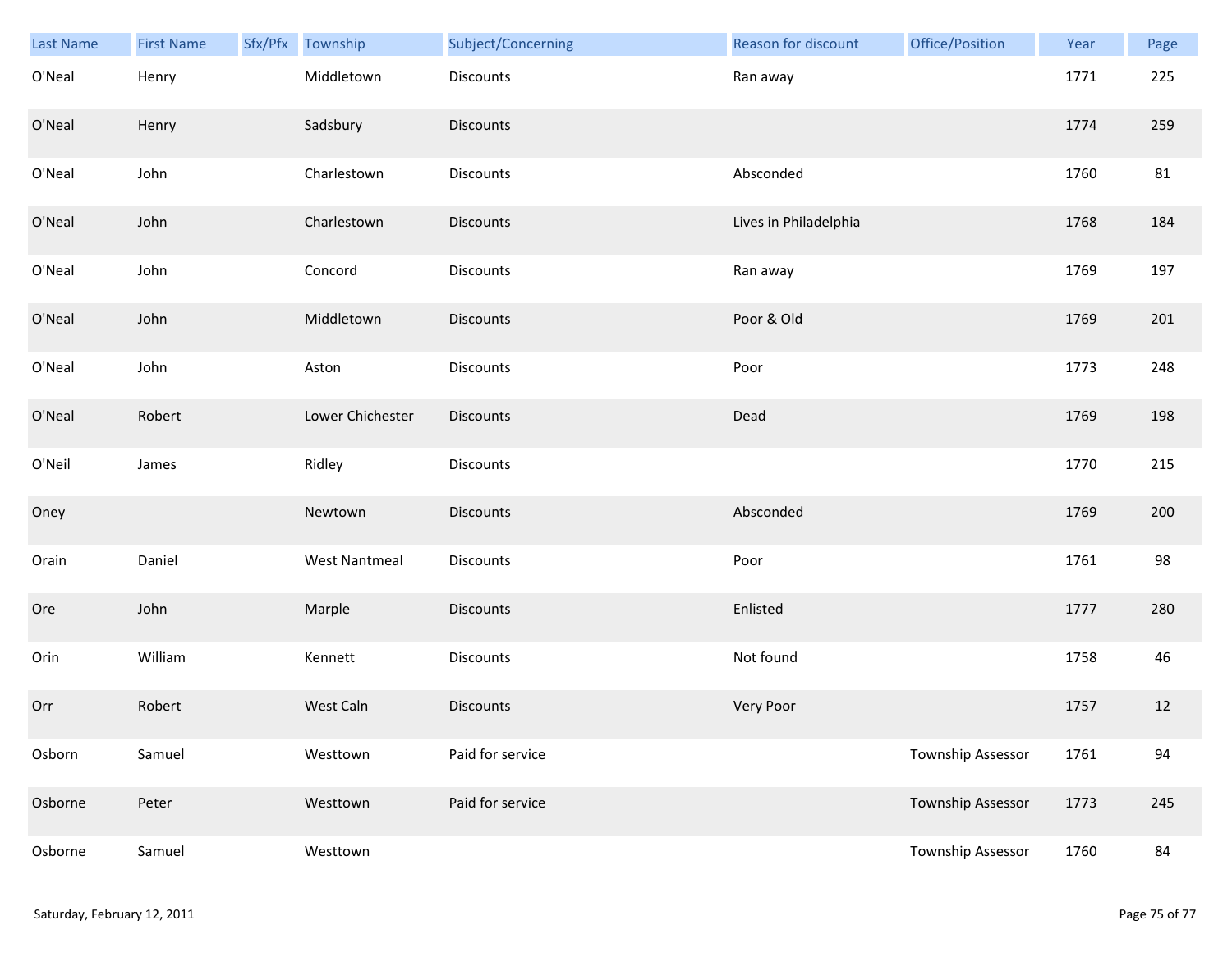| <b>Last Name</b> | <b>First Name</b> | Sfx/Pfx | Township             | Subject/Concerning              | Reason for discount  | Office/Position   | Year | Page             |
|------------------|-------------------|---------|----------------------|---------------------------------|----------------------|-------------------|------|------------------|
| Osbourn          | Samuel            |         | Westtown             | Paid for service                |                      | Township Assessor | 1760 | 76               |
| Osbourn          | Samuel            |         | East Bradford        | Discounts                       | Paid in Westtown     |                   | 1767 | 165              |
| Ottey            | John              |         | Lower Darby          | Discounts                       | Bound servant        |                   | 1756 | $\boldsymbol{6}$ |
| Ottey            | Philip            |         | West Marlborough     | Discounts                       | Paid in London Grove |                   | 1774 | 258              |
| Overcroft        | George            |         | Whiteland            | <b>Discounts</b>                |                      |                   | 1760 | 79               |
| Owen             | Daniel            |         | Tredyffrin           | Discounts                       | Absconded            |                   | 1757 | 22               |
| Owen             | Edward            |         | Uwchlan              | <b>Discounts</b>                |                      |                   | 1775 | 267              |
| Owen             | Evan              |         | East Nantmeal        | Discounts                       | Absconded            |                   | 1773 | 247              |
| Owen             | George            |         | Kennett              | <b>Discounts</b>                | Jailed for debt      |                   | 1768 | 187              |
| Owen             | Henry             |         | <b>East Nantmeal</b> | Neglected or refused to pay tax |                      |                   | 1758 | 33               |
| Owen             | John              |         | Willistown           | <b>Discounts</b>                | Poor                 |                   | 1759 | 67               |
| Owen             | Thomas            |         | Goshen               | Discounts                       | Ran away             |                   | 1774 | 258              |
| Owen             | William           |         | <b>East Nantmeal</b> | <b>Discounts</b>                | Paid in Uwchlan      |                   | 1757 | 11               |
| Owen             | William           |         | Chester              | <b>Discounts</b>                | Overrated            |                   | 1757 | 14               |
| Owen             | William           |         | <b>East Nantmeal</b> | <b>Discounts</b>                | Paid in Uwchlan      |                   | 1757 | 26               |
| Owen             | William           |         | Chester              | Discounts                       | Poor                 |                   | 1758 | 50               |
| Owen             | William           |         | East Caln            | <b>Discounts</b>                | Not found            |                   | 1771 | 228              |